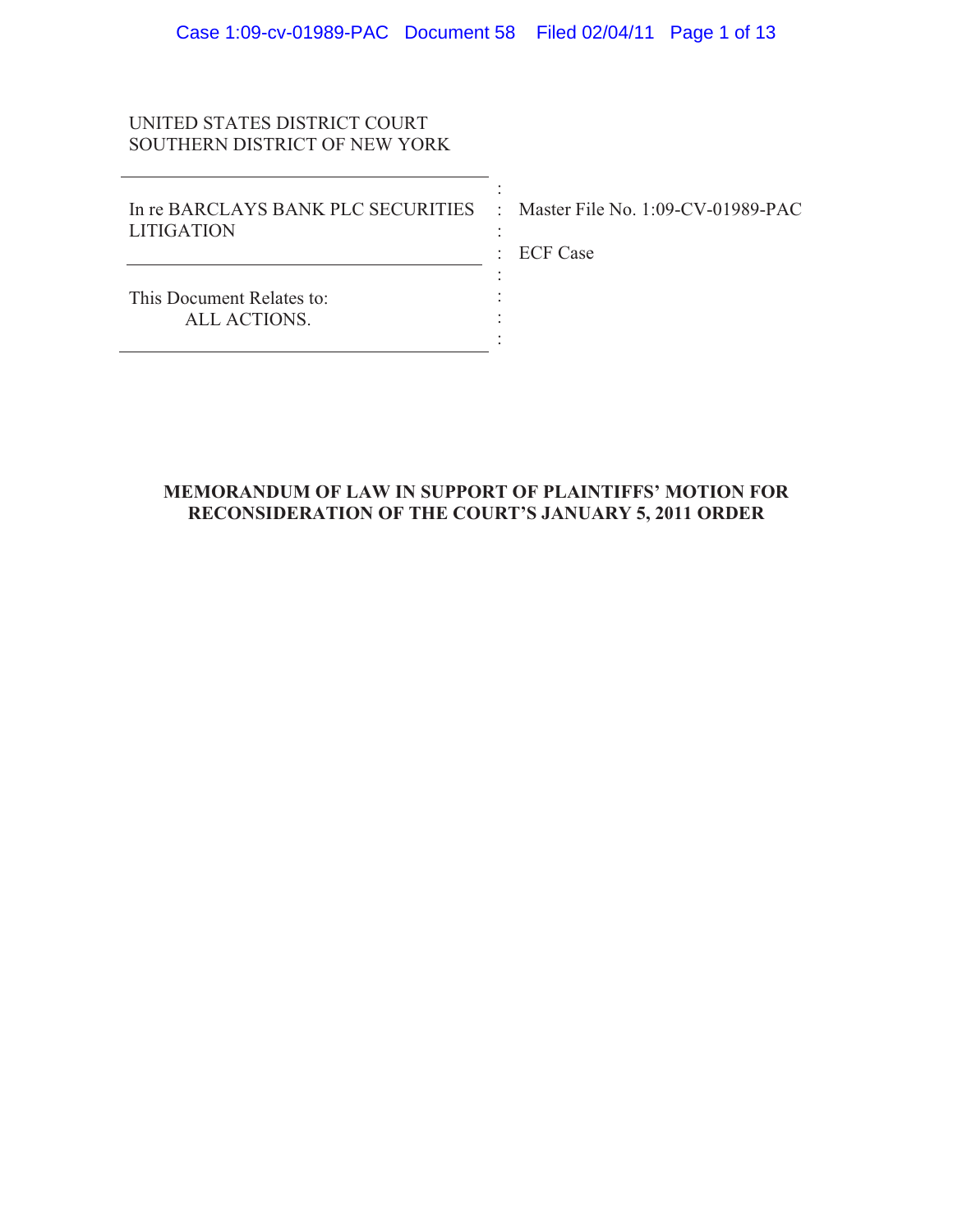# **I. PRELIMINARY STATEMENT**

On January 5, 2011, the Court granted Defendants' motions to dismiss the Consolidated Amended Complaint for Violation of the Federal Securities Laws (the "CAC"), and dismissed the CAC in its entirety. Pursuant to Local Civil Rule 6.3 and Fed. R. Civ. P. 59(e) and 60(b), Lead Plaintiffs Marshall Freidus, Dora L. Mahboubi and Stewart Thompson and Sharon Thompson, Trustees for the S.O. Thompson Rev. Trust and the S.G. Thompson Rev. Trust ("Plaintiffs") respectfully submit this memorandum of law in support of Plaintiffs' motion for reconsideration of the Court's January 5, 2011 Order ("Order") (Docket No. 53). Plaintiffs' motion for reconsideration is strictly limited to the Court's decision not to grant Plaintiffs' request for leave to amend under Fed. R. Civ. P. 15 and seeks leave to file the proposed Second Consolidated Amended Complaint for Violations of the Federal Securities Laws (the "SCAC") (Exhibit 1). The proposed SCAC amends only those deficiencies the Order identified with respect to the Series 5 Offering. However, to preserve their rights, Plaintiffs have left the Series 2, 3 and 4 allegations in the proposed SCAC.

The Order did not acknowledge Plaintiffs' request for leave to amend.<sup>1</sup> Accordingly, Plaintiffs respectfully request that, to prevent manifest injustice, the Court reconsider the Order to modify the dismissal so that it is without prejudice. *See Asset Mgmt. Assocs. of N.Y., Inc. v. Emerson Telcom. Prods. LLC*, 2010 U.S. App. LEXIS 20589, at \*3-\*5 (2d Cir. 2010); *Yu v. State St. Corp.*, 2010 U.S. Dist. LEXIS 70931, at \*3 (S.D.N.Y. 2010) (granting post-judgment motion to amend).<sup>2</sup> The proposed SCAC addresses the deficiencies the Court identified for the Series 5 Offering. It makes specific allegations that Defendants had information that their valuation statements were false and misleading at the time of the Series 5 Offering, particularly in light of their assurances regarding Barclays' risk management. ¶¶12, 104, 121, 128, 150-51.

<sup>&</sup>lt;sup>1</sup> *See* Docket No. 49 at 35 n.36 ("In the event the Court grants defendants' motions for any reason, however, and dismisses any portion of the Complaint, such dismissal should be without prejudice and with leave to amend pursuant to Fed. R. Civ. P. 15.").

<sup>2</sup> Unless otherwise noted, all emphasis is added and internal citations are omitted.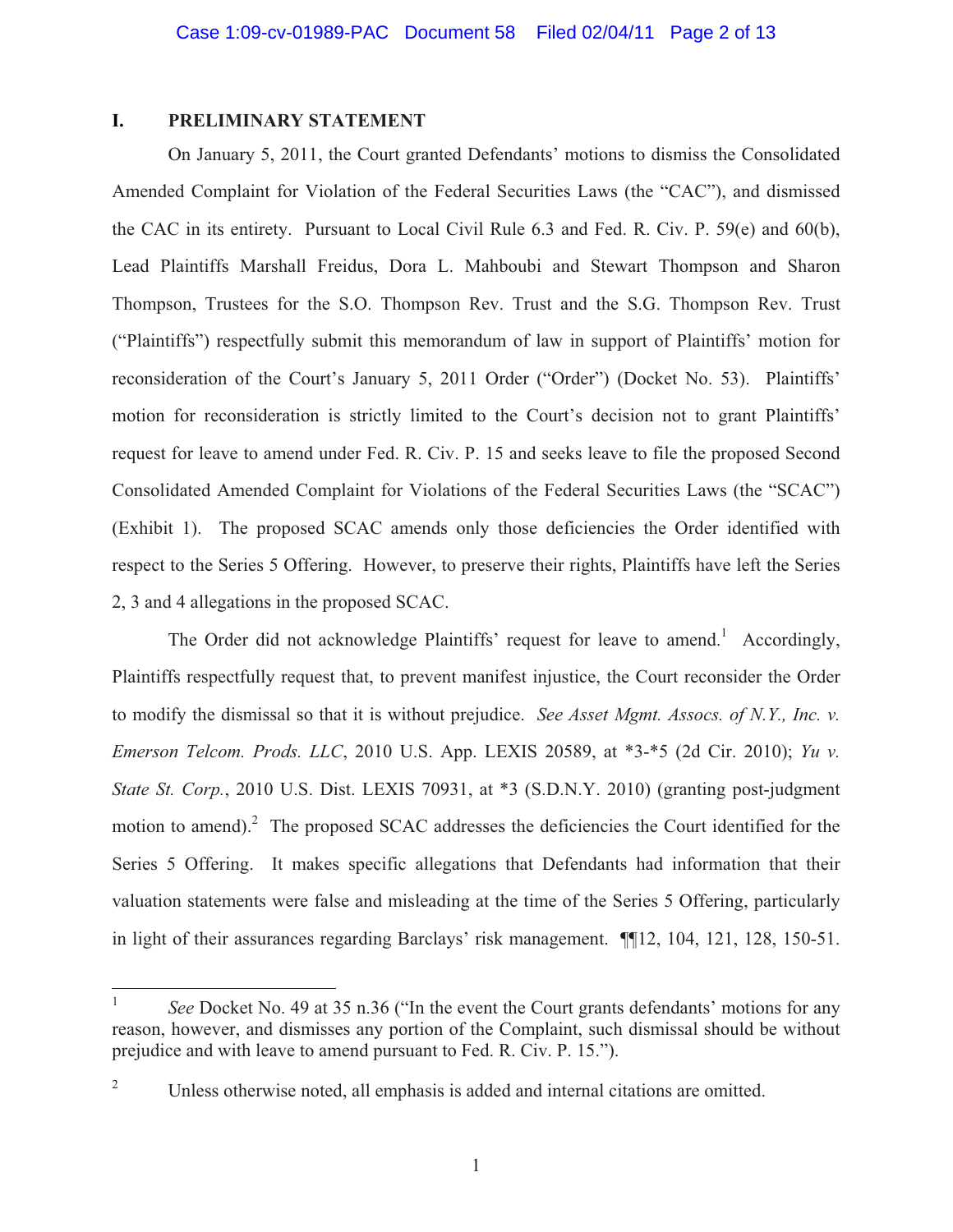# Case 1:09-cv-01989-PAC Document 58 Filed 02/04/11 Page 3 of 13

The proposed SCAC also includes two additional named plaintiffs who purchased Series 5 Securities *in* the April 2008 Series 5 Offering (*i.e*., prior to the August 7, 2008 disclosures identified in the Order). *See* Docket No. 53 at 19; ¶¶22-23. Finally, by alleging that Plaintiffs purchased in the Offerings, the proposed SCAC corrects the pleading deficiencies related to Plaintiffs' Section 12(a)(2) standing. ¶¶23-24.

# **II. ARGUMENT**

# **A. Applicable Legal Standards**

# **1. Courts Have Broad Discretion to Grant Motions for Reconsideration**

A court may reconsider a prior ruling on the following grounds: "an intervening change of controlling law, newly available evidence, or the need to correct a clear error or prevent manifest injustice." *In re Refco Capital Mkts., Ltd.*, 2008 U.S. Dist. LEXIS 97016, at \*5 (S.D.N.Y. 2008) (citing *In re Salomon Analyst Winstar Litig.*, 2006 U.S. Dist. LEXIS 8388, at  $*2-*3$  (S.D.N.Y. 2006)); *see also* Fed. R. Civ. P. 59 and  $60<sup>3</sup>$  The decision to grant or deny a motion for reconsideration is discretionary. *See In re PCH Assocs.*, 949 F.2d 585, 592 (2d Cir. 1991); *In re Methyl Tertiary Butyl Ether Prods. Liab. Litig.*, 2009 U.S. Dist. LEXIS 114450, at \*3 (S.D.N.Y. 2009); *Bonnie & Co. Fashions, Inc. v. Bankers Trust Co.*, 955 F. Supp. 203, 209 (S.D.N.Y. 1997) (noting that a court has the discretion "to reconsider an issue if the court deems such reconsideration appropriate").

It is respectfully submitted that the Court has overlooked Plaintiffs' request to amend the CAC and, in the interest of justice, should permit Plaintiffs to do so and file the proposed SCAC. *See Ferber v. Travelers Corp.*, 785 F. Supp. 1101, 1112 (D. Conn. 1992) (granting leave to amend complaint where the court inadvertently overlooked plaintiffs' request for leave to amend that appeared in a footnote in plaintiffs' memorandum in opposition to a motion to dismiss). In addition, because the Court filed the Order on January 5, 2011, this motion is timely.

<sup>3</sup> Local Civil Rule 6.3 is considered the equivalent of Fed. R. Civ. P. 59(e). *See Tran v. Tran*, 166 F. Supp. 2d 793, 797 n.6 (S.D.N.Y. 2001).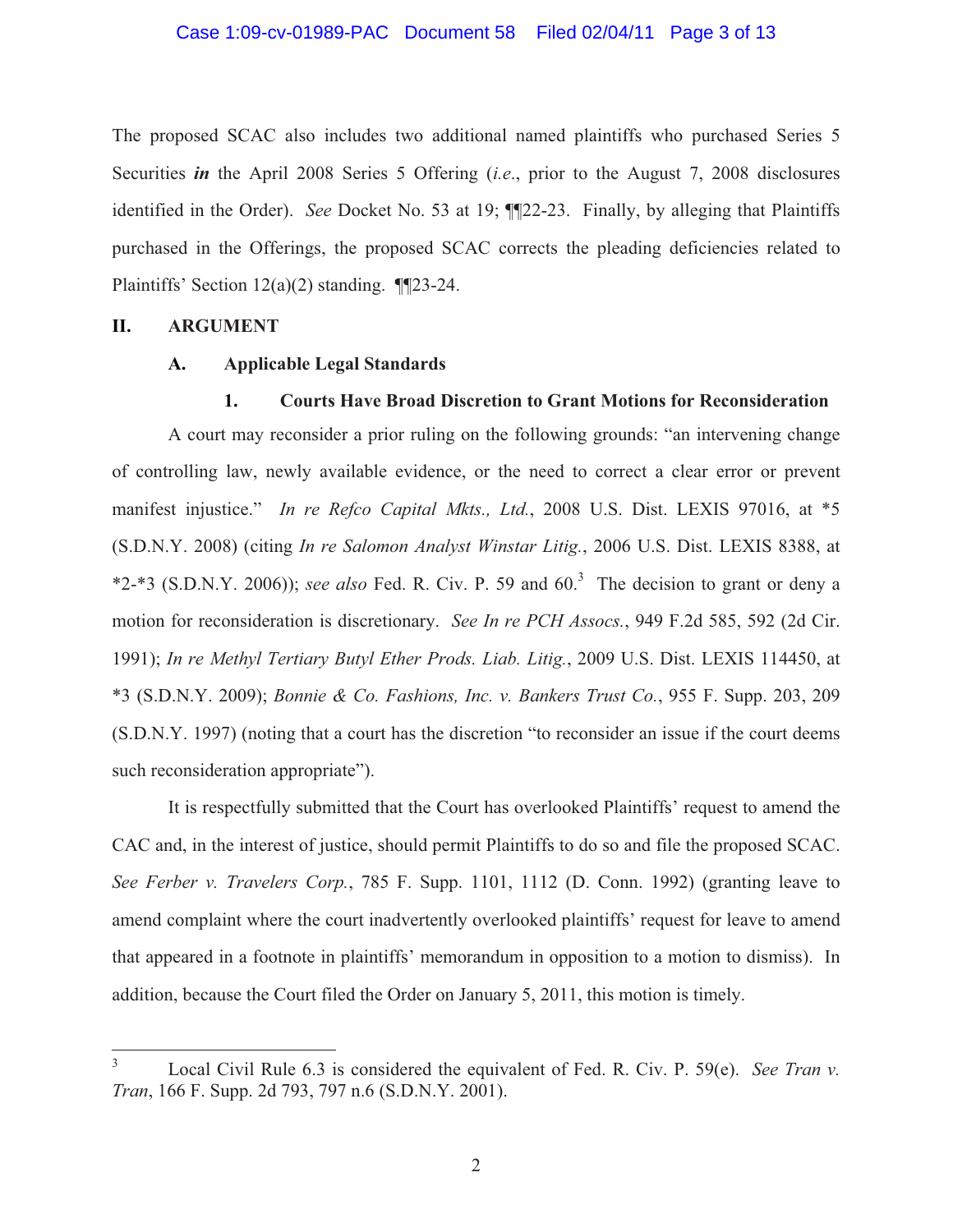# **2. Leave to Amend Is Typically Liberally Granted**

Under Fed. R. Civ. P. 15(a), "leave [to amend] shall be freely given when justice so requires," even after entry of judgment. *Ruotolo v. City of N.Y.*, 514 F.3d 184, 191 (2d Cir. 2008). "Where there is neither a showing of the movant's undue delay, bad faith or dilatory motive, nor a showing of undue prejudice to the opposing party by virtue of allowance of the amendment, leave to amend should be granted." *In re Winstar Commc'ns*, 2006 U.S. Dist. LEXIS 7618, at \*4 (S.D.N.Y. 2006) (citing *Foman v. Davis*, 371 U.S. 178, 182 (1962)); *Acito v. IMCERA Grp., Inc*., 47 F.3d 47, 55 (2d Cir. 1995) ("Although the decision of whether to allow plaintiffs to amend their complaint is left to the sound discretion of the district court, there must be good reason to deny the motion."). The Second Circuit holds that plaintiffs whose complaints are dismissed should typically be given an opportunity to amend their complaint. *See Blakely v. Wells*, 209 Fed. Appx. 18 (2d Cir. 2006); *Olsen v. Pratt & Whitney Aircraft*, 136 F.3d 273, 276 (2d Cir. 1998); *Luce v. Edelstein*, 802 F.2d 49, 56 (2d Cir. 1986). "As a matter of procedure, when a complaint is dismissed pursuant to Rule  $12(b)(6)$  and the plaintiff requests permission to file an amended complaint, that request should ordinarily be granted." *Ricciuti v. N.Y.C. Transit Authority*, 941 F.2d 119, 123 (2d Cir. 1991).

Particularly in securities cases, the Second Circuit encourages district courts to allow at least one opportunity to amend following guidance from the court, *see ATSI Commc'ns, Inc. v. Shaar Fund, Ltd.*, 493 F.3d 87, 108 (2d Cir. 2007),<sup>4</sup> and has "frequently held that requests for leave to amend under such circumstances should be 'freely given.'" *City of Pontiac Gen. Emps.' Ret. Sys. v. MBIA, Inc.*, 300 Fed. Appx. 33, 34 (2d Cir. 2008) (finding that leave to amend was appropriate where "[a]ppellants had not previously been given leave to amend and requested such an opportunity in their [r]eply"); *see also ATO RAM, II, Ltd. v. SMC Multimedia Corp.*, 2004 U.S. Dist. LEXIS 5810, at \*21-\*22 (S.D.N.Y. 2004) (granting leave to replead and stating that "where plaintiff has not already attempted to correct a particularity deficiency, and when

<sup>4</sup> In *ATSI*, the plaintiffs had five opportunities to address the substantive guidance provided by the court. *See id.*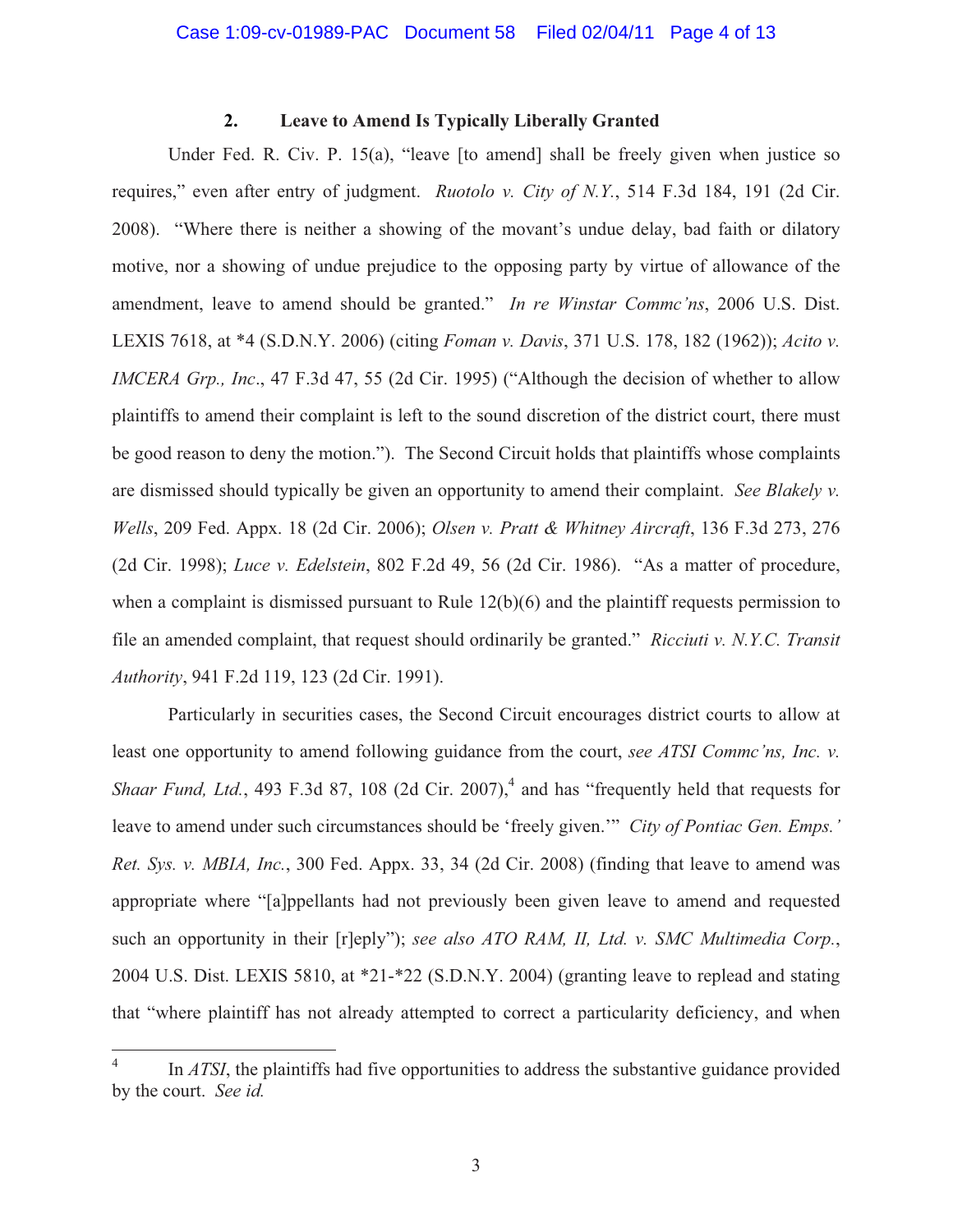# Case 1:09-cv-01989-PAC Document 58 Filed 02/04/11 Page 5 of 13

discovery has not yet ensued, courts typically grant leave to amend"). "In this technical and demanding corner of the law, the drafting of a cognizable complaint can be a matter of trial and error." *Eminence Capital, LLC v. Aspeon, Inc.*, 316 F.3d 1048, 1052 (9th Cir. 2003). "[R]efusal to grant [] leave [to amend] *without any justifying reason* appearing for the denial is not an exercise of discretion; it is merely abuse of that discretion and inconsistent with the spirit of the Federal Rules." *Foman*, 371 U.S. at 182; *Emerson*, 2010 U.S. App. LEXIS 20589, \*3-\*5 (2d Cir. 2010) (vacating judgment because "'[o]utright refusal to grant the leave without any justifying reason for the denial is an abuse of discretion'") (quoting *Jin v. Metro. Life Ins. Co.*, 310 F.3d 84, 101 (2d Cir. 2002)); *Ronzani v. Sanofi S.A.*, 899 F.2d 195, 199 (2d Cir. 1990) (district court abused its discretion in dismissing without leave to amend because "[i]n dismissing the amended complaint…the district court did not mention [plaintiff's] offer to amend and gave no reason for denying it"). Because Plaintiffs have not yet been given an opportunity to address the concerns raised in the Court's Order and because there is no undue delay, bad faith or prejudice, Plaintiffs respectfully request the Court grant leave to amend.

# **B. The Proposed SCAC Adequately Addresses Deficiencies Identified By the Court**

The proposed SCAC addresses the Courts' concerns regarding (i) allegations that Defendants did not believe their asset valuation statements; (ii) the timing of Barclays' disclosures relative to Plaintiffs' Series 5 purchases; and (iii) Plaintiffs' standing to assert Section 11 and 12(a)(2) claims. As a result, amendment is not futile. *See Ferber*, 785 F. Supp. at 1112 ("While futility of amendment may be one ground upon which a motion for leave to amend may be based, this basis generally has been narrowly construed in the Second Circuit."). Indeed, even if the Court determines that the proposed SCAC does not satisfy the applicable pleading requirements, Plaintiffs should still be permitted to amend. While "courts commonly look to proposed amendments to determine futility, courts need not determine futility based only on an assessment of the proposed amendments – that is, the complaint presented to the court for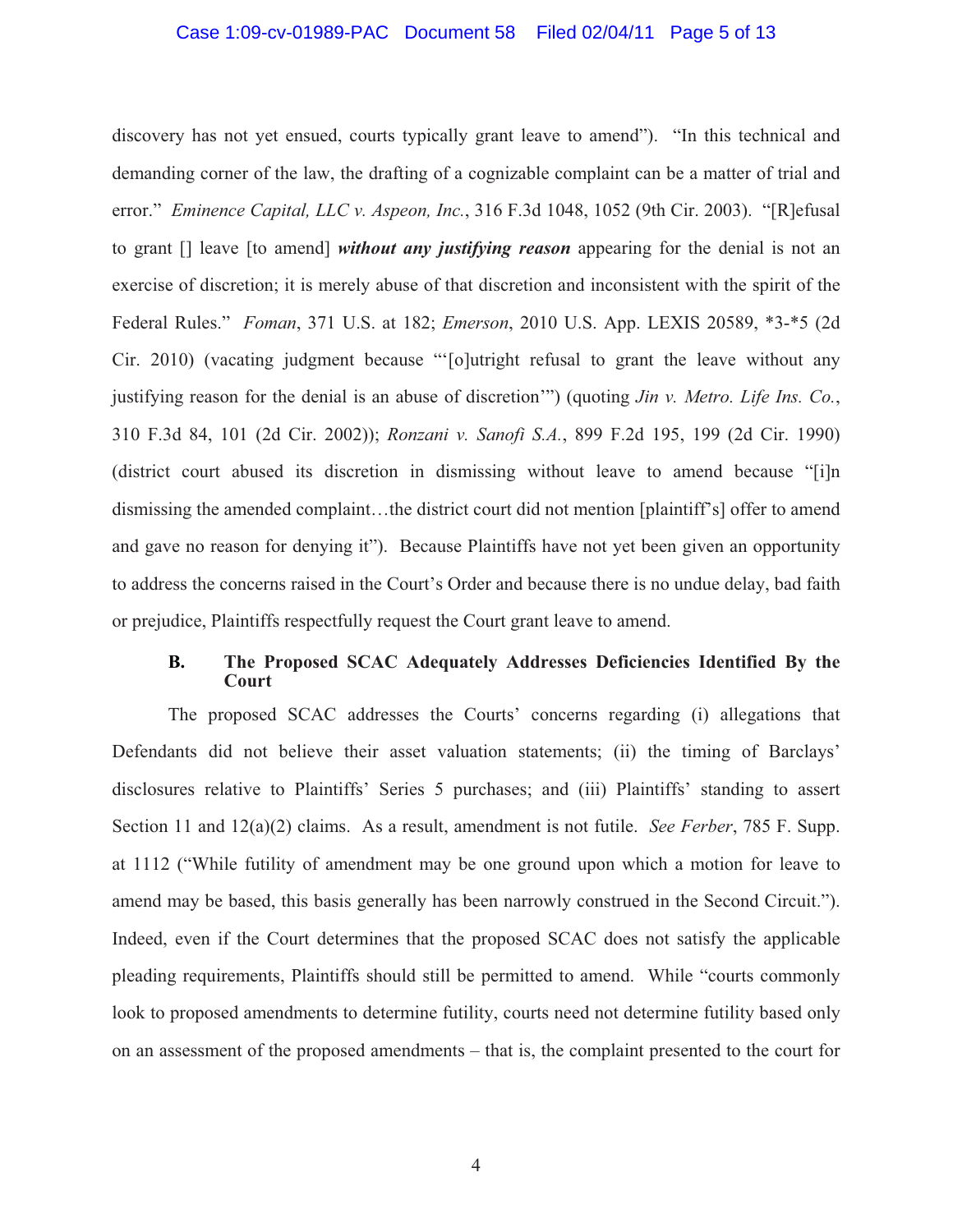# Case 1:09-cv-01989-PAC Document 58 Filed 02/04/11 Page 6 of 13

its consideration." *Panther Partners Inc. v. Ikanos Commc'ns, Inc.*, 347 Fed. Appx. 617, 622 (2d Cir. 2009).

# **1. The Proposed SCAC Alleges that Defendants Did Not Believe Their Valuation Statements at the Time They Were Made**

In the Order, the Court held that "[s]ince Barclays' valuations and write downs were subjective, the Amended Complaint must adequately allege that Barclays did not truly believe its own valuation." Docket No. 53 at 15. The proposed SCAC cures this purported defect.<sup>5</sup> Specifically, the proposed SCAC includes additional allegations that, at "the time of the Series 5 Offering, defendants were aware that their statements incorporated into the Offering Materials concerning the value of Barclays' assets, and the substantial risks that those assets posed in light of their extensive 'risk management' assurances, were false and misleading." ¶12. This is supported by additional allegations of specific "evidence demonstrating that defendants overvalued Barclays' assets [that] was objectively verifiable, known to defendants, and directly tied to Barclays' assets." ¶¶12, 104, 121, 128, 150-51, 184-90, 193, 196-209.

For example, the proposed SCAC alleges that while Barclays valued its CDOs at more than 75 cents on the dollar, Barclays' own analysts publicly estimated that even the most senior classes of CDOs were only worth 20-30 cents on the dollar, basing their valuations on current market prices and the depressed ABX index. ¶¶12, 151, 189-190. Moreover, while other large banks were writing down nearly 50% of their assets wrapped by monoline insurers that had received downgraded credit ratings, Barclays joined other banks in an attempt to bail out the monolines in order to avoid huge write downs on their own wrapped assets. ¶¶12, 196-209. Further, Defendants even acknowledged the Company's asset valuations were reviewed and

<sup>5</sup> Plaintiffs have added facts to buttress this allegation consistent with the Court's Order despite the fact that there is no scienter (*i.e.*, knowledge) requirement under Section 11 or Section 12(a)(2). *See In re Citigroup, Inc. Bond Litig.*, 723 F. Supp. 2d 568, 586 (S.D.N.Y. 2010) ("As a general rule, a plaintiff bringing claims pursuant to Section 11 need not plead scienter or otherwise comply with Rule 9 because '[f]raud is not an element or a requisite to a claim under Section 11 or Section 12(a)(2).'").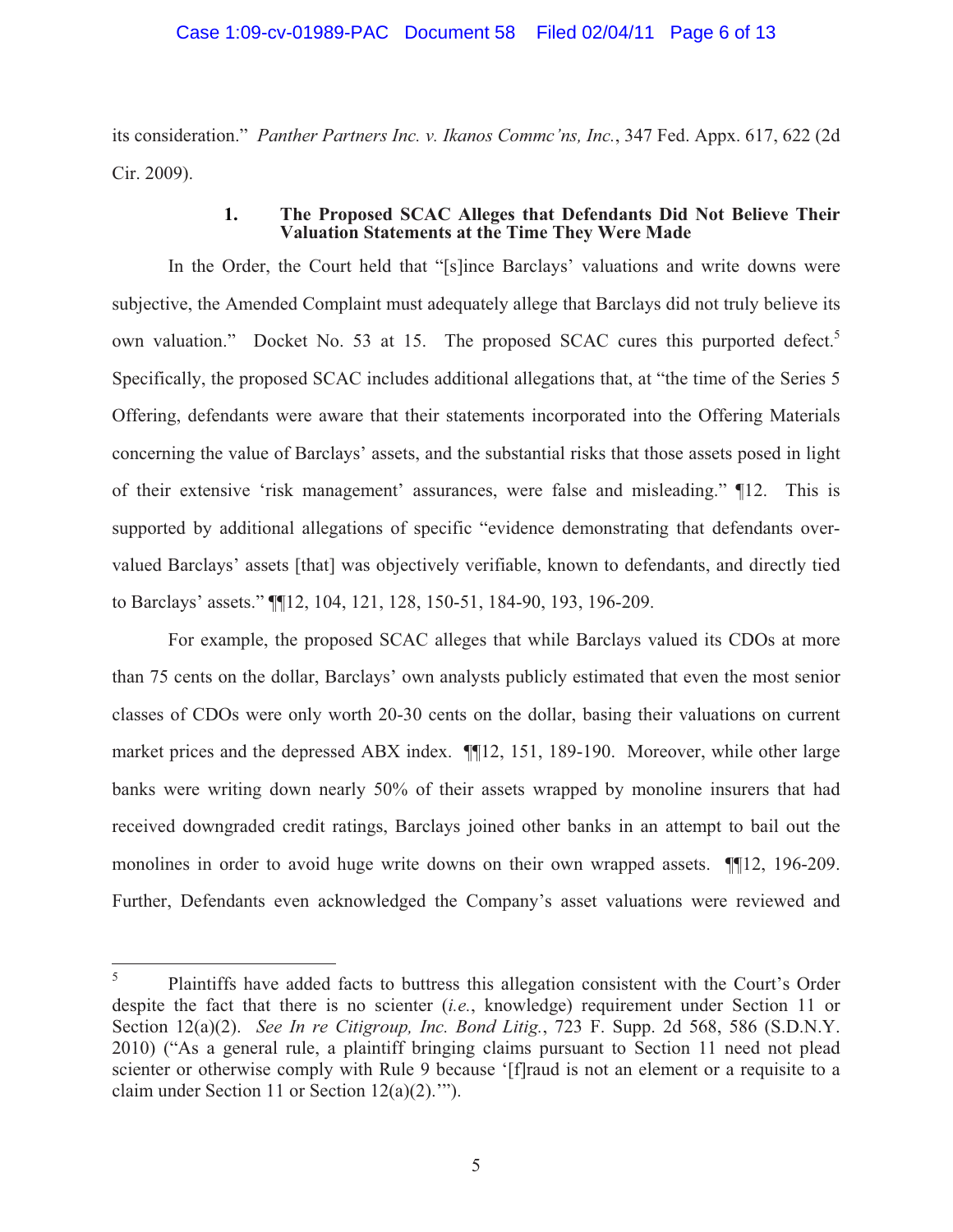# Case 1:09-cv-01989-PAC Document 58 Filed 02/04/11 Page 7 of 13

adjusted by Defendant Robert Edward Diamond, the President and a director of Barclays and Barclays Plc, other senior management and Barclays Capital, prior to their approval of those valuations. **¶**12, 184.

These facts, among others, adequately allege that Defendants did not believe their asset valuation statements at the time they were made. Further, these facts bolster Plaintiffs' allegations that in failing to disclose the nature, concentration and magnitude of Barclays' credit risk exposures, Defendants violated applicable accounting and SEC regulations. Defendants' failure to disclose these risks was also particularly misleading given Defendants' extensive assurances regarding the Company's risk management.

# **2. The Proposed SCAC Includes Two Named Plaintiffs Who Purchased in the Series 5 Offering**

The proposed SCAC includes two additional plaintiffs – Dennis Askelon and Alfred Fait. ¶¶22-23. Both purchased Series 5 Securities in the April 2008 Series 5 Offering pursuant to the false and misleading 2007 Registration Statement and Prospectuses. *Id*.; *see N.J. Carpenters Health Fund v. DLJ Mortg. Capital, Inc.*, 2010 U.S. Dist. LEXIS 47512, at \*12 (S.D.N.Y. 2010). Thus, both Mr. Askelon and Mr. Fait have standing to assert claims under Sections 11 and 12(a)(2). *See id*. Additionally, their April 2008 purchases occurred prior to Defendants' August 7, 2008 partial disclosures alleged in the CAC. *See* Docket No. 53 at 19.

# **3. The Proposed SCAC Fixes the Pleading Deficiencies Related to Section 12(a)(2) Standing**

The proposed SCAC corrects pleading deficiencies related to Plaintiffs' standing to assert Section 12(a)(2) claims for the Offerings by alleging that Plaintiffs purchased in the Offerings. ¶¶23-24. *See DLJ*, 2010 U.S. Dist. LEXIS 47512, at \*12.

# **C. The Court Should Grant Leave to Amend**

The Court should grant Plaintiffs leave to file the proposed SCAC. *See Yu*, 2010 U.S. Dist. LEXIS 70931, at \*3 (granting post-judgment motion to amend); *see also Ferber*, 785 F. Supp. at 1112 (granting leave to amend where the court inadvertently overlooked plaintiffs'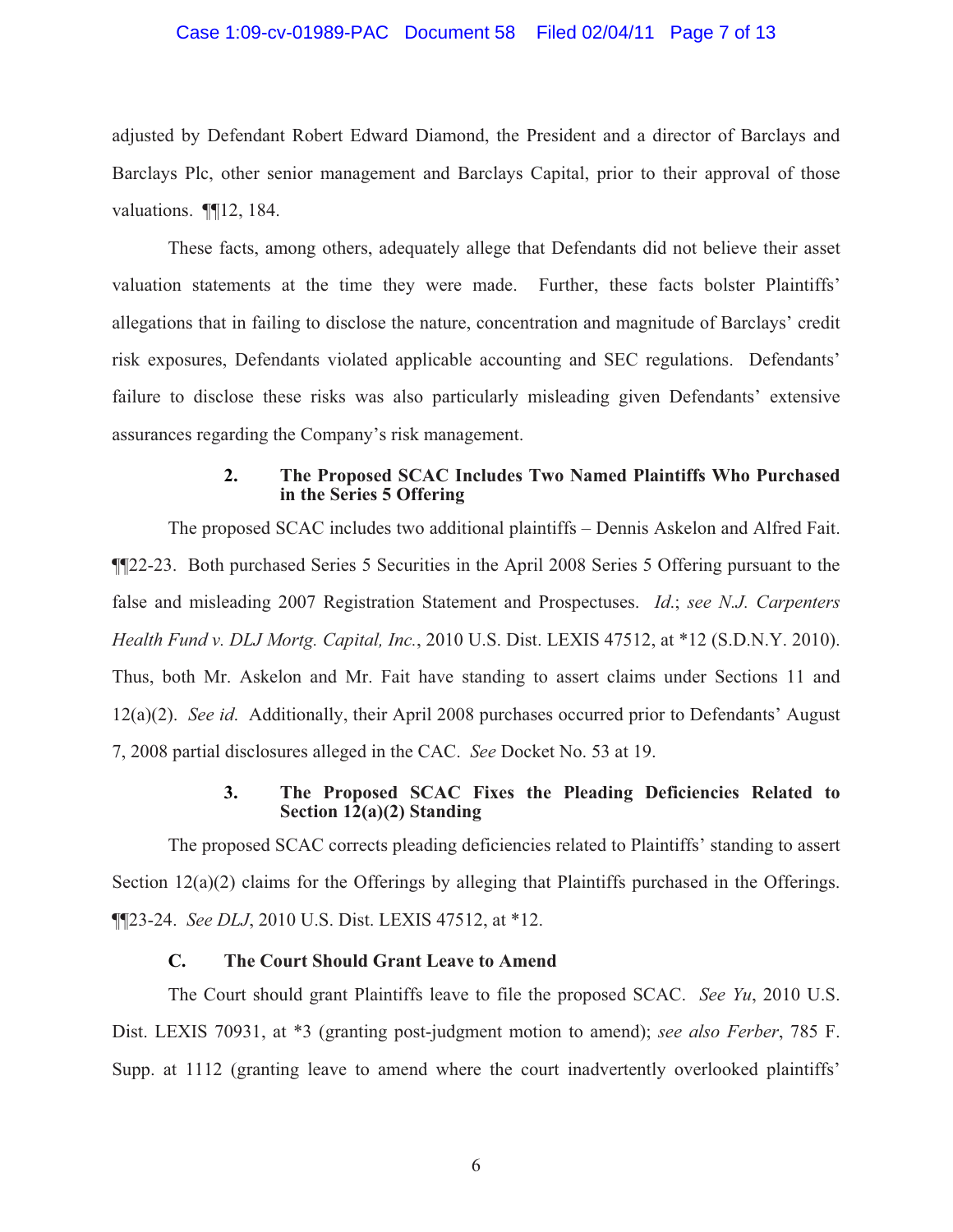# Case 1:09-cv-01989-PAC Document 58 Filed 02/04/11 Page 8 of 13

request for leave to amend that appeared in a footnote in plaintiffs' opposition to a motion to dismiss); Fed. R. Civ. P. 15(a) ("The court should freely give leave when justice requires so.").

First, there is no undue delay, as Plaintiffs have not previously amended the CAC and are seeking leave shortly after this Court issued the Order. *See City of Omaha v. CBS Corp*., 2010 U.S. Dist. LEXIS 107692, at \*2 (S.D.N.Y. 2010) (no undue delay where plaintiffs sought leave to amend 45 days after order dismissing complaint). Second, Plaintiffs' motion is not the result of bad faith or dilatory motive. Rather, it is a direct response to the deficiencies the Court identified in the CAC. *See Oliver Schools, Inc. v. Foley*, 930 F.2d 248, 253 (2d Cir. 1991) ("Where the possibility exists that the defect can be cured and there is no prejudice to the defendant, leave to amend at least once should normally be granted as a matter of course."). Third, granting Plaintiffs' motion for leave to amend will not cause undue prejudice to Defendants as no discovery has taken place. *See State Teachers Ret. Bd. v. Fluor Corp.*, 654 F.2d 843, 856 (2d Cir. 1981) ("This is not a case where the amendment came on the eve of trial and would result in new problems of proof. At the time plaintiffs requested leave to amend, no trial date had been set by the court and no motion for summary judgment had yet been filed by the defendants."); *see AEP Energy Servs. Gas Holding Co. v. Bank of Am., N.A.*, 626 F.3d 699, 725 (2d Cir. 2010) ("Amendment may be prejudicial when, among other things, it would 'require the opponent to expend significant additional resources to conduct discovery and prepare for trial' or 'significantly delay the resolution of the dispute.'"). Finally, Plaintiffs' proposed amendment is not futile. The additional allegations, as described *infra*, supplement the CAC to add information that this Court found was lacking and directly support Plaintiffs' allegations in its initial pleadings. *See ATO RAM*, 2004 U.S. Dist. LEXIS 5810, at \*21-\*22 (granting leave to amend to allow plaintiff to "correct a particularity deficiency").

The Court should afford Plaintiffs the opportunity to amend the CAC in order to address the deficiencies the Court identified in the Order, in accordance with Fed. R. Civ. P. 15(a). *See Cortec Indus., Inc. v. Sum Holding L.P.*, 949 F.2d 42, 48 (2d Cir. 1991) ("It is the usual practice upon granting a motion to dismiss to allow leave to replead.").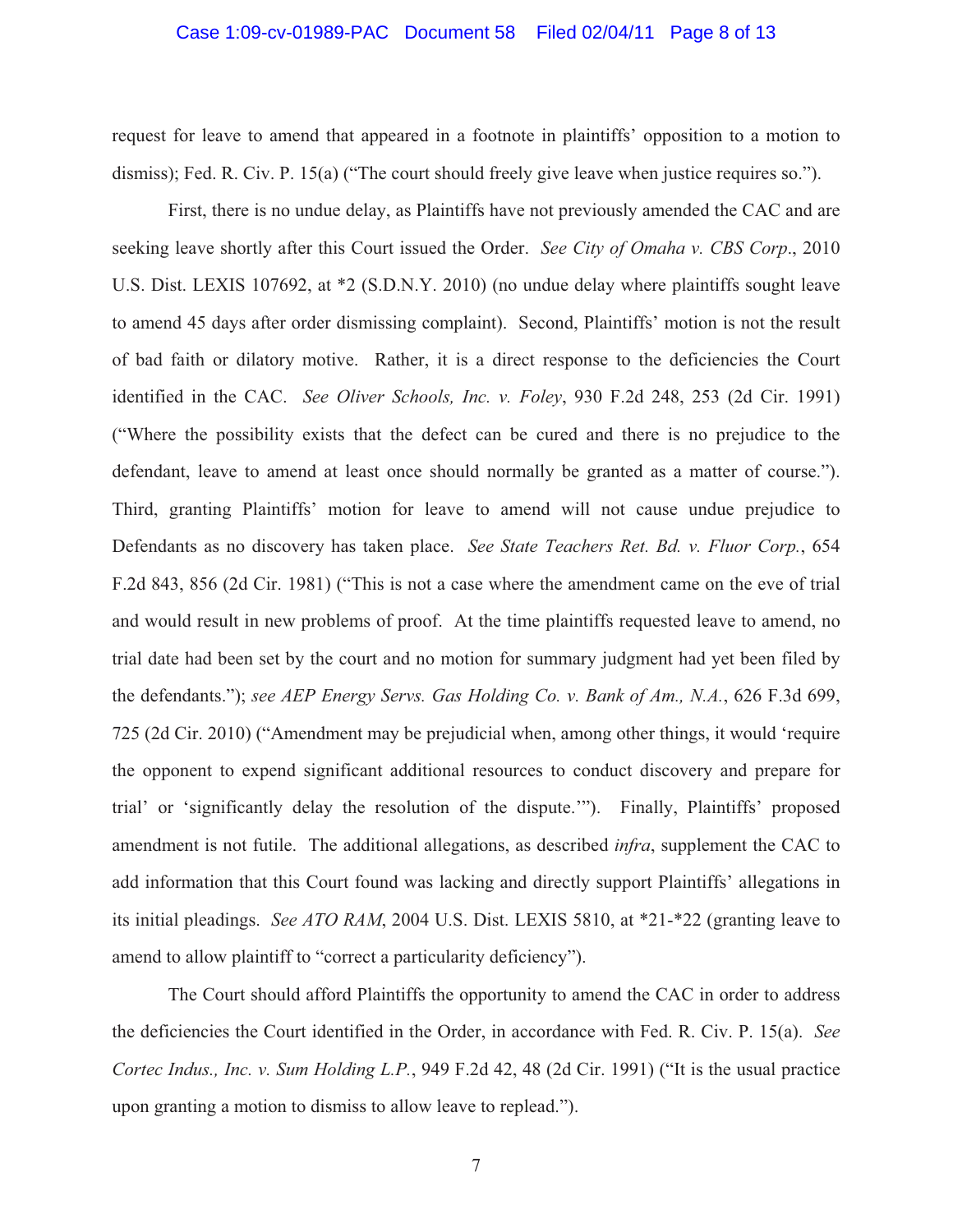# **III. CONCLUSION**

For the foregoing reasons, Plaintiffs respectfully request that the Court grant Plaintiffs' motion for reconsideration and grant leave to file the proposed SCAC.

Dated: February 4, 2011 Respectfully Submitted,

# **BARROWAY TOPAZ KESSLER MELTZER & CHECK, LLP**

/s/ *Ramzi Abadou*

Ramzi Abadou Stacey M. Kaplan Erik D. Peterson 580 California St., Suite 1750 San Francisco, CA 94104 Phone: (415) 400-3000 Fax: (415) 400-3001 rabadou@btkmc.com skaplan@btkmc.com epeterson@btkmc.com

*-and-*

Joshua D'Ancona 280 King of Prussia Road Radnor, PA 19087 Phone: (610) 667-7706 Fax: (610) 667-7056 jdancona@btkmc.com

# **ROBBINS GELLER RUDMAN & DOWD, LLP**

Darren J. Robbins Mark Solomon Andrew J. Brown Lucas F. Olts Eric I. Niehaus Christopher D. Stewart 655 West Broadway, Suite 1900 San Diego, CA 92101 Phone: (619) 231-1058 Fax: (619) 231-7423 darrenr@rgrdlaw.com marks@rgrdlaw.com andrewb@rgrdlaw.com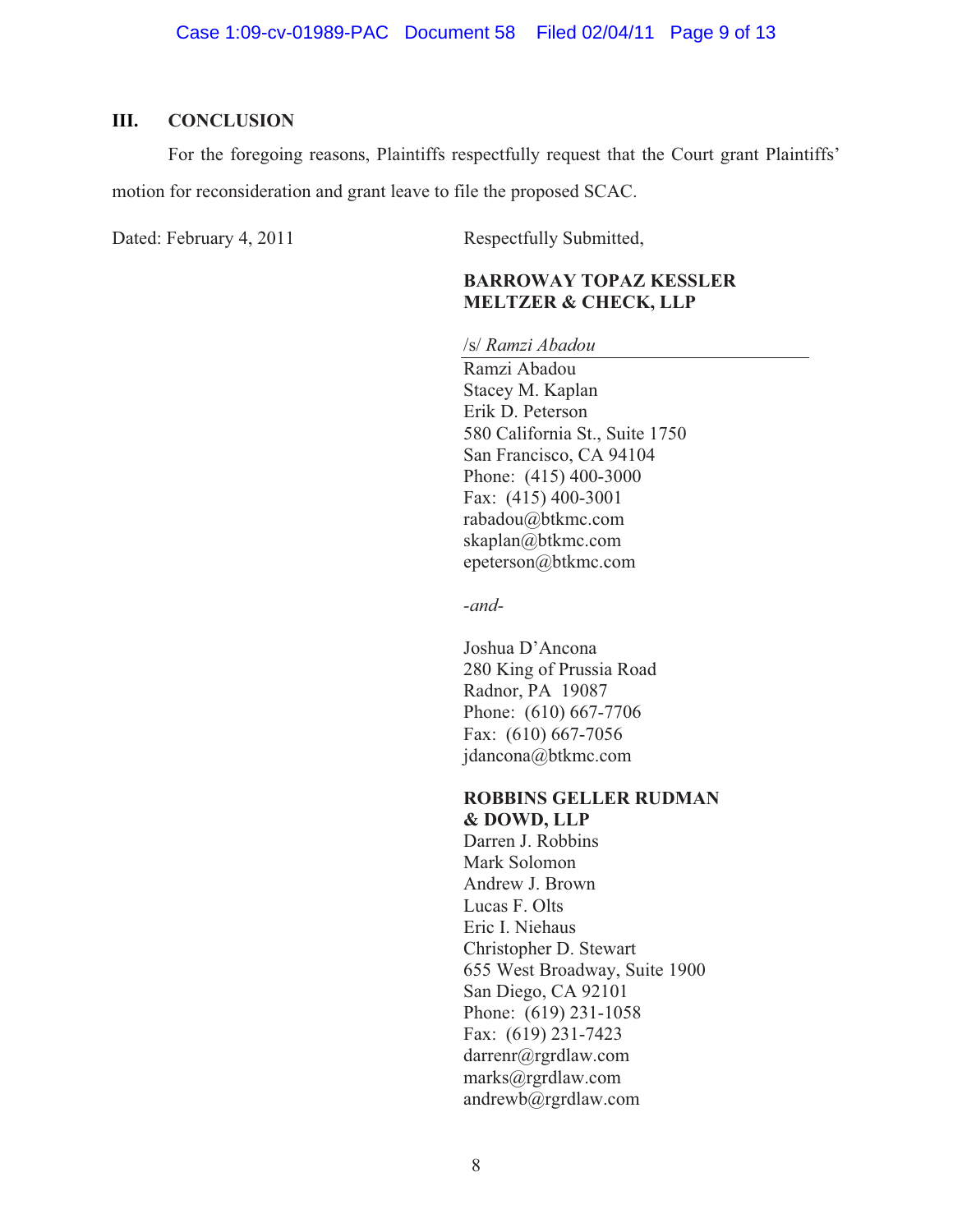loltz@rgrdlaw.com ericn@rgrdlaw.com cstewart@rgrdlaw.com

*-and-*

Samuel H. Rudman David A. Rosenfeld Mario Alba, Jr. 58 South Service Road, Suite 200 Melville, NY 11747 Phone: (631) 367-7100 Fax: (631) 367-1173 srudman@rgrdlaw.com drosenfeld@rgrdlaw.com malba@rgrdlaw.com

*Lead Counsel for Lead Plaintiffs*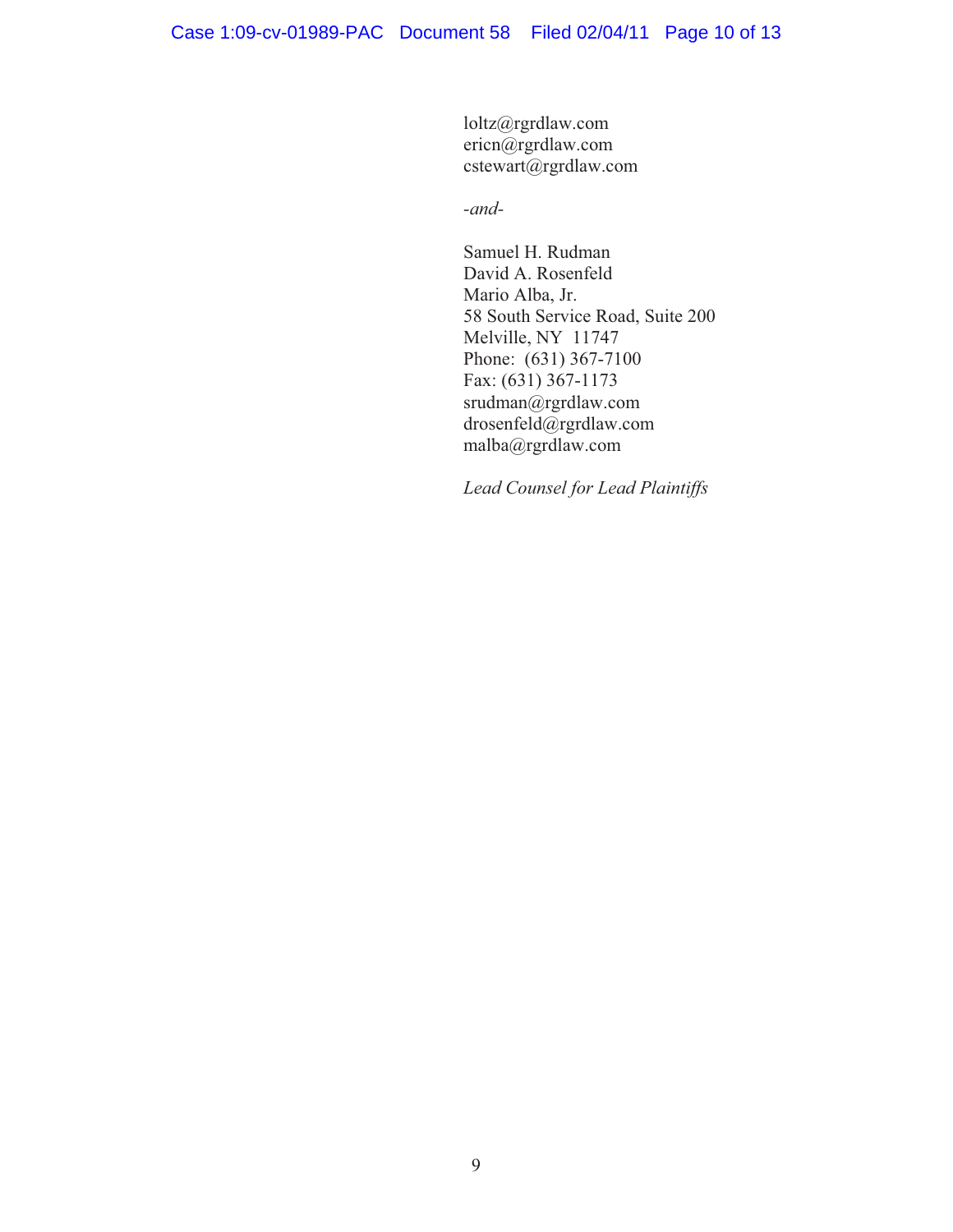# **CERTIFICATE OF SERVICE**

I hereby certify that on February 4, 2011, I electronically filed the foregoing with the Clerk of the Court using the CM/ECF system which will send notification of such filing to the e-mail addresses denoted on the attached Electronic Mail Notice List.

I certify under penalty of perjury under the laws of the United States of America that the foregoing is true and correct. Executed on February 4, 2011.

> */s/ Ramzi Abadou*  Ramzi Abadou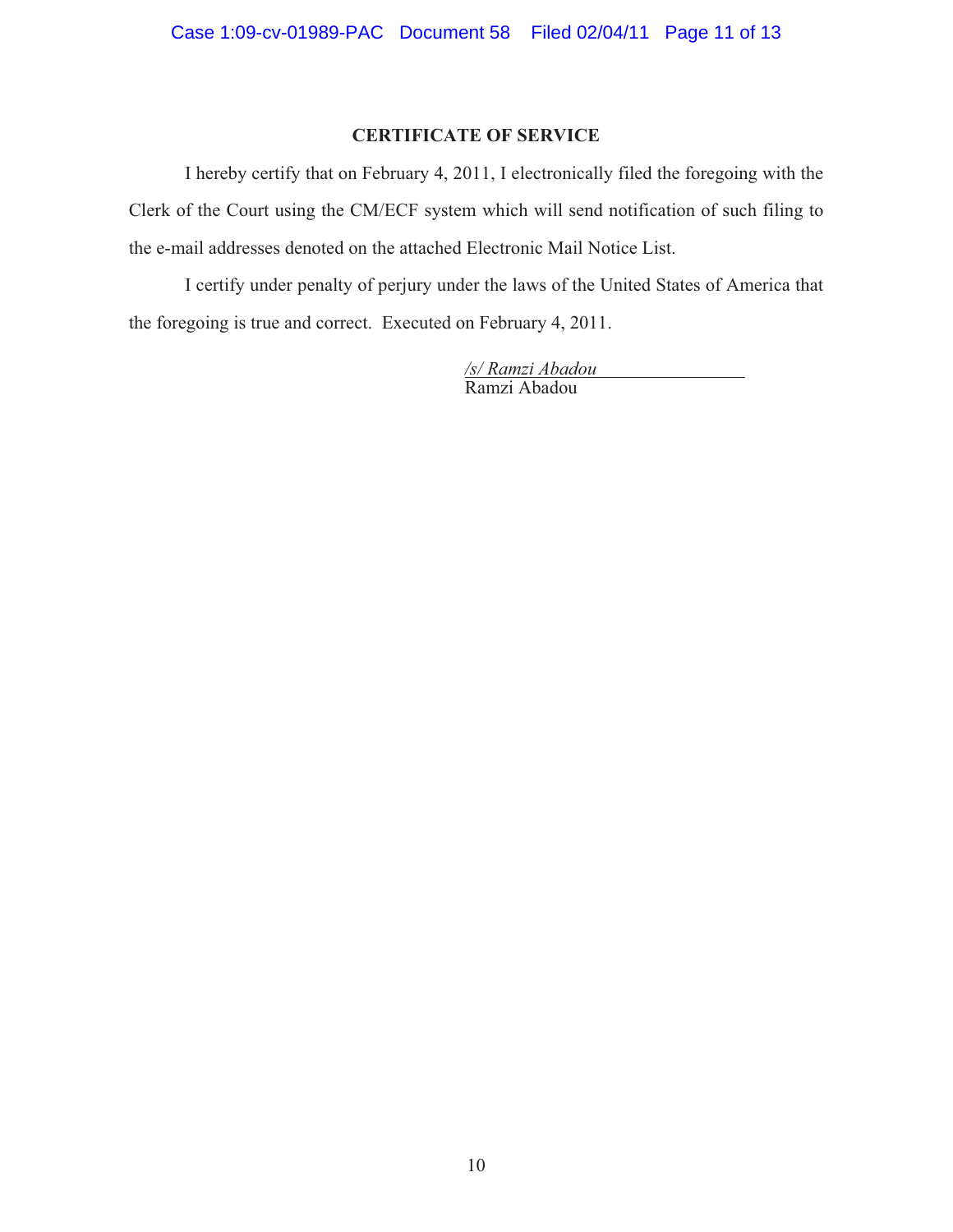# **Mailing Information for a Case 1:09-cv-01989-PAC**

# **Electronic Mail Notice List**

The following are those who are currently on the list to receive e-mail notices for this case.

- **Ramzi Abadou**  rabadou@btkmc.com,dmaytorena@btkmc.com,knguyen@btkmc.com,shebard@btkmc.com
- **David Harold Braff**  braffd@sullcrom.com,s&cmanagingclerk@sullcrom.com
- **Andrew J. Brown**  andrewb@rgrdlaw.com,nhorstman@rgrdlaw.com,ldeem@rgrdlaw.com
- **Joshua E. D'Ancona**  jdancona@btkmc.com
- **Jay B. Kasner**  jkasner@skadden.com
- **Scott D. Musoff**  smusoff@skadden.com
- **Eric I. Niehaus**  ericn@rgrdlaw.com,e\_file\_sd@rgrdlaw.com
- **Lucas F. Olts**  lolts@rgrdlaw.com,e\_file\_sd@rgrdlaw.com
- **Russell David Paul**  rpaul@bm.net,lbauer@bm.net
- **Erik D. Peterson**  epeterson@btkmc.com
- **David Avi Rosenfeld**  drosenfeld@rgrdlaw.com,e\_file\_ny@rgrdlaw.com
- **Samuel Howard Rudman**  srudman@rgrdlaw.com,e\_file\_ny@rgrdlaw.com
- **Christopher D. Stewart**   $c$ stewart@rgrdlaw.com,karenc@rgrdlaw.com,e\_file\_sd@rgrdlaw.com
- **Michael Thomas Tomaino , Jr** tomainom@sullcrom.com,s&cmanagingclerk@sullcrom.com,kirgisa@sullcrom.com

# **Manual Notice List**

https://ecf.nysd.uscourts.gov/cgi-bin/MailList.pl?119305440151054-L\_605\_0-1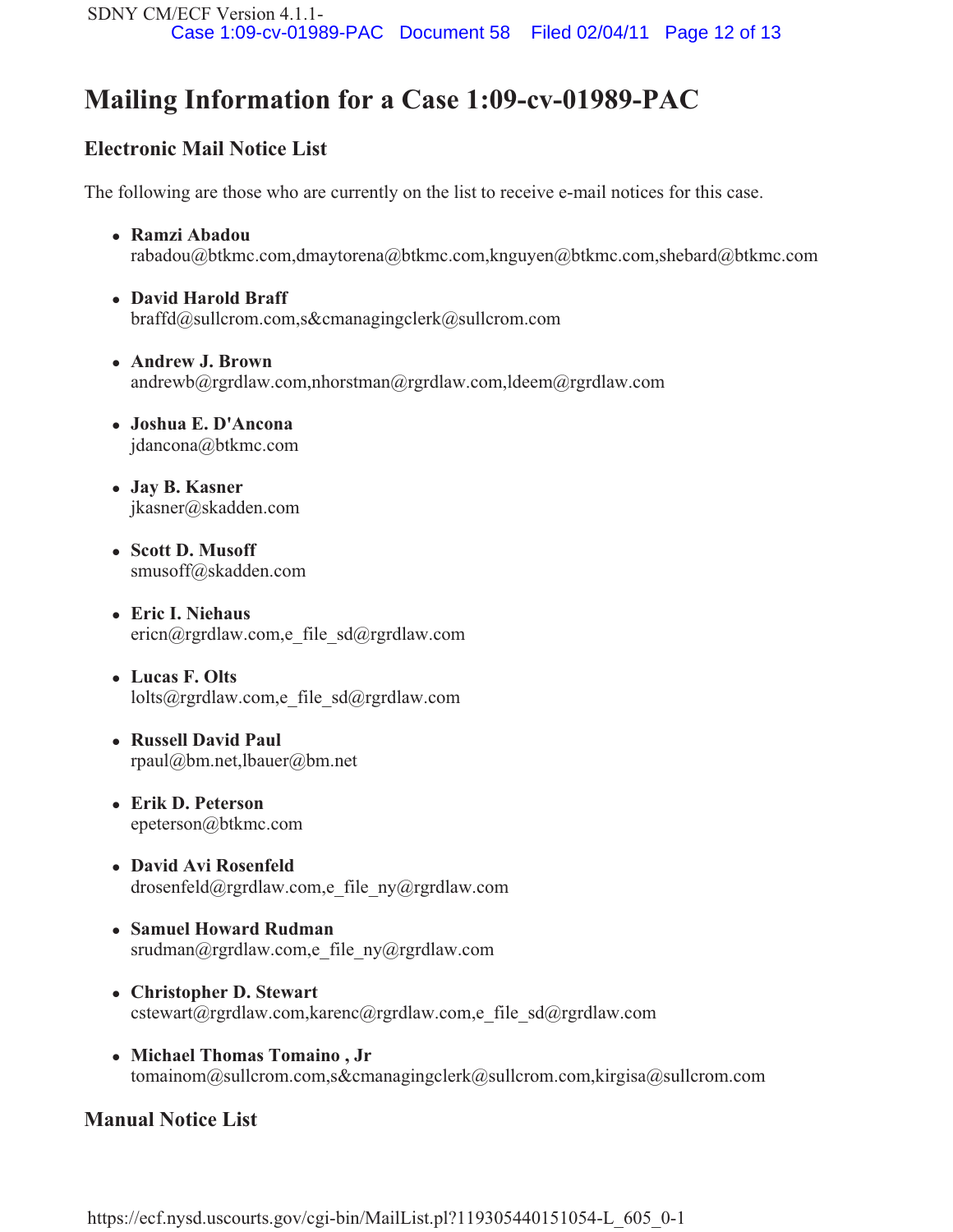The following is the list of attorneys who are **not** on the list to receive e-mail notices for this case (who therefore require manual noticing). You may wish to use your mouse to select and copy this list into your word processing program in order to create notices or labels for these recipients.

#### **Catherine J. Kowalewski**

Robbins Geller Rudman & Dowd LLP (San Diego) 655 West Broadway Suite 1900 San Diego, CA 92101

# **Darren J. Robbins**

Coughlin Stoia Geller Rudman & Robbins LLP 655 West Broadway, Suite 1900 San Diego, CA 92101

**David C. Walton**  Lerach, Coughlin, Stoia, Geller, Rudman & Robbins, L.L.P. 655 W. Broadway Suite 1900 San Diego, CA 92101-3301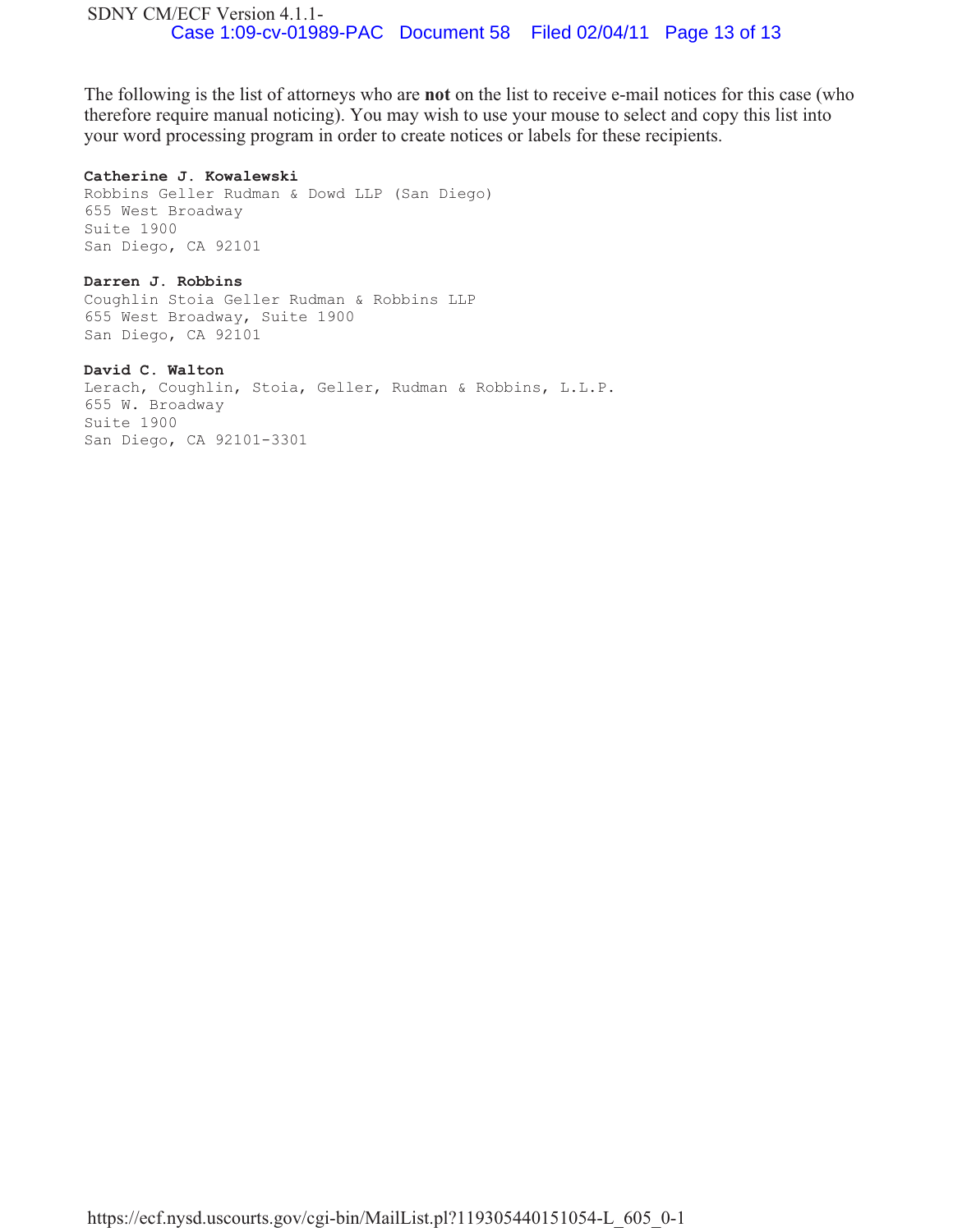# EXHIBIT 1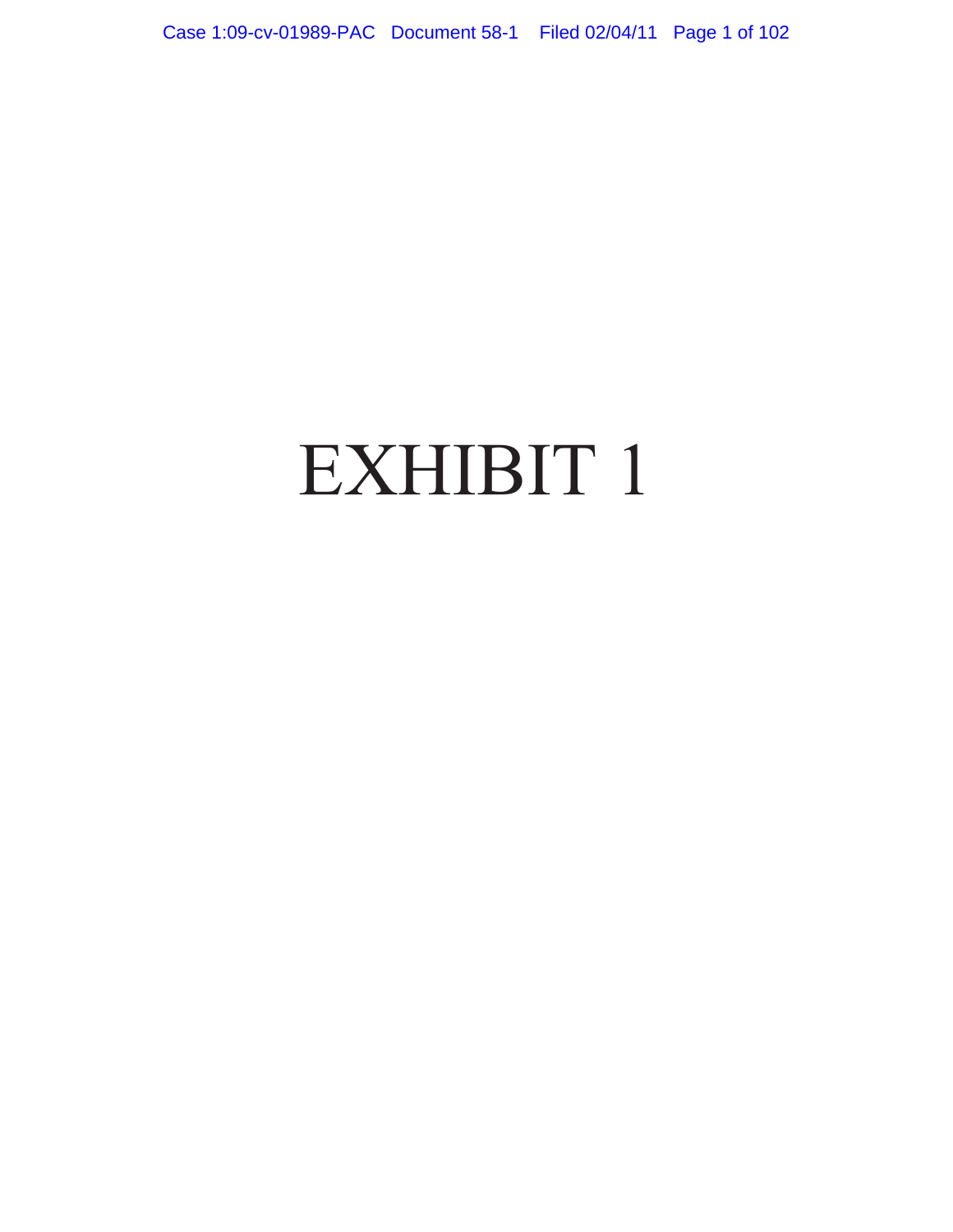# UNITED STATES DISTRICT COURT SOUTHERN DISTRICT OF NEW YORK

| In re BARCLAYS BANK PLC SECURITIES : Master File No. 1:09-CV-01989-PAC |                       |
|------------------------------------------------------------------------|-----------------------|
| <b>LITIGATION</b>                                                      | <b>CLASS ACTION</b>   |
|                                                                        |                       |
| This Document Relates To:                                              |                       |
|                                                                        |                       |
| ALL ACTIONS.                                                           |                       |
|                                                                        | DEMAND FOR JURY TRIAL |

SECOND CONSOLIDATED AMENDED COMPLAINT FOR VIOLATION OF THE FEDERAL SECURITIES LAWS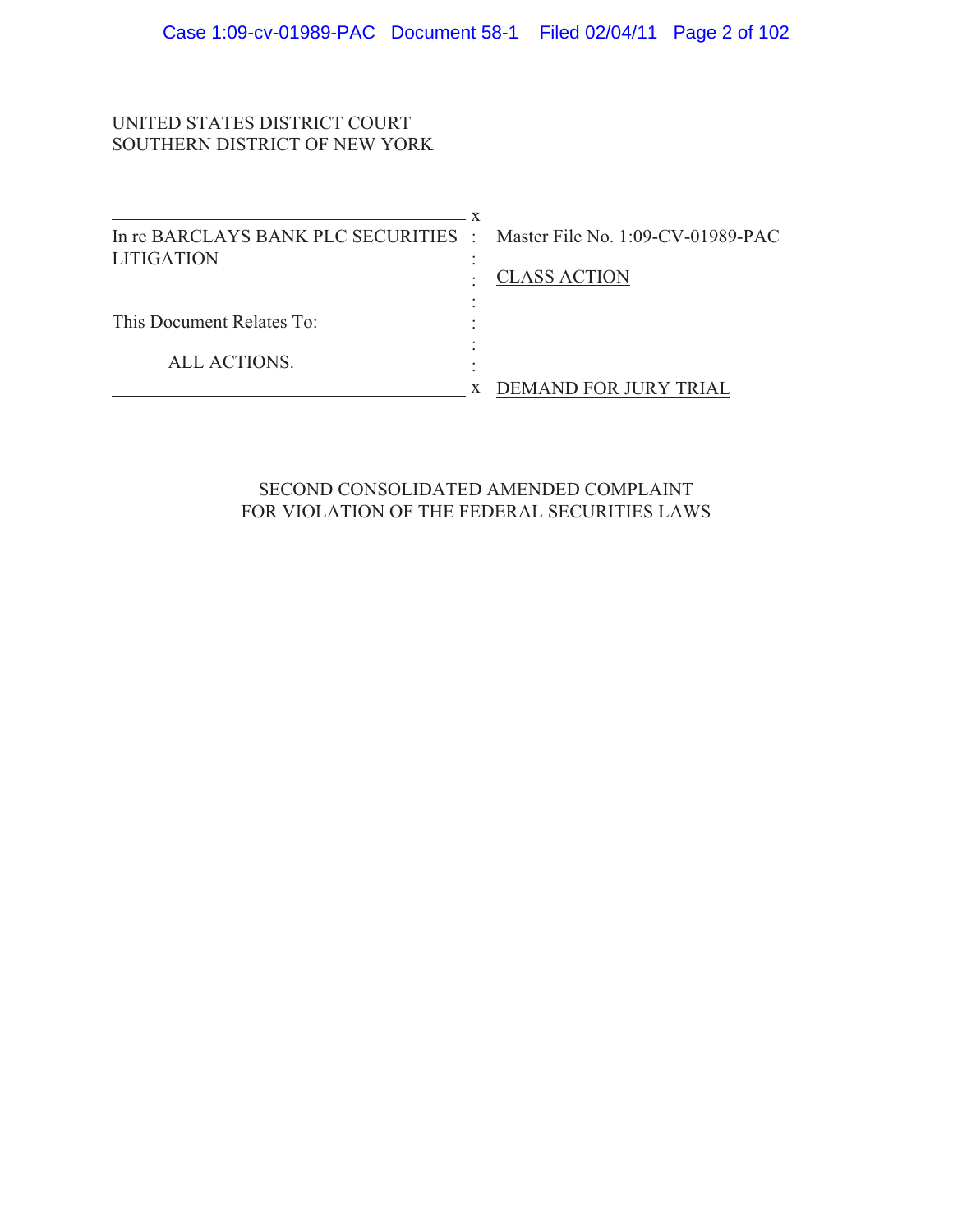# **NATURE OF THE ACTION**

1. This is a securities class action on behalf of all persons who acquired preferred securities pursuant or traceable to the materially false and misleading Registration Statements and Prospectuses filed with the United States Securities and Exchange Commission ("SEC") by Barclays Bank Plc ("Barclays" or the "Company") (the "Class"). The two Shelf Registration Statements were filed on September 14, 2005 ("2005 Registration Statement") and August 31, 2007 ("2007 Registration Statement") (collectively, the "Registration Statements");<sup>1</sup> the four Supplemental Prospectuses were filed on April 21, 2006, September 10, 2007, November 30, 2007 and April 8, 2008 (collectively, the "Offering Materials"). All told, from April of 2006 through April of 2008, Barclays consummated four offerings of the Securities pursuant to the false and misleading Registration Statements and Prospectuses (the "Offerings"), selling 218 million shares of the Securities at \$25 per share for proceeds of \$5.45 billion. This action asserts claims under the Securities Act of 1933 ("1933 Act") against Barclays, Barclays Plc, its senior insiders, and the investment banks that underwrote the Offerings of the Securities (collectively, "defendants").

# **INTRODUCTION**

2. Between 2005 and 2008, Barclays significantly increased its exposure to risky credit market instruments, including:

- -Residential Mortgage-Backed Securities ("RMBS");
- -Collateralized Debt Obligations ("CDOs");

 $\overline{a}$ 

 $\bullet$ Structural Investment Vehicles ("SIVs" and "SIV-lites");

<sup>1</sup> The securities at issue (collectively, the "Securities") are Non-cumulative Callable Dollar Preference Shares, Series 2, 3, 4 and 5, sold in the form of American Depository Shares ("ADRs ") of Barclays.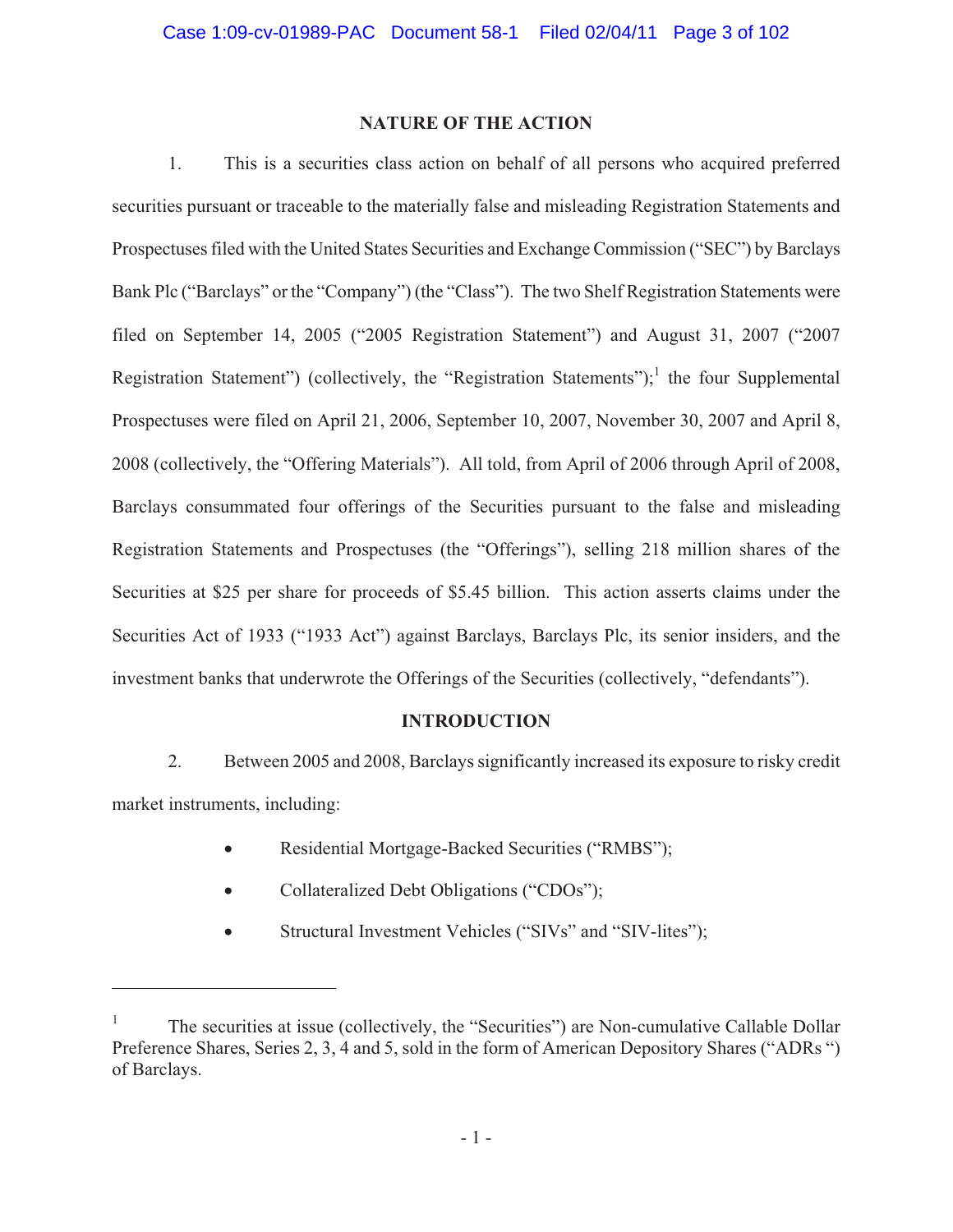- - Commercial Mortgages and Commercial Mortgage-Backed Securities ("CMBS");
- -Monoline insurers; and
- -Leveraged finance instruments.

During this period, Barclays and the Individual Defendants caused the Company to acquire tens of billions of dollars in these highly risky securities and assets, or guarantee such investments by others. In fact, *the Company's total exposure to these high-risk assets during the relevant period actually exceeded the Company's total equity*.

3. Subprime and Alt-A (non-prime) RMBS are securities backed by residential mortgages extended to borrowers who do not qualify for standard loans. Such loans are inherently more risky than RMBS backed by conforming loans. The value of Barclays' subprime and Alt-A RMBS/CDO portfolios was directly tied to the strength (or weakness) of the U.S. housing market. When housing prices began to stall and interest rates began to rise in early 2006, homeowners who overextended themselves and those with poor credit and unstable income began to default on their loans. Default rates began to rise dramatically throughout 2006 and accelerated into 2007, leading to a cascading effect on the credit markets due to the correlation of the rising rate of default for subprime and Alt-A mortgages with the decline in value of the securities backed by these mortgages.

4. Similar to RMBS, a CDO is a structured finance vehicle holding pools of underlying cash generating assets and issuing certificates paying a fixed amount of principal and interest. The securities that were issued in each CDO were divided in "super senior," "high grade" and "mezzanine" tranches. "Super senior" tranches are paid first from the cash flow generated by the CDO's underlying assets, with more junior tranches paid only after the more senior obligations had been satisfied. The assets supporting Barclays' CDOs of asset-backed securities consisted primarily of RMBS backed by pools of subprime and Alt-A mortgages, which Barclays referred to as "ABS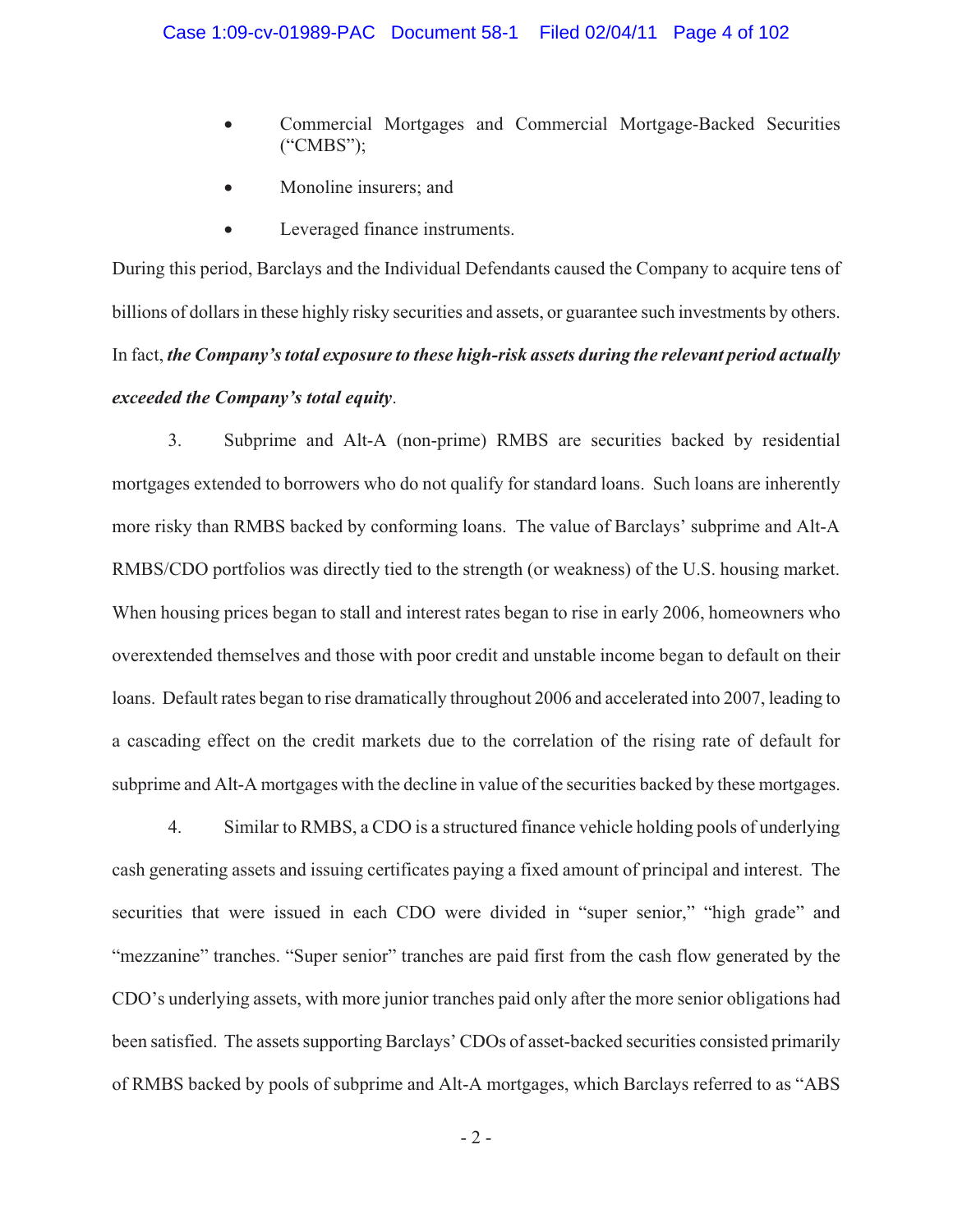# Case 1:09-cv-01989-PAC Document 58-1 Filed 02/04/11 Page 5 of 102

CDOs." The quality and performance of the underlying mortgages in the RMBS was the key factor in determining the CDO's performance and value.

5. Barclays retained "super senior" interests in both "mezzanine" and "high grade" CDOs. A mezzanine CDO is created by pooling together junior tranches (such as BBB and sub-BBB rated) of subprime RMBS and other collateral. This asset concentration means that a relatively small rise in underlying pool losses would simultaneously destroy most of the value of the mezzanine CDOs and impact the super senior tranches as well.

6. These and other highly risky investments were material to Barclays' financial condition. In fact, Barclays' credit market exposure equaled more than £36 billion by the middle of 2007, exceeding the Company's total equity of £32.5 billion.<sup>2</sup> As the credit markets peaked and then began their rapid decline, Barclays' credit market assets also began declining in value, and the risks of further decline increased exponentially. Yet there was no disclosure to investors.

7. In an effort to shore up its capital base as the mortgage and credit markets declined, Barclays issued the preferred securities at issue here. As the mortgage and credit markets deteriorated further, Barclays continued to issue more and more securities in order to shore up its depleting capital. But the financial disclosures accompanying these Offerings were both misleading and incomplete. Indeed, the prospectuses themselves contained virtually no information concerning the financial status of the Company or the risks it faced. Defendants simply "incorporated by reference" earlier financial disclosures – even though those disclosures were both outdated and deficient.

 $\overline{a}$ 

<sup>2</sup> For purposes of comparing pounds (" $\mathbf{f}$ ") to dollars (" $\mathbf{f}$ ") plaintiffs suggest an exchange rate of 1.99 dollars to the pound, the average from January 1, 2007 to April 8, 2008.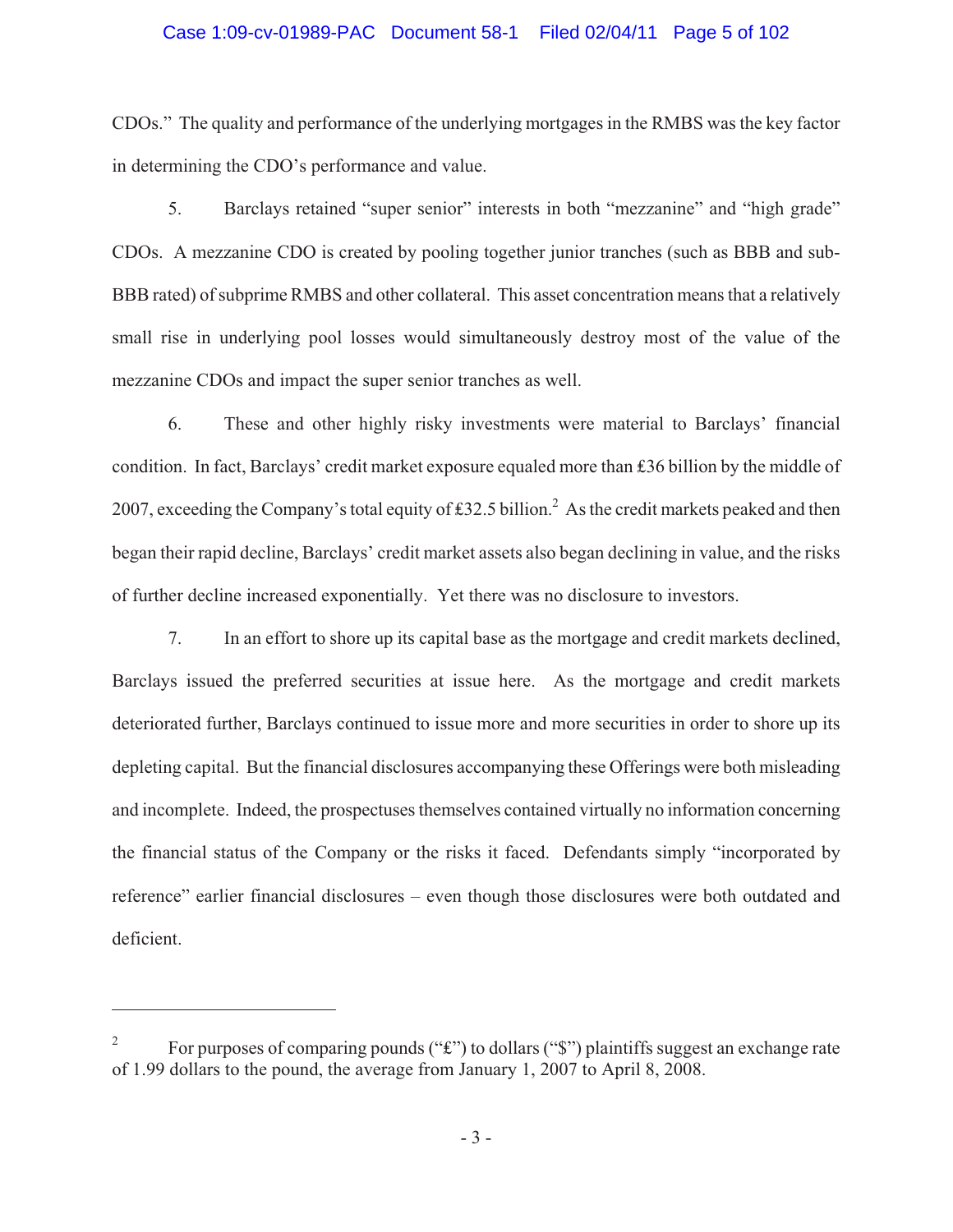# Case 1:09-cv-01989-PAC Document 58-1 Filed 02/04/11 Page 6 of 102

8. For example, in support of the \$1.2 billion Series 3 Offering in September 2007, defendants included no current financial information for the Company in the Prospectus. Instead, the Prospectus included such items as a description of the securities, how and when dividends would be paid, and what would trigger a default in the dividend payment. Then the September 2007 Prospectus simply incorporated by reference the latest financial statements, the most recent of which was current as of June 30, 2007. And even those financial statements were deficient, as they included almost no information concerning Barclays' credit market exposure, and the Company disclosed no impairments or losses to Barclays' credit market assets.

9. As the mortgage and credit market decline intensified, defendants continued to sell preferred shares to investors who remained uninformed of Barclays' credit market exposure and growing losses. In November 30, 2007, defendants completed another offering raising an additional \$1.0 billion in capital. The Series 4 Offering included a Prospectus virtually identical to the September 2007 Prospectus, and incorporated by reference the very same false and misleading documents as the Series 3 Offering.

10. For its final \$2.5 billion offering in April 2008 (Series 5), Barclays followed the same modus operandi as its earlier offerings, issuing a Prospectus that provided little information about the Company and simply incorporating by reference Barclays' fiscal year 2007 financial report on Form 20-F. Of course, even this financial data was current only as of year-end 2007. It did not include writedowns and impairments that would have to be taken due to the freezing of the credit markets and the collapse of Bear Stearns – all of which occurred in first quarter 2008 and *before* the Series 5 Offering. And, like the prior offerings, even as of their effective date the incorporated financial results failed to properly disclose and account for impairments and writedowns attributed to the Company's vast credit market exposure.

- 4 -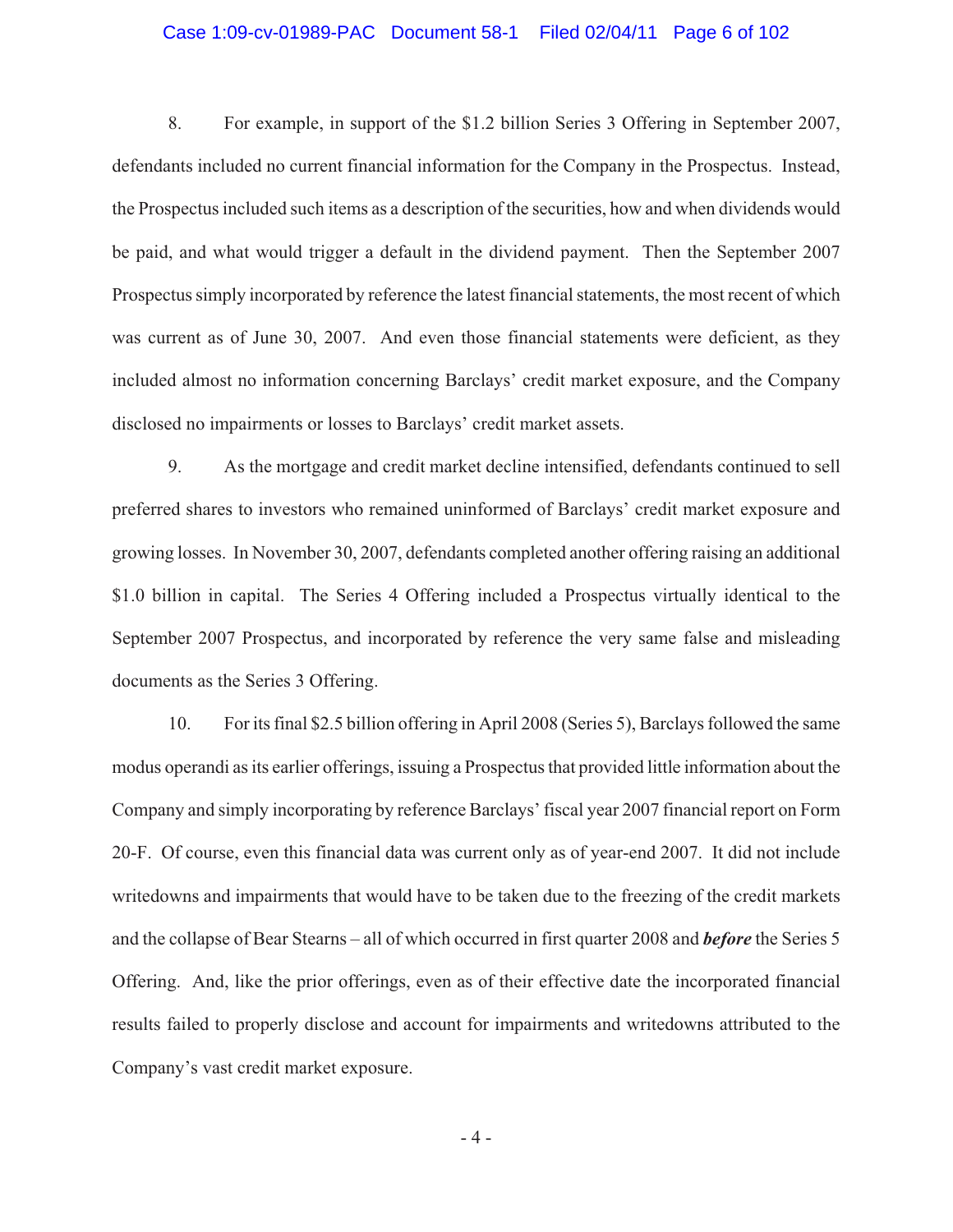# Case 1:09-cv-01989-PAC Document 58-1 Filed 02/04/11 Page 7 of 102

11. Yet at the same time defendants were failing to disclose the substantial risks and writedowns due to Barclays' exposure to the credit markets, they were boasting about the Company's considerable "risk management" practices and procedures. Indeed, in the 2006 SEC Form 20-F, *defendants dedicated more than 50 pages to describing Barclays' "Risk Management" practices*. Thus, not only did defendants fail to warn and inform plaintiffs of the true credit market risks, they simultaneously assured investors that the extensive risk management practices of the Company helped it avoid such risks altogether.

12. In fact, by the time of the Series 5 Offering, defendants were aware that their statements incorporated into the Offering Materials concerning the value of Barclays' assets, and the substantial risks that those assets posed in light of their extensive "risk management" assurances, were false and misleading. The evidence demonstrating that defendants over-valued Barclays' assets was objectively verifiable, known to defendants, and directly tied to Barclays' assets, including:

- - The ABX and TABX, market indices which Barclays stated it used internally to value its own assets and which were required to be considered by applicable accounting rules, had plummeted;
- - The substantial distress in the credit markets that brought about the collapse of Bear Stearns, the country's seventh-largest bank, in March 2008;
- - The fact that Barclays was actively engaged in mortgage origination and servicing in the United States (and had been since early 2007), and that most similar mortgage originators across the country had failed in spectacular fashion due to the collapsing mortgage, credit and real estate markets;
- - The dramatic and public downgrades by ratings agencies of most of the monoline insurers who "insured" more than £20 billion of Barclays' highestrisk assets. Barclays had relied on these monoline insurers as a hedge against loss for those assets. As a result, by the time of the Series 5 Offering most market observers expected those monoline insurers to fail, and Barclays' closest competitors had already written off tens of billions of the same or similar assets. Meanwhile, Barclays had not even disclosed the risk to its balance sheet caused by these monoline "hedges";
- - In an effort to avoid the collapse of one of the monoline insurers Barclays initially agreed to provide "backstop" funding to it, but in December 2007 it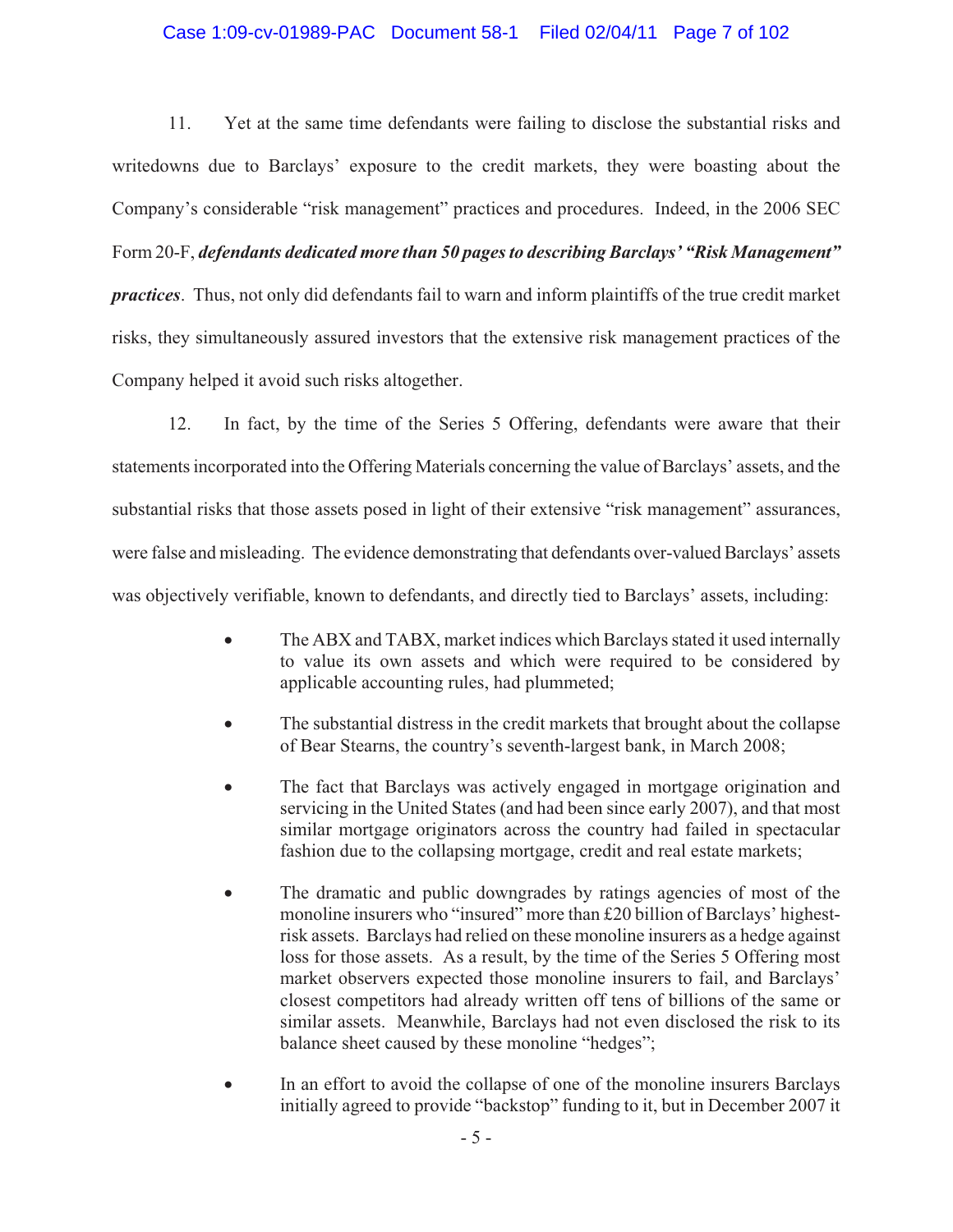was downgraded to junk status. Shortly thereafter, Barclays joined other large banks working with the New York Insurance Commissioner to protect their own balance sheets by funding these insurers;

- $\bullet$  Barclays' closest competitors had all taken massive writedowns of the same and similar assets held by Barclays – some exceeding \$10 billion – while Barclays' writedowns had been unreasonably small;
- - By the end of 2007, Barclays' own research analysts were estimating that even the top classes of CDOs were worth only 20-30 cents on the dollar, based on current market prices and specifically citing the ABX. Those prices continued to decline prior to the Series 5 Offering, yet Barclays had valued its own CDOs (which were of varying quality) at more than 75 cents on the dollar.
- $\bullet$  By defendants' own acknowledgment in February 2008, these false and misleading asset values were "run through a challenge process up to and including Bob [Diamond] and the senior management at Barclays Capital and there are a series of adjustments that are made reflected in here following that process."

13. The writedowns of Barclays' credit market assets that the Company should have been taking and disclosing were clearly material. Not long after the April 2008 Series 5 Offering, Barclays began taking large writedowns and impairments for its toxic assets – just as other banks had done months and years earlier. In addition, defendants were required to seek huge capital infusions from third parties, while simultaneously enhancing the Company's disclosures concerning the extent of its credit market exposure.

14. For instance, in June 2008 – less than three months after the Series 5 Offering and in spite of the fact that defendants had raised more than \$5 billion from investors in those Offerings – Barclays announced it would need to raise an additional  $£4.5$  billion by issuing shares to foreign investors in order to "boost its capital held against risky assets." Then on August 7, 2008, Barclays announced its half-yearly results (as of June 30, 2008), and that it had taken a £2.8 billion writedown on its credit market assets. But this was not nearly enough, so on October 13, 2008 the Company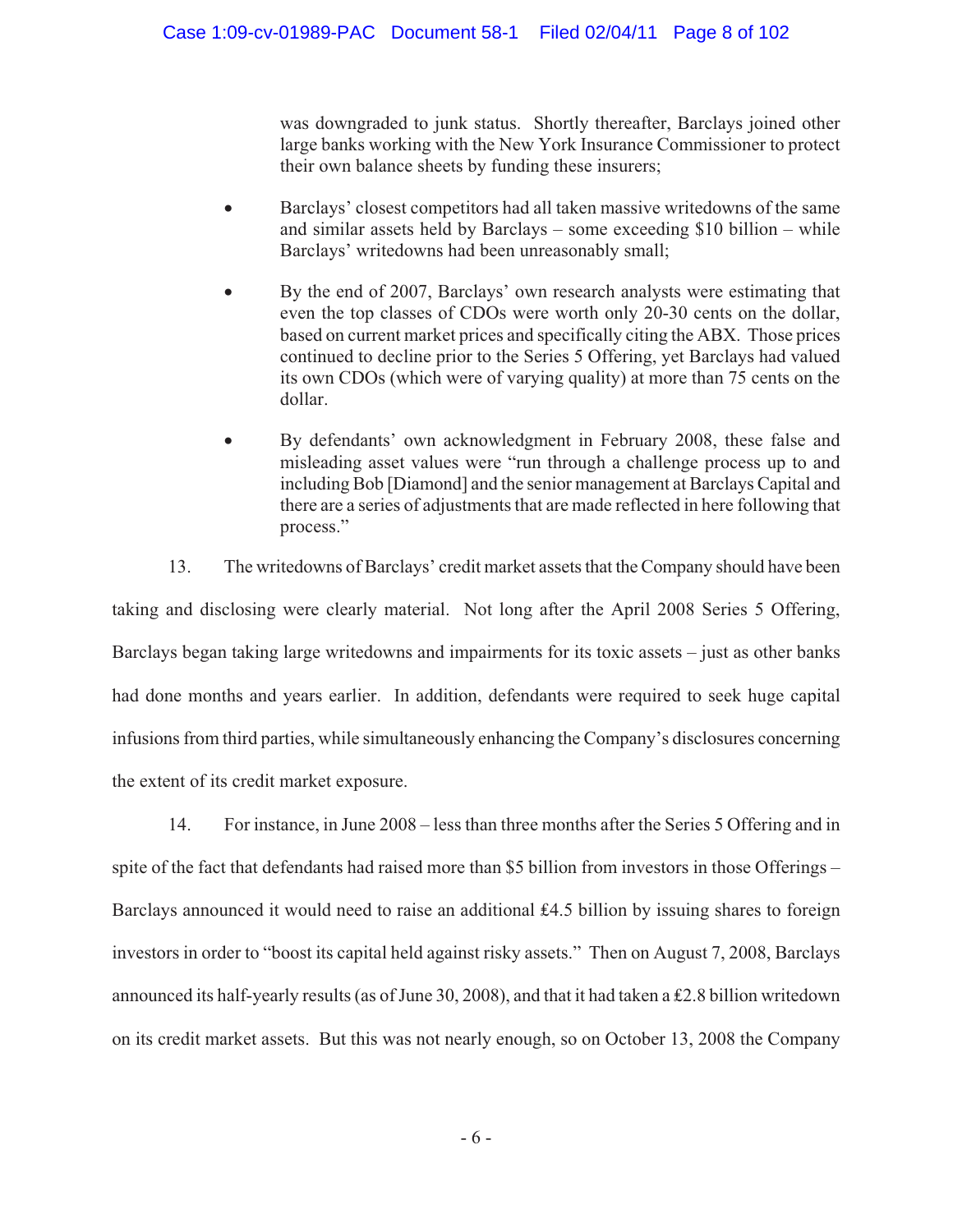# Case 1:09-cv-01989-PAC Document 58-1 Filed 02/04/11 Page 9 of 102

announced *another* private offering, this time raising an additional £7.5 billion and cutting the dividend to save an additional  $£2$  billion.

15. As a result of defendants' omissions and false statements in the Offering Materials, plaintiffs here who bought shares in the four offerings have suffered significant damages. Each of the securities offerings were sold to investors for \$25 per share. On March 4, 2009 – the date of the first-filed complaint – the Series 2 securities traded at \$5.61 per share, the Series 3 traded at \$5.90 per share, the Series 4 traded at \$6.60 per share, and the Series 5 traded at \$6.84 per share. This lawsuit follows.

# **JURISDICTION AND VENUE**

16. The claims asserted herein arise under and pursuant to §§11, 12(a)(2) and 15 of the 1933 Act, 15 U.S.C. §§77k, 77l(a)(2) and 77o. In connection with the acts complained of, defendants, directly or indirectly, used the means and instrumentalities of interstate commerce, including, but not limited to, the mails, interstate telephone communications and the facilities of the national securities markets.

17. This Court has jurisdiction over the subject matter of this action pursuant to 28 U.S.C. §1331 and §22 of the 1933 Act.

18. Venue is proper in this District pursuant to 28 U.S.C. §1391(b), because the Underwriter Defendants (defined below) conduct business in this District and many of the acts and practices complained of herein occurred in substantial part in this District.

# **PARTIES**

19. Lead Plaintiff Marshall Freidus ("Freidus") acquired the Series 2 Securities in the Offering and issued pursuant to the false and misleading 2005 Registration Statement and Prospectuses as set forth in the Certification filed with the Court on May 4, 2009. Freidus was appointed Lead Plaintiff by Order on December 9, 2009.

- 7 -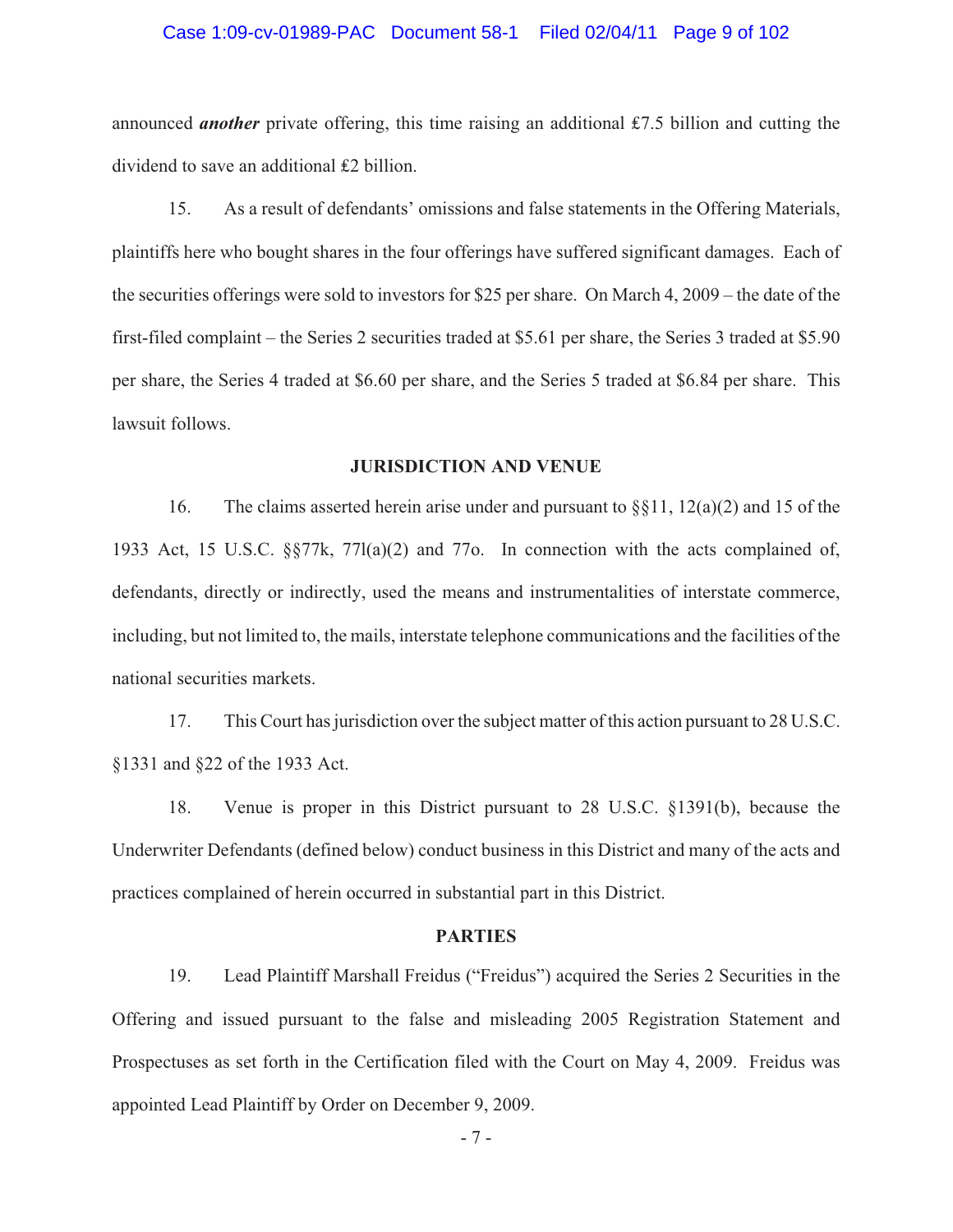# Case 1:09-cv-01989-PAC Document 58-1 Filed 02/04/11 Page 10 of 102

20. Lead Plaintiff Dora L. Mahboubi ("Mahboubi") acquired the Series 3 Securities in the Offering and issued pursuant to the false and misleading 2007 Registration Statement and Prospectuses as set forth in the Certification filed with the Court on May 4, 2009. Mahboubi was appointed Lead Plaintiff by Order on December 9, 2009.

21. Lead Plaintiff Stewart Thompson and Sharon Thompson, Trustees for the S.O. Thompson Rev. Trust and the S.G. Thompson Rev. Trust (collectively, "Thompson") acquired the Series 4 Securities issued in the Offering and pursuant to the false and misleading 2007 Registration Statement and Prospectuses as set forth in the Certification filed with the Court on May 4, 2009. Thompson was appointed Lead Plaintiff by Order on December 9, 2009.

22. Plaintiff Dennis Askelson ("Askelson") acquired the Series 5 Securities on April 9, 2008 in the April 2008 Offering and pursuant to the false and misleading 2007 Registration Statement and Prospectuses as set forth in the Certification attached hereto.

23. Plaintiff Alfred Fait ("Fait") acquired the Series 5 Securities on April 8, 2008 in the April 2008 Offering and pursuant to the false and misleading 2007 Registration Statement and Prospectuses as set forth in the Certification filed with the Court on April 20, 2009.

24. The plaintiffs referenced above in  $\P$ [19-23 are referred to herein as "plaintiffs."

25. Defendant Barclays is a major global financial services provider operating in Europe, North America, the Middle East, Latin America, Australia, Asia and Africa. Barclays' U.S. operations are headquartered in New York, New York. Barclays Capital ("BarCap") is the investment banking division of Barclays. BarCap's financial results are reported as part of Barclays' result.

- 8 -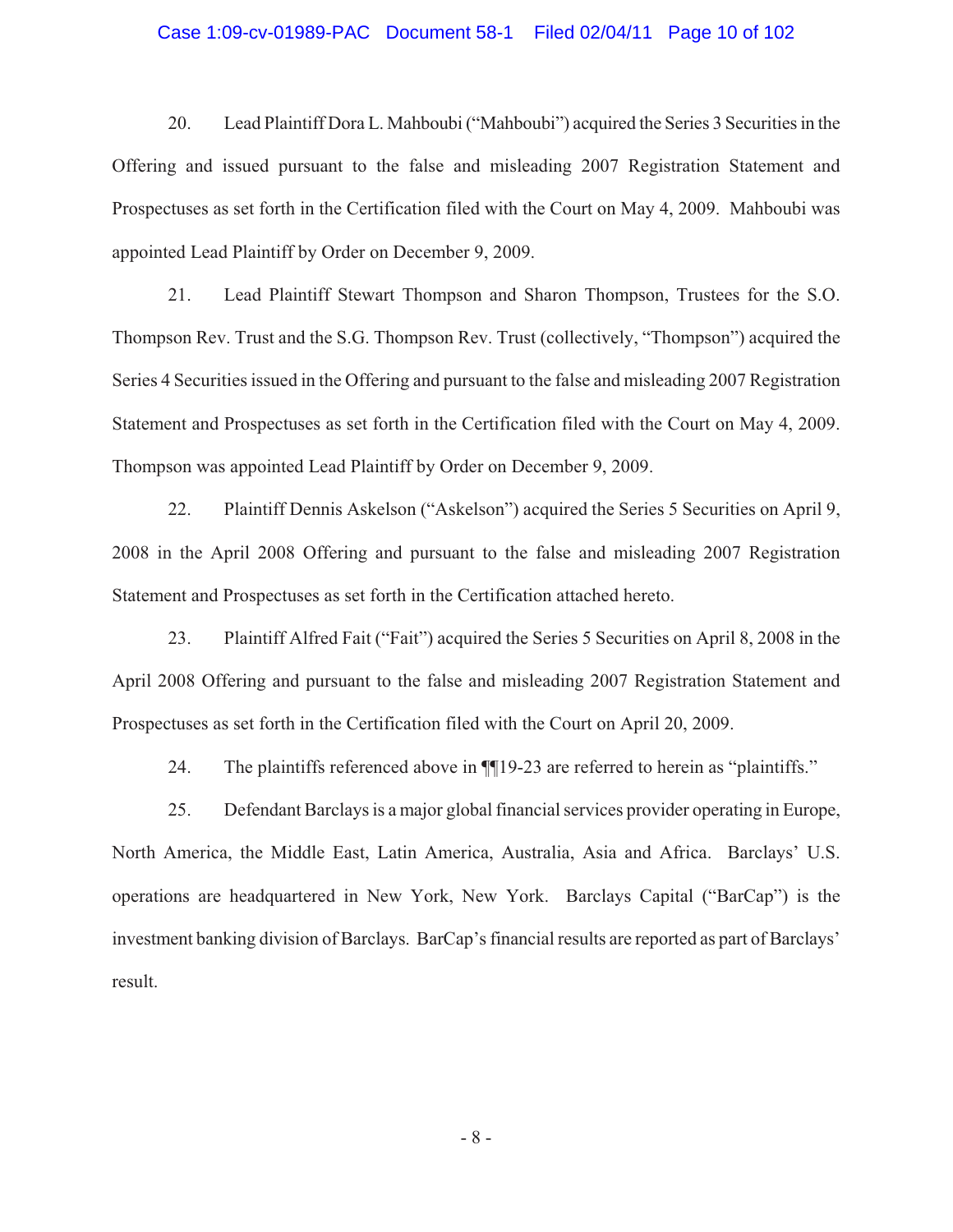# Case 1:09-cv-01989-PAC Document 58-1 Filed 02/04/11 Page 11 of 102

26. Defendant Barclays Plc is a holding company that is listed in London, New York and Tokyo and operates through its subsidiary Barclays and acts as the ultimate holding company. Barclays Plc is located in London, England.

27. Defendant John Silvester Varley ("Varley") is, and at all relevant times was, Chief Executive Officer ("CEO") and a director of Barclays and Barclays Plc. Varley signed both the 2005 and 2007 false and misleading Registration Statements.

28. Defendant Robert Edward Diamond, Jr. ("Diamond") is, and at all relevant times was, a director and President of Barclays and Barclays Plc. Diamond signed both the 2005 and 2007 false and misleading Registration Statements.

29. Defendant Sir Richard Broadbent ("Broadbent") is, and at all relevant times was, a director of Barclays and Barclays Plc. Defendant Broadbent signed both the 2005 and 2007 false and misleading Registration Statements.

30. Defendant Richard Leigh Clifford ("Clifford") is, and at all relevant times was, a director of Barclays and Barclays Plc. Defendant Clifford signed both the 2005 and 2007 false and misleading Registration Statements.

31. Defendant Dame Sandra J.N. Dawson ("Dawson") is, and at all relevant times was, a director of Barclays and Barclays Plc. Defendant Dawson signed both the 2005 and 2007 false and misleading Registration Statements.

32. Defendant Sir Andrew Likierman ("Likierman") is, and at all relevant times was, a director of Barclays and Barclays Plc. Defendant Likierman signed both the 2005 and 2007 false and misleading Registration Statements.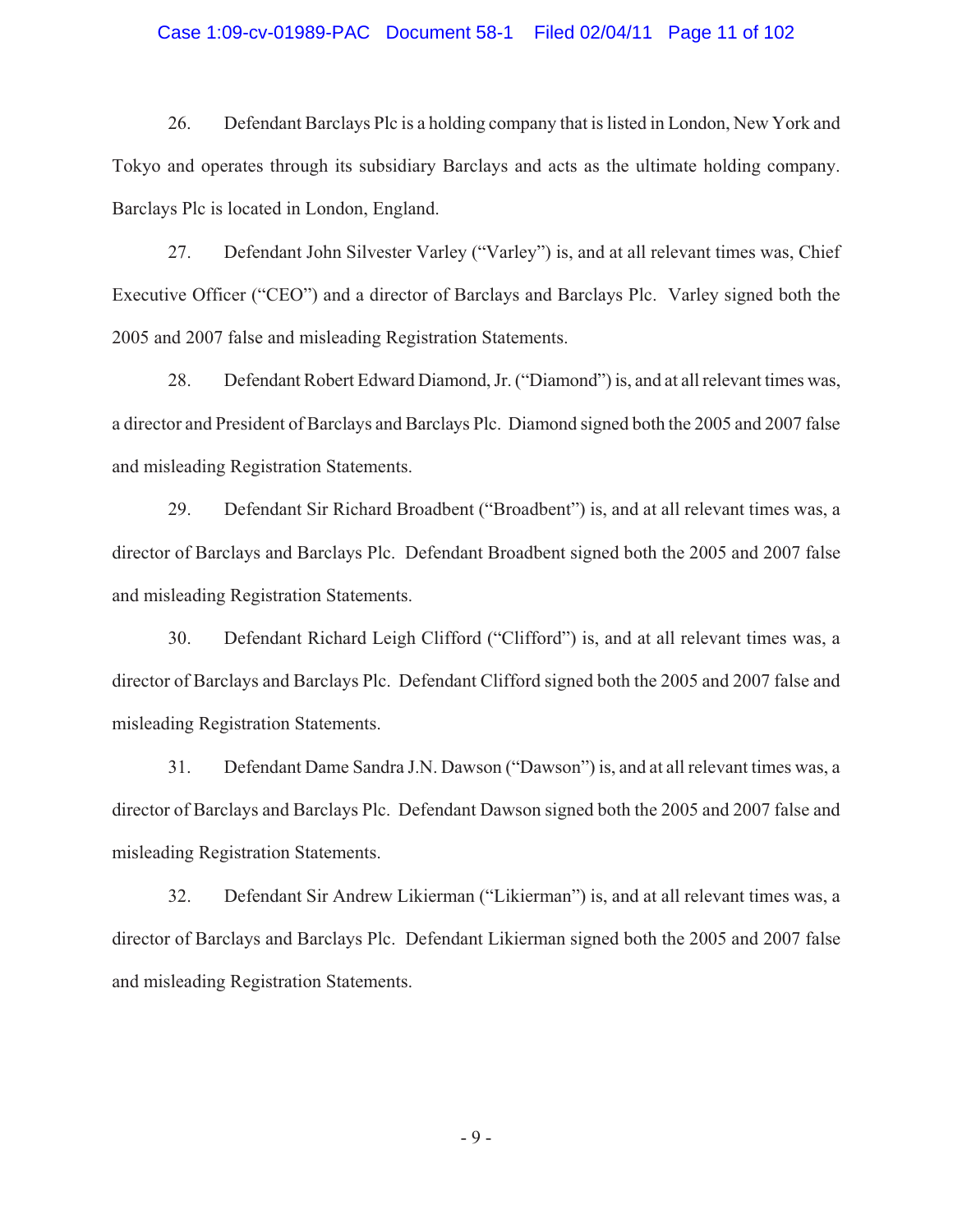# Case 1:09-cv-01989-PAC Document 58-1 Filed 02/04/11 Page 12 of 102

33. Defendant Sir Nigel Rudd ("Rudd") is, and at all relevant times was, a director of Barclays and Barclays Plc. Defendant Rudd signed both the 2005 and 2007 false and misleading Registration Statements.

34. Defendant Stephen George Russell ("Russell") is, and at all relevant times was, a director and Secretary of Barclays and Barclays Plc. Defendant Russell signed both the 2005 and 2007 false and misleading Registration Statements.

35. Defendant John Michael Sunderland ("Sunderland") is, and at all relevant times was, a director of Barclays and Barclays Plc. Defendant Sunderland signed both the 2005 and 2007 false and misleading Registration Statements.

36. Defendant Matthew William Barrett ("Barrett") was Chairman of the Board of Barclays and Barclays Plc until he resigned from the Company on January 1, 2007. Barrett signed the false and misleading 2005 Registration Statement.

37. Defendant Naguib Kheraj ("Kheraj") was Principal Financial Officer and a director of Barclays and Barclays Plc until he resigned from the Company on March 31, 2007. Defendant Kheraj signed the false and misleading 2005 Registration Statement.

38. Defendant Marcus Agius ("Agius") is Group Chairman of Barclays and Barclays Plc. Agius signed the false and misleading 2007 Registration Statement.

39. Defendant Christopher Lucas ("Lucas") is a director of Barclays and Barclays Plc. Lucas signed the false and misleading 2007 Registration Statement.

40. Defendant Gary A. Hoffman ("Hoffman") is a director of Barclays and Barclays Plc. Hoffman signed the false and misleading 2007 Registration Statement.

41. Defendant Frederik Seegers ("Seegers") is a director of Barclays and Barclays Plc. Seegers signed the false and misleading 2007 Registration Statement.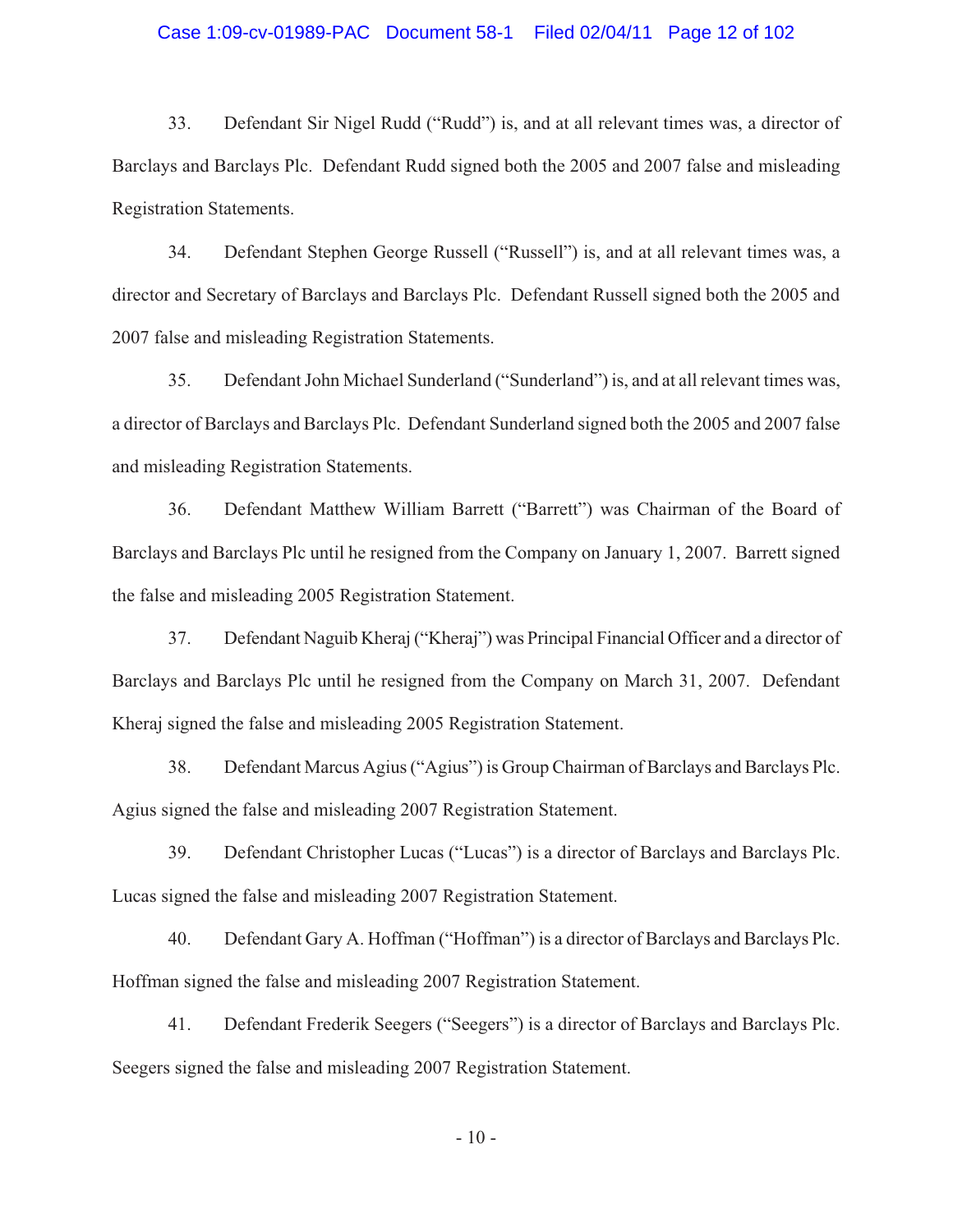# Case 1:09-cv-01989-PAC Document 58-1 Filed 02/04/11 Page 13 of 102

42. Defendant David G. Booth ("Booth") is a director of Barclays and Barclays Plc. Booth signed the false and misleading 2007 Registration Statement.

43. Defendant Fulvio Conti ("Conti") is a director of Barclays and Barclays Plc. Conti signed the false and misleading 2007 Registration Statement.

44. Defendant Daniel Cronje ("Cronje") is a director of Barclays and Barclays Plc. Cronje signed the false and misleading 2007 Registration Statement.

45. The defendants referenced above in ¶¶27-44 are referred to herein as the "Individual Defendants."

46. Defendant Barclays Capital Securities Limited ("Barclays Securities") is the investment banking division of BarCap. Barclays Securities was an underwriter of the Offerings.

47. Defendant Citigroup Global Markets Inc. ("Citigroup") is a large integrated financial services institution that through subsidiaries and divisions provides commercial and investment banking services, commercial loans to corporate entities, and acts as underwriter in the sale of corporate securities. Citigroup was an underwriter of the Offerings.

48. Defendant Wachovia Capital Markets, LLC ("Wachovia Capital") is the corporate and investment banking side of brokerage firm Wachovia Securities (both companies are subsidiaries of banking giant Wachovia). Wachovia Capital provides financial and corporate advisory services, private capital, debt private placement, mergers and acquisitions advice, underwriting and equity investing. It also offers real estate financing, risk management services, and structured products such as asset-backed and mortgage-backed securities. Wachovia Capital was an underwriter of the Offerings.

49. Defendant Morgan Stanley & Co. Incorporated ("Morgan Stanley") is a global financial services firm that, through its subsidiaries and affiliates, provides its products and services

- 11 -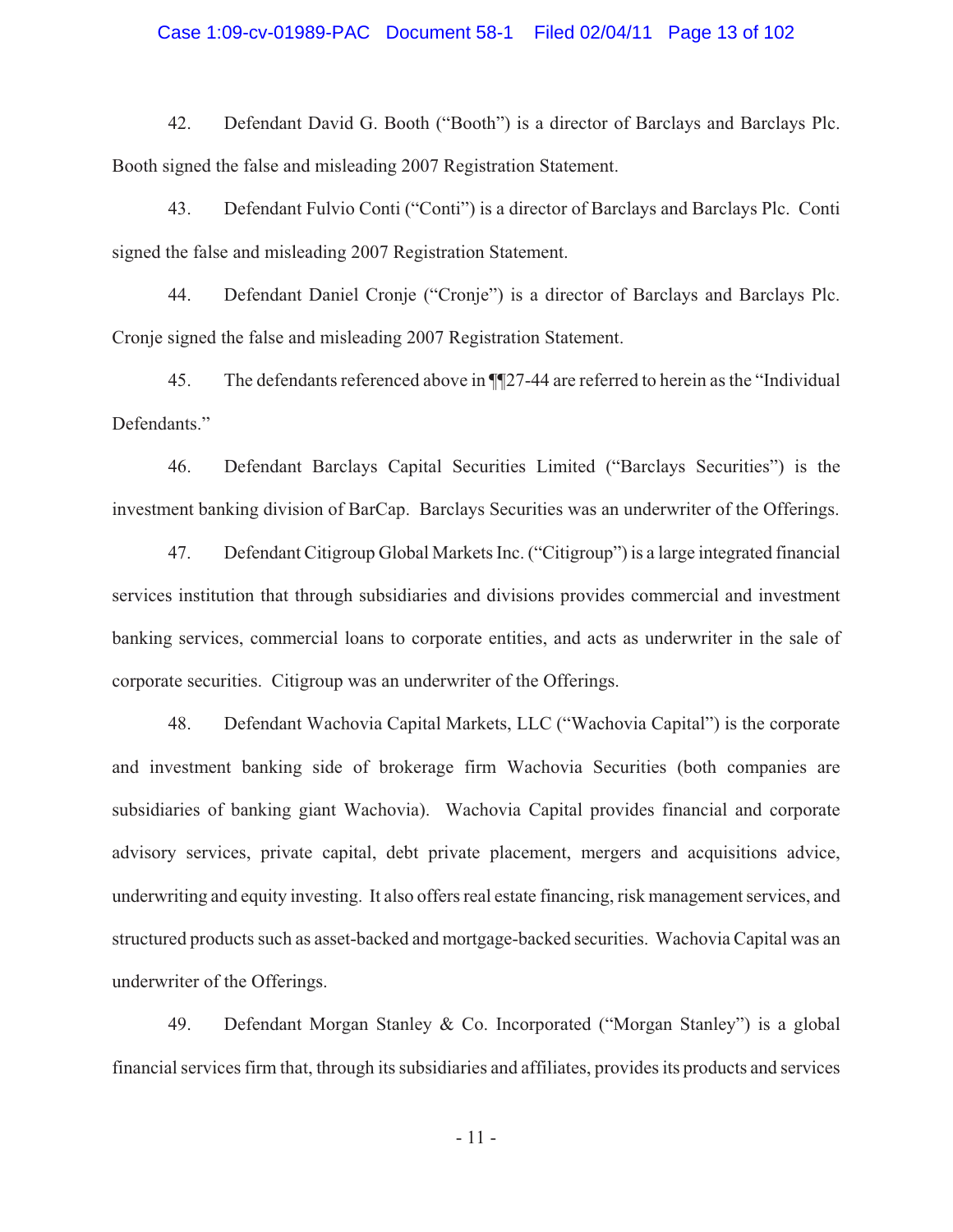# Case 1:09-cv-01989-PAC Document 58-1 Filed 02/04/11 Page 14 of 102

to customers, including corporations, governments, financial institutions and individuals. Morgan Stanley assists public and private corporations in raising funds in the capital markets (both equity and debt), as well as in providing strategic advisory services for mergers, acquisitions and other types of financial transactions. Morgan Stanley was an underwriter of the Offerings.

50. Defendant UBS Securities LLC ("UBS") is the U.S. investment banking and securities arm of UBS Investment Bank. UBS Investment Bank provides a range of financial products and services worldwide. UBS was an underwriter of the Offerings.

51. Defendant Banc of America Securities LLC ("Banc of America") is the investment banking arm of Bank of America. Banc of America offers trading and brokerage services, debt and securities underwriting, debt and equity research, and advice on public offerings, leveraged buyouts, and mergers and acquisitions. Banc of America was an underwriter of the Offerings.

52. Defendant RBC Dain Rauscher Inc. ("RBC") was the corporate and investment banking division of Royal Bank of Canada (the "Bank"). In March 2008, RBC Dain Rauscher Inc. changed its name to RBC Wealth Management ("RBC Wealth"). RBC Wealth is a division of RBC Capital Markets Corporation, which is a wholly owned subsidiary of the Bank. RBC was an underwriter of the Offerings.

53. Defendant A.G. Edwards & Sons, Inc. ("A.G. Edwards") is a full-service investment brokerage subsidiary of Wachovia Securities, which was acquired by Wells Fargo & Company. A.G. Edwards was an underwriter of the April 2006 and September 2007 Offerings.

54. Defendant Merrill Lynch, Pierce, Fenner & Smith Incorporated ("Merrill Lynch") provides capital markets services, investment banking and advisory services, wealth management, asset management, insurance, banking, and related products and services on a global basis. Merrill Lynch was an underwriter of the April 2006, November 2007 and April 2008 Offerings.

- 12 -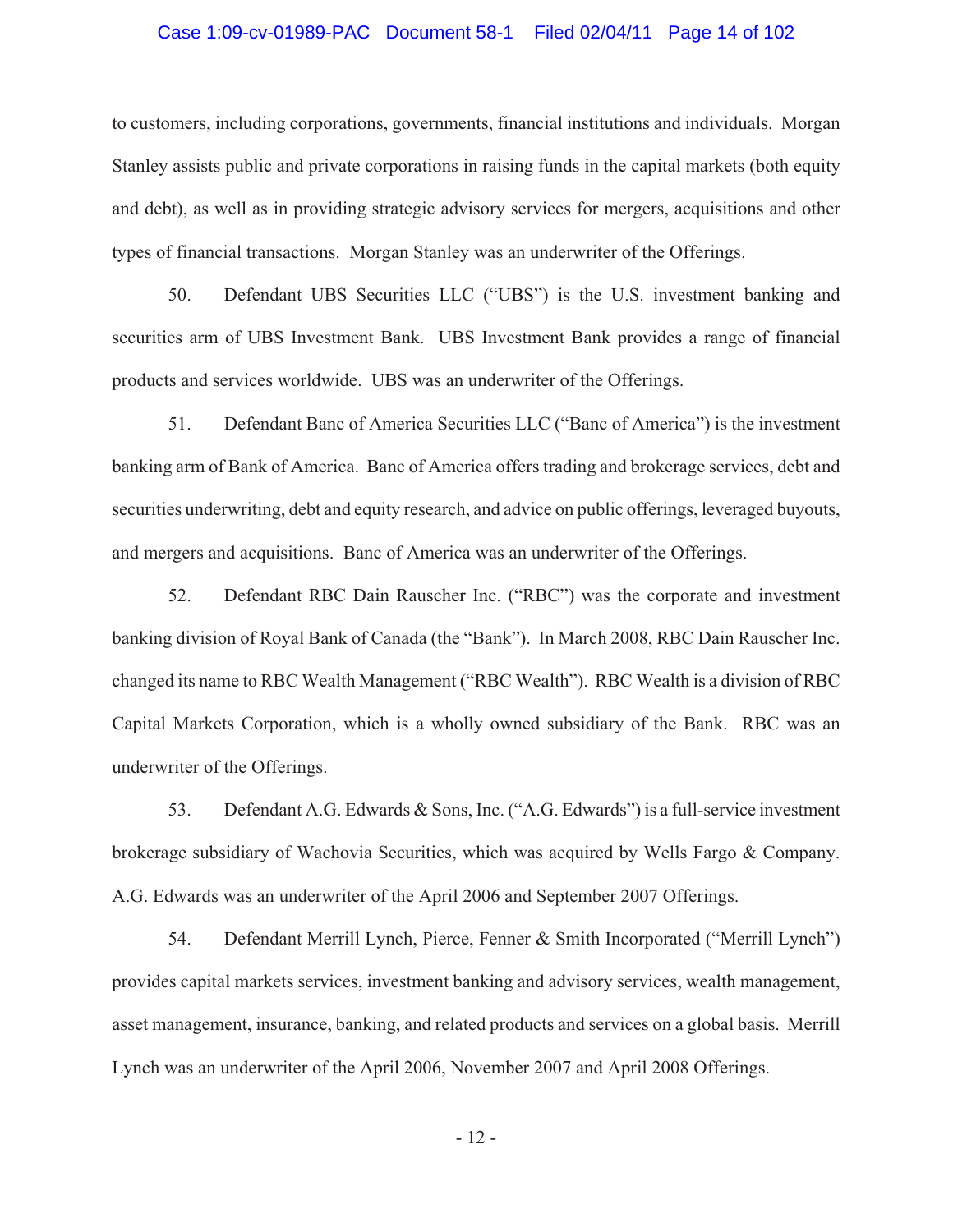# Case 1:09-cv-01989-PAC Document 58-1 Filed 02/04/11 Page 15 of 102

55. Defendant BNP Paribas Securities Corp. ("BNP") is the largest bank in Europe and is active in the finance, investment and asset management markets. BNP was an underwriter of the April 2006 Offering.

56. Defendant Goldman, Sachs & Co. ("Goldman Sachs") is a leading global investment banking, securities, and investment management firm that provides a wide range of services worldwide to a substantial and diversified client base that includes corporations, financial institutions, governments and high-net-worth individuals. Goldman Sachs was an underwriter of the April 2006 Offering.

57. Defendant KeyBanc Capital Markets ("KeyBanc") is a boutique investment bank that provides financial advisory services. KeyBanc offers mergers and acquisitions advisory, divestitures, initial public offering, capital restructuring, equity and debt financing, and corporate loan syndication consulting services, and provides securities underwriting, interest rate risk management, equity research and treasury management solutions. Additionally, KeyBanc offers brokerage, equity trading and investment advisory services. KeyBanc was an underwriter of the April 2006 Offering.

58. Defendant SunTrust Capital Markets, Inc. ("SunTrust") is a full-service investment bank that specializes in emerging growth companies in selected industries. SunTrust was an underwriter of the April 2006 Offering.

59. Defendant Wells Fargo Securities LLC ("Wells Fargo") provides investment banking services in the United States. Wells Fargo offers capital markets access through public offerings, private placements and debt offerings, which include new issue underwriting of high yield bonds and private placements, as well as market making, research and equity trading. Wells Fargo also

- 13 -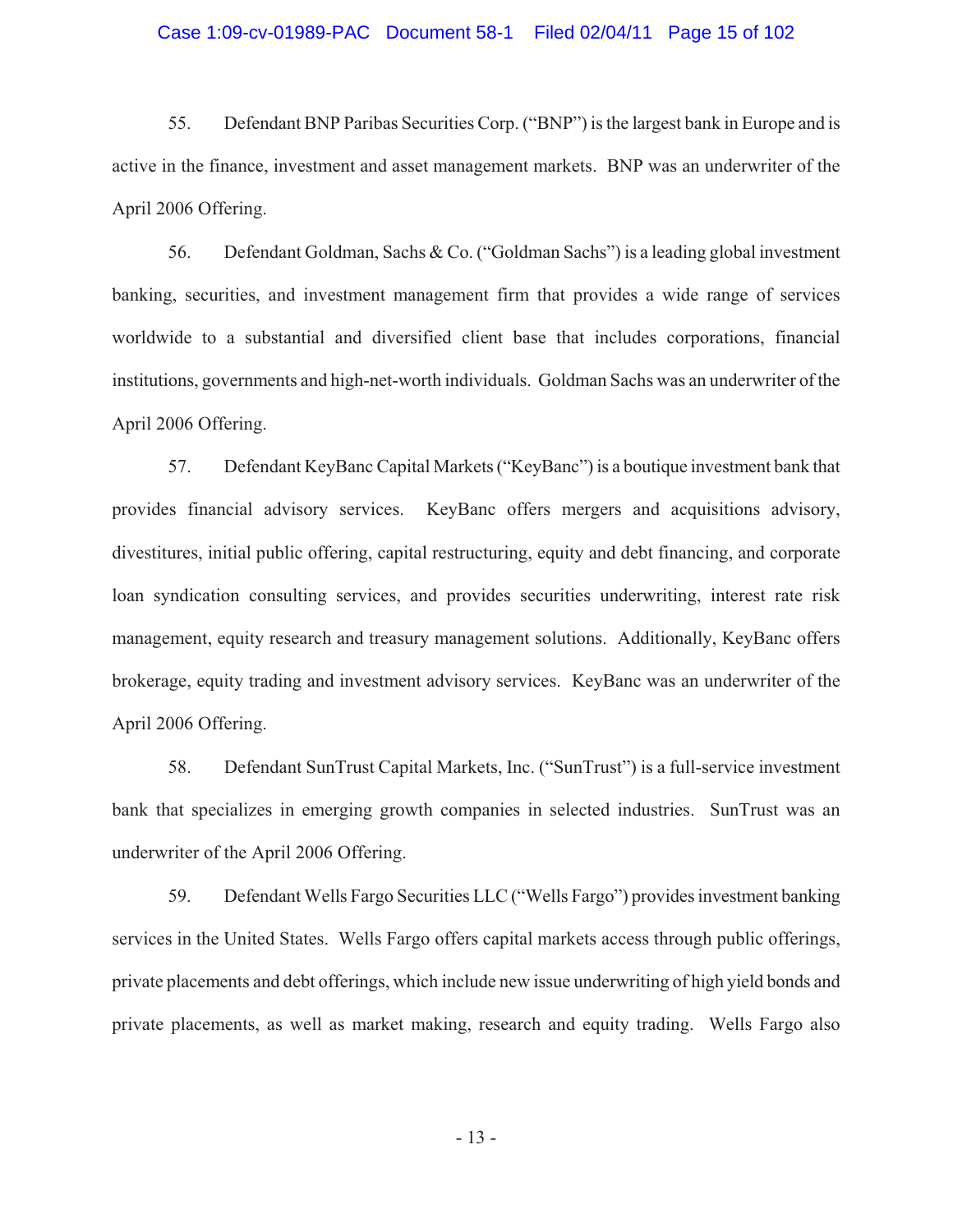# Case 1:09-cv-01989-PAC Document 58-1 Filed 02/04/11 Page 16 of 102

provides advisory services for mergers and acquisitions. Wells Fargo was an underwriter of the April 2006 Offering.

60. Pursuant to the 1933 Act, the defendants referenced in ¶¶46-59 above are referred to herein as the "Underwriter Defendants."

61. The Underwriter Defendants are liable for the false and misleading statements in the Registration Statements and Prospectuses. In connection with the Offerings, the Underwriter Defendants drafted and disseminated the Registration Statements and Prospectuses and were paid substantial fees in connection therewith. The Underwriter Defendants' failure to conduct an adequate due diligence investigation was a substantial factor leading to the harm complained of herein.

# **The Public Offering Materials Misstated and Omitted Material Facts Regarding Barclays' Credit Market Exposure**

62. In the years leading up to 2006, the U.S. housing market boomed as a massive volume of mortgage loans were given to higher credit risk consumers. Mortgage brokers and lenders began to relax their lending standards and issued mortgages on increasingly risky terms to the lender in order to compete for business and capitalize on the expanding market. Demand for homes amid lower interest rates and easy credit terms fueled a rise in home prices. Rising home prices fueled a building boom in new homes. Inevitably, as lenders attempted to expand to ever more potential homebuyers, aggressive and oftentimes predatory lending practices by U.S. lenders spurred ever increasing loans to U.S. borrowers whose ability to repay their loans became questionable and particularly sensitive to interest rate changes. The end result was that millions of home buyers were able to borrow much more money than they could realistically afford to repay.

63. Lenders were willing to extend loans to riskier borrowers because there were mortgage purchasers in the secondary market willing to relieve the lender of the risk associated with

- 14 -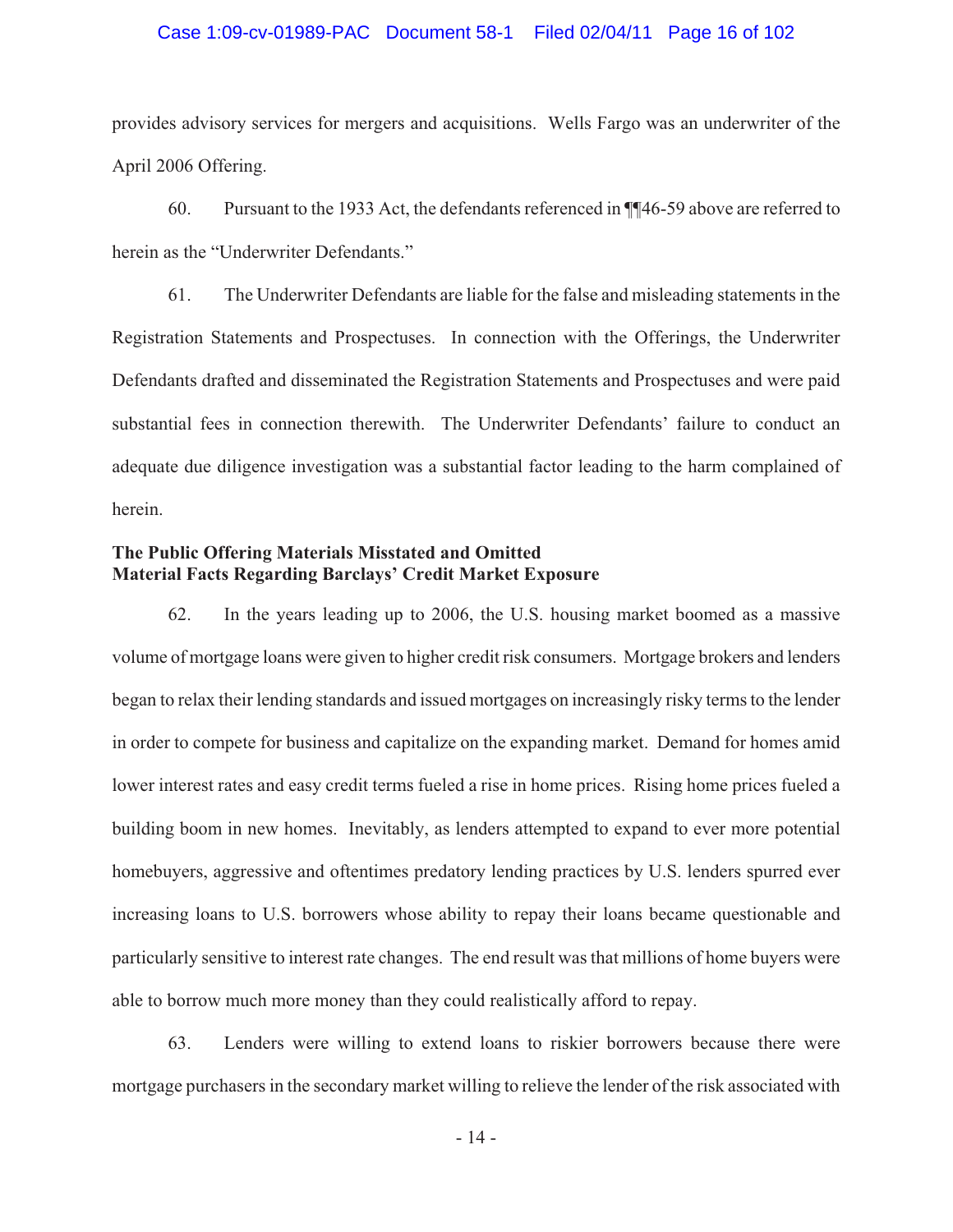# Case 1:09-cv-01989-PAC Document 58-1 Filed 02/04/11 Page 17 of 102

these loans. Investment banks bundled mortgages into various security and debt obligations, or mortgage-backed securities ("MBS"), which were sold in turn to investors. RMBS were a common type of MBS which were created by originating and purchasing thousands of residential mortgages, pooling them together, and then issuing securities that entitled the purchaser to a specified payout of the cash generated when borrowers made payments on the underlying mortgages.

64. In order for the cash flows of the underlying mortgages to flow through to the RMBS security holder, each RMBS identified at least one mortgage processing agent (usually an institution) that was responsible for servicing each of the mortgages in the RMBS pool. When the RMBS was then marketed and sold, the purchaser was able to view all the information relevant and necessary to justify the price charged for that asset. In the instance of RMBS, that included the detailed underwriting analysis of each mortgage in the pool and its subsequent payment history. To the extent any information was lacking, the RMBS holder could obtain that information from the identified servicing agent. In this way, Barclays had access to any and all information necessary to evaluate the risk of each of the RMBS it held.

# **Barclays' Residential Mortgage Exposure**

65. The term "Alt-A" is shorthand for "Alternative to Agency," which historically meant loans not meeting the published standards of Freddie Mac or Fannie Mae. An Alt-A loan falls just above subprime status, but below that of a "prime" loan because of deficiencies in the borrower's credit profile. For example, an Alt-A borrower typically cannot provide complete asset or income documentation. Other characteristics of Alt-A loans include: (i) LTV in excess of 80%, but that lacks primary mortgage insurance; (ii) a borrower who is a temporary resident alien; (iii) the loan is secured by non-owner occupied property; or (iv) a debt-to-income ratio above traditional limits. During the offering period, Barclays held more than  $£5$  billion (par) worth of Alt-A mortgages and RMBS.

- 15 -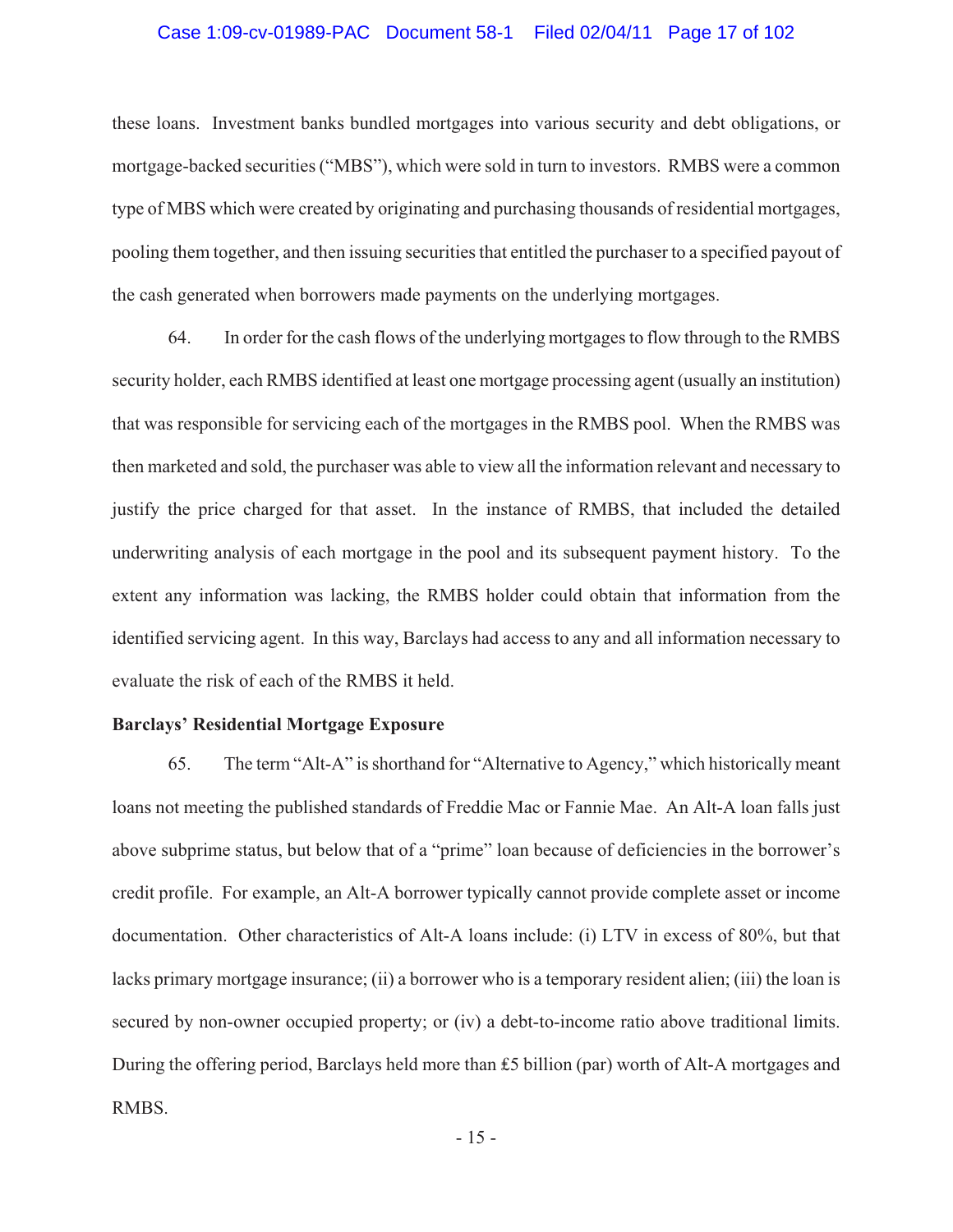# Case 1:09-cv-01989-PAC Document 58-1 Filed 02/04/11 Page 18 of 102

66. "Subprime RMBS," are residential mortgage-backed securities in which the underlying collateral consists of subprime mortgages. Subprime mortgages carry a significantly higher default risk than prime mortgages or even Alt-A mortgages due to the creditworthiness of the borrowers who take out these loans. Essentially, an investment in subprime RMBS is an investment in a pool of subprime home mortgage loans. During the offering period, Barclays held more than  $£6$ billion (par) worth of subprime mortgages and RMBS.

67. In fact, shortly after the first offering and in an effort to expand its subprime origination, servicing and securitization business in the United States, Barclays acquired two large U.S.-based mortgage companies. First, the Company acquired mortgage servicer HomEq Servicing Corporation ("HomeEq") in June 2006 from Wachovia Corporation ("Wachovia") for \$469 million. The transaction was completed in November 2006.

68. Then Barclays announced in January 2007 that it was acquiring EquiFirst Corporation ("EquiFirst"), the non-prime mortgage origination business of Regions Financial Corporation ("Regions"), for \$225 million. At the time of the announcement, EquiFirst was the 12th largest "non-prime" wholesale mortgage originator in the United States. EquiFirst was originating its loans through over 9,000 brokers in 47 states, and was to be combined with BarCap's active U.S. wholesale loan mortgage business, mortgage servicing, and capital markets capabilities to create a vertically integrated mortgage franchise for the purchase and securitization of non-prime mortgages. According to the Company, all the loans originated by EquiFirst were expected to be securitized or sold after an average hold period of approximately two to three months.

69. By April 2007, however, indications that the subprime mortgage market was collapsing had decimated valuations of subprime-related companies and their assets. On April 3, 2007, Barclays reported that due to massive "operating losses" at EquiFirst, Barclays would

- 16 -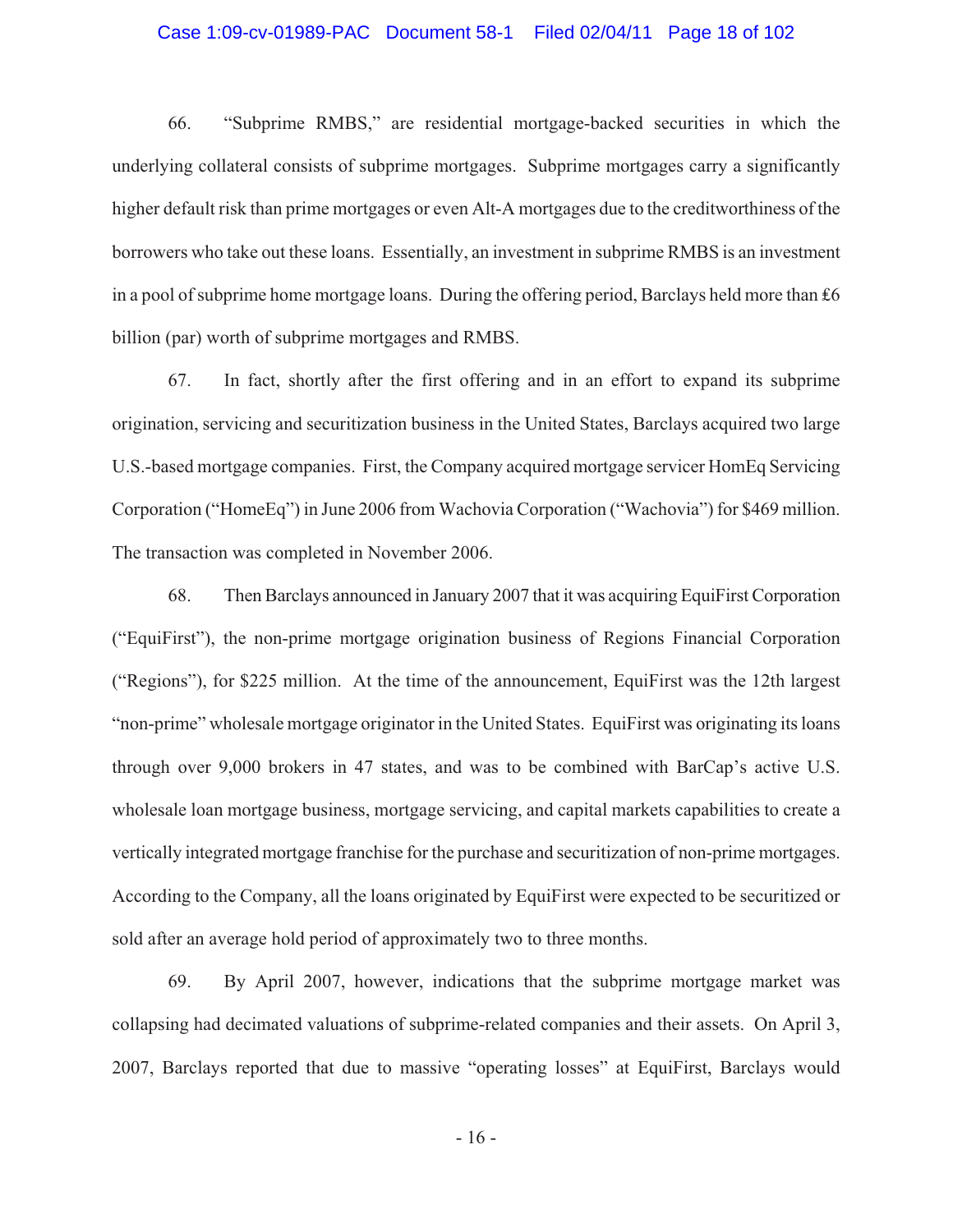complete its purchase of EquiFirst from Regions for only \$76 million, *67% less than the \$225 million originally announced by the Company on January 19, 2007*. A Barclays spokesman said the lower price reflected *declining housing prices and higher mortgage delinquencies in the subprime sector*. Notably, Barclays closed the EquiFirst deal on the same day that New Century Financial, one of the largest subprime mortgage lenders in the United States, announced it was filing bankruptcy.

70. In 2007 and 2008, Barclays also had  $£5$  billion of gross exposure to CDOs backed primarily by subprime/non-prime mortgages. Of this amount,  $24\%$  or £1.2 billion consisted of mezzanine CDOs. Mezzanine CDOs were particularly risky and susceptible to the decline of the subprime mortgage market because they were backed by nothing more than the *lowest-rated* and *highest-risk* tranches of RMBS. In fact, Barclays' mezzanine CDOs were susceptible to catastrophic loss, even at relatively benign stages of what would become the subprime financial crisis. The collateral underlying Barclays'  $£1.2$  billion of mezzanine CDOs consisted of 50% subprime mortgages. Not only did Barclays fail to quantify its total exposure to CDOs, but the Company also did not disclose that *100% of its mezzanine CDOs could be wiped out even if the default rate of the underlying subprime mortgages was significantly less than 100%*.

71. Barclays also materially misrepresented its exposure to monoline insurers. By the end of 2007, the Company had a notional exposure of £21.5 billion to monoline insurers, which it weighed against assets the Company valued at £20.2 billion, for a "net" exposure of £1.3 billion. These assets, however, were primarily made up of collateralized loan obligations ("CLOs") valued at more than £14 billion, U.S. RMBS (more than £2 billion), and commercial mortgage-backed securities (more than £2 billion). Even though these investments were purportedly "hedges," they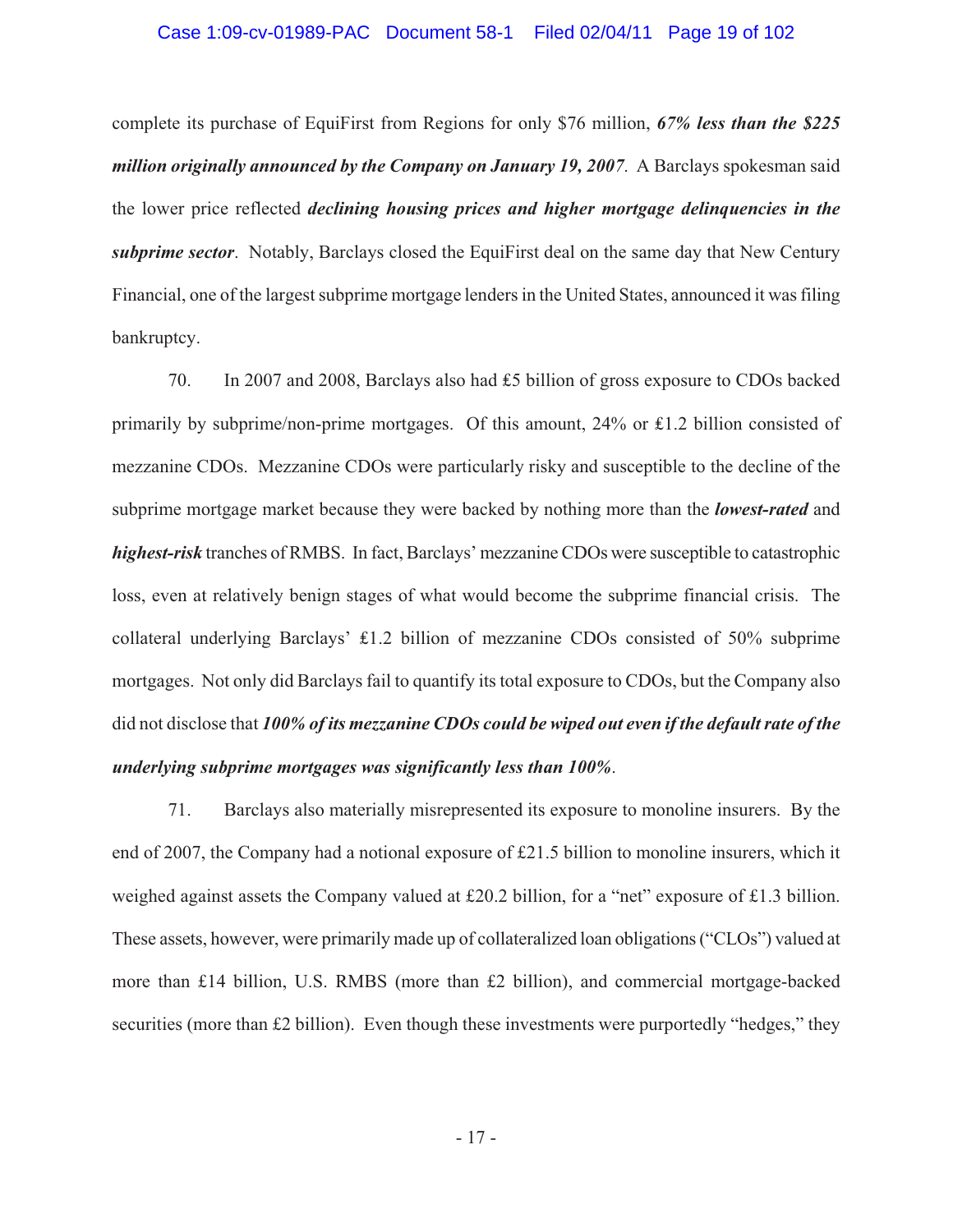# Case 1:09-cv-01989-PAC Document 58-1 Filed 02/04/11 Page 20 of 102

represented significant exposure to U.S. subprime mortgage losses and ultimately resulted in significant losses to the Company.

72. Because Barclays' massive exposures to CDOs (and other market-traded securities) were hedged by insuring those investments with monoline insurers, *the monoline insurers' ability to absorb losses on the billions of dollars of subprime/non-prime assets they insured was critical to Barclays.* In the event the monoline insurers failed – and many did – exposure on hedged CDOs was no different than exposure to unhedged and mezzanine CDOs. Downgrades in the credit ratings of those issuers also called into question their ability to cover any losses on those assets they had guaranteed. Therefore, the nature, extent and concentrations of risk associated with these monoline exposures were required to be disclosed under the applicable International Financial Reporting Standards ("IFRS") rules described at ¶¶136-151. *The purpose behind the IFRS disclosure requirements was to warn investors about concentrations in financial instruments that may result in losses under changed conditions* – not to wait until those losses were substantial and realized and then disclose the concentration of risk *after* the losses were recorded. But that is exactly what Barclays did here.

73. By mid-2007, it became clear that monoline insurers, whose traditional business had been insuring relatively safe bonds issued by government authorities, had overextended themselves by insuring hundreds of billions of dollars worth of subprime-backed CDOs and other mortgagebacked assets. While their traditional business model had allowed them to operate with relatively small capital bases in comparison to the notional amount of those assets they guaranteed, their expansion into insuring much riskier financial instruments resulted in a much greater concentration of risk. Accordingly, the notion that such assets were "hedges" was illusory, as monoline insurers could quickly be wiped out, leaving the holders of such assets to absorb the entire loss themselves.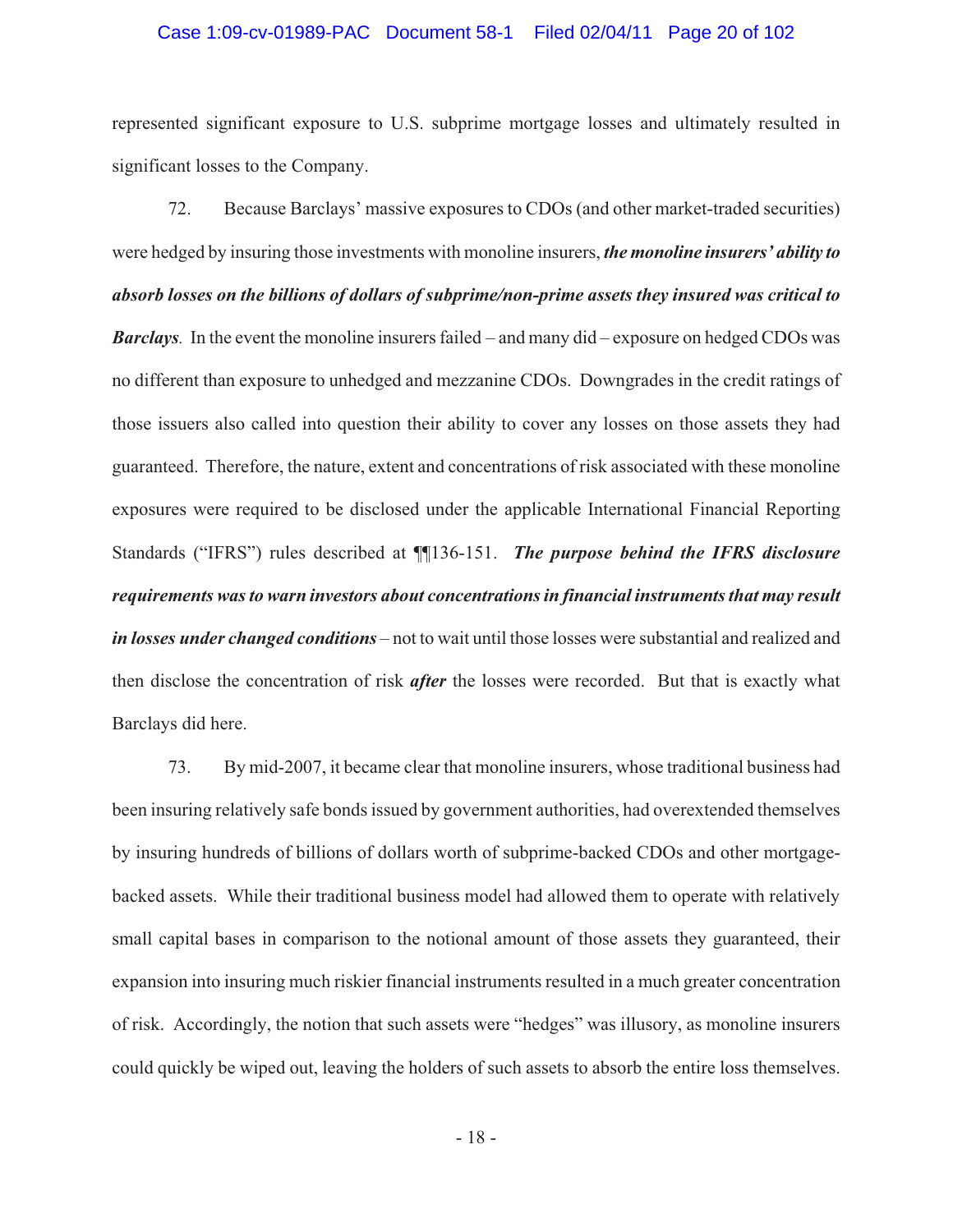# Case 1:09-cv-01989-PAC Document 58-1 Filed 02/04/11 Page 21 of 102

On March 14, 2007, *The Wall Street Journal* reported that "[t]raders also were looking for trouble in two insurers with exposure to the mortgage industry, MBIA Inc. and MGIC Investment Corp., which were perceived as vulnerable to a wave of defaults." Similarly, in a May 2007 presentation entitled "Who's Holding the Bag?," which was widely reported in the financial press, hedge fund manager William Ackman asserted that MBIA and Ambac Financial Group, Inc. ("Ambac") were "effectively insolvent" on account of predicted losses arising from their insurance of subprime-backed CDOs and other subprime-related assets.

74. Yet the Company did not disclose any of its exposure to monoline insurers to investors in the Series 2, 3 or 4 Offering Materials. In fact, Barclays did not disclose *any* of its exposure to monoline insurers until it pre-announced Barclays' 2007 year-end results on February 18, 2008. But even this disclosure, which was included in the 2007 Form 20-F (and incorporated into the Series 5 Offering Materials), was false and misleading, however, because Barclays only provided its "net exposure" of £1.3 billion, and no other information regarding its true concentration of risk associated with the monolines. In fact, Barclays had insured more than £21.5 billion in assets with monolines, against a reported £20 billion in "fair value" underlying assets. At the time of the 2007 Form 20-F, however, Barclays had only written down the "fair value" of these insured assets by *£59 million*, a fraction of the impairment that should have been taken.

75. The underlying assets were (but never disclosed in the Offering Materials) composed of £5 billion of A/BBB-rated CLOs and MBS, another £5 billion of "non-investment grade" CLOs and MBS, and £5 billion of supposedly AAA-rated CLOs and MBS. Despite the fact that by February 2008, the entire monoline industry faced utter collapse, along with those guarantees they had issued, the Company had only written down its insured assets by .002%.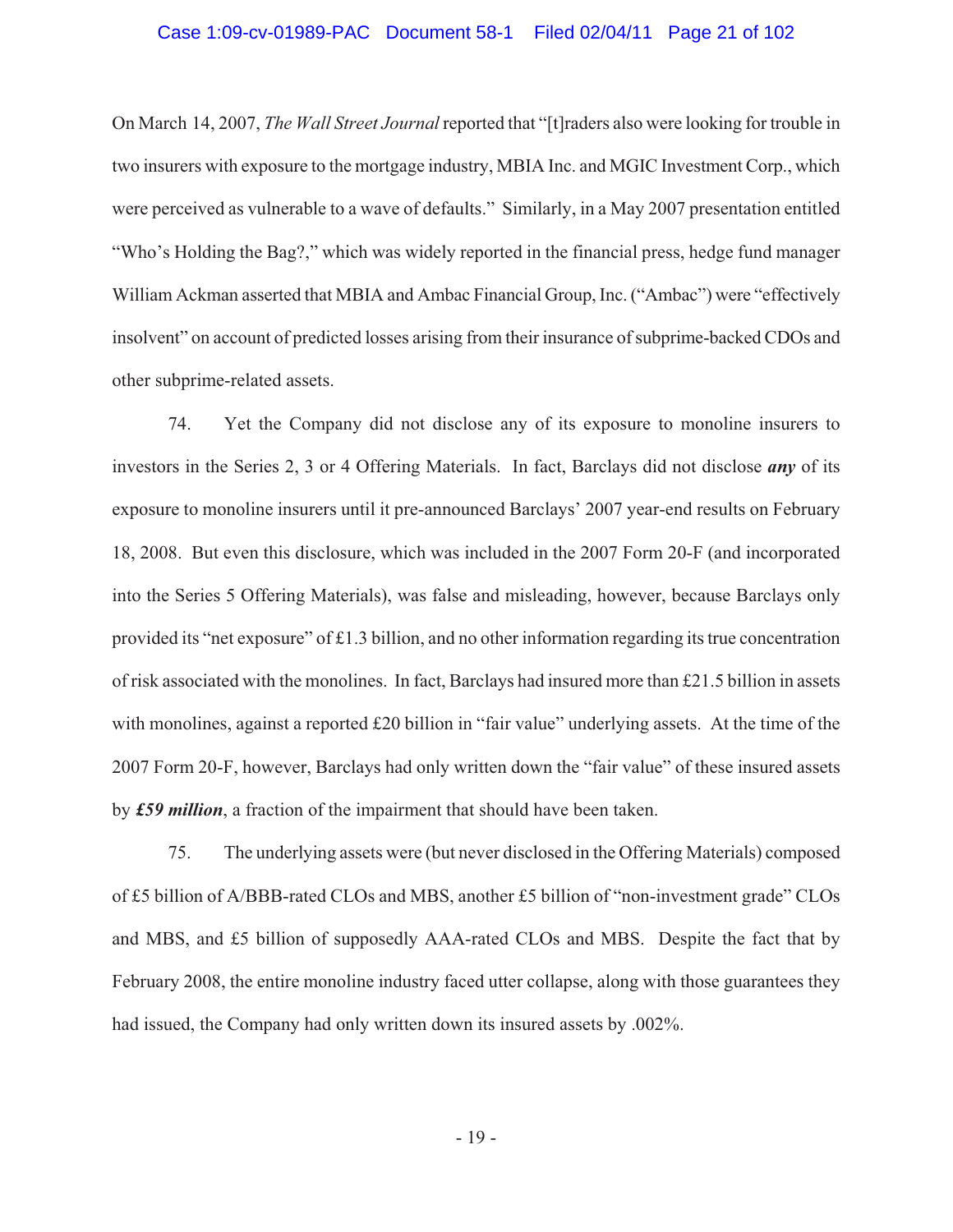# Case 1:09-cv-01989-PAC Document 58-1 Filed 02/04/11 Page 22 of 102

76. By June 2008, immediately following the Series 5 Offering, the Company began taking significant writedowns on those underlying assets. As demonstrated in the chart below, Barclays' writedowns jumped from £59 million to £433 million between December 2007 and June 2008, and its "net" exposure leapt from £1.3 billion to £2.5 billion.

| As at June 30, 2008     |          |               |          |            |              |  |  |  |
|-------------------------|----------|---------------|----------|------------|--------------|--|--|--|
| Exposure by             | Notional | Fair Value of | Gross    | Total      | Net Exposure |  |  |  |
| Credit Rating of        | £m       | Underlying    | Exposure | Writedowns | $\pounds$ m  |  |  |  |
| Monoline Insurer        |          | Asset         | £m       | £m         |              |  |  |  |
|                         |          | $\pounds$ m   |          |            |              |  |  |  |
| AAA/AA                  | 10,738   | 9,587         | 1,151    | (98)       | 1,053        |  |  |  |
| A/BBB                   | 5,592    | 4,193         | 1,399    | (242)      | 1,157        |  |  |  |
| Non-investment<br>grade | 5,151    | 4,684         | 467      | (93)       | 374          |  |  |  |
| Total                   | 21,481   | 18,464        | 3,017    | (433)      | 2,584        |  |  |  |

77. None of this information was disclosed in the Series 5 Offering Materials, which only incorporated by reference the 2007 Form 20-F, and did not provide the Company's *notional* exposure, fair value of the underlying assets, or any detail concerning the composition of the underlying assets.

78. During the offering period, Barclays also mislead investors concerning its exposure to structured investment vehicles, or "SIVs." In fact, the Company failed to disclose that Barclays had at least £1.6 billion in exposure to SIVs at the time of the Series 2 Offering, and £900 million of exposure at the time of the Series 3 Offering. SIVs were generally constructed to make money by selling short-term debt and buying longer-dated and higher-yielding assets including bank bonds, mortgage-backed securities and collateralized debt obligations. More specifically, Barclays created and financially backed several "SIV-lites" which were essentially collateralized debt obligations, which pooled together bonds backed by mortgages and other asset-backed debt. The primary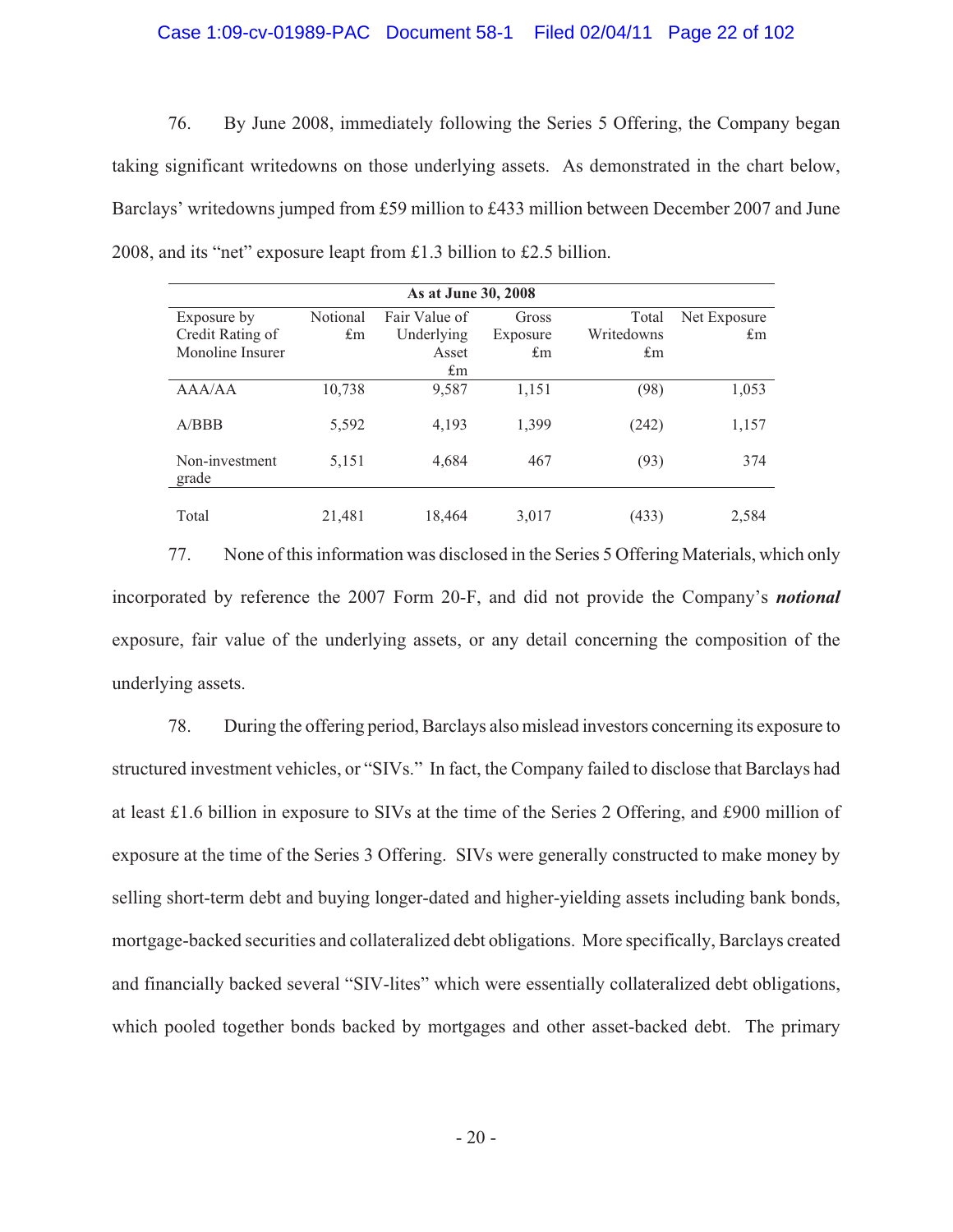# Case 1:09-cv-01989-PAC Document 58-1 Filed 02/04/11 Page 23 of 102

difference between SIV-lites and other CDOs is that CDOs sell long-term senior debt to fund their assets while SIV-lites raise senior debt in the short-term markets.

79. Barclays created four SIV-lite funds, called Cairn Capital, Mainsail II, Sachsen Funding I and Golden Key. Beginning in 2007, however, these SIV-lites began to suffer huge losses as the value of the long-term debt they bought plummeted, forcing them to sell the debt at a loss, and while struggling to raise more funds in the commercial paper market, which simultaneously had dried up. Even though Barclays did not "own" these investments, the SIV-lites contained a "liquidity backstop" that allowed them to require Barclays to fund up to 25% of the value of the commercial paper it issued if and when the market turned sour, causing investors became increasingly worried about Barclays' exposure to SIVs.

# **THE FALSE AND DEFECTIVE REGISTRATION STATEMENTS AND PROSPECTUSES**

# **The April 2006 Offering (Series 2)**

80. On or about September 14, 2005, Barclays filed with the SEC the 2005 Registration Statement using a "shelf" registration statement or offering process. Pursuant to that process, the 2005 Registration Statement permitted Barclays to sell securities in future offerings upon the filing of a prospectus supplement to the 2005 Registration Statement. The 2005 Registration Statement incorporated certain SEC filings:

# **INCORPORATION OF CERTAIN DOCUMENTS BY REFERENCE**

The SEC allows us to "incorporate by reference" the information we file with them, which means we can disclose important information to you by referring you to those documents. The most recent information that we file with the Securities and Exchange Commission automatically updates and supersedes earlier information.

We filed our annual report on Form 20-F for the fiscal year ended December 31, 2004 (the "2004 Form 20-F") with the SEC on March 24, 2005 and an amendment thereto on May 6, 2005. We have also filed extracts from a results announcement by Barclays PLC for the six months ended June 30, 2005 under cover of Form 6-K with the SEC on August 12, 2005. We are incorporating the 2004 Form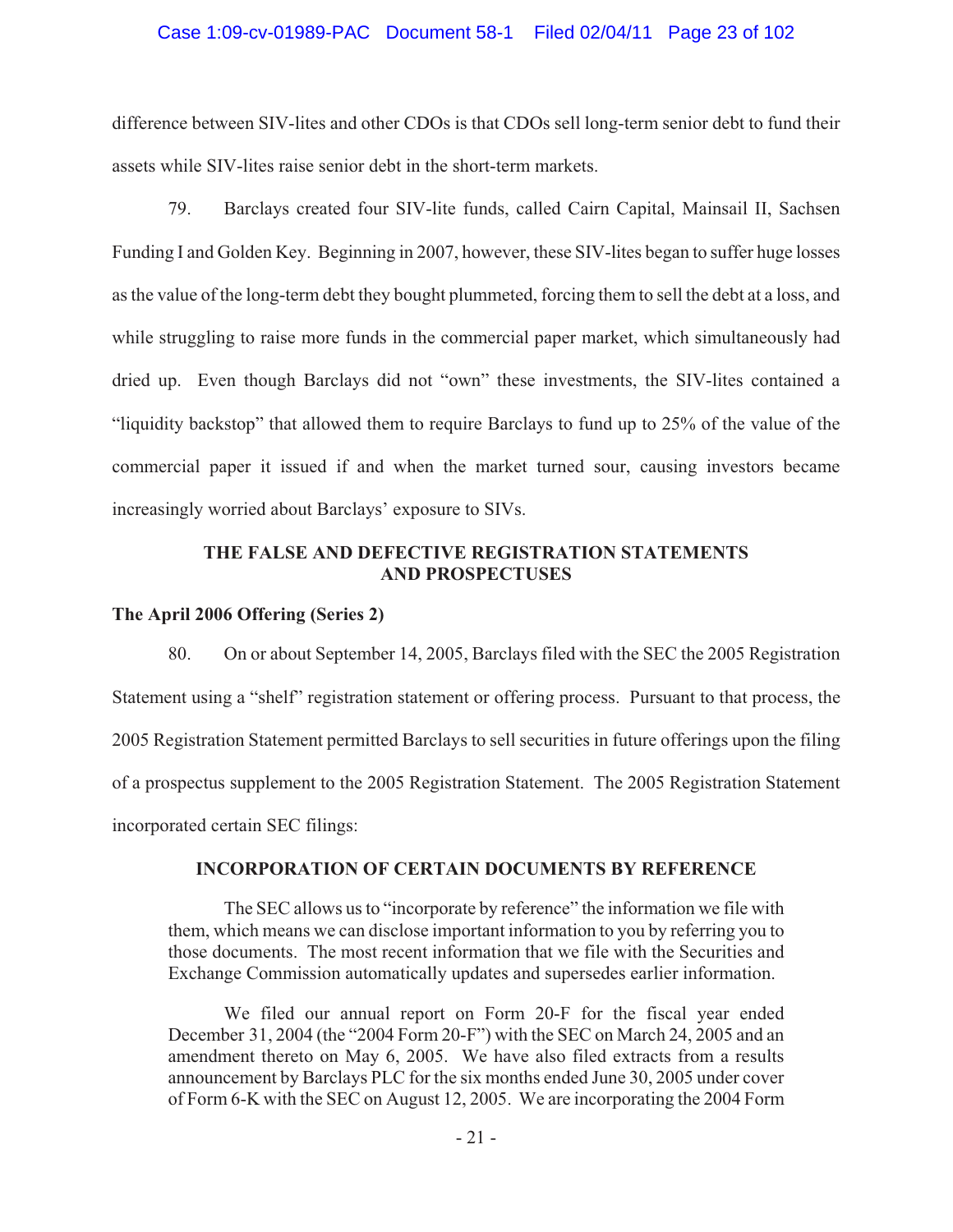20-F, as amended, and the Form 6-K dated August 12, 2005 by reference into this prospectus.

In addition, we will incorporate by reference into this prospectus all documents that we file with the SEC under Section 13(a), 13(c), 14 or 15(d) of the Securities Exchange Act of 1934 (the "Exchange Act") and, to the extent, if any, we designate therein, reports on Form 6-K we furnish to the SEC after the date of this prospectus and prior to the termination of any offering contemplated in this prospectus.

81. By early 2006, investors were increasingly concerned about financial institutions' exposure to mortgage-backed securities. In a February 13, 2006 article entitled "Coming Home to Roost," *Barron's* reported that the market was experiencing increased "anxiety" over "mortgagebacked securities" given the "easy lending practices" that prevailed in recent years. Specifically, the article reported that "[v]arious doomsday scenarios are being posited" and warned that a "looming 'reset problem'" would lead to a "deadly feedback loop . . . in which forced home sales will diminish collateral values, which, in turn, will foster yet more delinquencies and forced sales. Before the crisis runs its course, the deflationary contagion will infect all manner of homes, from high-end to starters." The article also noted that because of the packaging of mortgages "all or most of the credit risk on the loans is shifted to the investors in securitizations . . . [but] [s]hould this funding dry up, the sector's financing structure could seize up. And that would spell big trouble not only for subprime borrowers, but for the entire U.S. housing market . . . and economy."

82. On or about April 21, 2006, Barclays filed on Form 424B2 a prospectus supplement to the 2005 Registration Statement for the April 2006 Offering (the "April 2006 Prospectus"), pursuant to which defendants sold 30 million shares of the Series 2 Securities at \$25 per share, for proceeds of over \$750 million.

83. The April 2006 Prospectus provided virtually no information about Barclays. Instead, it described the securities being offered and simply incorporated by reference Barclays' previously filed 2005 Form 20-F.

- 22 -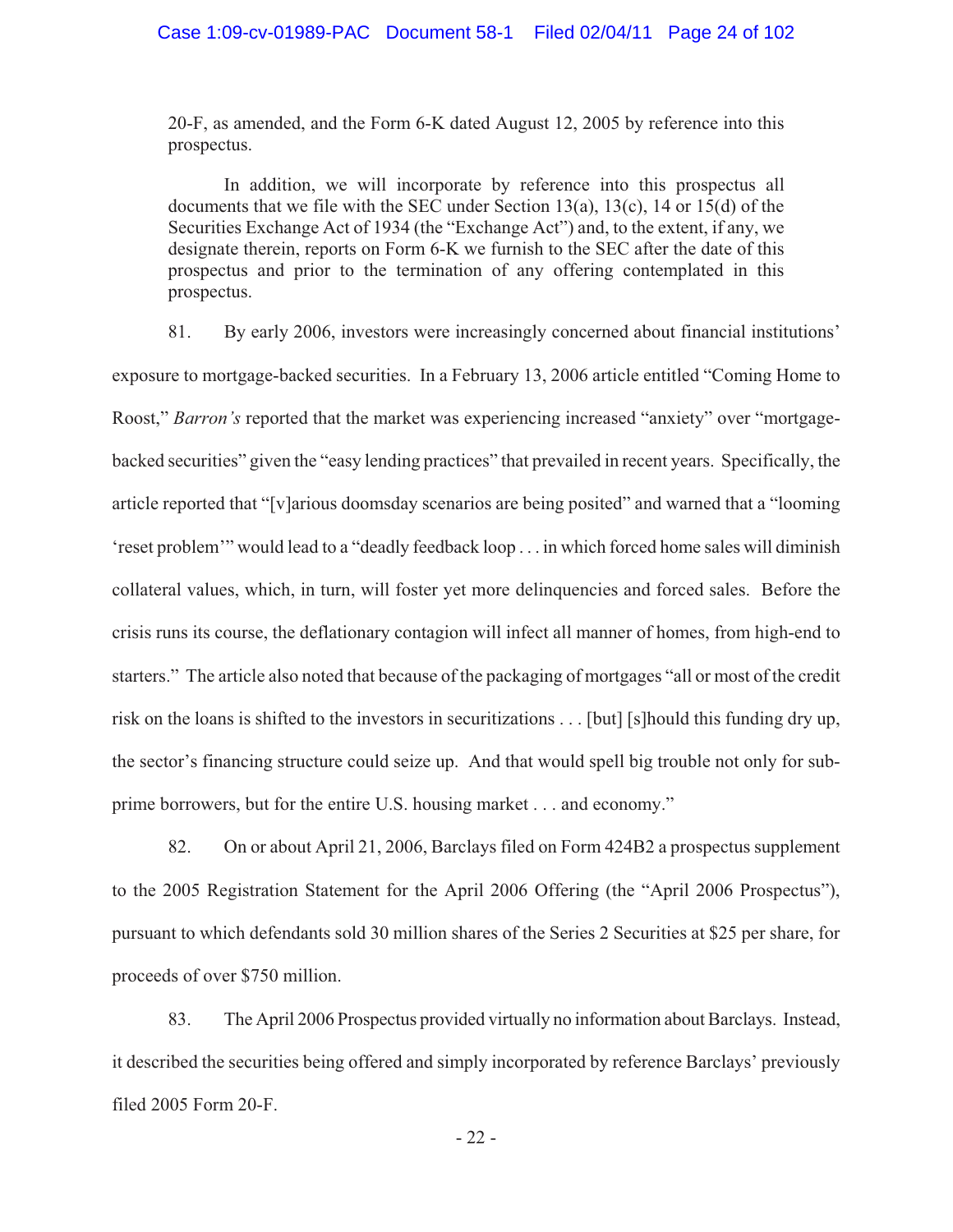84. The Annual Report on Form 20-F for the year 2005 ("2005 20-F), filed on April 3,

2006 with the SEC and incorporated by reference into the April 2006 Prospectus, stated in pertinent

part:

The Group's profit before tax in 2005 increased 15% (£700m) to £5,280m (2004: £4,580m). Total income net of insurance claims increased  $23\%$  (£3,225m) to £17,333m (2004: £14,108m) whilst operating expenses excluding amortisation of intangible assets rose 23% (£1,934m) to £10,448m (2004: £8,514m). Amortisation of intangible assets was £79m (2004: £22m). Impairment charges and other credit provisions rose 44% to £1,571m (2004: £1,093m).

Earnings per share rose 7% to 54.4p (2004: 51.0p), diluted earnings per share rose 6% to 52.6p (2004: 49.8p). Dividends per share rose 11% to 26.6p (2004: 24.0p). Return on average shareholders' funds was 21% (2004: 22%). Economic profit was up 12%, in line with our expectations and a reflection of tight capital management as well as a good business performance.

Non-performing loans increased £1,095m (27%) to £5,210m. Potential problem loans increased £131m to £929m. Coverage of non-performing loans was broadly steady at 66.2% (2004: 66.9%) while the coverage of potential credit risk loans also remained stable at 56.2% (2004: 56.0%)

*Our capital position remained healthy. Shareholders' equity excluding minority interests increased £1,556m (10%) to £17.4bn, primarily due to profit retention*. Total assets increased £386bn (80%) to £924bn. Weighted risk assets increased £50bn (23%) to £269bn. The tier 1 capital ratio decreased to 7% (2004: 7.6%) and the risk asset ratio decreased to 11.3% (2004 11.5%).

\* \* \*

**Barclays Capital** continued its very strong growth of recent years, with profit before tax in 2005 rising 25% to £1,272m (2004: £1,020m). Income growth of 27% was broadly-based across products and geographies. The year also saw continued investment in building Barclays Capital's scale and diversity in terms of geography, products and people. As a result of investment and the profit performance, operating expenses grew 28%. *Market risk was well controlled with DVaR falling 6% to £32m as a result of increased diversification*. The rate of growth of earnings once again exceeded the rate of growth of capital consumption.

\* \* \*

Barclays Capital delivered record profit before tax and net income. Profit before tax increased  $25\%$  (£252m) to £1,272m (2004: £1,020m) as a result of the very strong income performance driven by higher business volumes and client activity levels. Net income increased 27% (£894m) to £4,167m (2004: £3,273m).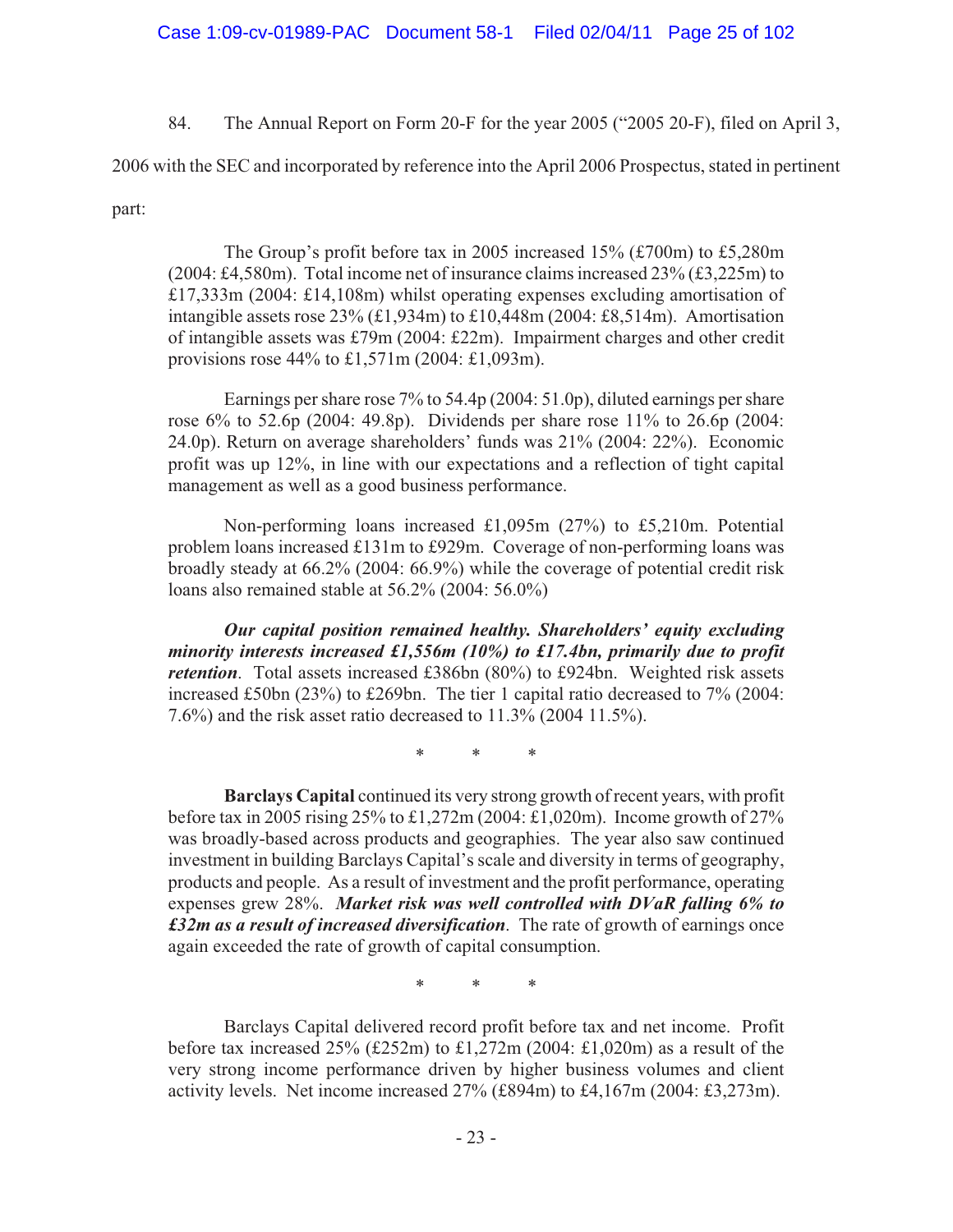Total income increased  $27\%$  (£895m) to £4,270m (2004: £3,375m) as a result of strong growth across Rates and Credit Businesses. *Income by asset category was broadly based with particularly strong growth delivered by credit products, commodities, currency products and equity products. Income by geography was well spread with significant growth in the US. Areas of investment in 2004, such as commodities, commercial mortgage backed securities and equity derivatives, performed well, delivering significant income growth. Market risk was well controlled with average DVaR falling 6% to £32m (2004: £34m) as a result of increased diversification across asset classes*.

85. In an effort to reassure investors, the 2005 20-F also included a substantial discussion concerning the Company's "Risk Management." In fact, the Company dedicated more than 30 pages to a discussion of its practices in evaluating and controlling various risks to the Company, including whole sections dedicated to "credit risk management," "Loan impairment: potential credit risk loans," and "Capital and liquidity risk management."

86. The statements above in ¶¶84-85 from the April 2006 Offering Materials and the documents incorporated by reference therein were materially false and misleading. Defendants reasonably should have known, but did not disclose, that Barclays had total credit market exposure of £30 billion. More specifically, defendants failed to disclose that Barclays credit market exposure included:

(a) approximately £7 billion in ABS CDOs backed by risky U.S. subprime and Alt-A mortgages and RMBS;

- (b) approximately £6 billion in U.S. subprime loans;
- (c) approximately £3 billion in U.S. Alt-A loans;
- (d) approximately £8 billion in commercial real estate;

(e) the substantial and material risk that Barclays' exposure to Alt-A and subprime loans, CDOs, and RMBS had on the Company's stated capital ratio, shareholders' equity and its liquidity, and the risk that same exposure posed to the Company's future;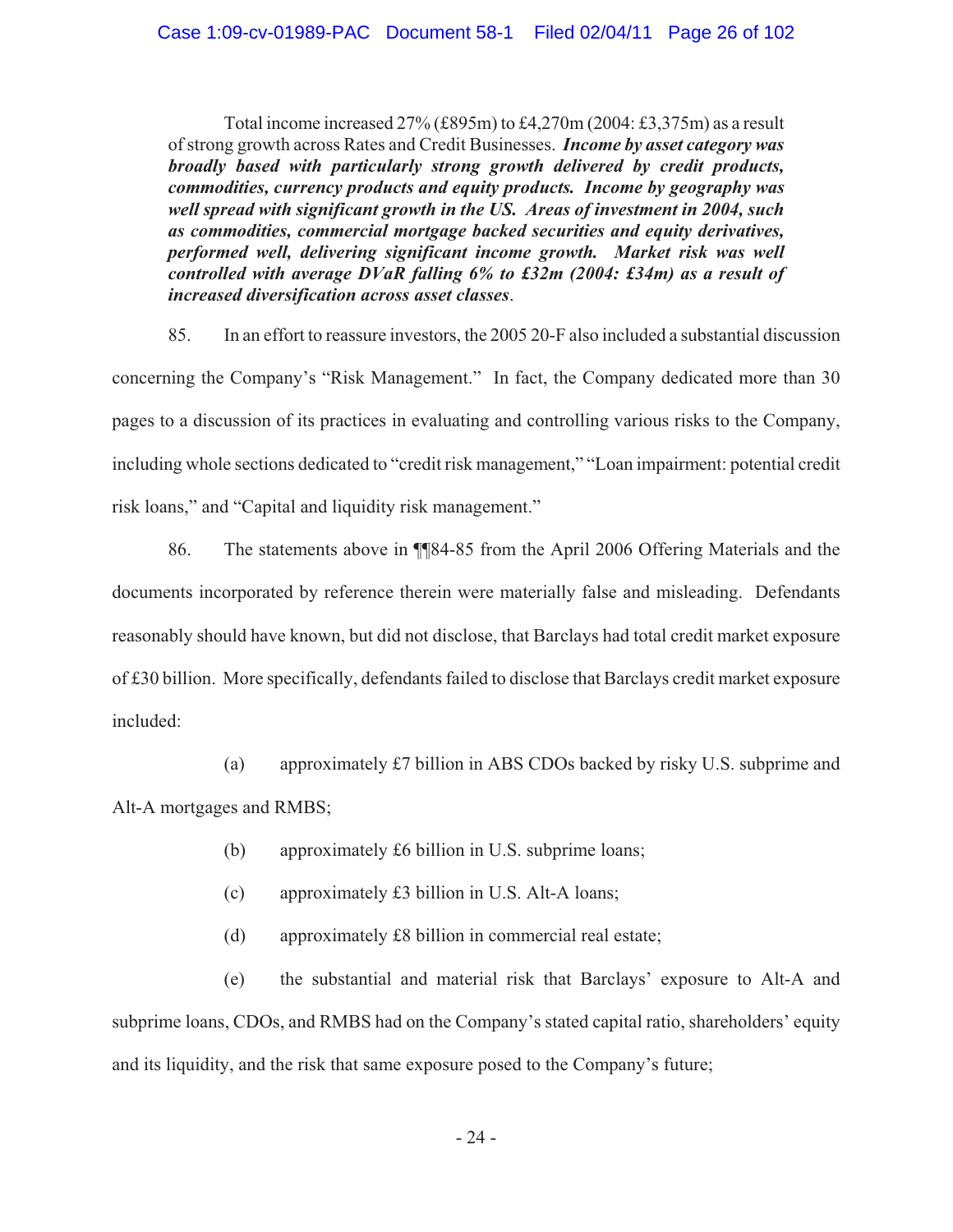#### Case 1:09-cv-01989-PAC Document 58-1 Filed 02/04/11 Page 27 of 102

(f) that the Company's failure to disclose items (a)-(e) above was in contravention of Barclays' stated risk management policies and public representations;

(g) that defendants, in failing to disclose items (a)-(e) above, violated International Accounting Standards ("IAS") 30 and 32 as set forth more fully below in  $\P$ 142-145; and

(h) that defendants, in failing to disclose items (a)-(e) above, violated Item 503 of Regulation S-K (17 C.F.R. §229.503) as set forth more fully below in ¶¶146 and 152-155.

87. The residential mortgage and credit market problems grew worse in late 2006, as borrowers began defaulting in record numbers. As a result, the market for Alt-A and subprime mortgages, RMBS and related CDO/CLOs began to show substantial distress. This distress resulted from three primary indicators used by industry experts to assess the current state of, and future prospects for, the U.S. mortgage market, which had turned negative: (1) rising interest rates; (2) the declining U.S. Housing Price Index, which measures changes in U.S. home prices; and (3) delinquency rates, which monitor the percentage of mortgagees who default on their mortgage obligations.

88. As illustrated in the chart below, by late-2006, and accelerating into 2007, the domestic housing market collapsed. For a financial institution like Barclays, with substantial exposure to exotic mortgage products, this collapse immediately resulted in rising delinquency rates in its mortgages, RMBS and CDOs.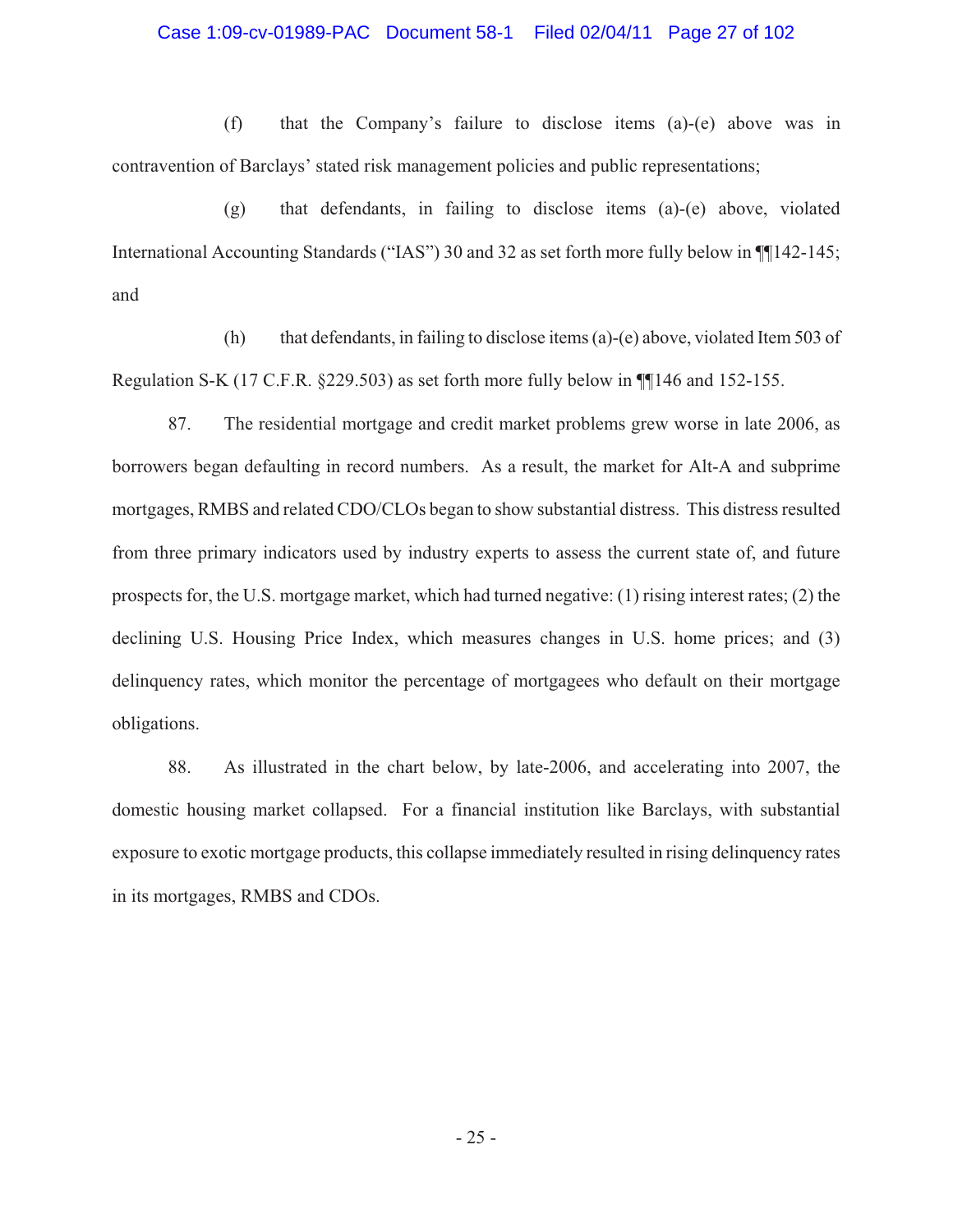

89. The combination of higher interest rates and the dramatic slowing of U.S. property appreciation (and decline in some areas) was devastating to Alt-A and subprime borrowers who overextended themselves by purchasing homes that they could not afford. Faced with new, higher mortgage payments, little refinancing options and declining home values that wiped out what little equity they had in their homes, millions of U.S. mortgagees, particularly Alt-A and subprime mortgagees, defaulted on their mortgages: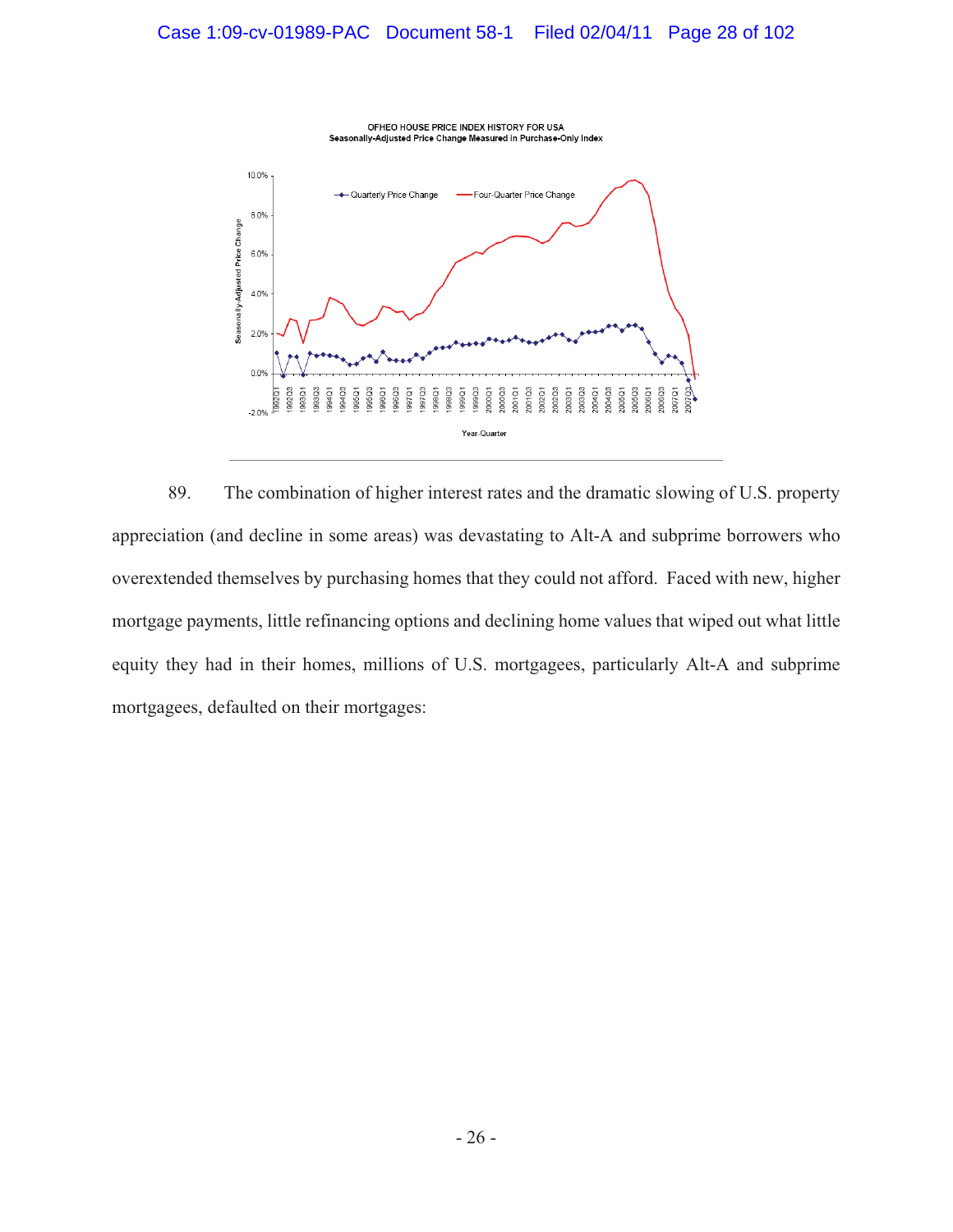

90. By late 2006, periodicals that focused on banking and real estate had begun documenting the collapse. For example, on November 13, 2006, *American Banker* reported:

UBS Securities issued a report last week that found that *subprime loans made this year are "going bad" at a rate that is 50% faster than the rate for those made last year*.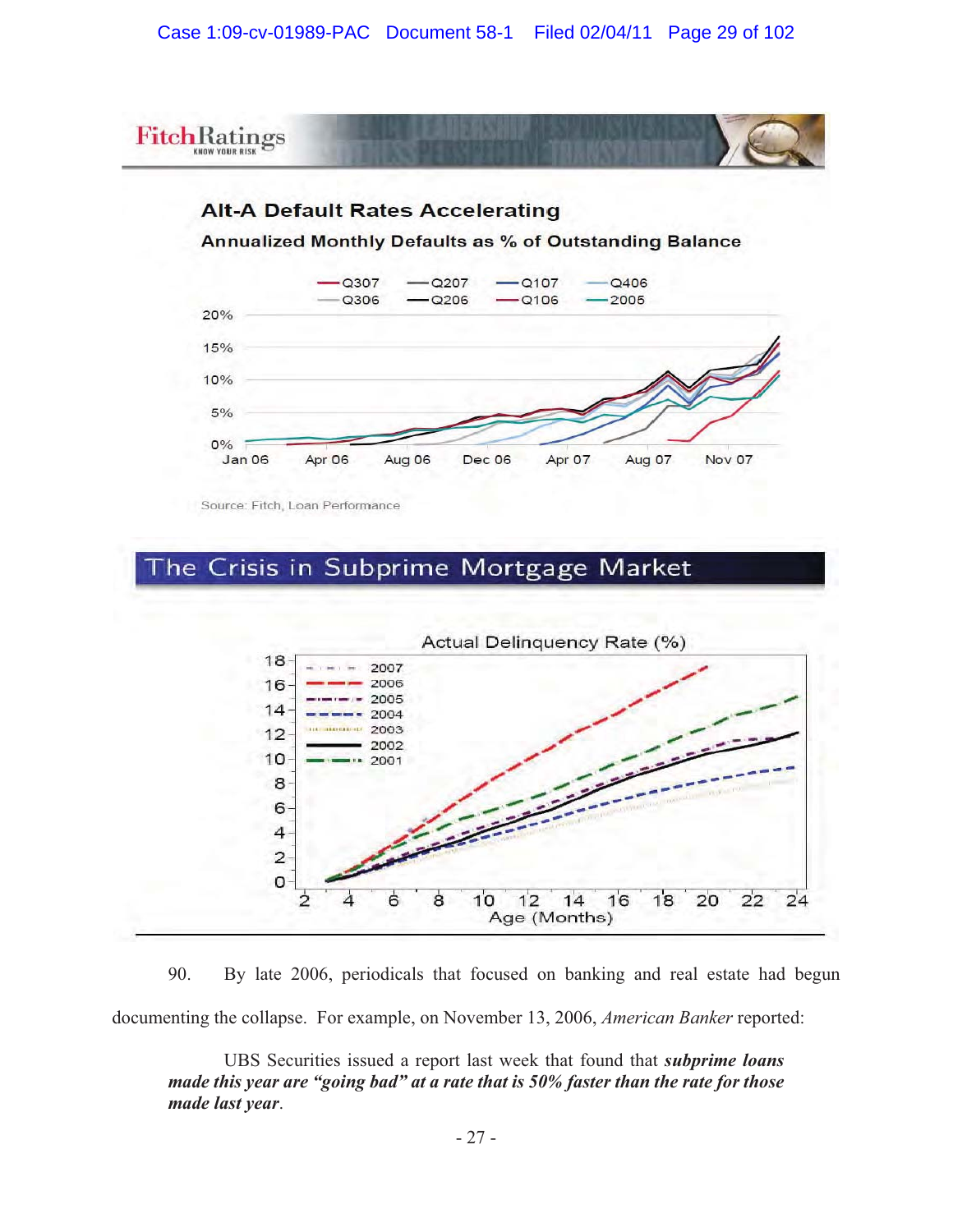# Case 1:09-cv-01989-PAC Document 58-1 Filed 02/04/11 Page 30 of 102

About 2.4% of subprime loans originated this year were more than 60 days delinquent by the sixth month, compared with 1.6% for 2005 loans and 0.9% for 2004 loans, the report said.

91. By early 2007, this collapse of the housing and mortgage market was affecting all financial institutions that had invested or participated in these markets. Some of the top mortgage lenders with Alt-A and subprime U.S. mortgage exposure started to reveal enormous losses and warned of future losses. For example, on February 7, 2007, citing trouble with the U.S. subprime lending market, HSBC Holdings announced that provisions for bad loans would be 20% higher than analysts expected. On that the same day, New Century Financial, the second-largest subprime mortgage originator in the United States, reported significant problems with loan defaults (and would later file for Chapter 11 bankruptcy).

92. The collapse of the housing market had spread beyond subprime mortgages as defaults rose dramatically in Alt-A and even in "prime" loans. For instance, in a February 18, 2007 article entitled "Will Other Mortgage Dominoes Fall?," *The New York Times* reported:

It is becoming clear . . . that subprime mortgages are not the only part of this market experiencing strain. Even paper that is in the midrange of credit quality – one step up from the bottom of the barrel – is encountering problems. That sector of the market is known as Alt-A, for alternative A-rated paper, and it is where a huge amount of growth and innovation in the mortgage world has occurred.

The Alt-A segment of the market used to consist of mortgages issued to professionals – like doctors – with unpredictable incomes. Now Alt-A is dominated by so-called affordability mortgages – adjustable-rate interest-only loans, 40-year loans and silent-second loans. You, dear risk-taking homeowner, know all about these loans that allowed people to buy a house that might have been beyond their means but looked attractive because they didn't need to make payments on the principal in the early years.

93. And on April 24, 2007, *Housingwire.com* reported:

Moody's Begins Downgrading AAA-Rated Alt-A RMBS to Junk

Moody's Investors Service issued more Alt-A downgrades on Thursday morning, this time taking a heavy hand to 32 different Aaa-rated tranches from 10 different Alt-A deals. Many of the downgrades even pushed former Aaa's into non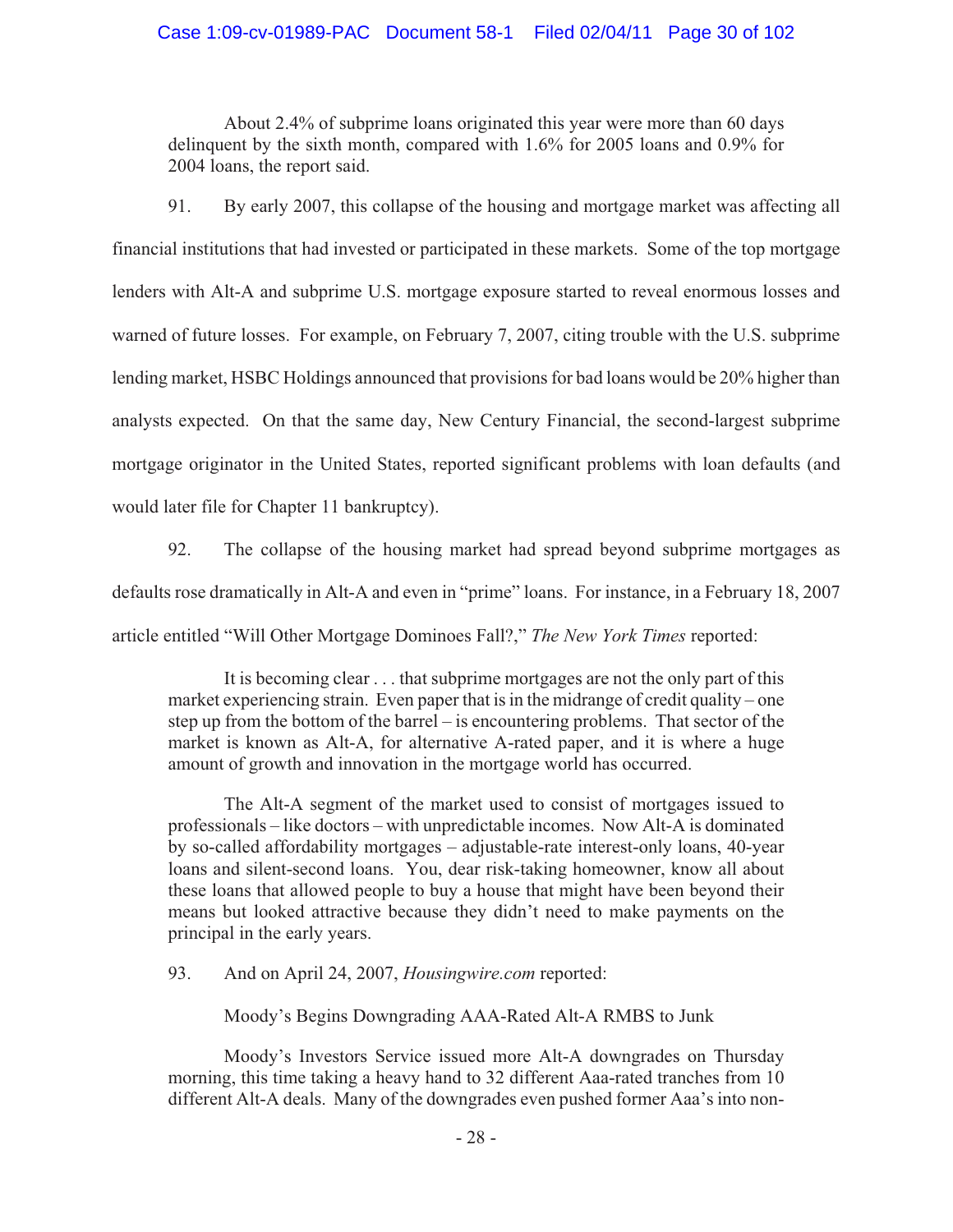investment grade categories – a stunning descent for top-rated Alt-A mortgage bonds that underscores two key points.

*First, defaults are obviously accelerating*. Second, many Alt-A deals were issued with less in the way of overcollateralization – which, in plain English, means that these deals *will start to see downgrades sooner, compared to the relative stress that a typical subprime RMBS* deal can withstand before the hits start coming at the Aaa level.

94. Just as the mortgage and credit market collapse was gaining momentum, Barclays bought a subprime loan originator in the United States. In January, 2007, Barclays announced it was buying Regions Bank's subprime originator ("EquiFirst") for \$225 million. Upon completion of its due diligence, however, Barclays closed the deal in April for a mere \$76 million, due to "operating losses" at EquiFirst. Thus, as of April 2007 Barclays became the 12th largest "non-prime" mortgage originator in the United States, and would be intimately familiar with the challenges occurring in that market.

95. The collapsing mortgage market and rising defaults resulted in an accelerating decline in the value of mortgage-backed securities, as reflected in specialized indices, the ABX.HE ("ABX") and the TABX.HE ("TABX"). The ABX index, developed in 2006, was designed to track the value of RMBS tranches at each rating level (AAA, AA, A, BBB and BBB-). Similarly, the TABX index, launched in 2007 by a consortium of banks attempts to replicate the market value of a basket of RMBS and CDOs. The TABX index accounts for high levels of subordination and therefore provides a benchmark for the value of senior MBS.

96. Market experts, analysts, *and even Barclays itself* relied upon the ABX and TABX indices to monitor the value of RMBS and CDO tranches. Beginning in October 2006, the ABX BBB and BBB- indices began suffering substantial declines, after MBS risks began to materialize via monthly tracking reports showing that 2006 vintage mortgages were experiencing record levels of nonpayment.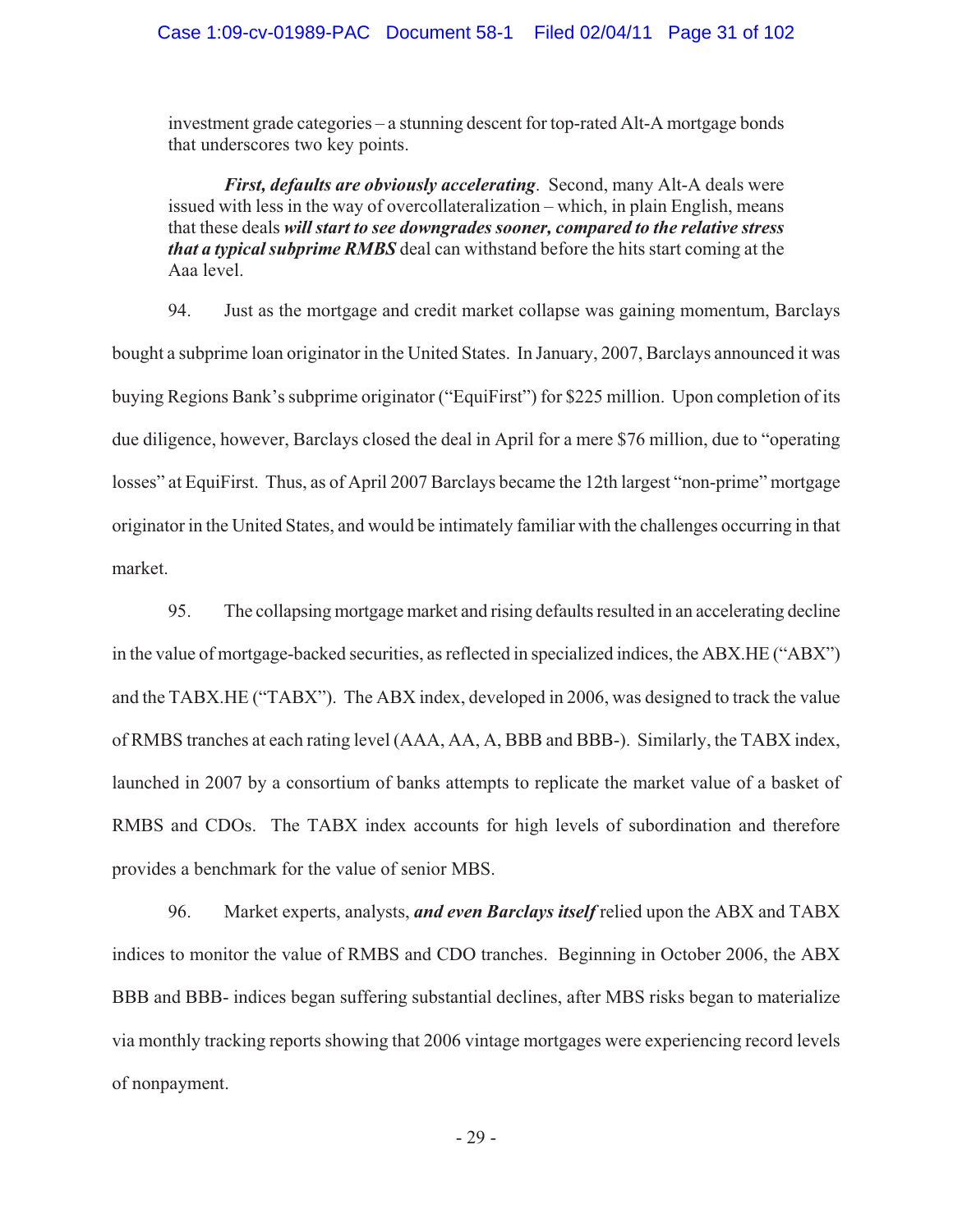#### Case 1:09-cv-01989-PAC Document 58-1 Filed 02/04/11 Page 32 of 102

97. By February and March 2007, the ABX index for BBB and BBB- RMBS tranches had suffered serious declines – some BBB dropped as much as 60% of par. During that time, market participants anticipated that the values of junior tranche RMBS such as these *were going to zero*.

98. RMBS continued to hemorrhage value throughout the summer of 2007. By September 30, 2007, the ABX triple-B indices had fallen to 30% of par, while the TABX indices for all junior mezzanine tranches showed such tranches to be effectively worthless. The TABX index for mezzanine super seniors had fallen to 33% of par. In addition, ABX indexes for higher RMBS tranches also showed substantial declines: single-A ABX indices were at 50% of par, while double-A ABX indices were at 80%.

99. Significantly, the American Institute of Certified Public Accountants' Center for Audit Quality stated that "the pricing indicated by the ABX credit derivative index for subprime mortgage bonds may be a Level 2 input when used as an input to the valuation of a security backed by subprime mortgage loans." Similarly, the SEC considered the ABX a "relevant market ind[ex]" for CDO valuation. Therefore, defendants reasonably should have known that the ABX should have been used in valuing RMBS and CDOs and that disregarding this market index in the Company's mark-to-market valuations was a violation of IFRS, as described in ¶¶139 and 151.

100. During the fourth quarter of 2006 and most of 2007, the value of the ABX indices plummeted, evidencing the market's expectation of a measurable decrease in the estimated future cash flows on Alt-A and subprime RMBS and CDO/CLOs. The ABX index showed that all subprime RMBS tranches were being adversely affected by the subprime mortgage crisis beginning in late 2006 and into 2007. As shown in the chart below, during the fourth quarter of 2006 and the first half of 2007, the value of the ABX Index plummeted.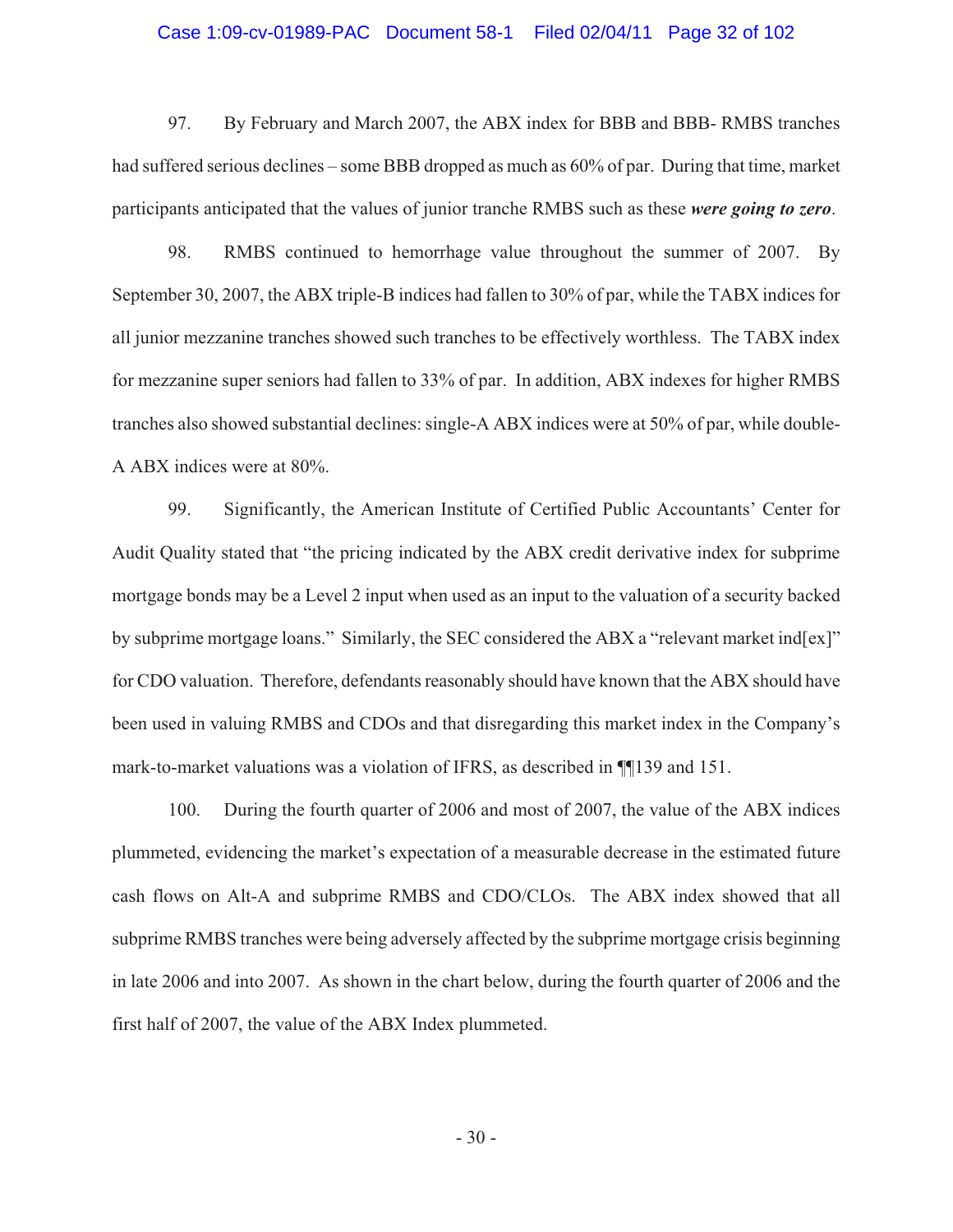

101. The "TABX index," launched in February 2007, tracked the value of the BBB and BBB- tranches of the ABX indices, but *also* takes into account varying levels of subordination. Like CDOs, which include senior and junior tranches, the TABX index accounts for high levels of subordination and therefore provides a benchmark for the valuation of senior CDO positions such as those owned by Barclays. The most senior index is the TABX.HE 07-1 06-2 40-100 (the "40-100 TABX"), because that index is tied to underlying RMBS collateral with a subordination level of 40%.

102. Like the ABX indices, the TABX indices also plunged throughout 2007. From its inception in February 2007, when it was already indicating CDO values were more than 15% under par, the 40-100 TABX simply collapsed, falling to less than 35% of par by September 28, 2007.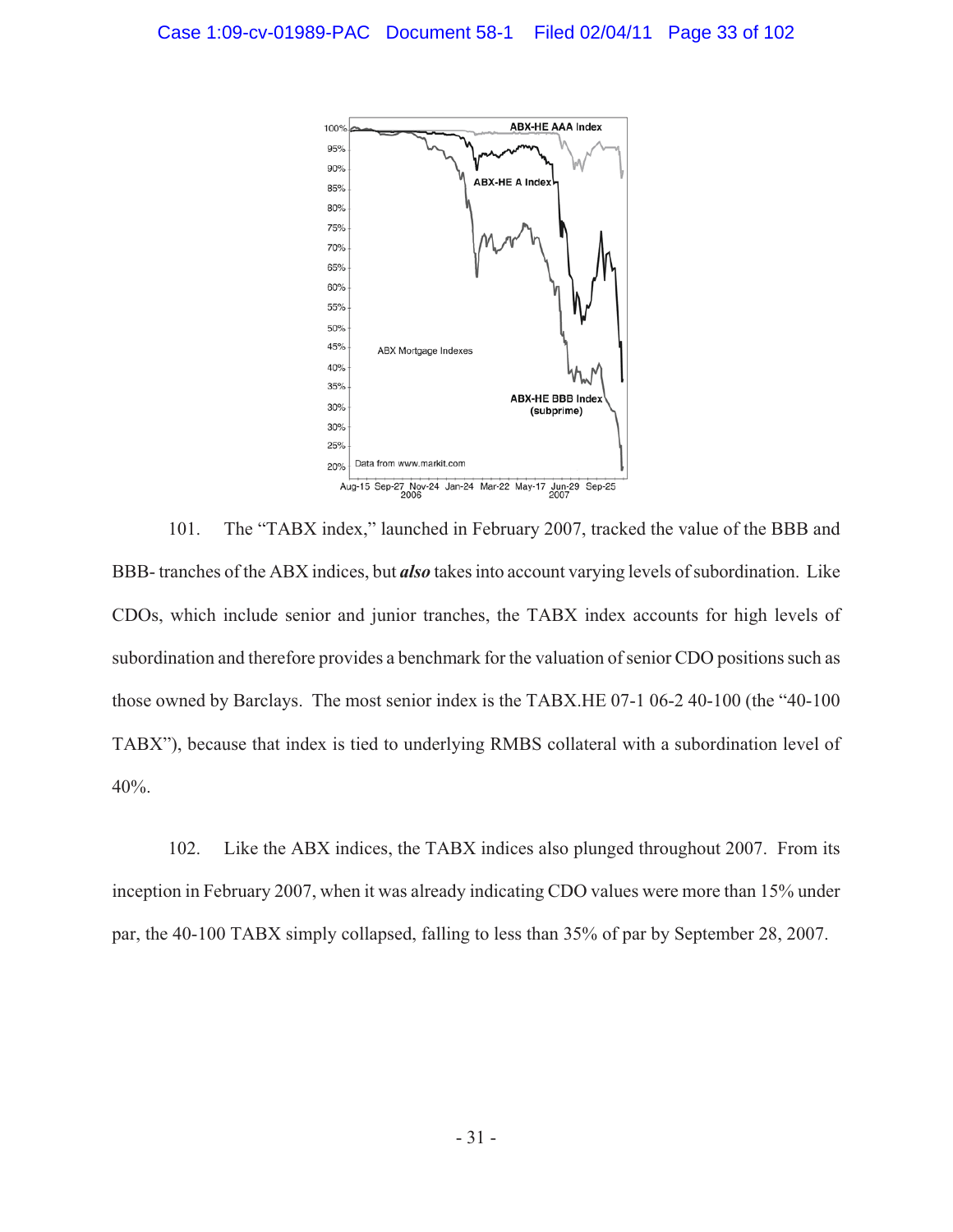# Case 1:09-cv-01989-PAC Document 58-1 Filed 02/04/11 Page 34 of 102

| Date      | Value (100 = 100% of par) |  |  |
|-----------|---------------------------|--|--|
| 3/30/2007 | 83.8                      |  |  |
| 6/29/2007 | 69.08                     |  |  |
| 9/28/2007 | 34.25                     |  |  |

103. The collapse of the ABX and TABX indices made it clear that the value of Barclays' subprime/non-prime-backed RMBS/CDOs and other subprime/non-prime-related assets had declined significantly prior to the September 2007 Offering. The IFRS required Barclays to: (1) disclose the risks associated with these assets; and (2) timely write down the value of its RMBS/CDO holdings to fair value. Nonetheless, Barclays failed to disclose or record any writedown of its RMBS/CDO holdings until November 2007, and it did not sufficiently record the necessary writedowns until the end of 2008.

104. Defendants themselves were aware of and knew that the ABX and TABX were important market indices for valuing Barclays' assets. According to the November 2007 "trading update":

ABS and CDO positions held on the trading book were acquired for marketmaking, ABS and CDO structuring purposes. These positions, which include ABS bonds, CDOs and subprime residuals, *are valued by reference to observable transactions including the level of the ABX indices* and on a pool-by-pool basis, implied cumulative loss projections.

105. At the very same time, Barclays began suffering – and denying it was suffering –

large losses from its commitments to support four separate SIV-lites. On August 28, 2007, Reuters

reported in part:

# **Barclays denies exposure to failed debt vehicles**

British bank Barclays Plc denied a report on Tuesday that it has several hundred million dollars of exposure to failed debt vehicles structured by its investment banking arm.

*Barclays Capital has been one of the most innovative players in the debt market, embracing highly leveraged investment vehicles known as SIV-lites, which*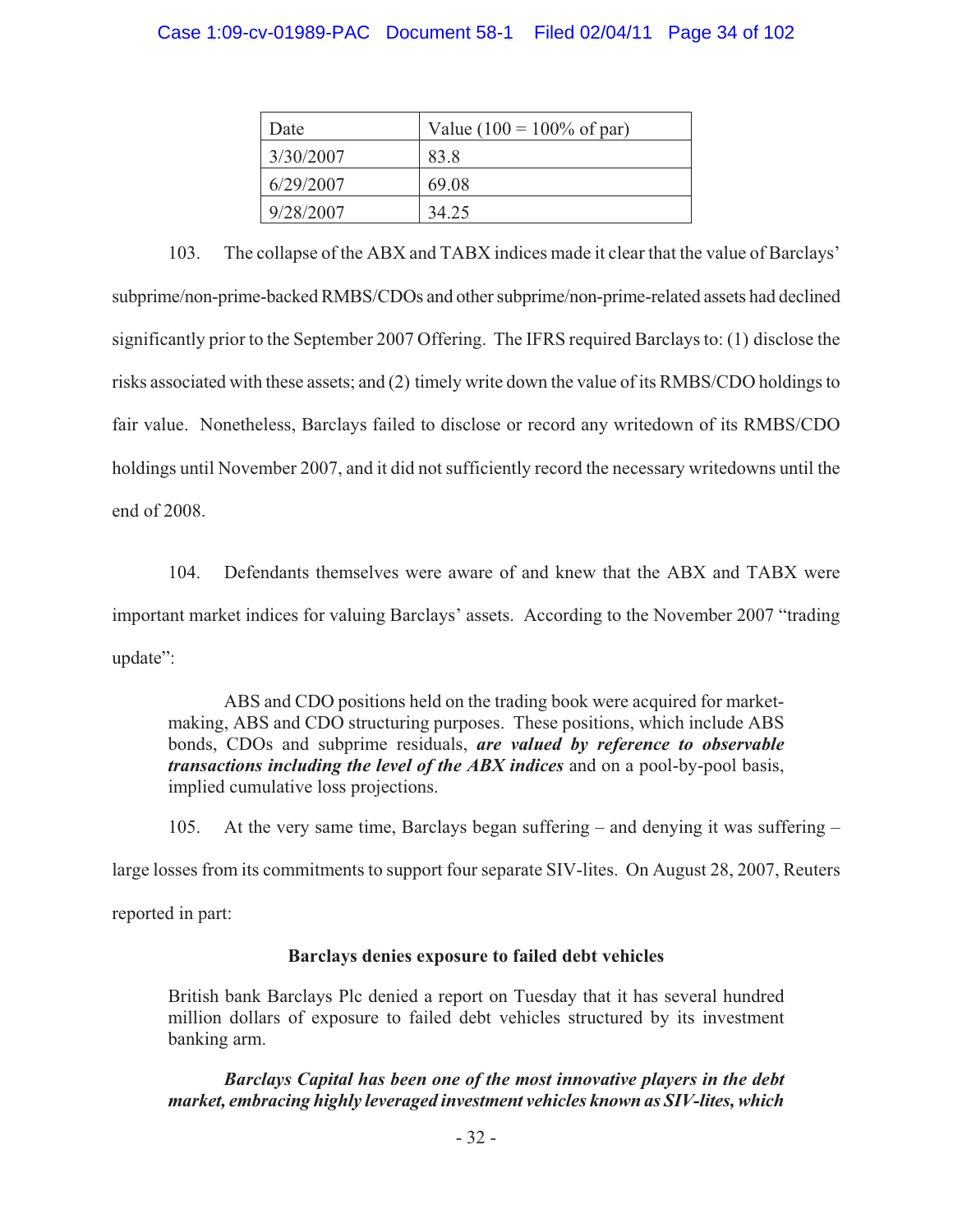*combine traditional structured investment vehicle (SIV) and collateralised debt obligation (CDO) technologies*.

SIV-lites, however, have become a focus of investor jitters in recent weeks after credit market turmoil hit the value of assets underpinning the deals and led to short-term funding for them drying up.

"*To say we have hundreds of millions of dollars of exposure to SIV-lites generally is inaccurate," a spokesman for the bank said, dismissing a report in the Financial Times*.

\* \* \*

Rating agency Standard & Poor's has only rated five SIV-lites. Of these, two have been downgraded steeply, two are on rating watch negative and one has been affirmed.

## *All four on which negative action has been taken were arranged by Barclays Capital*.

106. On or about August 31, 2007, Barclays filed another SEC Form F-3 Registration

Statement. By using a "shelf" registration statement or continuous offering process, the 2007

Registration Statement permitted Barclays to sell securities in several offerings going forward after a

prospectus supplement to the 2007 Registration Statement was filed for each offering. Like the 2005

Registration Statement, the 2007 Registration Statement incorporated by reference certain SEC

filings, stating:

The SEC allows us to "incorporate by reference" the information we file with them, which means we can disclose important information to you by referring you to those documents. The most recent information that we file with the SEC automatically updates and supersedes earlier information.

\* \* \*

We filed our annual report on Form 20-F for the fiscal year ended December 31, 2006 (the "2006 Form 20-F") with the SEC on March 26, 2007. We are incorporating the 2006 Form 20-F by reference into this prospectus. We are further incorporating by reference our Current Reports on Form 6-K furnished to the SEC on April 23, 2007, April 27, 2007, May 8, 2007, May 31, 2007, June 19, 2007, July 23, 2007, July 30, 2007, August 2, 2007 and August 13, 2007, in each case to the same extent as such report was designated on the cover thereof for incorporation by reference into our Registration Statements on Form F-3 (Nos. 333-126811, 333- 85646 and 333-12384).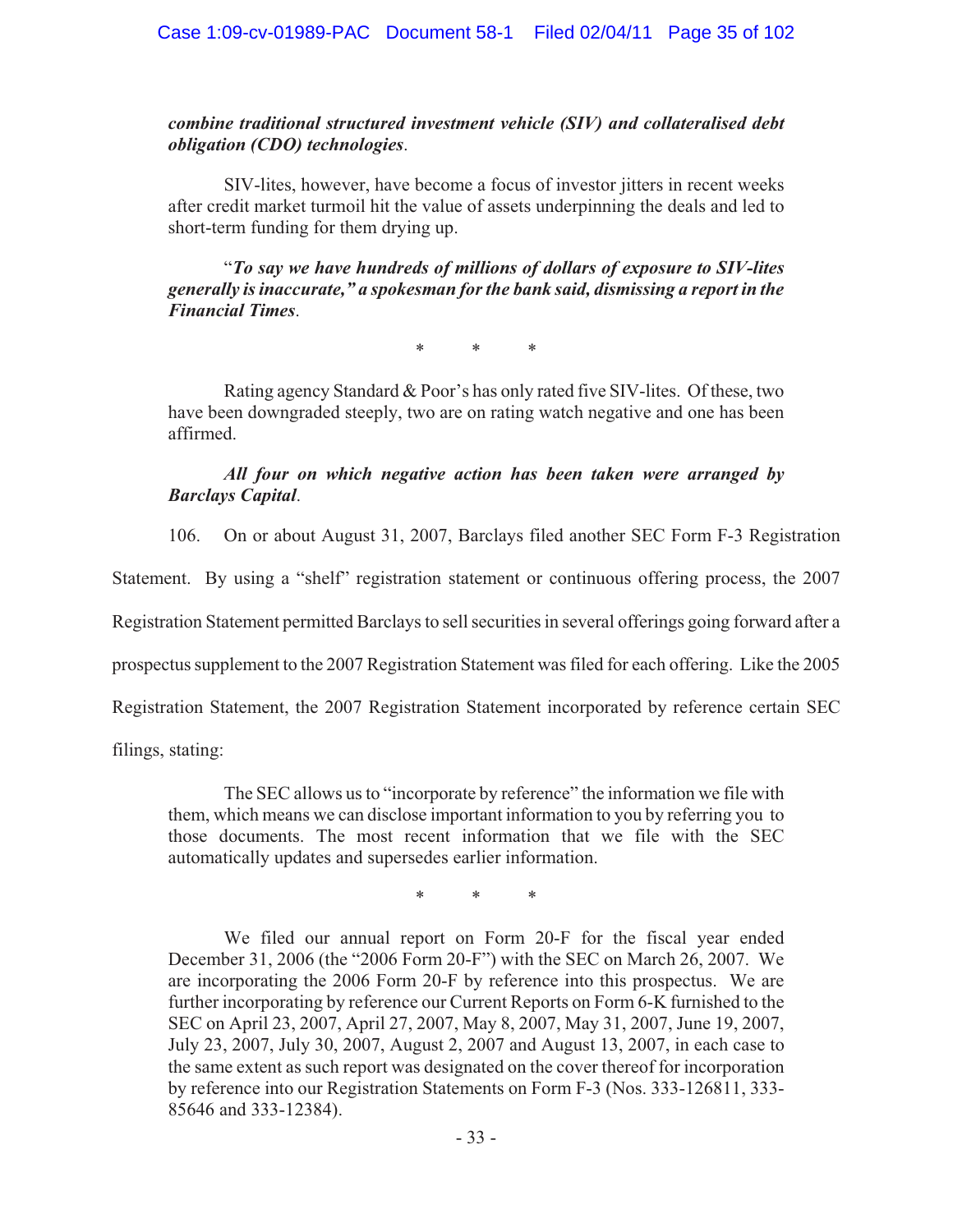## 107. The 2007 Registration Statement also stated:

The financial statements and management's assessment of the effectiveness of internal control over financial reporting (which is included in Management's Report on Internal Control over Financial Reporting) incorporated in this Prospectus by reference to the Annual Report of Barclays PLC and Barclays Bank PLC on Form 20-F for the year ended December 31, 2006 have been so incorporated in reliance on the reports of PricewaterhouseCoopers LLP, an independent registered public accounting firm, given on the authority of said firm as experts in auditing and accounting.

108. Pursuant to the 2007 Registration Statement, defendants completed three Securities

Offerings by filing Supplemental Prospectuses during the period September 2007 through April

| <b>Offering of</b><br>Non-<br><b>Cumulative</b><br><b>Callable</b><br><b>Dollar</b><br><b>Preference</b><br><b>Shares</b> | <b>Date Prospectus</b><br><b>Filed</b> | <b>Total</b><br><b>Proceeds</b><br>(Including)<br>Over-<br>Allotment) | <b>SEC Filings</b><br><b>Incorporated by</b><br><b>Reference</b>                                                                         | <b>Shelf Registration</b><br><b>Statement</b> |
|---------------------------------------------------------------------------------------------------------------------------|----------------------------------------|-----------------------------------------------------------------------|------------------------------------------------------------------------------------------------------------------------------------------|-----------------------------------------------|
| Series 3                                                                                                                  | September 10,<br>2007                  | \$1.2 billion                                                         | 2006 Form 20-F; Forms<br>6-K filed 4/23/07,<br>$4/27/07$ , $5/8/07$ , $5/31/07$ ,<br>$6/19/07$ , $7/23/07$ ,<br>7/30/07, 8/2/07, 8/13/07 | August 31, 2007                               |
| Series 4                                                                                                                  | November 30,<br>2007                   | \$1 billion                                                           | 2006 Form 20-F; Forms<br>6-K filed 4/23/07,<br>$4/27/07$ , $5/8/07$ , $5/31/07$ ,<br>$6/19/07$ , $7/23/07$ ,<br>7/30/07, 8/2/07, 8/13/07 | August 31, 2007                               |
| Series 5                                                                                                                  | April 8, 2008                          | \$2.5 billion                                                         | 2007 Form 20-F                                                                                                                           | August 31, 2007                               |

2008, as follows:

# **September 10, 2007 (Series 3) Offering**

109. On or about September 10, 2007, Barclays filed on Form 424B5 the prospectus supplement to the 2007 Registration Statement for the September 2007 Series 3 Offering (the "September 2007 Prospectus"), pursuant to which defendants sold 48 million shares of the Series 3 Securities at \$25 per share for proceeds of \$1.2 billion.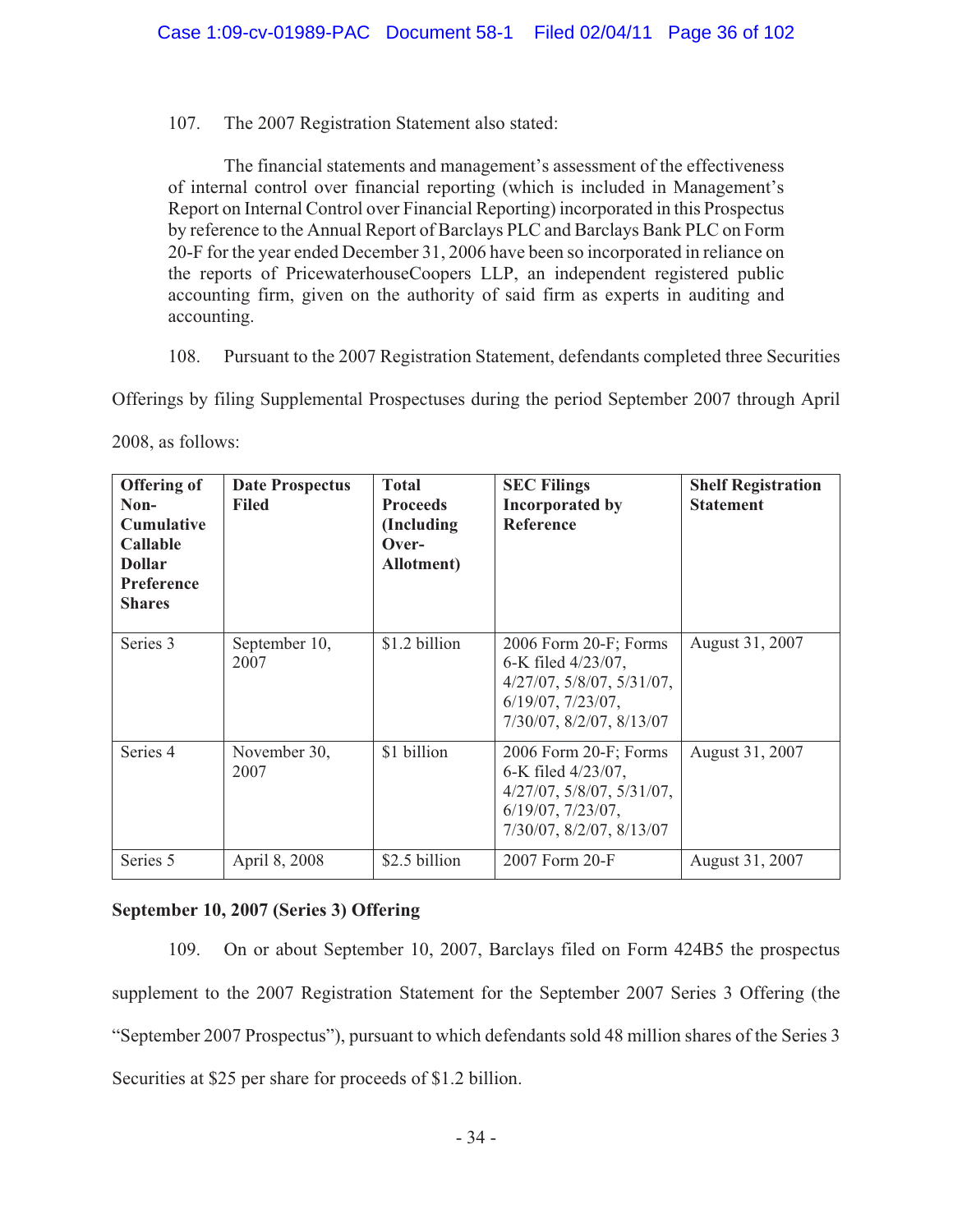110. The September 2007 Prospectus provided virtually no information about Barclays.

Instead, it described the securities being offered and simply incorporated by reference Barclays'

previously filed Forms 20-F and 6-K, including the Annual Report on Form 20-F for the year ending

December 31, 2006 and filed on March 26, 2007 ("2006 20-F").

111. The 2006 20-F stated that Barclays' reported financial results complied with IFRS

reporting requirements and also stated in pertinent part:

### **Group financial performance**

The Group's profit before tax in 2006 increased 35% (£1,856m) to £7,136m (2005: £5,280m). Income increased 25% (£4,262m) to £21,595m (2005: £17,333m) whilst operating expenses rose 20% (£2,147m) to £12,674m (2005: £10,527m). Impairment charges rose 37% (£583m) to £2,154 (2005: £1,571m).

Earnings per share rose 32% to 71.9p (2005: 54.4p), diluted earnings per share rose 33% to 69.8p (2005: 52.6p). Dividends per share rose 17% to 31p (2005: 26.6p). Return on average shareholders' funds was 25% (2005: 21%).

#### **Business performance**

\* \* \*

**Barclays Capital** produced an outstanding performance with profit before tax rising 55% to £2,216m. Income growth of 39% was driven by doing more business with new and existing clients and was broadly based across asset classes and geographies. *Growth was particularly strong in areas where we have invested in recent years, including commodities, equity products and credit derivatives. Profit growth was accompanied by improvements in productivity: income and profits grew significantly faster than Daily Value at Risk, risk weighted assets, economic capital, regulatory capital and costs*. The ratio of compensation costs to net income improved two percentage points to 49% and the cost:net income ratio improved three percentage points to 64%. *We continued to invest for future growth, increasing headcount 3,300 including 1,300 from the acquisition of HomEq, a US mortgage servicing business*.

\* \* \*

### **Barclays Capital**

### **2006/05**

Barclays Capital delivered record profit before tax and net income. Profit before tax increased 55% (£785m) to £2,216m (2005: £1,431m). This was the result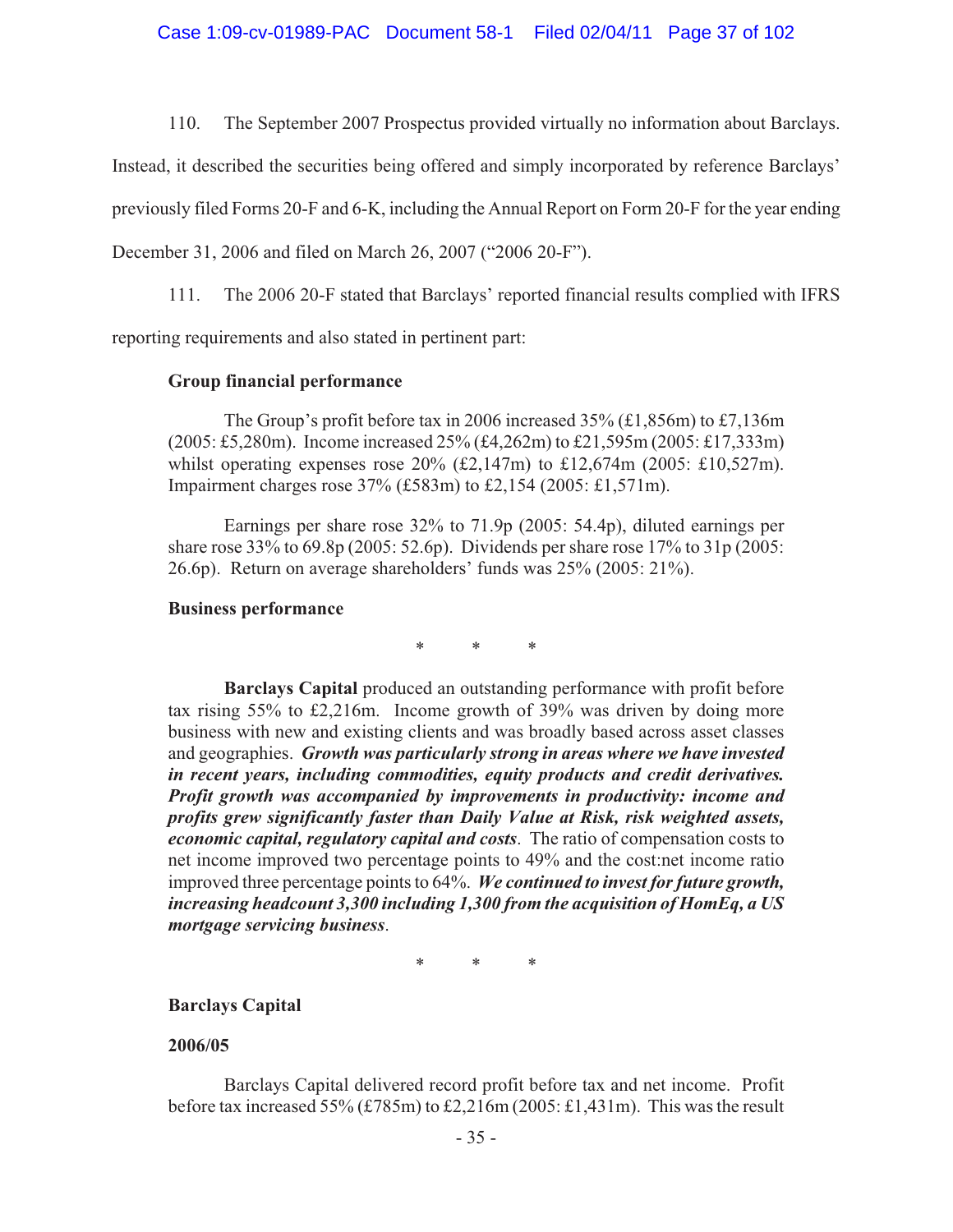of a very strong income performance, driven by higher business volumes, continued growth in client activity and favourable market conditions. Net income increased 42% (£1,831m) to £6,225m (2005:£4,394m). Profit before tax for Absa Capital was £71m (2005: £39m).

\* \* \*

### **Impairment charges on loans and advances and other credit provisions**.

Impairment charges on loans and advances and other credit provisions increased 32% (£501m) to £2,068m (2005: £1,567m). Excluding Absa impairment of £126m (2005: £20m), the increase was 26% (£395m) and largely reflected the continued challenging credit environment in UK unsecured retail lending through 2006. The wholesale and corporate sectors remained stable with a low level of defaults.

\* \* \*

### **Impairment on available for sale assets**

The total impairment charges in Barclays Capital included losses of £83m (2005: £nil) on an available for sale portfolio where an intention to sell caused the losses to be viewed as other than temporary in nature. These losses in 2006 were primarily due to interest rate movements, rather than credit deterioration, with a corresponding gain arising on offsetting derivatives recognised in net trading income.

112. The 2006 20-F provided little accurate information concerning the effects of the

credit collapse on the Company, yet it provided excruciating details concerning the "risk management" practices designed to avoid the effects of the ongoing market collapse. Over the course of 50 pages, Barclays misleadingly assured investors that, unlike its competitors, it was immune from the worst effects of the credit markets because of its stringent risk management practices, making statements such as:

- $\bullet$  "Barclays ensures that it has the functional capability to manage the risk in new and existing businesses, and that business plans are consistent with risk appetite";
- $\bullet$  "Each business area also employs risk specialists to provide an independent control function and to support the development of a strong risk management environment"; and
- - "Barclays continues to use and develop advanced analysis, with comprehensive reporting of risk positions against their key risk factors and against risk appetite."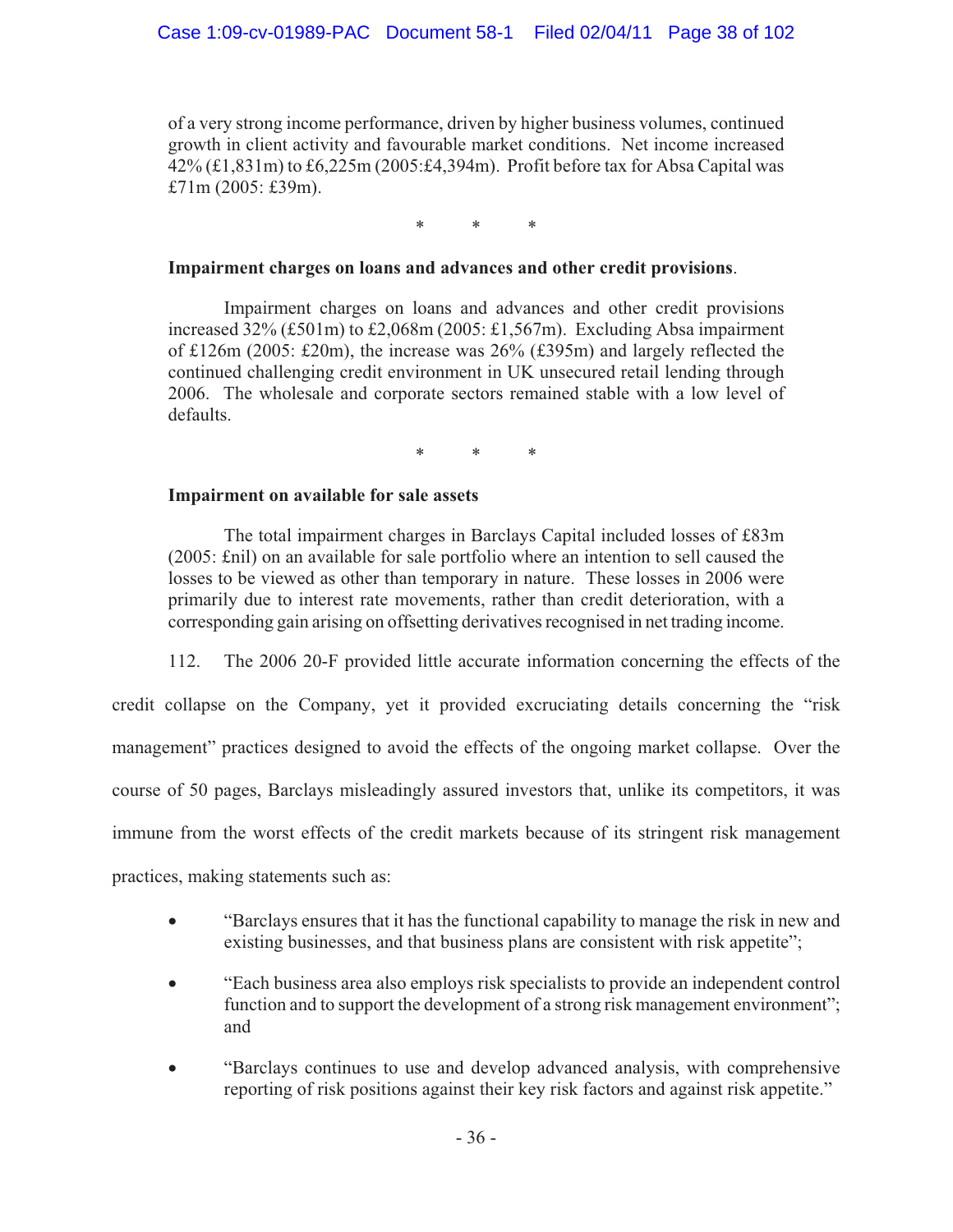113. Barclays' Series 3 Offering also incorporated the Company's August 2, 2007 SEC

Form 6-K (the "August 2, 2007 6-K") containing Barclays' financial results for the six months

ending June 30, 2007. It reported net income of £11.9 billion, *shareholder equity of £28.9 billion,* 

# *and assets of £1.16 trillion*.

114. The August 2, 2007 6-K stated in pertinent part:

Barclays Capital delivered record results in the first half of 2007 with its two best quarters ever. Profit before tax increased 33% (£414m) to £1,660m (2006: £1,246m). This was the result of a very strong income performance, driven by good growth across asset classes and geographical regions underpinned by the strength of the client franchise. Net income increased 23% (£776m) to £4,143m (2006: £3,367m). Absa Capital delivered a very strong growth in profit before tax of 49% to £67m (2006: £45m) in the first half of 2007, despite a 20% depreciation in the Rand against Sterling.

Income increased  $21\%$  (£716m) to £4,153m (2006: £3,437m) as a result of very strong growth in commodity, credit, equity, emerging market, mortgage and currency asset classes. Income grew in all geographical regions. Average DVaR increased 9% to £39.3m (2006: £36.2m).

\* \* \*

Impairment charges of £10m (2006: £70m) reflected the stable wholesale credit environment and recoveries in the period. The prior year included non creditrelated impairment charges on available for sale assets of £83m.

\* \* \*

Total impairment charges decreased 9% (£98m) to £959m (2006: £1,057m).

## **Impairment charges on loans and advances and other credit provisions**

Impairment charges on loans and advances and other credit provisions decreased 2% (£15m) to £959m (2006: £974m). In retail sectors this reflected a decrease in flows into delinquency and arrears balances across UK cards and unsecured loans; and some increase in impairment following book growth in international portfolios. UK mortgage impairment remained negligible. In addition, the wholesale credit environment remained stable with continued low levels of default.

\* \* \*

In UK Home Finance, mortgage delinquencies as a percentage of outstandings remained stable and amounts charged off were low, with the result that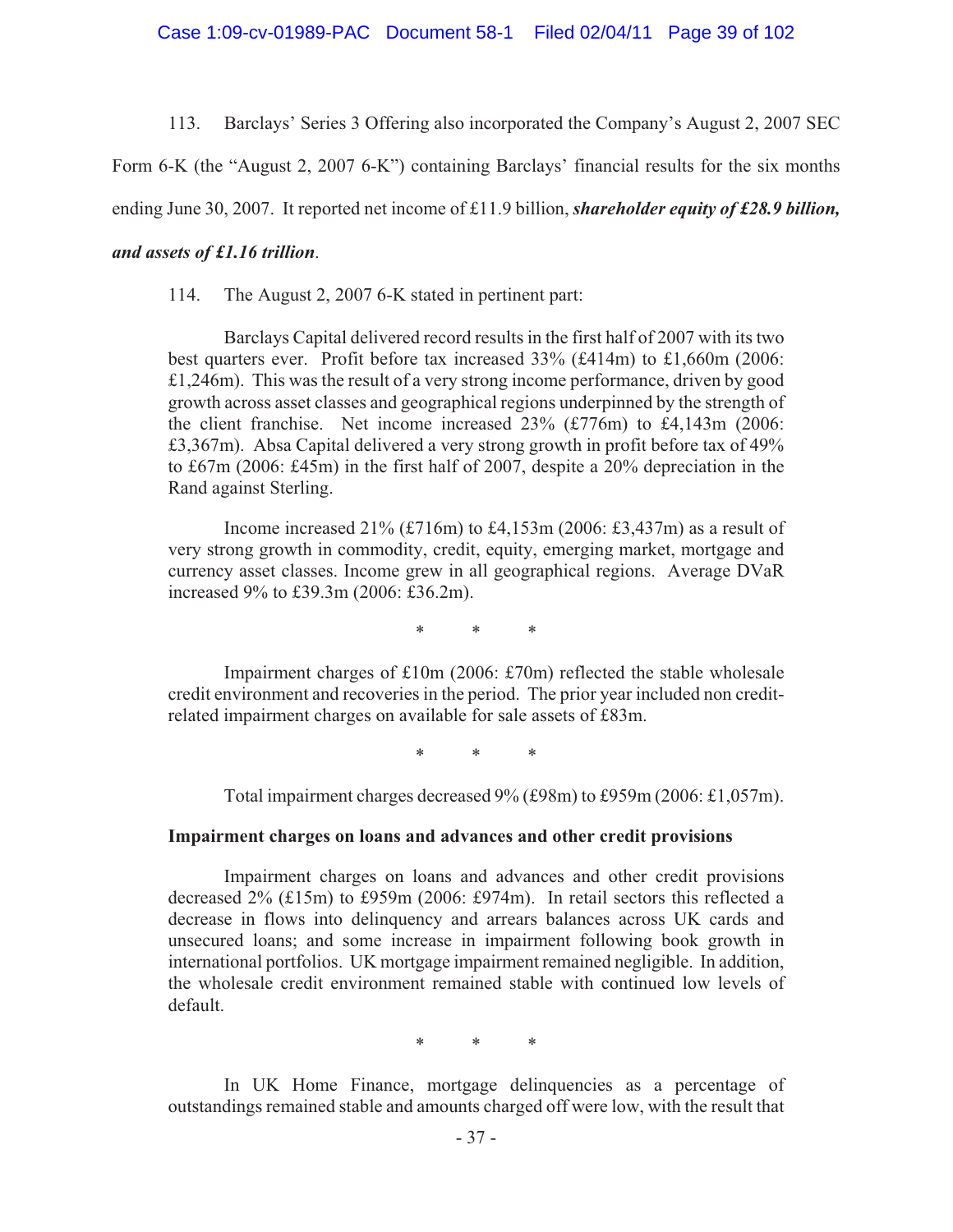there was a small release to impairment. The impairment charge in Barclaycard UK secured lending increased sharply in the second half of 2006 reflecting very strong book growth and stricter criteria for management of early cycle delinquency. The impairment charge in the first half of 2007 was consistent with the second half of 2006 and Risk Tendency was broadly stable.

\* \* \*

In the wholesale and corporate businesses, impairment charges on loans and advances and other credit provisions increased 12% (£17m) to £159m (2006: £142m). Wholesale and corporate impairment charges as a percentage of period end total loans and advances of £219,981m (2006: £186,297m) was broadly stable at  $0.14\%$  (2006: 0.15%).

#### **Impairment on available for sale assets**

In 2006, there was an impairment charge related to losses on assets in the available for sale portfolio. There has been no corresponding charge in the first half of 2007.

\* \* \*

#### **Risk Tendency**

Risk Tendency increased £50m (2%) to £2,310m (31st December 2006: £2,260m) reflecting the broadly stable risk profile of the loan book. Factors influencing Risk Tendency included the very strong growth (16%) of the Group loans and advances balances, particularly in Barclays Capital where the Risk Tendency component is very low, methodology enhancements in UK Retail Banking, and the maturation in the credit risk profile in the international card portfolios. These were partially offset by a portfolio sale, methodology refinements in Barclaycard and improvements in the credit risk profile in the wholesale and corporate portfolios.

115. The statements above in ¶¶111-114 from the September 2007 Offering were

materially false and misleading. Defendants reasonably should have known, and did not disclose,

that Barclays had total credit market exposure of approximately £35 billion. More specifically,

defendants failed to disclose:

(a) that Barclays had £5.0 billion in risky ABS CDO exposure;

(b) that Barclays had an additional £5.4 billion in U.S. subprime mortgage

exposure, including £2.4 billion of subprime mortgages originated by EquiFirst and £3.5 billion in

subprime loans that were in the process of being securitized into CDOs and ABSs;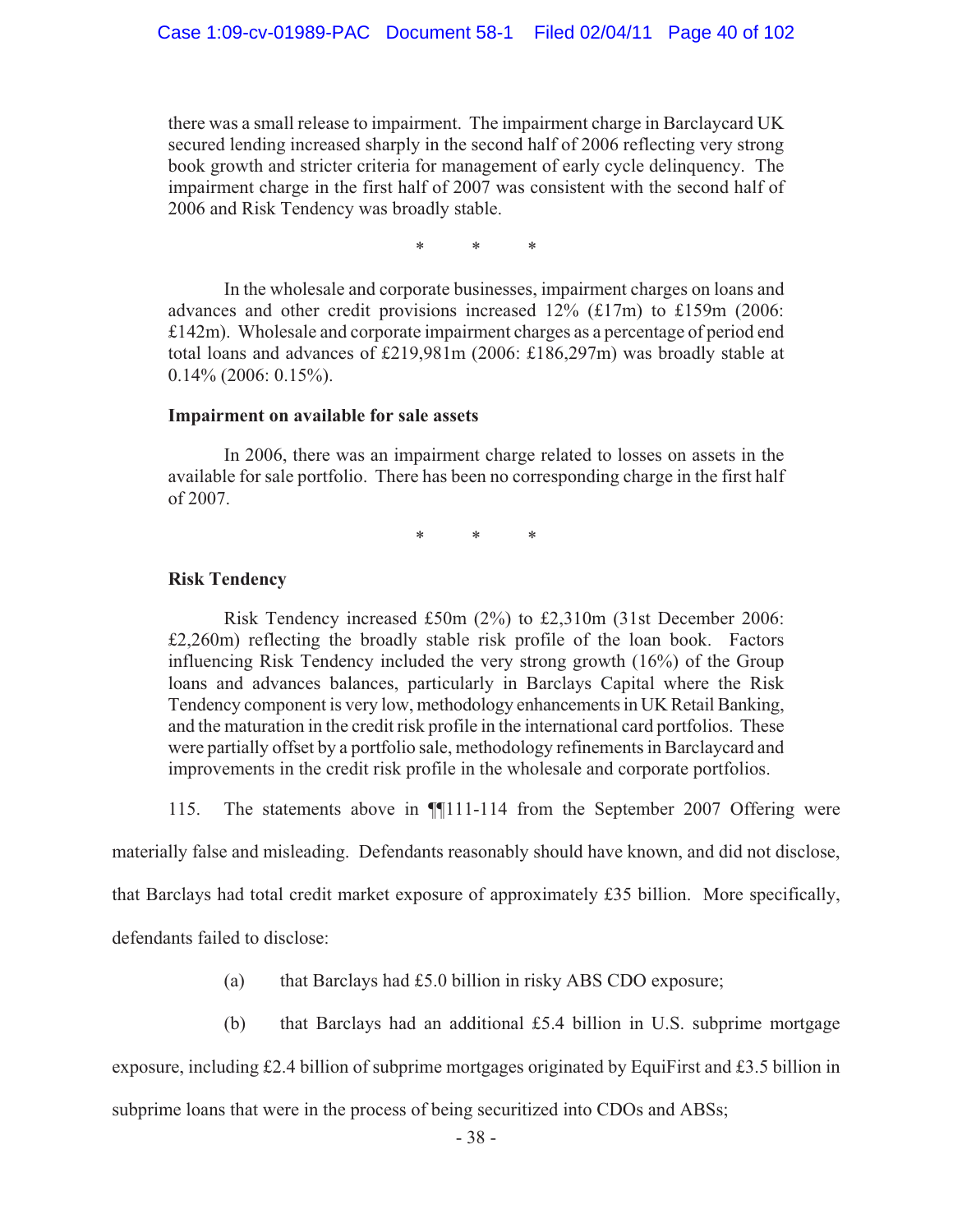(c) that Barclays had  $£7.3$  billion in leveraged finance exposure;

(d) that Barclays had more than £900 million of exposure to SIVs created by Barclays, which also had invested in risky credit and mortgage related products and for which Barclays would be required to support;

(e) that Barclays had £5 billion in Alt-A loan exposure;

(f) that Barclays had £1.3 billion in net monoline insurance exposure, and held more than £21.5 billion notional exposure against £20 billion in risky mortgage-backed assets, including £5 billion in non-investment grade CLOs and RMBS;

(g) that Barclays had £12.4 billion in commercial mortgage exposure, £1.3 billion of which was comprised of CMBS;

(h) that Barclays had failed to adequately write down its ABS CDO/subprime/Alt-A and other mortgage-related assets as had been done by other major financial institutions, and as indicated by the ABX and TABX indices;

(i) that Barclays' disclosures concerning market risks and credit risks were false and misleading because they failed to disclose the Company's true exposure to more than £30 billion in ABS CDO/subprime/Alt-A/leveraged finance and other mortgage-related assets;

(j) that Barclays' assertions concerning compliance with IFRS were false and misleading because the reported financial results did not comply with IFRS;

(k) that the Company's failure to disclose and comply with items (a)-(j) above was in contravention of Barclays' stated risk management policies and public representations;

(l) that defendants, in failing to disclose items (a)-(i) above, violated IAS 30 and 32, as set forth more fully below in ¶¶142-145; and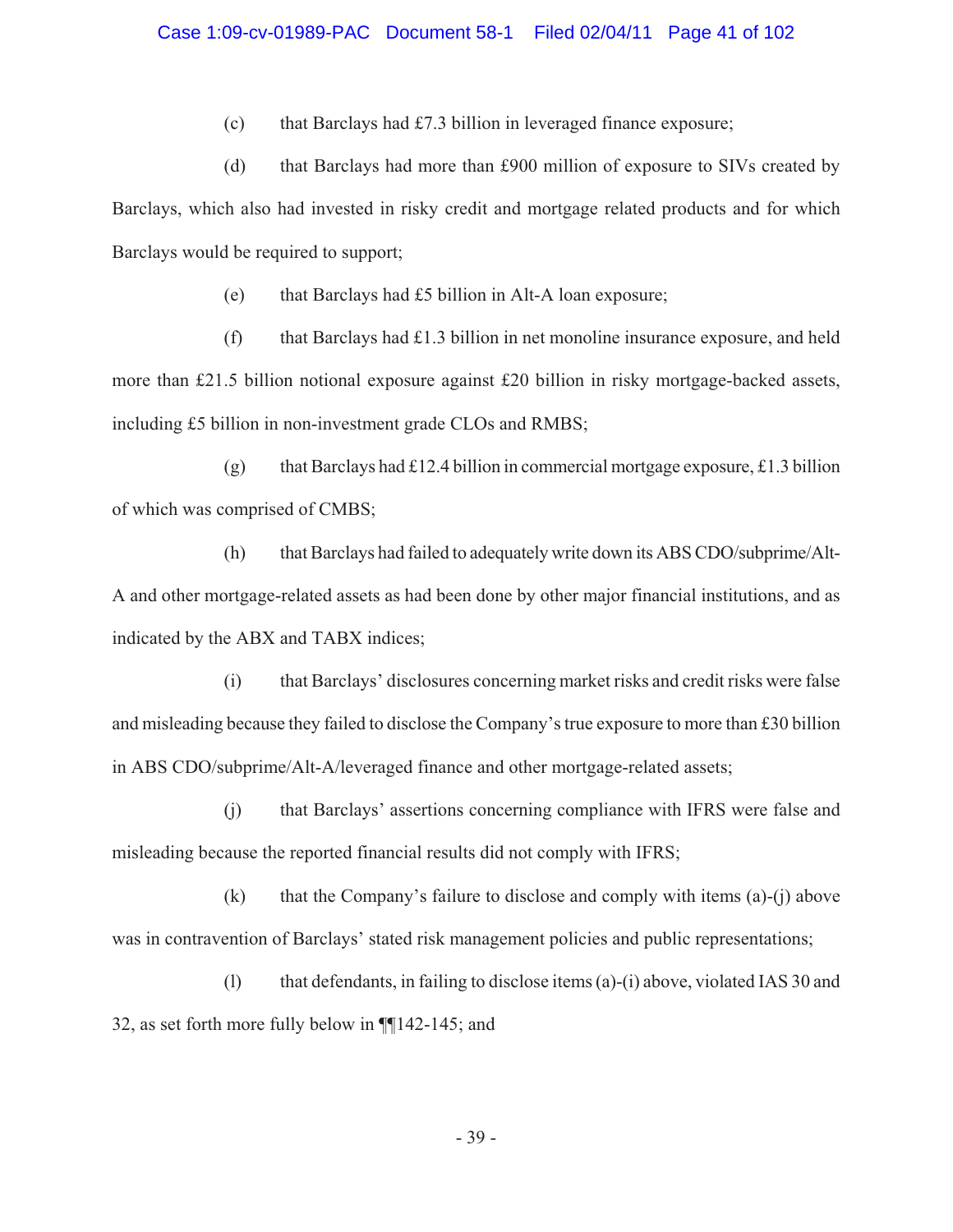#### Case 1:09-cv-01989-PAC Document 58-1 Filed 02/04/11 Page 42 of 102

(m) that defendants, in failing to disclose items (a)-(i) above, violated Item 503 of Regulation S-K (17 C.F.R. §229.503), as set forth more fully below in ¶¶146 and 152-155.

116. Immediately after Barclays' Series 3 Offering, banks similar to Barclays continued to reveal massive losses as a consequence of the mortgage crisis. In October 2007, Merrill Lynch announced that it would write down its ABS CDOs by \$12.4 billion. In that same month, Swiss banking giant UBS wrote down \$4.4 billion in subprime-related RMBS and CDOs.

117. Then in November 2007, Morgan Stanley announced a \$3.7 billion hit, Bank of America took a \$3 billion writeoff and Citigroup was forced to sell a \$7.5 billion stake to Abu Dhabi in a desperate effort to raise capital. The Federal Reserve also injected \$41 billion into the money supply for the banks to borrow, the largest single expansion since September 11, 2001.

118. On November 15, 2007, Barclays suddenly announced an unscheduled "trading update" regarding BarCap's performance in the first ten months of 2007. The purpose of the trading update was to quell fears in the market that Barclays would be required to take huge writedowns for fiscal year 2007, just as its competitors had done.

119. In the trading update, defendants partially and misleadingly disclosed Barclays' exposure to the U.S. subprime mortgage and credit markets, disclosing for the first time that Barclays had £5.0 billion in ABS CDOs, £5.4 billion of "Other US Subprime" exposure (which included £4.3 billion in subprime loans from EquiFirst), £7.3 billion in leveraged finance exposure and £0.7 billion in SIV exposure. The November 2007 trading update also disclosed for the first time that Barclays had taken only a meager £1.5 billion writedown through the end of October 2007 on its CDO and subprime exposure. None of the information in the November 2007 trading update was incorporated by reference into the Series 4 Offering Materials.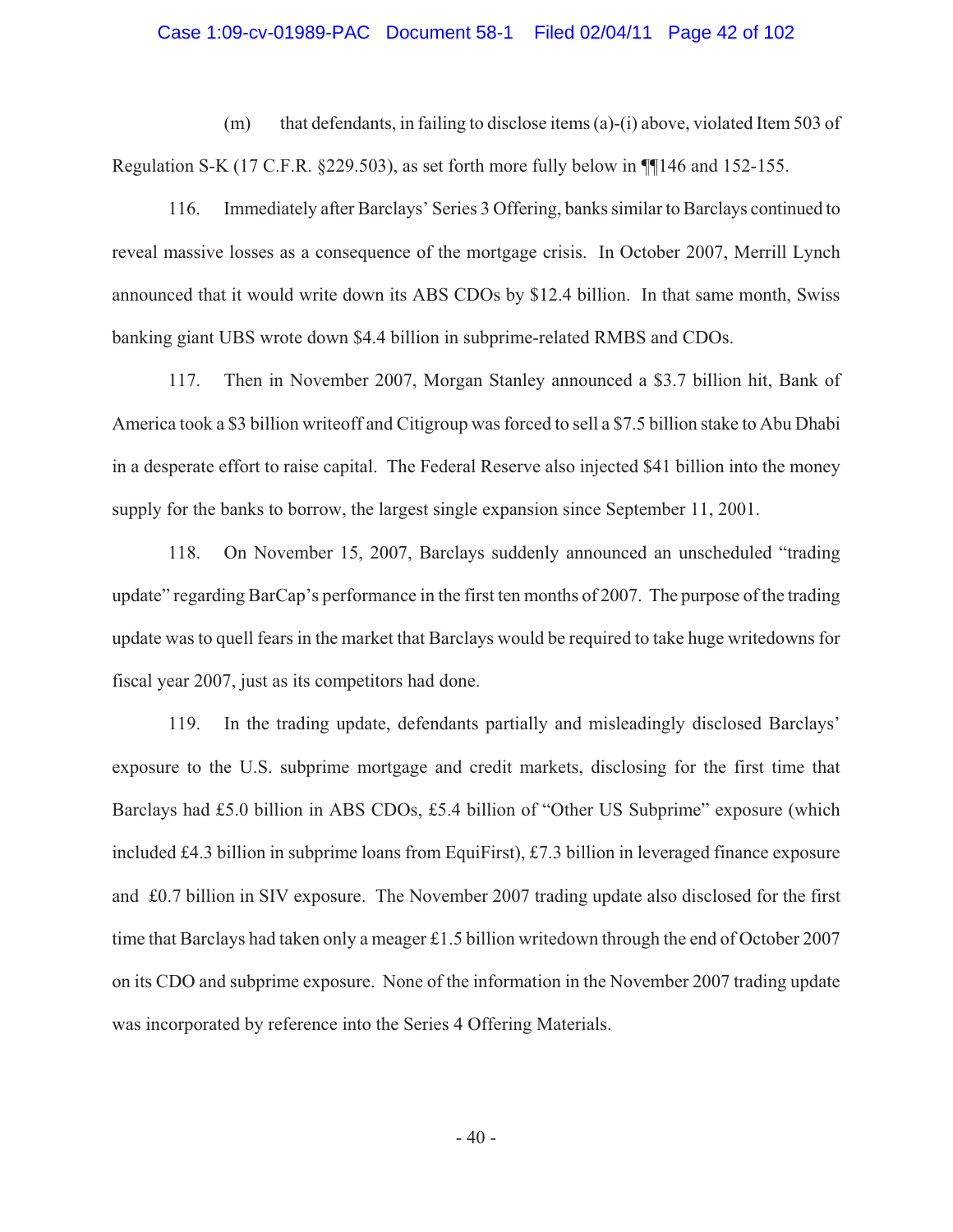#### Case 1:09-cv-01989-PAC Document 58-1 Filed 02/04/11 Page 43 of 102

120. The trading update had its intended effect, as the market was apparently relieved to learn Barclays' writedowns would be small and that the Company's "liquidity position remains very strong." Unfortunately, the information disclosed in the trading update understated the risk to shareholders, as the Company failed to properly write down these assets and failed to disclose other substantial exposures.

121. By way of comparison, Barclays' meager November 2007 writedown of its ABS CDO assets (which equated to about 12% of its exposure, net of tax) was dramatically lower than those of other major investment banks which had previously announced writedowns to their own ABS CDO exposure. For example, Merrill Lynch wrote down its ABS CDOs exposure by more than 25% in September, Morgan Stanley about 30% in October and UBS by more than 35% September. And importantly, Barclays' meager writedowns were in stark contrast to the market indices Barclays claimed it was using for valuation purposes – the ABX and TABX.

#### **November 30, 2007 (Series 4) Offering**

122. Two weeks later on or about November 30, 2007, Barclays filed, on Form 424B2, the prospectus supplement to the 2007 Registration Statement for the November 2007 Series 4 Offering (the "November 2007 Prospectus"), pursuant to which defendants sold 40 million shares of the Series 4 Securities at \$25 per share for proceeds of \$1 billion. Like the Series 3 Offering in September the November 2007 Prospectus incorporated by reference Barclays' previously filed Forms 20-F and 6-K as set forth in ¶¶111-114 above. *It did not incorporate, and therefore specifically excluded, the November 15, 2007 trading update*.

123. Just as in the Series 3 Offering, the statements above in ¶¶111-114 incorporated into the November 2007 Series 4 Offering were materially false and misleading. Defendants reasonably should have known, and did not disclose that Barclays had total credit market exposure of approximately £35 billion. More specifically, defendants failed to disclose that:

- 41 -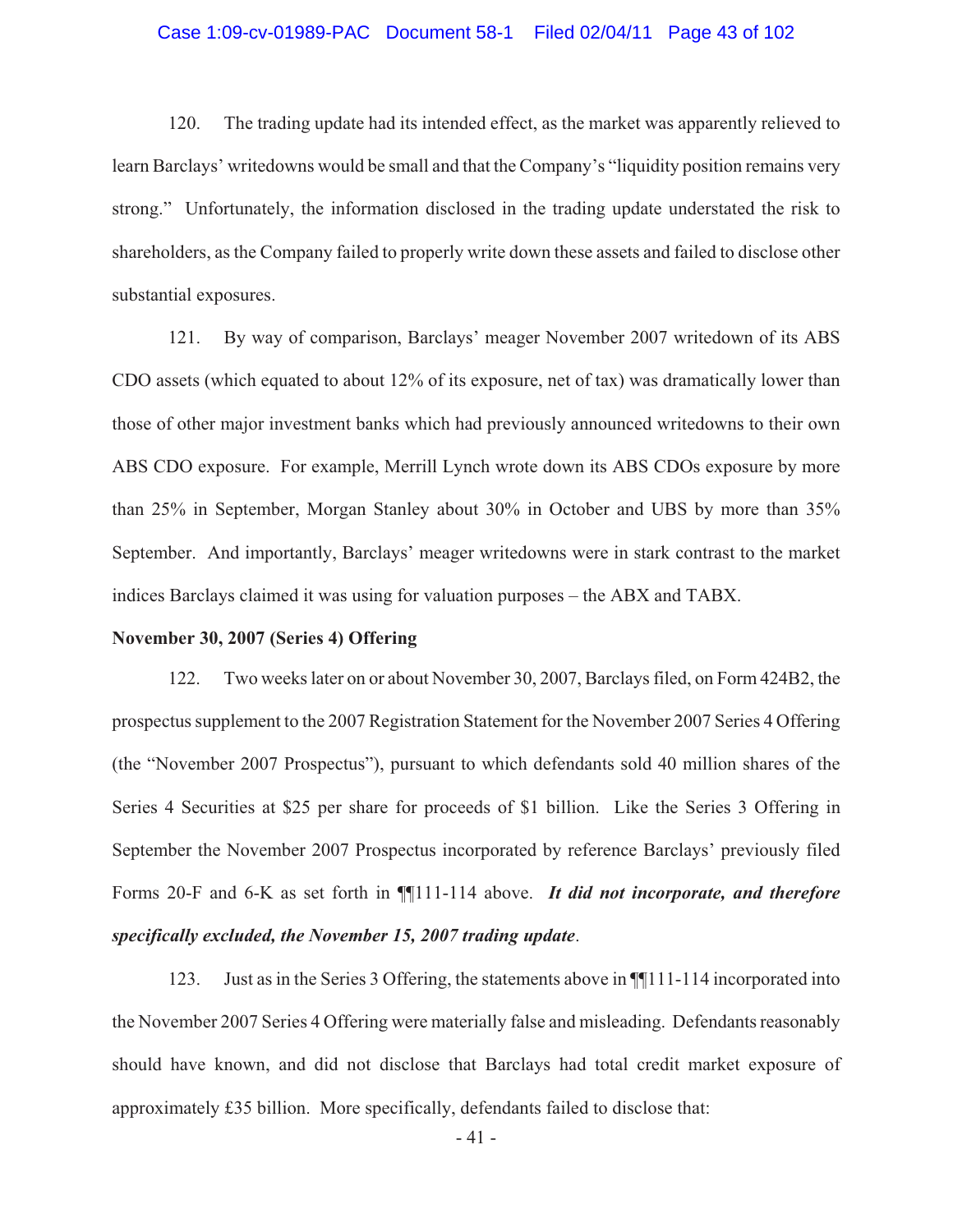### Case 1:09-cv-01989-PAC Document 58-1 Filed 02/04/11 Page 44 of 102

(a) Barclays had failed to adequately write down its CDO, subprime and Alt-A exposure as had been done by other major financial institutions;

(b) Barclays had £5 billion in exposure to risky U.S. Alt-A loans;

(c) Barclays had £1.3 billion in net monoline insurance exposure, and held more than £20 billion notional exposure against £20 billion in risky mortgage backed assets, including £5 billion in non-investment grade CLOs and RMBS;

(d) Barclays had £12.4 billion in commercial mortgage exposure, £1.3 billion of which was comprised of CMBS;

(e) Barclays' disclosures concerning market risks and credit risks were false and misleading because they failed to disclose the Company's true exposure to more than £6.3 billion in Alt-A and monoline insurance assets;

(f) Barclays' assertions concerning compliance with IFRS were false and misleading because the Offering Materials did not comply with IFRS;

(g) the substantial and material risk that Barclays' exposure to Alt-A and subprime RMBS had on the Company's stated capital ratio, shareholders equity and its liquidity, and the risk that same exposure posed to the Company's future;

(h) the Company's failure to disclose items (a)-(g) above was in contravention of Barclays' stated risk management policies and public representations;

(i) defendants, in failing to disclose items (a)-(e) above, violated IAS 30 and 32 as set forth more fully below in ¶¶142-145; and

(j) defendants, in failing to disclose items (a)-(e) above, violated Item 503 of Regulation S-K (17 C.F.R. §229.503) as set forth more fully below in ¶¶146 and 152-155.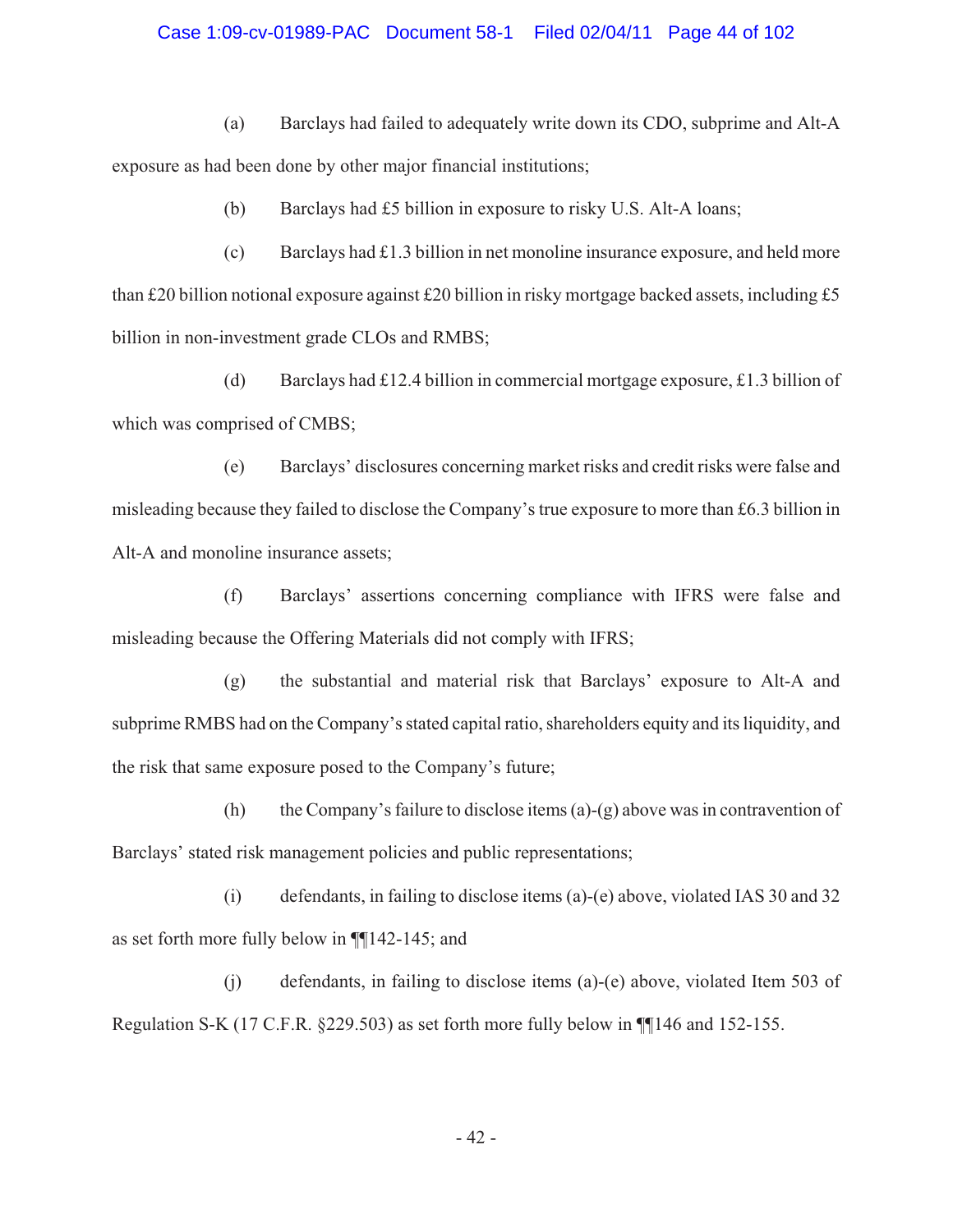### Case 1:09-cv-01989-PAC Document 58-1 Filed 02/04/11 Page 45 of 102

124. While Barclays continued to sell preferred securities to investors uninformed of the scope and extent of Barclays' credit market exposure, defendants were able to shore up Barclays' capital and take minimal writedowns against its massive asset base. In contrast, Barclays' competitors continued to take huge writedowns on those very same assets. For instance, in December 2007, UBS reported an additional \$10 billion writedown in subprime-related RMBS and CDOs and Bank of America liquidated a \$12 billion cash fund to access capital. During the same time frame, Merrill Lynch received a \$6.2 billion cash infusion from outside investors.

125. By the end of 2007, more rating agencies were downgrading non-prime RMBS at a rapid pace, even those that had previously been rated AAA by ratings agencies. For example, between December 31, 2007 and February 25, 2008, the credit ratings associated with *more than \$16 billion* of Freddie Mac's AAA RMBS securities were downgraded below AAA by at least one nationally recognized rating agency.

126. And the rating agencies themselves were being politically and publically attacked for failing to timely downgrade subprime and Alt-A RMBS much sooner and much faster. On September 26, 2007, National Public Radio reported:

Lawmakers will grill executives from credit-rating agencies for their role in the subprime mortgage crisis at today's Senate committee hearing. *Critics say firms like Moody's and Standard & Poor's failed to see the risk. They say rating agencies should have downgraded the bonds backed by risky home loans much earlier*.

The firms made their first downgrade last July, at least two months after defaults on subprime loans started rising. Still, there's probably not much Congress can do to overhaul the rating system – beyond finger pointing, that is. There's even less it can do to restore confidence in the debt products that have exploded on Wall Street in recent years.

127. The year 2008 saw the housing and credit crisis continue unabated. On January 30, 2008, UBS announced that it had written down an additional \$4 billion on its mortgage-related assets as of December 31, 2007. Then in February 2008, UBS announced that its writedowns for fiscal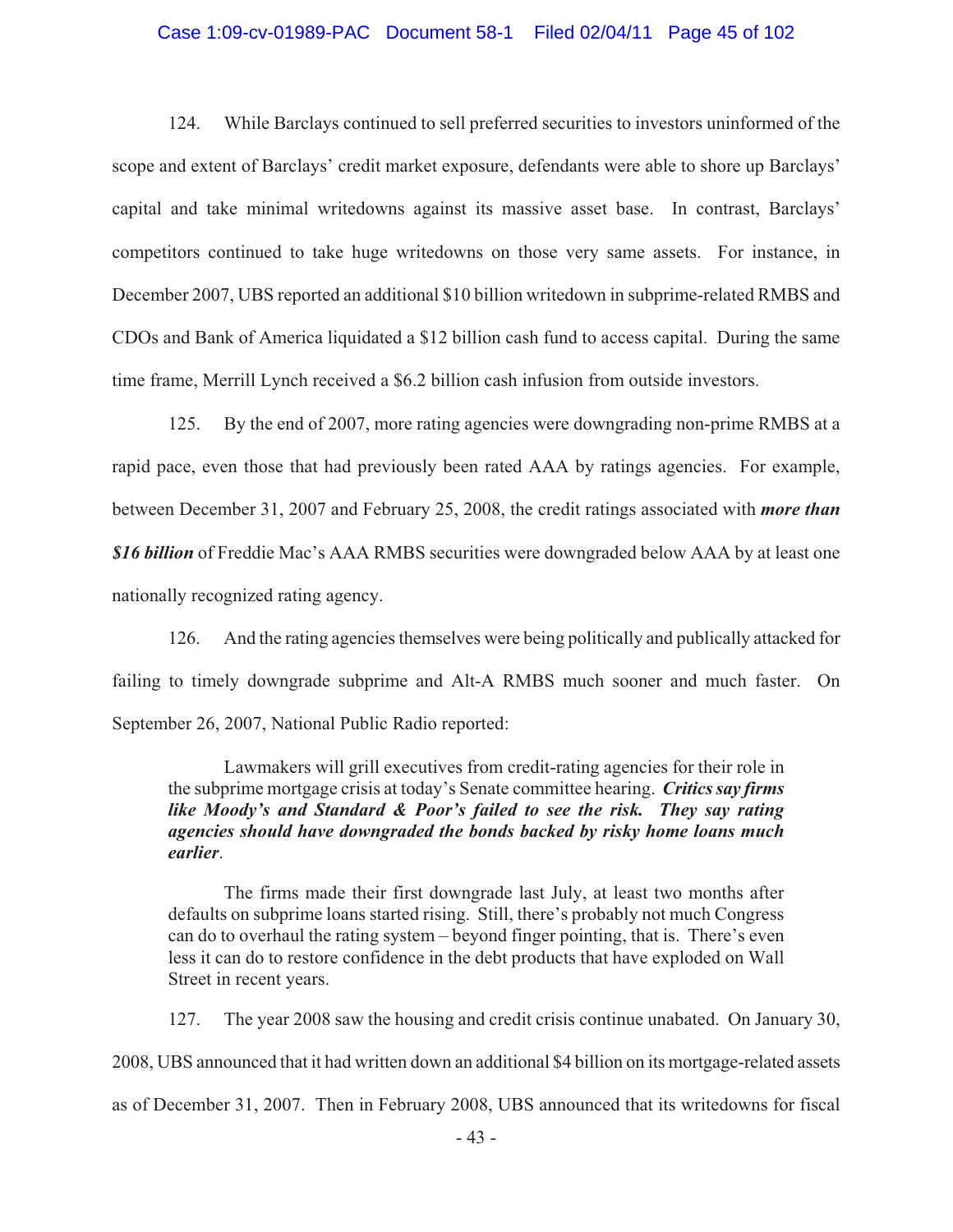year 2007 totaled \$18.7 billion, primarily due to its exposure to U.S. mortgages. This total included a \$2 billion writedown for the fourth quarter of 2007 on the bank's \$26.6 billion Alt-A portfolio.

128. In mid-February, Barclays announced its year-end results for fiscal year 2007. Again Barclays announced parsimonious writedowns on its troubled assets – in stark contrast to its competitors, the ratings agency downgrades, its own analysts' statements, and the ABX and TABX indices.

129. On February 19, 2008, Reuters reported in part:

## *Barclays writedown at \$3.1 bln, relief lifts shares . . .*

LONDON, Feb 19 (Reuters) - British bank Barclays raised its writedown on the value of risky assets to 1.6 billion pounds (\$3.12 billion) but relief that the loss wasn't worse and annual profit that met forecasts sent its shares soaring.

Barclays is the first major UK player to report earnings after a turbulent year and analysts said Tuesday's numbers – including a modest 300 million pound (\$584 million) increase in writedowns and a 10 percent dividend rise – were good news for the sector.

Britain's third-biggest bank reported a 2007 pretax profit of 7.08 billion pounds, down from 7.14 billion in 2006 but just above an average forecast of 7.05 billion from Reuters Estimates. Underlying profits, which exclude sales of businesses, rose 3 percent.

Profit at Barclays Capital rose 5 percent to a record 2.34 billion pounds, above expectations, making it one of few major investment banking units to report a rise in 2007 earnings as capital markets were squeezed following the U.S. sub-prime mortgage crisis.

\* \* \*

*Reassuring investors, Barclays said it remains confident it knows where its risks are and is comfortable with the current levels of writedowns. Any surprises in the first weeks of 2008 would have had to have been disclosed, executives said*.

\* \* \*

*He said the threat of further write-downs would largely depend on economic and market conditions, but he was comfortable with the risks facing the bank, including potential losses from trouble in the U.S. bond insurance sector*.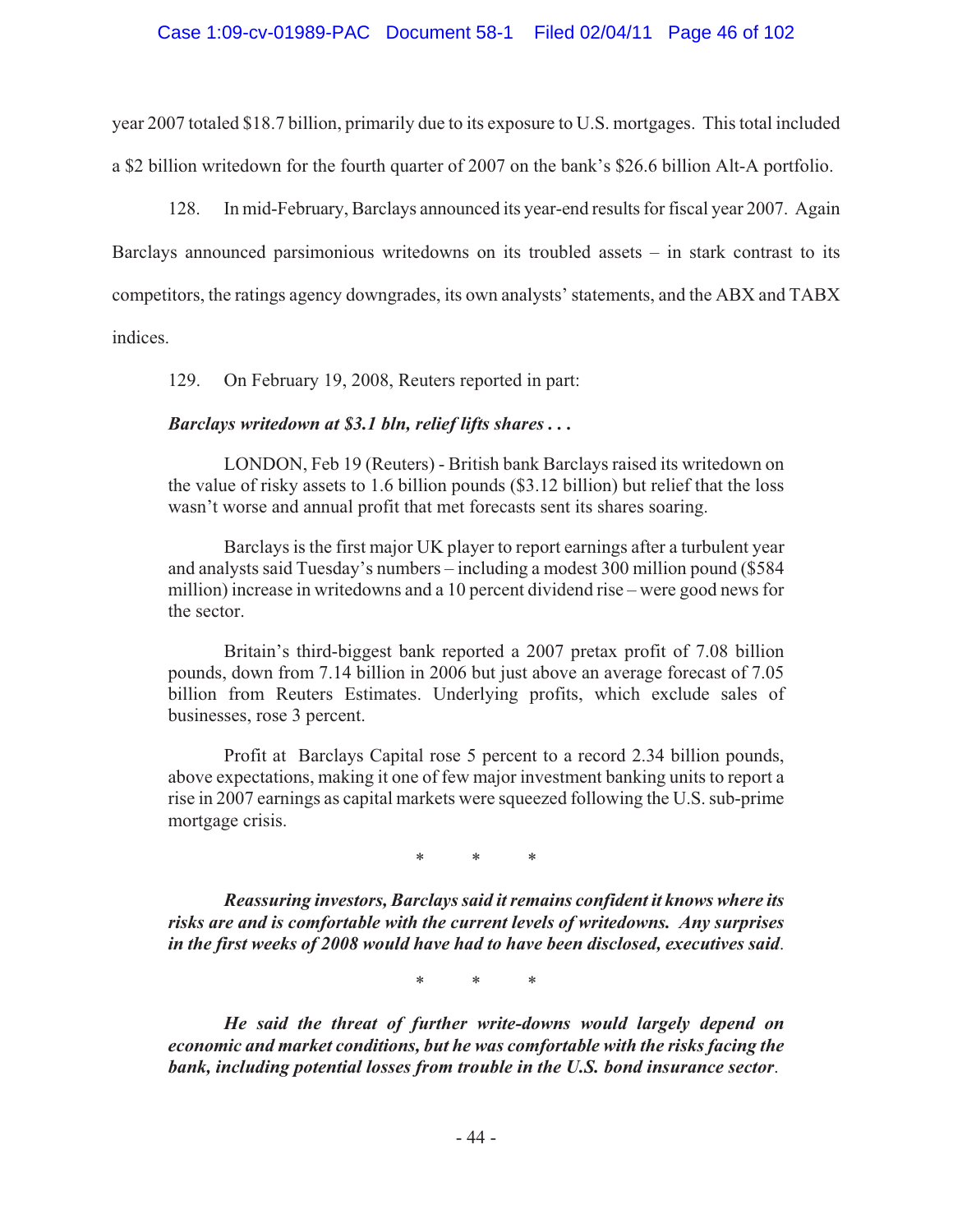BarCap's losses arising from credit-market turbulence were 1.64 billion pounds last year, net of gains of 658 million pounds from widening credit spreads, which reduced the carrying value of notes held on its balance sheet.

Barclays had previously announced a 1.3 billion pound net writedown on assets linked to U.S. subprime mortgages, which included 400 million in gains on valuation of notes.

*The bank said its exposure to collateralised debt obligations stood at 6 billion pounds before hedging, while its exposure to Alt-A mortgages – which are of higher quality than subprime loans but also considered risky – rose to 4.9 billion. Its exposure to U.S. monoline insurers totals 1.3 billion*.

"I can't predict where the markets are going this year but I'm confident that we know where our risks are," Diamond told Reuters in an interview.

130. In March 2008, the collapsing real estate and credit markets led to the destruction of one of this country's oldest investment banks. On March 16, 2008, Bear Stearns announced it would be acquired for \$2 a share by J.P. Morgan (later increased to \$10 per share) in a fire sale to avoid bankruptcy. The deal had to be brokered by the Federal Reserve, which provided up to \$30 billion to cover potential Bear Stearns losses – mostly resulting from mortgage-backed securities.

131. During the three months ended March 31, 2008, American International Group, Inc. ("AIG") recorded an impairment charge of \$5.6 billion that was "primarily related to the significant disruption in the residential mortgage and credit markets." In April 2008, the International Monetary Fund, which oversees the global economy, warned that potential losses from the credit crisis could reach \$1 trillion. Shortly after this announcement, UBS doubled its subprime writedowns, writing down another \$19 billion.

### **April 8, 2008 (Series 5) Offering**

132. On or about April 8, 2008, Barclays filed, on Form 424B5, the prospectus supplement to the 2007 Registration Statement for the April 2008 Offering (the "April 2008 Prospectus"), pursuant to which defendants sold 100 million shares of the Series 5 Securities at \$25 per share *for proceeds of \$2.5 billion*. The April 2008 Prospectus incorporated by reference Barclays' 2007 Form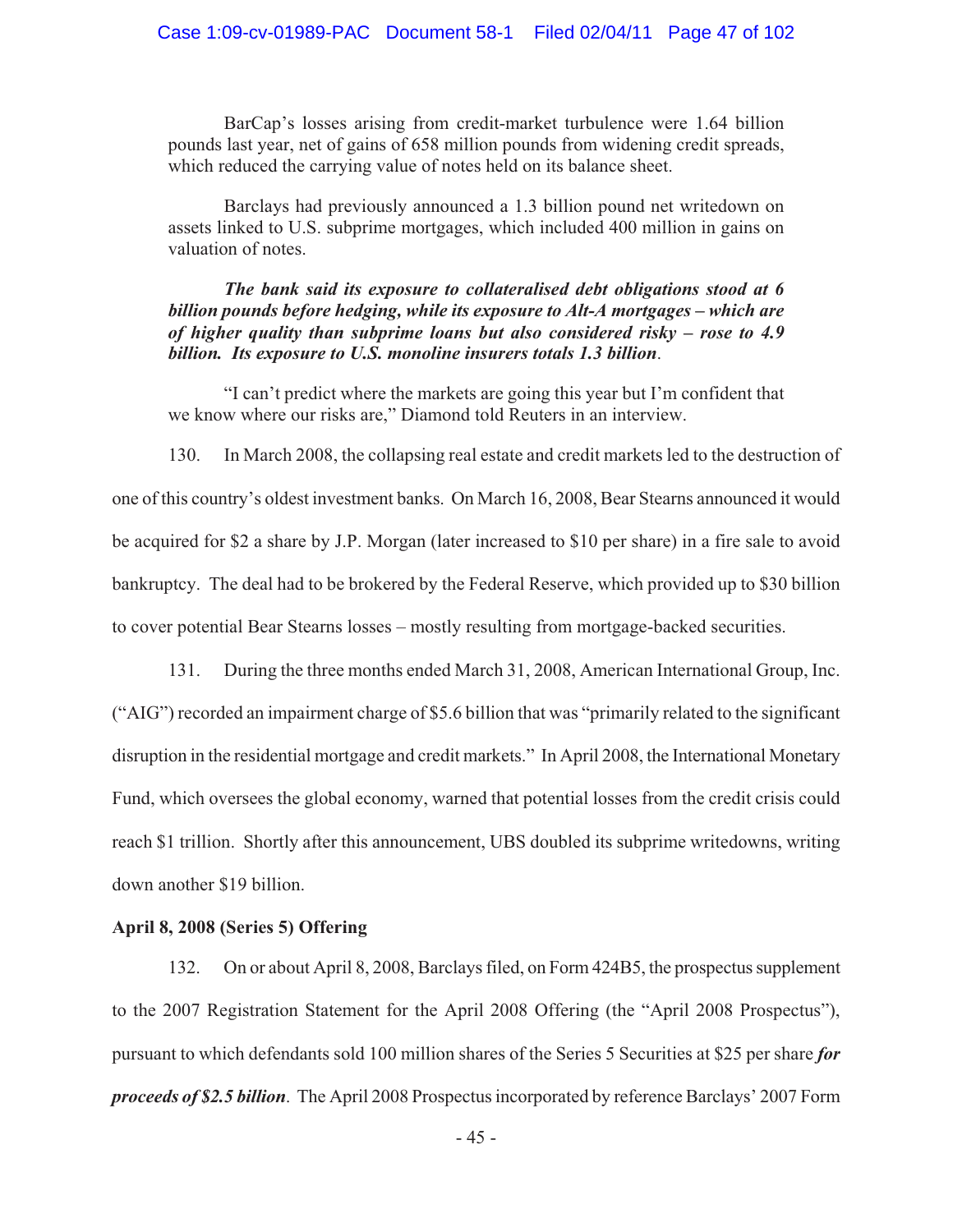20-F, which had been filed by Barclays with the SEC on March 26, 2008. The April 2008 Prospectus did not include any financial information for the first quarter of 2008.

133. The Annual Report on Form 20-F for the year ending December 31, 2007 and filed on

March 26, 2008 ("2007 20-F") reported the Company's financial results for fiscal year 2007, which had previously been announced in February 2008. Like the 2006 20-F, the 2007 20-F contained less

detail concerning the Company's exposure to risky assets than it did in elaborating on the

Company's risk management practices. The 2007 20-F stated, in pertinent part:

## **Group Performance**

Barclays delivered profit before tax of £7,076m. Earnings per share were 68.9p and we increased the full year dividend payout to 34p, a rise of 10%.

Income grew 7% to £23,000m. Growth was well spread by business, with strong contributions from International Retail and Commercial Banking, Barclays Global Investors and Barclays Wealth. Net income, after impairment charges, grew 4% and included net losses of £1,635m relating to credit market turbulence, net of £658m of gains arising from the fair valuation of notes issued by Barclays Capital and settlements on overdraft fees in relation to prior years of £116m in UK Retail Banking.

*Impairment charges and other credit provisions rose 30% to £2,795m. Impairment charges relating to US sub-prime mortgages and other credit market exposures were £782m. Excluding these sub-prime related charges, impairment charges improved 7% to £2,013m*. In UK Retail Banking and Barclaycard, impairment charges improved significantly, as a consequence of reductions in flows into delinquency and arrears balances in UK cards and unsecured loans. UK mortgage impairment charges remained negligible, with low levels of defaults, and the wholesale and corporate sector remained stable. The significant increase in impairment charges in International Retail and Commercial Banking was driven by very strong book growth.

\* \* \*

## **Business Performance – Investment Banking and Investment Management**

**Barclays Capital** delivered a 5% increase in profit before tax to £2,335m. Net income was ahead of last year, reflecting very strong performances in most asset classes including interest rates, currencies, equity products and commodities. *Results also included net losses arising from credit market turbulence of £1,635m net of gains from the fair valuation of issued notes of £658m*. All geographies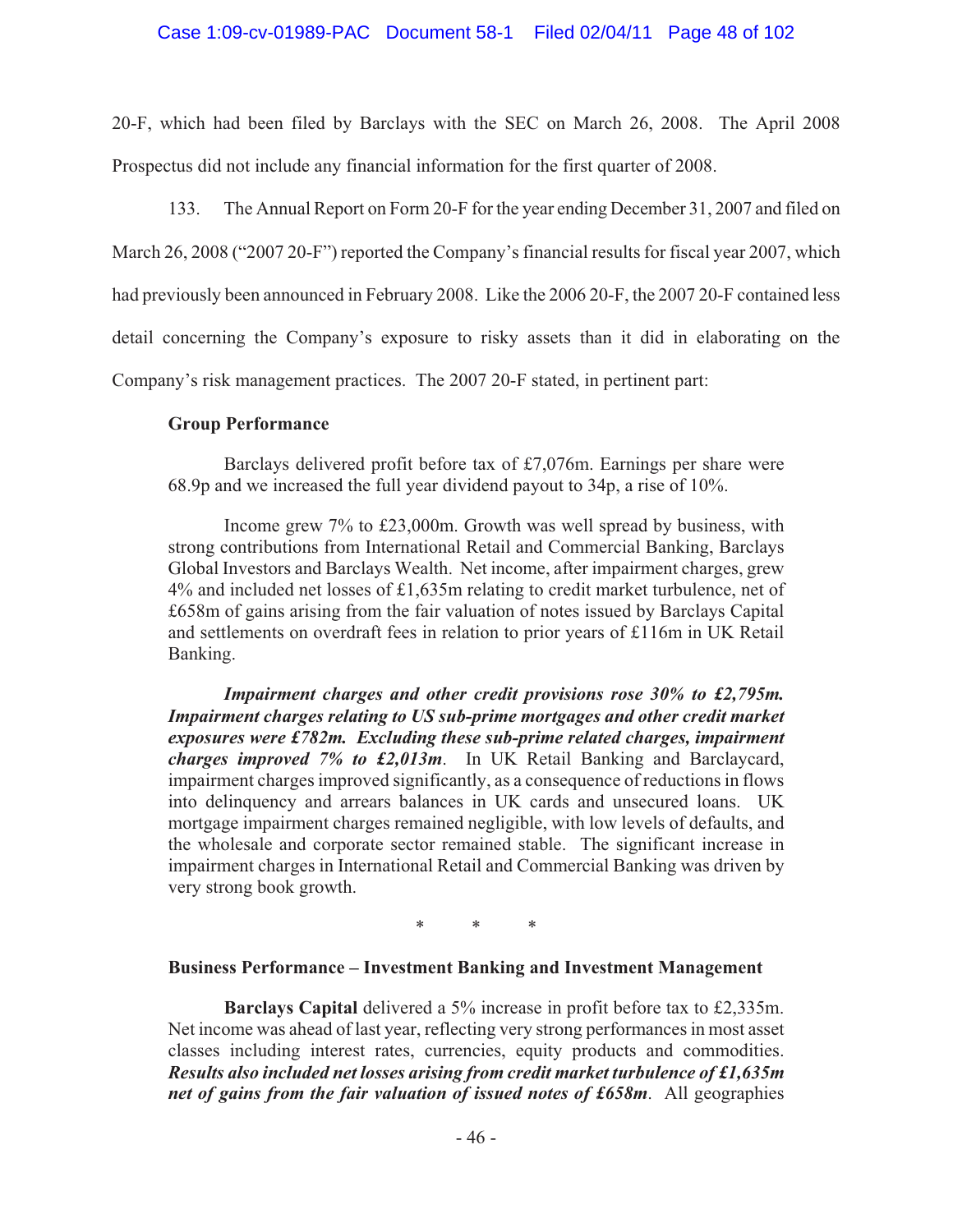outside the US enjoyed significant growth in income and profits. Strong cost control led to operating expenses declining slightly year on year.

\* \* \*

### **Capital management**

At 31st December 2007, our Basel I Tier 1 Capital ratio was 7.8% (2006: 7.7%). We started managing capital ratios under Basel II from 1st January 2008. Our Basel II Tier 1 Capital ratio was 7.6%. *Our Equity Tier 1 ratio was 5.0% under Basel I (2006: 5.3%) and 5.1% under Basel II*.

\* \* \*

The US sub-prime driven market dislocation affected performance in the second half of 2007. Exposures relating to US sub-prime were actively managed and declined over the period. Barclays Capital's 2007 results reflected net losses related to the credit market turbulence of £1,635m, of which £795m was included in income, net of £658m gains arising from the fair valuation of notes issued by Barclays Capital. Impairment charges included £840m against ABS CDO Super Senior exposures, other credit market exposures and drawn leveraged finance underwriting positions.

\* \* \*

Impairment charges and other credit provisions of £846m included £722m against ABS CDO Super Senior exposures, £60m from other credit market exposures and £58m relating to drawn leveraged finance underwriting positions. Other impairment charges on loans and advances amounted to a release of £7m (2006: £44m release) before impairment charges on available for sale assets of £13m (2006: £86m).

\* \* \*

### **Collateralised Debt Obligations**

The Group has structured and underwritten CDOs. At inception, the Group's exposure principally takes the form of a liquidity facility provided to support future funding difficulties or cash shortfalls in the vehicles. If required by the vehicle, the facility is drawn with the amount advanced included within loans and advances in the balance sheet. Upon an event of default or other triggering event, the Group may acquire control of a CDO and, therefore, be required to fully consolidate the vehicle for accounting purposes. The potential for transactions to hit default triggers before the end of 2008 has been assessed and included in the determination of impairment charges and other credit provisions (£782m in relation to ABS CDO Super Senior and other credit market exposures for the year ended 31st December 2007).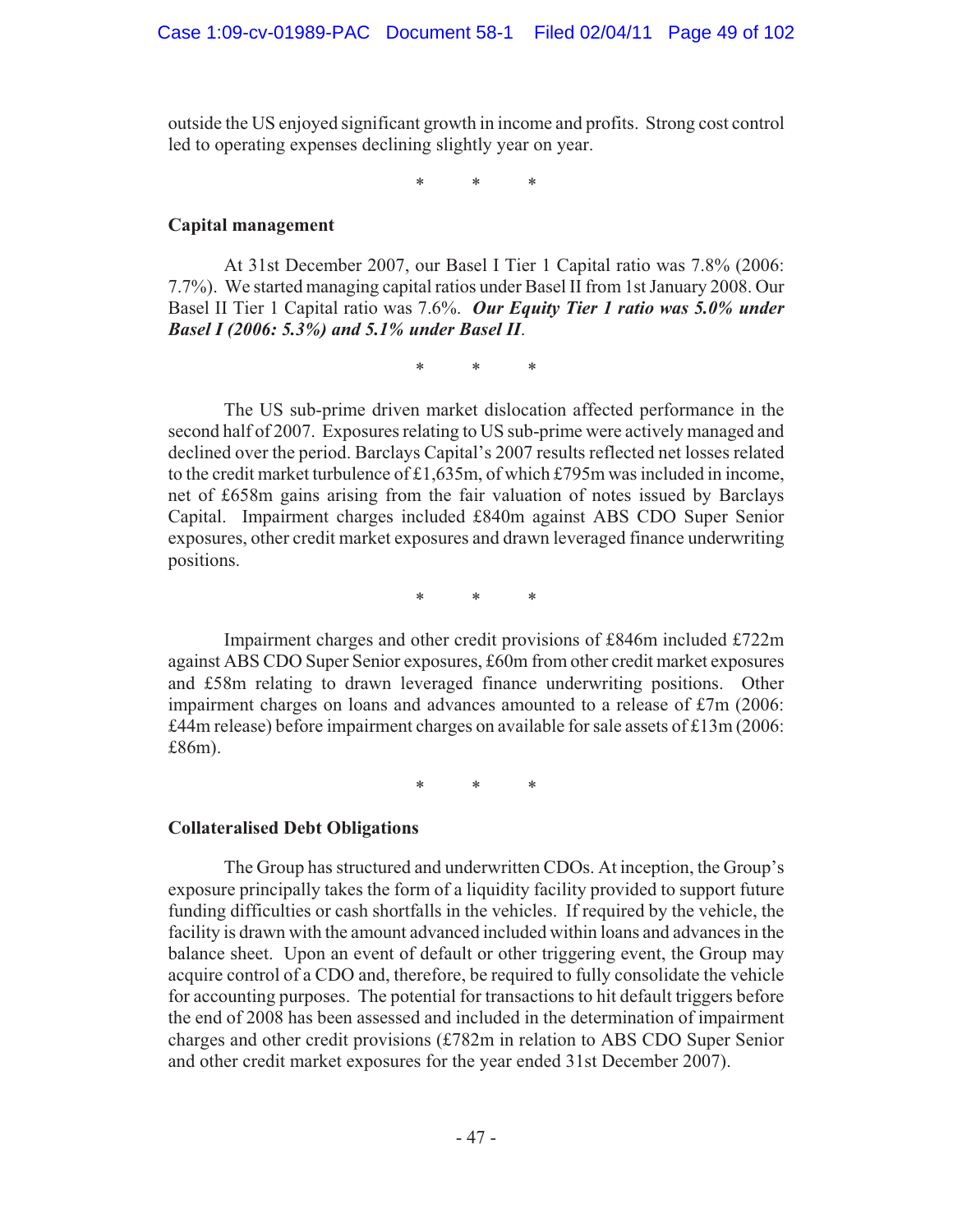The Group's exposure to ABS CDO Super Senior positions before hedging was £6,018m as at 31st December 2007. This includes £1,149m of undrawn facilities provided to mezzanine transactions (exposure stated net of writedowns and charges). Undrawn facilities provided to unconsolidated CDOs are included as part of commitments in Note 34 to the accounts.

The remaining £4,869m is the Group's exposure to High Grade CDOs, stated net of writedowns and charges. £3,782m of drawn balances are included within loans and advances on the balance sheet, with the remaining  $\text{\pounds}1,087\text{m}$  representing consolidated High Grade CDOs accounted for on a fair value basis.

\* \* \*

## **Barclays Capital credit market positions**

Barclays Capital credit market exposures resulted in net losses of £1,635m in 2007, due to dislocations in the credit markets. The net losses primarily related to ABS CDO super senior exposures, with additional losses from other credit market exposures partially offset by gains from the general widening of credit spreads on issued notes held at fair value.

Credit market exposures in this note are stated relative to comparatives as at 30th June 2007, being the reporting date immediately prior to the credit market dislocations.

\* \* \*

## **ABS CDO Super Senior exposure**

ABS CDO Super Senior net exposure was £4,671m (30th June 2007: £7,432m). Exposures are stated net of writedowns and charges of £1,412m (30th June 2007: £56m) and hedges of £1,347m (30th June 2007: £348m).

The collateral for the ABS CDO Super Senior exposures primarily comprised Residential Mortgage Backed Securities. 79% of the RMBS sub-prime collateral comprised 2005 or earlier vintage mortgages. On ABS CDO super senior exposures, the combination of subordination, hedging and writedowns provide protection against loss levels to 72% on US sub-prime collateral as at 31st December 2007. None of the above hedges of ABS CDO Super Senior exposures as at 31st December 2007 were held with monoline insurer counterparties.

## **Other credit market exposures**

Barclays Capital held other exposures impacted by the turbulence in credit markets, including: whole loans and other direct and indirect exposures to US subprime and Alt-A borrowers; exposures to monoline insurers; and commercial mortgage backed securities. The net losses in 2007 from these exposures were £823m.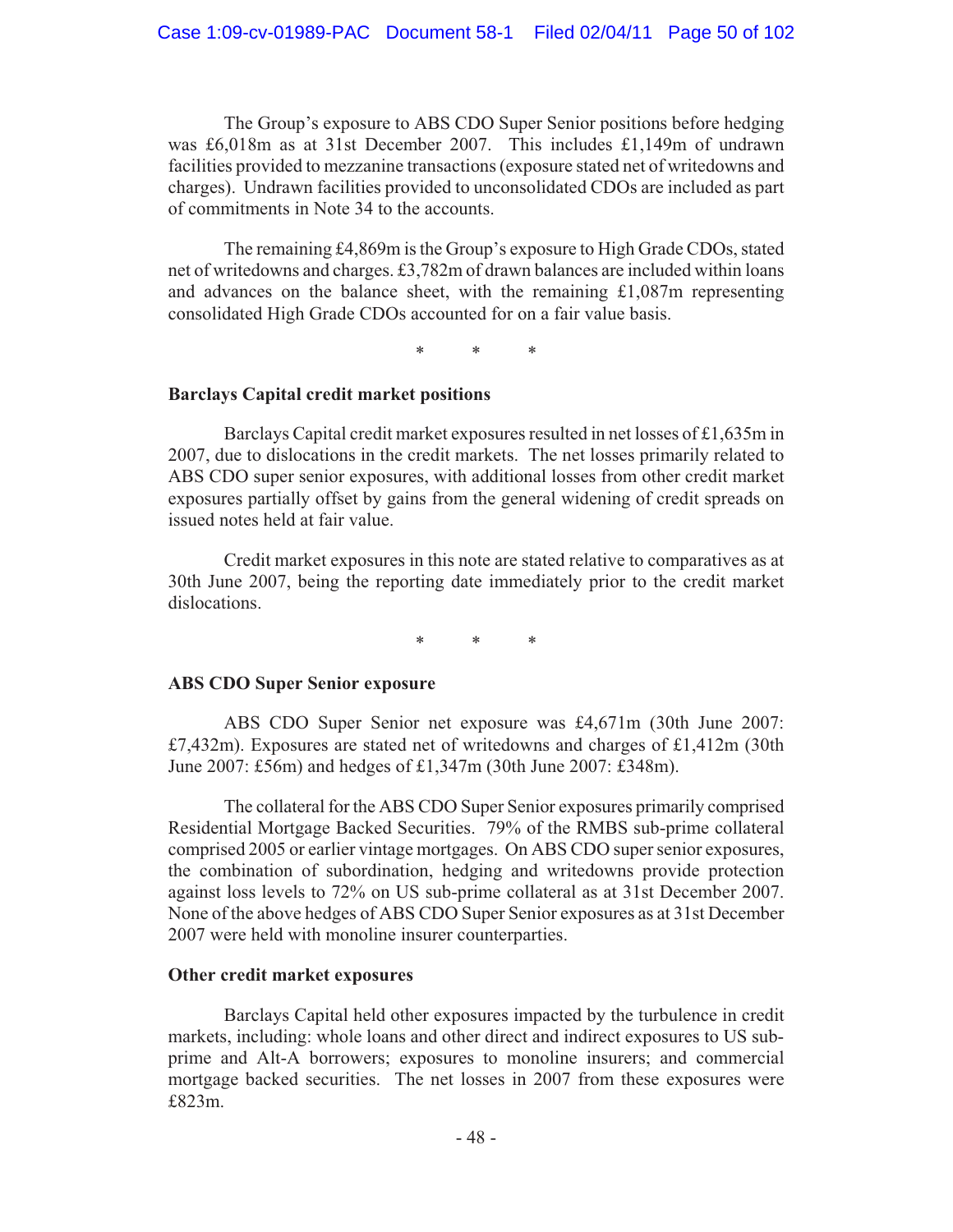Other US sub-prime whole loan and net trading book exposure was £5,037m (30th June 2007: £6,046m). Whole loans included £2,843m (30th June 2007: £1,886m) acquired since the acquisition of EquiFirst in March 2007, all of which were subject to Barclays underwriting criteria. As at 31st December 2007 the average loan to value of these EquiFirst loans was 80% with less than 3% at above 95% loan to value. 99% of the EquiFirst inventory was first lien.

Net exposure to the Alt-A market was £4,916m (30th June 2007: £3,760m), through a combination of securities held on the balance sheet including those held in consolidated conduits and residuals. Alt-A exposure is generally to borrowers of a higher credit quality than sub-prime borrowers. As at 31st December 2007, 99% of the Alt-A whole loan exposure was performing, and the average loan to value ratio was 81%. 96% of the Alt-A securities held were rated AAA or AA.

Barclays Capital held assets with insurance protection or other credit enhancement from monoline insurers. The value of exposure to monoline insurers under these contracts was £1,335m (30th June 2007: £140m). There were no claims due under these contracts as none of the underlying assets were in default.

Exposures in our commercial mortgage backed securities business comprised commercial real estate loans of £11,103m (30th June 2007: £7,653m) and commercial mortgage backed securities of £1,296m (30th June 2007: £629m). The loan exposures were 54% US and 43% European. The US exposures had an average loan to value of 65% and the European exposures had an average loan to value of 71%. 87% of the commercial mortgage backed securities held as at 31st December 2007 were AAA or AA rated.

Loans and advances to customers included £152m (30th June 2007: £692m) of drawn liquidity facilities in respect of SIV-lites. Total exposure to other structured investment vehicles, including derivatives, undrawn commercial paper backstop facilities and bonds held in trading portfolio assets was £590m (30th June 2007: £925m).

134. Like the 2005 and 2006 20-Fs, the 2007 20-F also contained an expansive discussion

of the Company's risk management practices in an effort to reassure investors of Barclays' ability to identify and control credit market risks. In fact, the Company dedicated more than 30 pages to a discussion of its practices in evaluating and controlling various risks to the Company, including whole sections dedicated to "Credit risk management," "Market risk management" and "Liquidity risk management."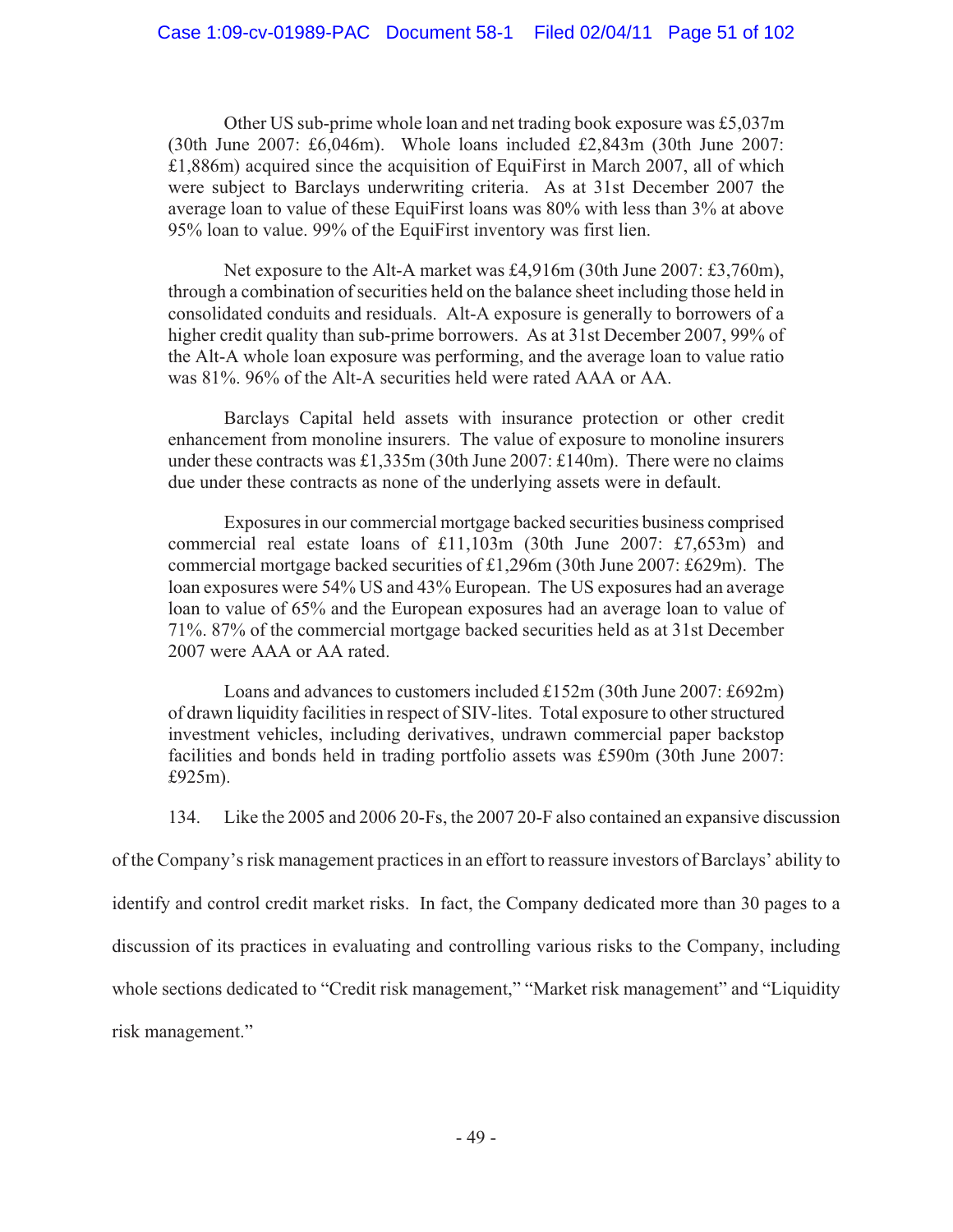#### Case 1:09-cv-01989-PAC Document 58-1 Filed 02/04/11 Page 52 of 102

135. The statements in ¶¶133-134 from the April 2008 Prospectus and 2007 20-F were false and misleading for the following reasons:

(a) As set forth in ¶¶67-70, 136-155 and 182-209, Barclays knowingly failed to properly write down its exposure to U.S. subprime and Alt-A mortgages, CDOs, monoline insurers and RMBS in accordance with applicable accounting standards, and failed to adequately disclose the risks posed by these assets;

(b) As demonstrated in ¶¶71-77, Barclays knowingly failed to adequately disclose the risk to the Company associated with its exposure to monoline insurers, including the fact that the Company had more than £21.5 billion of notional exposure to highly risky mortgage-backed assets, such as £10 billion in A/BBB and non-investment grade CLOs and MBSs, which had only been written down by less than  $0.3\%$  at the time of the Series 5 Offering;

(c) Barclays failed to disclose the substantial and material risk that the Company's U.S. subprime and Alt-A exposure had on its stated capital ratio, shareholder's equity and the risk that the same posed to the Company's future capital ratio and liquidity; and

(d) The Company's failure to disclose and comply with items (a)-(d) above was in contravention of Barclays' stated risk management policies and public recommendations.

### **During the Offering Period, Barclays Failed to Comply with Applicable Accounting Standards and SEC Requirements**

136. As a publicly traded company, Barclays was required by the EU Commission, Regulation (EC) No. 1606, and Article 4 to issue financial results in accordance with IFRS. Barclays adopted IFRS for the first time for the purpose of preparing financial statements for the year ended December 31, 2005. During 2005 through 2007, Barclays prepared their consolidated financial statements subject to IFRS. IFRS are those principles adopted by the International Accounting Standards Board ("IASB") and recognized by the accounting profession as the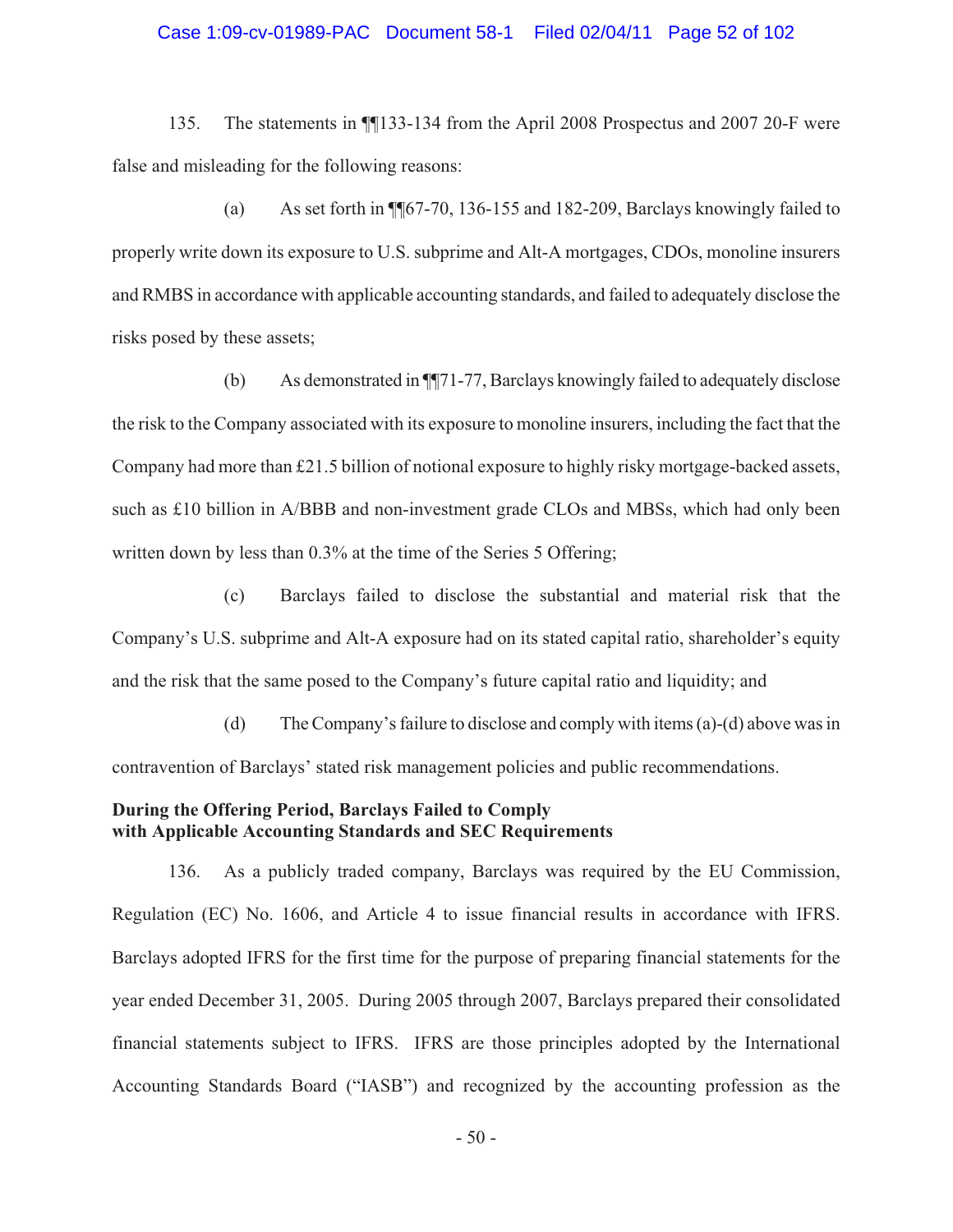## Case 1:09-cv-01989-PAC Document 58-1 Filed 02/04/11 Page 53 of 102

conventions, rules and procedures necessary to define accepted international accounting practices at a particular time. IFRS are promulgated by the IASB (formerly the Board of the International Accounting Standards Committee ("IASC")). Narrowly, IFRS refers to the numbered series of pronouncements currently being issued by the IASB, as distinct from the IAS's numbered series of pronouncements issued by its predecessor.

137. Barclays' compliance with IFRS and all statements describing the fair presentation of

its financial results were covered by IAS 1, which states:

An entity whose financial statements comply with IFRSs shall make an explicit and unreserved statement of such compliance in the notes. An entity shall not describe financial statements as complying with IFRSs unless they comply with all the requirements of IFRSs.

138. IAS 1 further states:

The application of IFRSs, with additional disclosure when necessary, is presumed to result in financial statements that achieve a fair presentation.

139. IFRS No. 7 Financial Instruments: Disclosures ("IFRS 7"), which became effective

beginning January 1, 2007, requires disclosures that enable users of the financial statements to

evaluate the significance of financial instruments, such as subprime-backed CDOs and other

subprime-related assets, to an entity's financial position and performance. IFRS 7 also requires the

disclosure of the nature and extent of risks arising from those financial instruments.

140. Specifically IFRS 7 states:

An entity shall disclose information that *enables users of its financial statements to evaluate the nature and extent of risks arising from financial instruments to which the entity is exposed* at the end of the reporting period.

. . . These risks typically include, but are not limited to, *credit risk, liquidity risk and market risk*.

\* \* \*

For each type of risk arising from financial instruments, an entity shall disclose:

- 51 -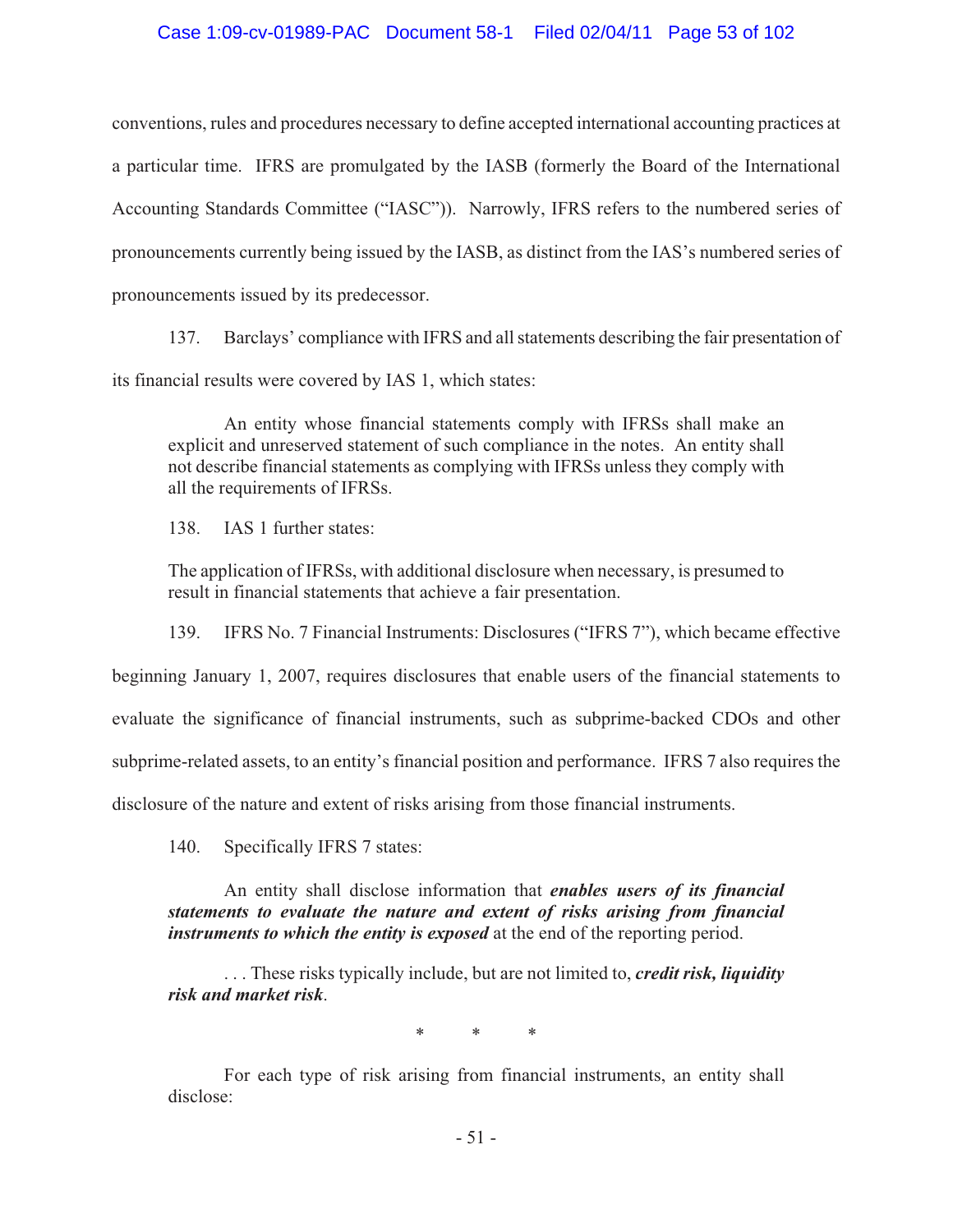(a) the exposures to risk and how they arise;

(b) its objectives, policies and processes for managing the risk and the methods used to measure the risk; and

(c) any changes in (a) or (b) from the previous period.

141. IFRS 7 further states:

[E]ntities [are required] to provide disclosures in their financial statements that enable users to evaluate:

# (a) *the significance or financial instruments for the entity's financial position and performance*; and

(b) the nature and extent of risks arising from financial instruments to which the entity is exposed during the period and at the end of the reporting period, and how the entity manages those risks.

142. Prior to the effective date of IFRS 7, IAS No. 32, Financial Instruments: Disclosure

and Presentation ("IAS 32"), and IAS No. 30, Disclosures in Financial Statements of Banks and

Similar Financial Institutions ("IAS 30"), required similar disclosures. Barclays failed to accurately

and adequately disclose Barclays' exposure of its financial assets to credit risk:

143. Specifically, IAS 32 states:

Transactions in financial instruments may result in an enterprise's assuming or transferring to another party one or more of the financial risks described below. *The required disclosures provide information that assists users of financial statements in assessing the extent of risk related to* both recognized and unrecognized *financial instruments*:

(a) Price risk – There are three types of price risk: currency risk, interest rate risk and market risk.

\* \* \*

(iii) *Market risk is the risk that the value of a financial instrument will fluctuate as a result of changes in market prices* whether those changes are caused by factors specific to the individual security or its issuer or factors affecting all securities traded in the market.

\* \* \*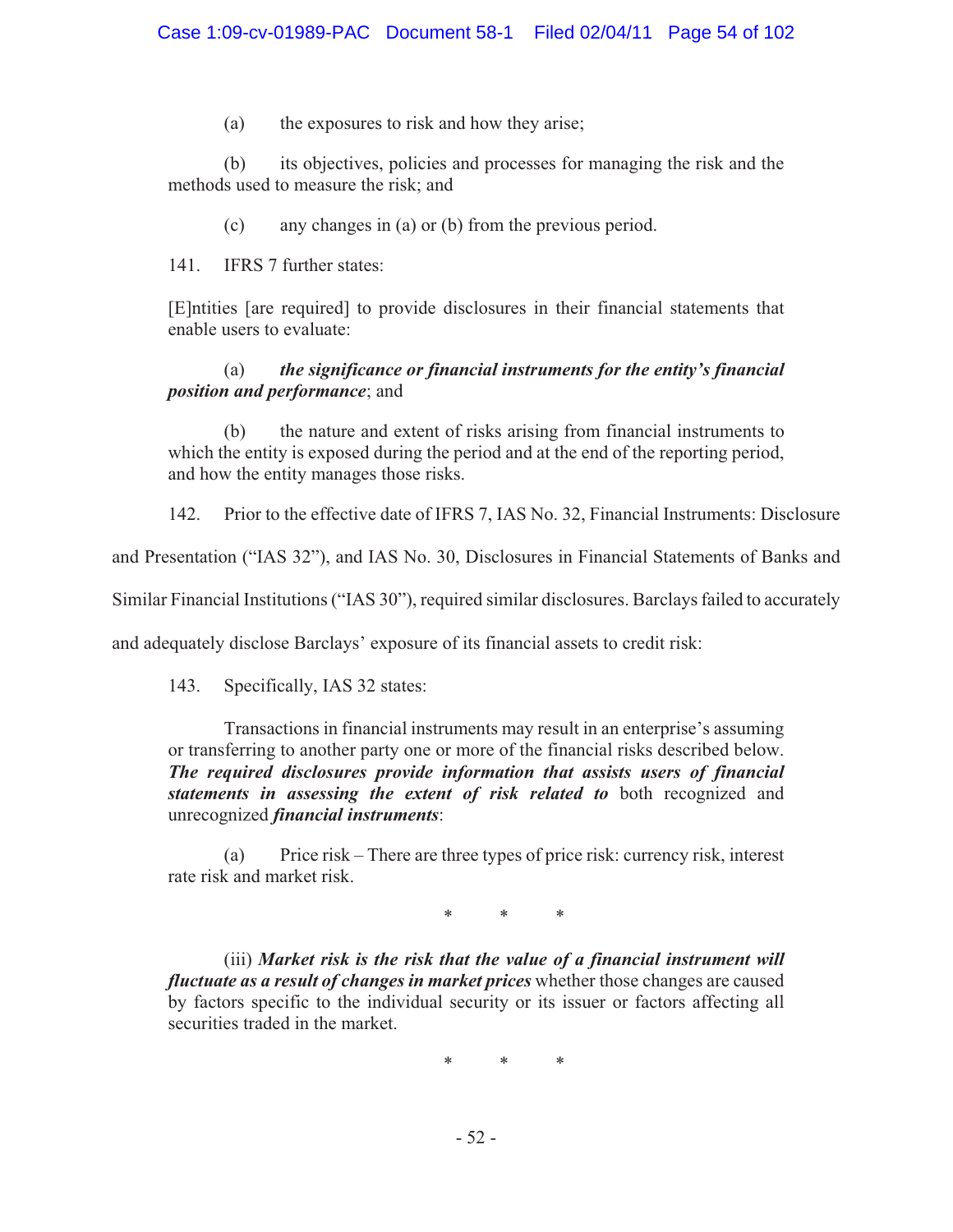(b) *Credit risk* – Credit risk is the risk that one party to a financial instrument will fail to discharge an obligation and cause the other party to incur a financial loss.

(c) *Liquidity risk* – Liquidity risk, also referred to as funding risk, is the risk that an enterprise will encounter difficulty in raising funds to meet commitments associated with financial instruments. *Liquidity risk may result from an inability to sell a financial asset quickly at close to its fair value*.

\* \* \*

For each class of financial asset, financial liability and equity instrument, both recognized and unrecognized, an enterprise should disclose:

(a) information about the extent and nature of financial instruments, *including significant terms and conditions that may affect the amount, timing and certainty of future cash flows* . . . .

144. IAS 32 states:

Concentrations of credit risk are disclosed when they are not apparent from other disclosures about the nature and financial position of the business and they result in a significant exposure to loss in the event of default by other parties. Identification of significant concentrations is a matter for the exercise of judgement by management taking into account the circumstances of the enterprise and its debtors . . . .

*Concentrations of credit risk may arise from exposures to a single debtor or to groups of debtors having a similar characteristic such that their ability to meet their obligations is expected to be affected by changes in economic or other conditions. Characteristics that may give rise to a concentration of risk include the nature of the activities undertaken by debtors*, such as the industry in which they operate, the geographic area in which activities are undertaken *and the level of creditworthiness of groups of borrowers* . . . .

*Disclosure of concentrations of credit risk includes a description of the shared characteristic that identifies each concentration and the amount of the maximum credit risk exposure* associated with all recognised and unrecognised financial assets sharing that characteristic.

145. IAS 30 states:

*A bank shall disclose any significant concentrations of its assets, liabilities and off balance sheet items*. Such disclosures shall be made in terms of geographical areas, customer or industry groups *or other concentrations of risk*. . . .

*A bank discloses significant concentrations* in the distribution of its assets and in the source of its liabilities *because it is a useful indication of the potential*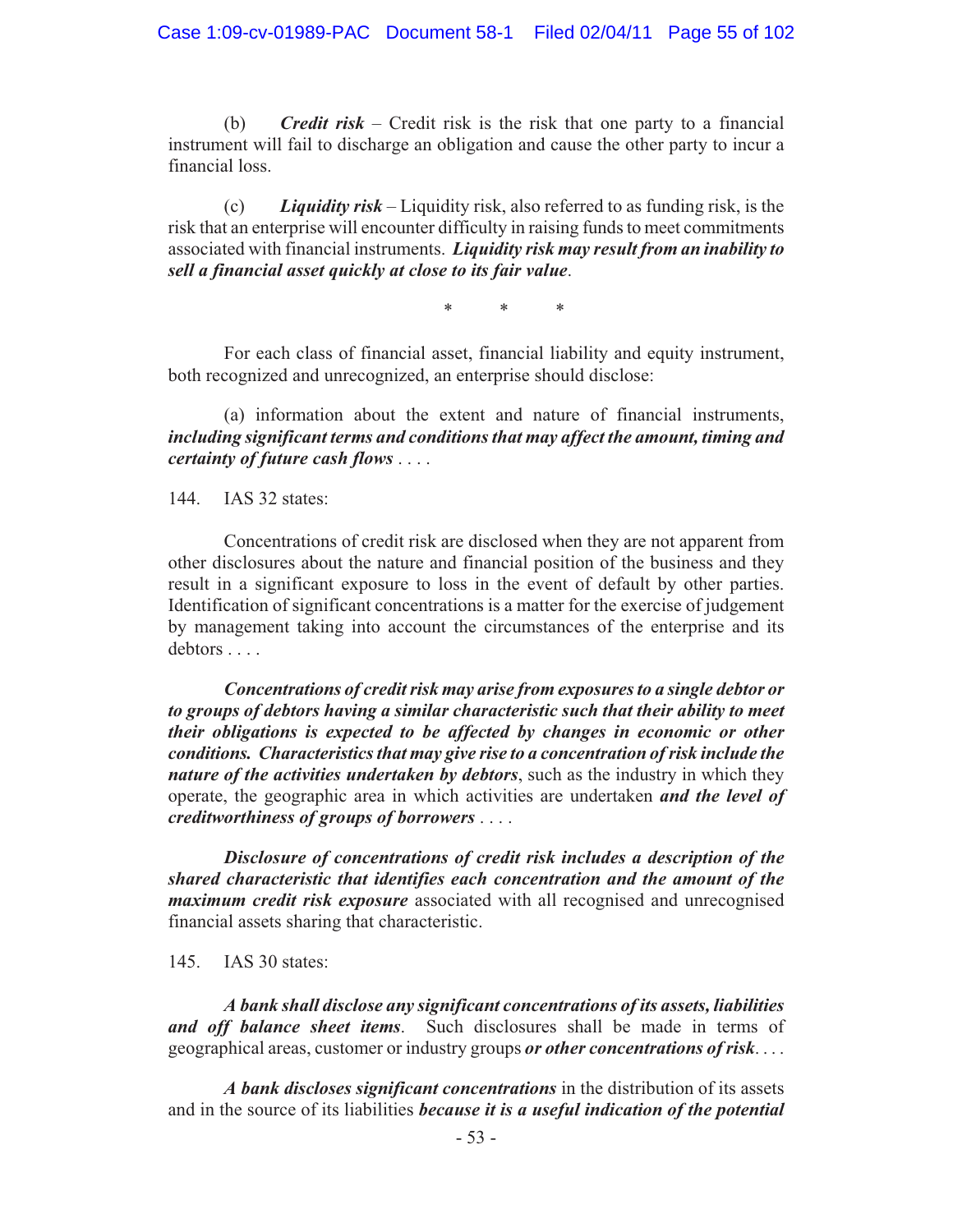*risks inherent in the realisation of the assets and the funds available to the bank*. Such disclosures are made in terms of geographical areas, customer or industry groups or *other concentrations of risk which are appropriate in the circumstances of the bank*.

146. In addition to the foregoing, Barclays' Offering Materials failed to comply with SEC Regulation S-K. In the Registration Statement and Prospectuses defendants had the duty to disclose information pursuant to Item 503 of Regulation S-K, 17 C.F.R. §229.503(c), including, *inter alia*, a

# "*discussion of the most significant factors that make the offering speculative or risky*."

147. The disclosure in the Registration Statements and Prospectuses failed to adequately alert investors to the actual risks associated with Barclays' investments in Alt-A and subprime mortgages, RMBS and financial institution debt securities. As noted herein, Barclays' Alt-A and subprime RMBS debt securities were backed by mortgages extended to borrowers who did not qualify for standard loans, and therefore were inherently much more risky.

148. Under IAS 39, Barclays was also required to accurately value its subprime-backed CDOs and other subprime-related assets at their fair value at each reporting period and to record losses in its income statement, in the form of writedowns, arising from any decreases in fair value since the prior reporting period. Under IAS 39, Barclays was required to incorporate all relevant factors, as opposed to relying on its own unrealistic valuation assumptions to calculate the fair value of its subprime-backed assets and to determine if writedowns were necessary. IAS 39 states, in relevant part:

The objective of using a valuation technique is to *establish what the transaction price would have been on the measurement date in an arm's length exchange motivated by normal business considerations*. Valuation techniques include using recent arm's length market transactions between knowledgeable, willing parties, if available, reference to the current fair value of another instrument that is substantially the same . . . . *The chosen valuation technique makes maximum use of market inputs* and relies as little as possible on entity-specific inputs. *It incorporates all factors that market participants would consider in setting a price and is consistent with accepted economic methodologies for pricing financial instruments*. Periodically, an entity calibrates the valuation technique and tests it for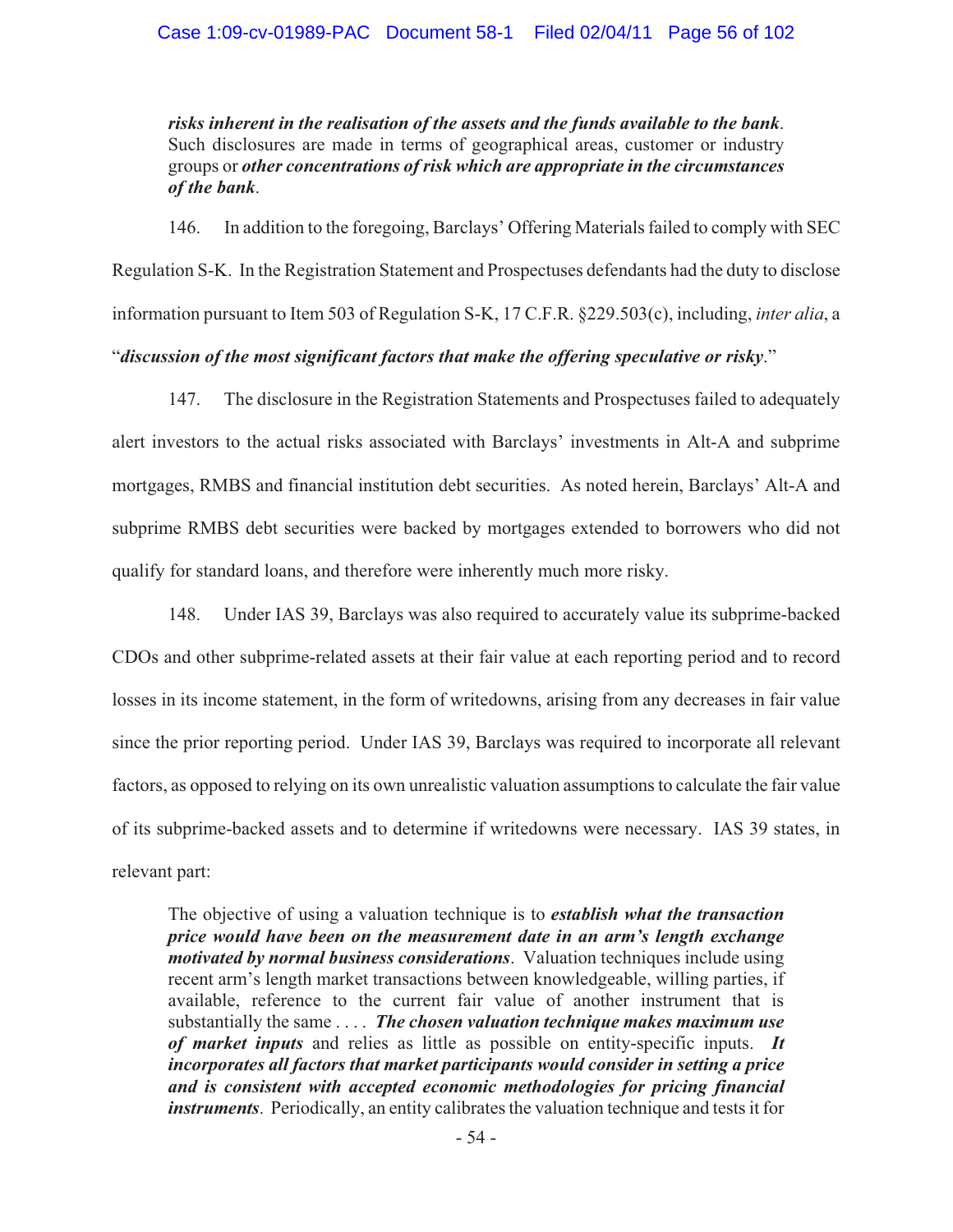validity using prices from any observable current market transactions in the same instrument (i.e., without modification or repackaging) or based on any available observable market data.

149. As the subprime/non-prime crisis worsened, Barclays was required at the end of each period to value its subprime/non-prime-backed CDOs and other assets at their true fair value based on the then-current market conditions – not a hypothetical value based on Barclays' own internal assumptions. Sir David Tweedie ("Tweedie"), Chairman of the IASB, commenting on the fair value calculations of instruments affected by the subprime crisis, stated, "accounts [including those affected by the subprime crisis] are supposed to reflect the current situation, not a probable future one." Tweedie also commented that "*[a]ccounting has to reflect facts, not assume stability when it doesn't exist*."

150. Barclays improperly valued these subprime and other mortgage-backed assets using internally generated valuation models that relied on variables and highly subjective forward-looking estimates supplied by Barclays' own management. Contrary to Barclays' public statements, Barclays' internal values did not reflect market prices, such as those found on the ABX and TABX. Barclays' valuations were clearly inconsistent with actual current market conditions and blatantly missed the objective of fair value. The results were valuations that allowed Barclays to avoid reporting significant losses on its subprime/non-prime exposure prior to its Offerings, despite the fact that all indications of fair value explicitly showed these assets were significantly below the value that Barclays' models purported to show.

151. Under IFRS, Barclays was required to incorporate the risks arising from these assets in valuing and writing down its RMBS/CDOs and other mortgage-backed assets. Specifically, defendants were aware of prior to the Series 5 Offering, all of the following: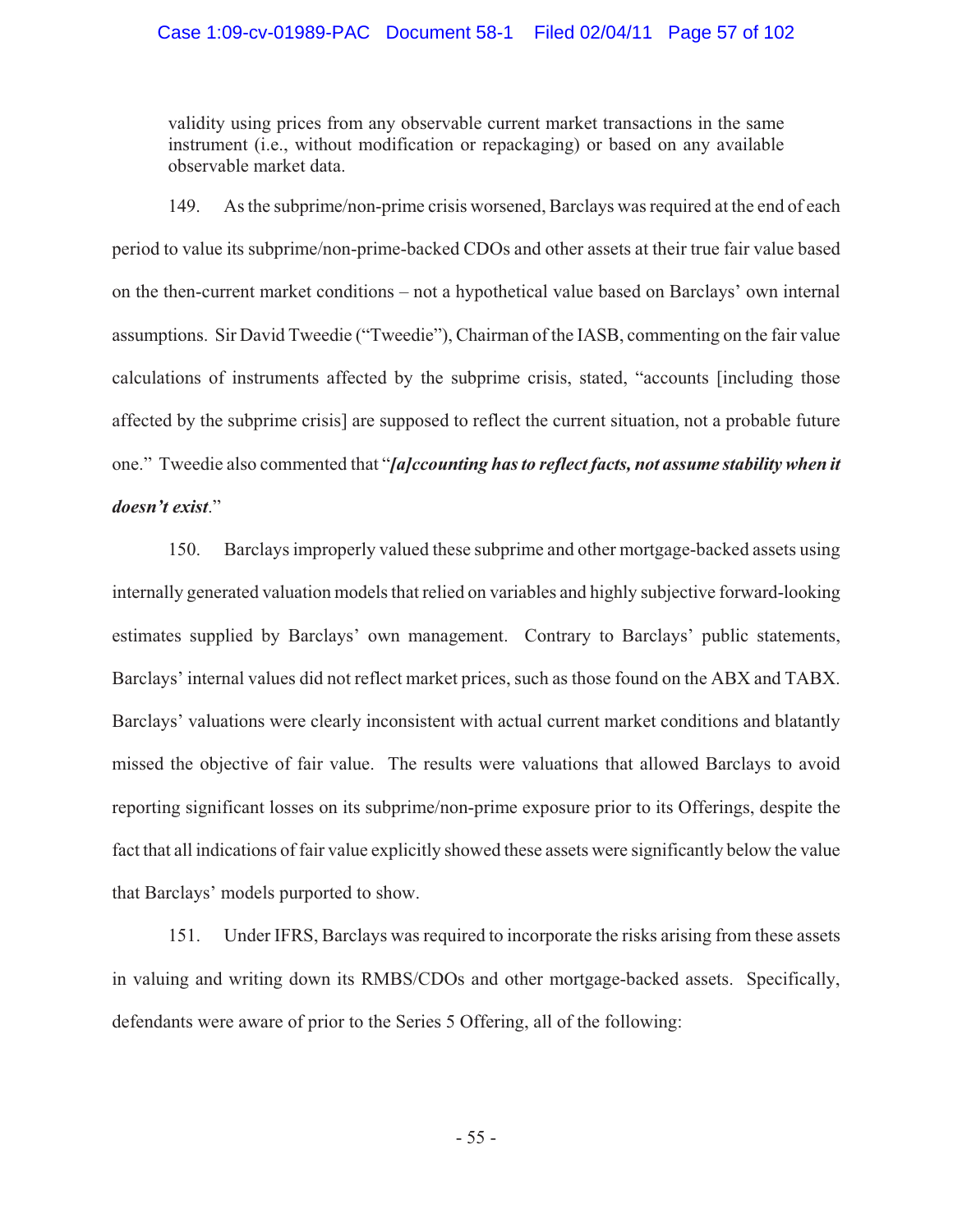## Case 1:09-cv-01989-PAC Document 58-1 Filed 02/04/11 Page 58 of 102

(a) Barclays' subprime/non-prime exposure was massive, concentrated and highly vulnerable to the adverse events which had occurred in the U.S. subprime real estate and credit markets;

(b) warning signs demonstrating the U.S. subprime crisis directly affected the collateral underlying Barclays' subprime-backed assets, including the collapse of Bear Stearns as a result of its heavy investments in asset-backed securities similar to Barclays;

(c) the ABX index, a leading indicator of the value of mortgage-backed assets, was rapidly declining;

(d) substantial writedowns by similar banks holding the same and similar financial instruments;

(e) substantial ratings downgrades by rating agencies charged with analyzing and evaluating the risk of default associated with these assets;

(f) Barclays' extensive trading experience would have revealed the increasing illiquidity and market vulnerability of its CDOs and mortgage-backed assets;

(g) Barclays' active involvement in the subprime and Alt-A mortgage market, through its origination and servicing businesses;

(h) Barclays' own research analysts publicly reporting that even the highest classes of CDOs were worth only 20-30 cents on the dollar; and

(i) Barclays' own internal risk management processes, as described more fully herein.

### **The Offering Materials Failed to Comply with SEC Regulations**

152. In the Registration Statement and Prospectuses defendants also had the duty to disclose information pursuant to Item 503 of Regulation S-K, 17 C.F.R. §229.503, including, among other things, a "discussion of the most significant factors that make the offering speculative or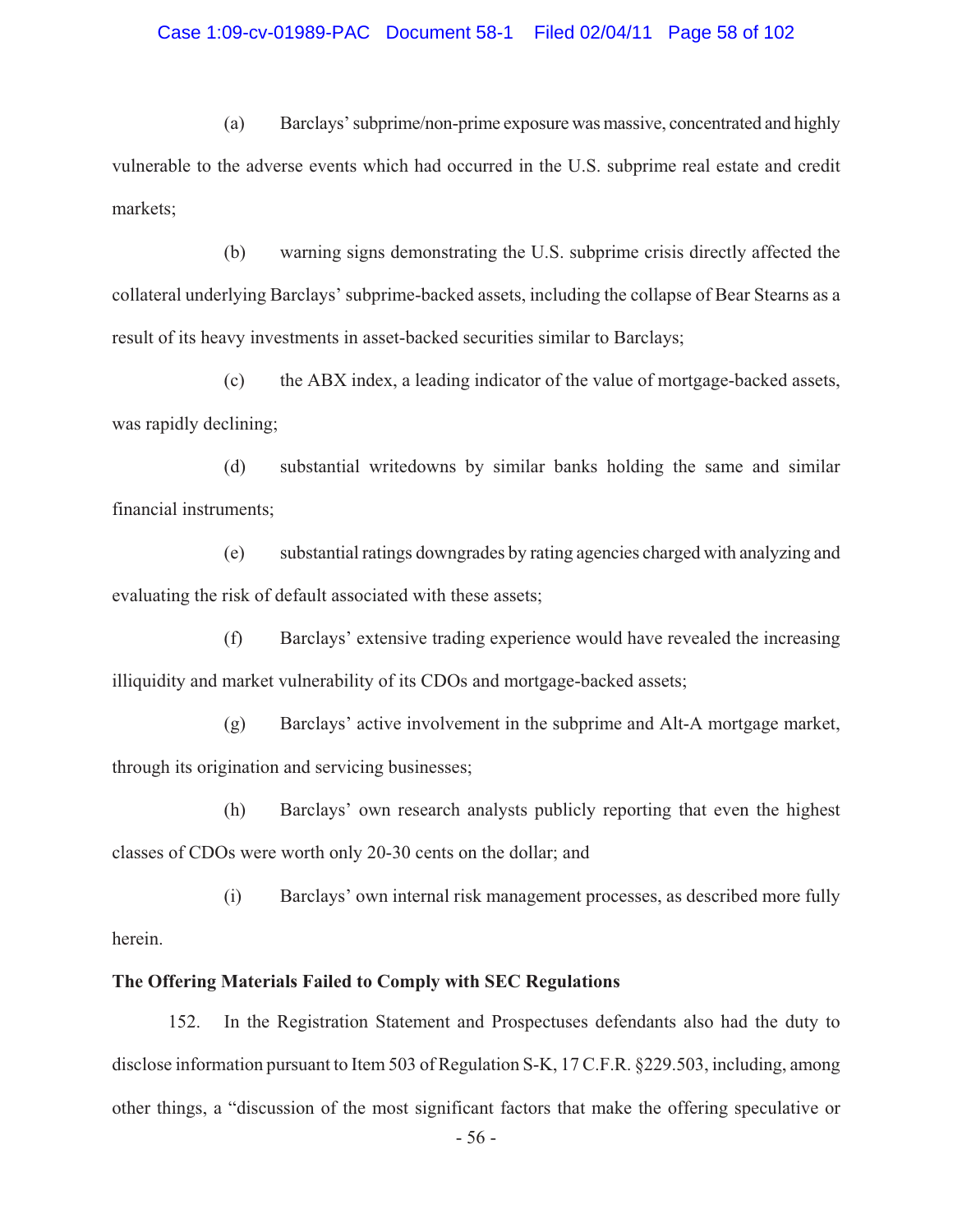#### Case 1:09-cv-01989-PAC Document 58-1 Filed 02/04/11 Page 59 of 102

risky." Item 503 also required that the defendants "[e]xplain how the risk affects the issuer or the securities being offered."

153. Moreover, disclosures of such loss contingencies in the annual Forms 20-F were particularly important to an informed investment decision in view of SEC Article 10-01 of Regulation  $S-X$ , 17 C.F.R. §210.10-01, which provides, in pertinent part, that disclosures in interim period financial statements may be abbreviated and need not duplicate the disclosure contained in the most recent audited financial statements, except that "where material contingencies exist, disclosure of such matters shall be provided even though a significant change since year end may not have occurred."

154. The disclosure in the Registration Statements and Prospectuses failed to adequately alert investors to the actual risks associated with Barclays' investments in credit market instruments such as ABS CDOs, Alt-A, subprime RMBS, and financial institution debt securities. Barclays' ABS CDOs, Alt-A, and subprime RMBS debt securities were backed by mortgages extended to borrowers who did not qualify for standard loans, and therefore are inherently more risky. Subprime mortgages carry a significantly higher default risk than prime mortgages or even Alt-A mortgages due to the significantly weaker creditworthiness of the borrowers who take out these loans. Default rates began to rise dramatically in 2006, leading to a cascading effect on the credit markets due to the correlation of the rising rate of default for subprime and Alt-A mortgages with the decline in value of the securities backed by these mortgages. These problems grew worse in 2007, as borrowers continued to default in record numbers, and as a result, the market for Alt-A and sub-prime RMBS and related CDO/CLOs showed substantial distress as set forth more fully above.

155. Barclays did not comply with Item 503 of Regulation S-K, and Regulation S-X, because it did not begin to make adequate disclosures of its capital market exposures until after all of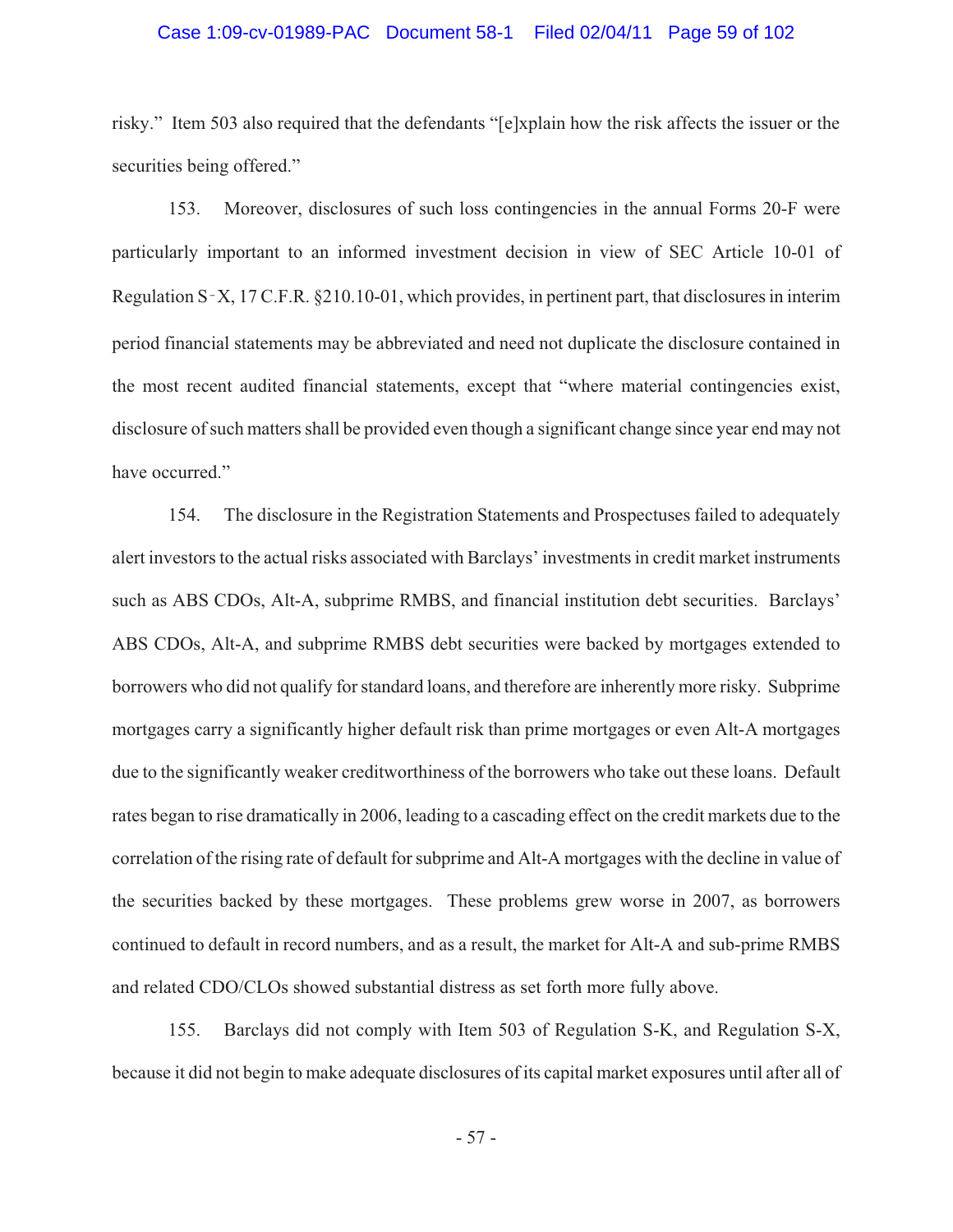the Offerings described herein were completed. Barclays only began to make certain disclosures of its capital credit market exposures until its interim 2008 results, as of June 30, 2008, and certain vital disclosures were not made until the annual report as of December 31, 2008 was filed in March 2009, which included specific credit market exposures, fair value losses, and total gross losses pertaining to BarCap's credit risks.

#### **Series 2 Offering**

156. On or about September 14, 2005, Barclays filed with the SEC a Form F-3/A Registration Statement for the Preferred Stock. The Registration Statement incorporated certain SEC filings and also included assurances that the registrant would undertake

[t]o reflect in the document any facts or events arising after the effective date of the registration statement (or the most recent post-effective amendment thereof) which, individually or in the aggregate, represent a fundamental change in the information set forth in the registration statement . . . .

On or about April 21, 2006, Barclays filed its Form 424B2 for the Offering, which forms part of the Registration Statement and which became effective on April 20, 2006, selling 30 million shares at \$25 per share (which included a 15-day option to underwriters to purchase up to an additional 4 million shares of Preferred Stock to cover over-allotments), for a total price to the public of \$776.25 million, including over-allotments. The Prospectus incorporated by reference Barclays' previously filed Forms 20-F and 6-K.

157. The Registration Statement/Prospectus omitted important information about Barclays' exposure to the credit and real estate markets and how the changes in the markets were affecting Barclays by the time of the Offering, including omitting information about how this exposure could affect the Company's capital base.

158. In addition, the Registration Statement/Prospectus contained untrue statements of material fact or omitted to state other facts necessary to make the statements made therein not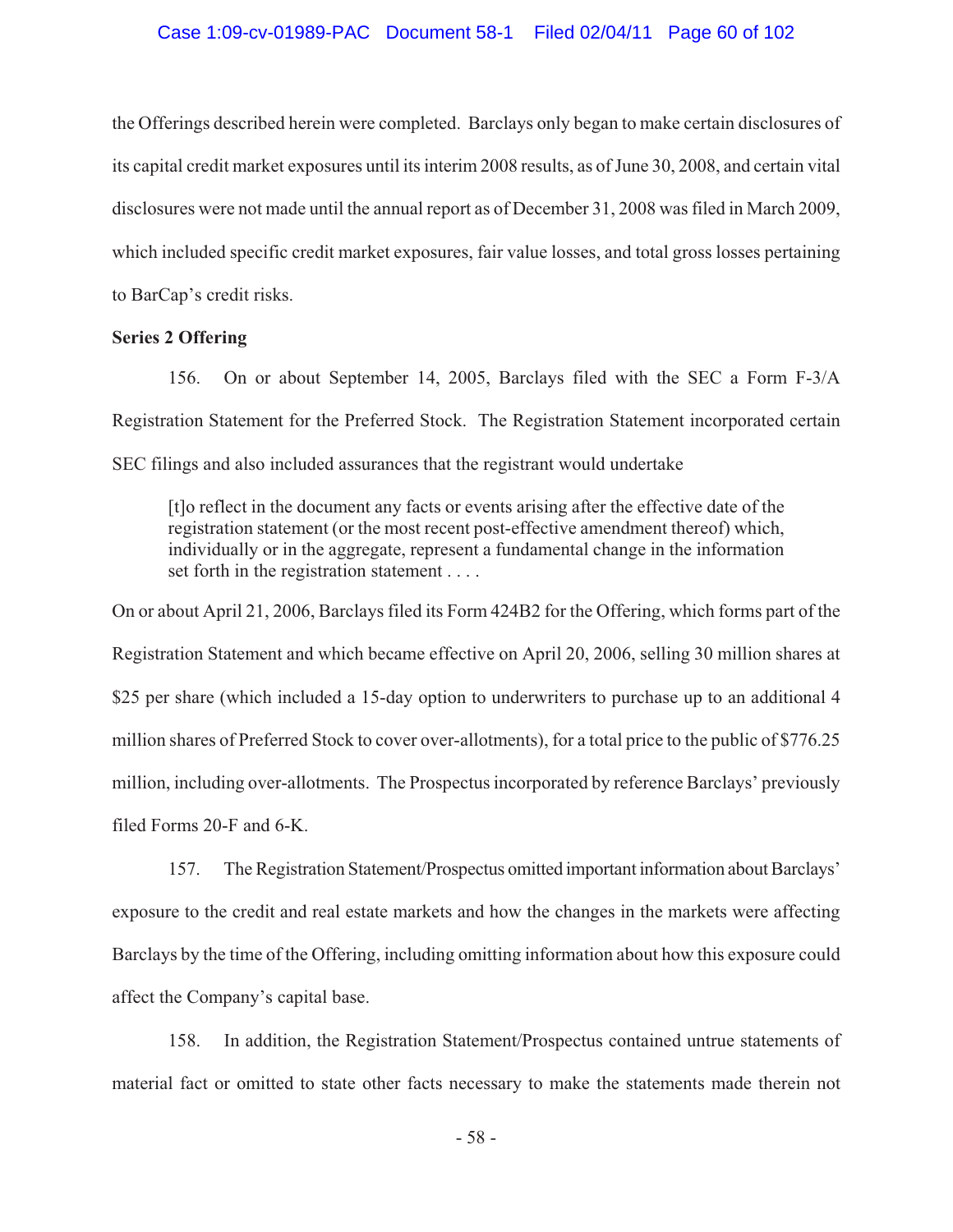#### Case 1:09-cv-01989-PAC Document 58-1 Filed 02/04/11 Page 61 of 102

misleading, and the incorporated documents were not prepared in accordance with applicable IFRS guidelines and SEC regulations. In truth, the statements above were false and/or misleading because the dislocation in the financial markets was then having an increasingly severe impact on Barclays' business which significantly increased the risk level of the Preferred Stock.

159. More specifically, Barclays' Form 20-F for 2005 indicated that Barclays' derivative financial instruments, which included RMBS, CDOs and other derivatives, were recorded at £136.823 billion as of December 31, 2005, representing 14.8% of the Company's total reported assets of £924.357 billion. Barclays reassured investors that "Barclays actively manages its credit exposures." Barclays also stated that "[w]hen weaknesses in exposures are detected – either in individual exposures or in groups of exposures – action is taken to mitigate the risks." Barclays also claimed that it "manages the diversification of its portfolio to avoid unwanted credit risk concentrations." Indeed, Barclays claimed that "the identification and management of risk remains a high priority and underpins all our business activity."

160. Furthermore, the 2005 Form 20-F indicated that when valuing financial instruments in which the fair values were measured using valuation techniques that are determined in full or in part on assumptions that are not supported by observable market prices, using "reasonably possible alternative assumptions," the valuation range would be about £87 million lower to £121 million higher than the fair values recognized in the 2005 financial statements. Comparing this low end estimate of £87 million to Barclays' total reported value of derivative instruments of £136.823 billion, Barclays, in effect, suggested that *the total reported value of its derivative instruments was at most overstated by a mere 0.06%*.

161. Barclays' assurances in the 2005 Form F-20, however, were disingenuous and without foundation, as the Company failed to disclose the nature and magnitude of its credit risk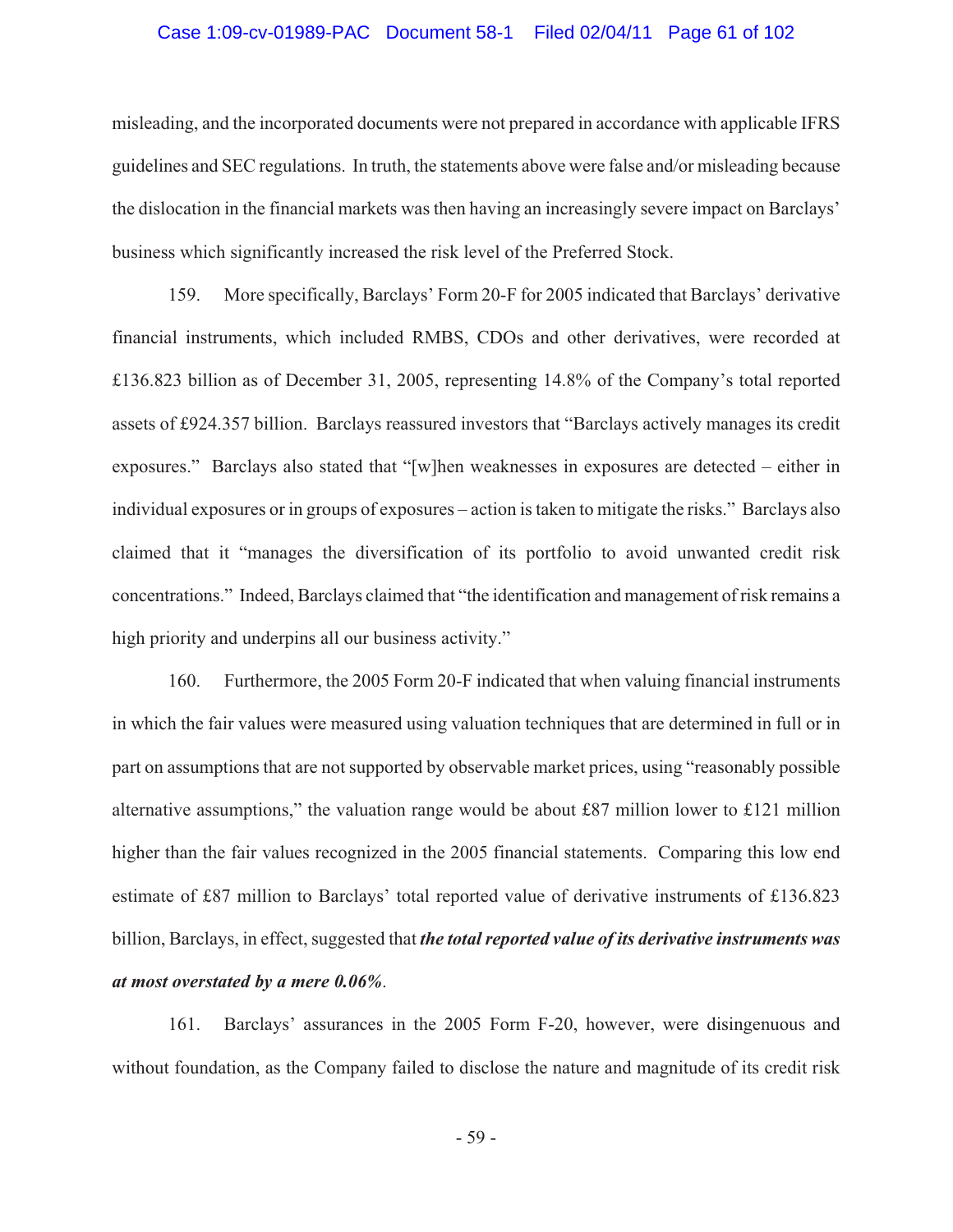#### Case 1:09-cv-01989-PAC Document 58-1 Filed 02/04/11 Page 62 of 102

exposures, and gave no meaningful indications of the Company's real vulnerability and leverage with respect to the subprime, Alt-A and other high-risk credit markets. For example, the 2005 Form F-20 only discloses the notional contract (face value) amounts of the derivatives held for trading. *Yet Barclays provided no information whatsoever* concerning the nature, concentrations, leverage and actual risk exposures, and misled investors with false assurances that Barclays took action that would materially "mitigate the risks," all in violation of IFRS guidelines and Item 503 of SEC Regulation S-K.

162. Barclays also stated that the Company's Tier 1 capital ratio was 7% for the year ended December 2005, "reflecting strong cash flow generation and the efficient use of capital markets." Tier 1 capital is the core measure of a bank's financial strength and is closely followed by regulators as well as the market. Tier 1 capital is essentially equal to core capital, consisting of common stock and disclosed reserves (or retained earnings) divided by the Company's total assets. However, Barclays did not disclose the potential adverse impact of the deteriorating housing conditions that threatened to weaken Barclays' Tier 1 capital ratio.

#### **Series 3 Offering**

163. The Series 3 Registration Statement/Prospectus also omitted important and material information about Barclays' exposure to the credit and real estate markets and how the changes in the markets were affecting Barclays by the time of the Offering, including omitting information about how this exposure could affect the Company's capital base.

164. The Registration Statement/Prospectus contained untrue statements of material fact or omitted to state other facts necessary to make the statements made therein not misleading, and the incorporated documents were not prepared in accordance with applicable IFRS guidelines and SEC regulations. The statements above in ¶¶111-114 were false and/or misleading because the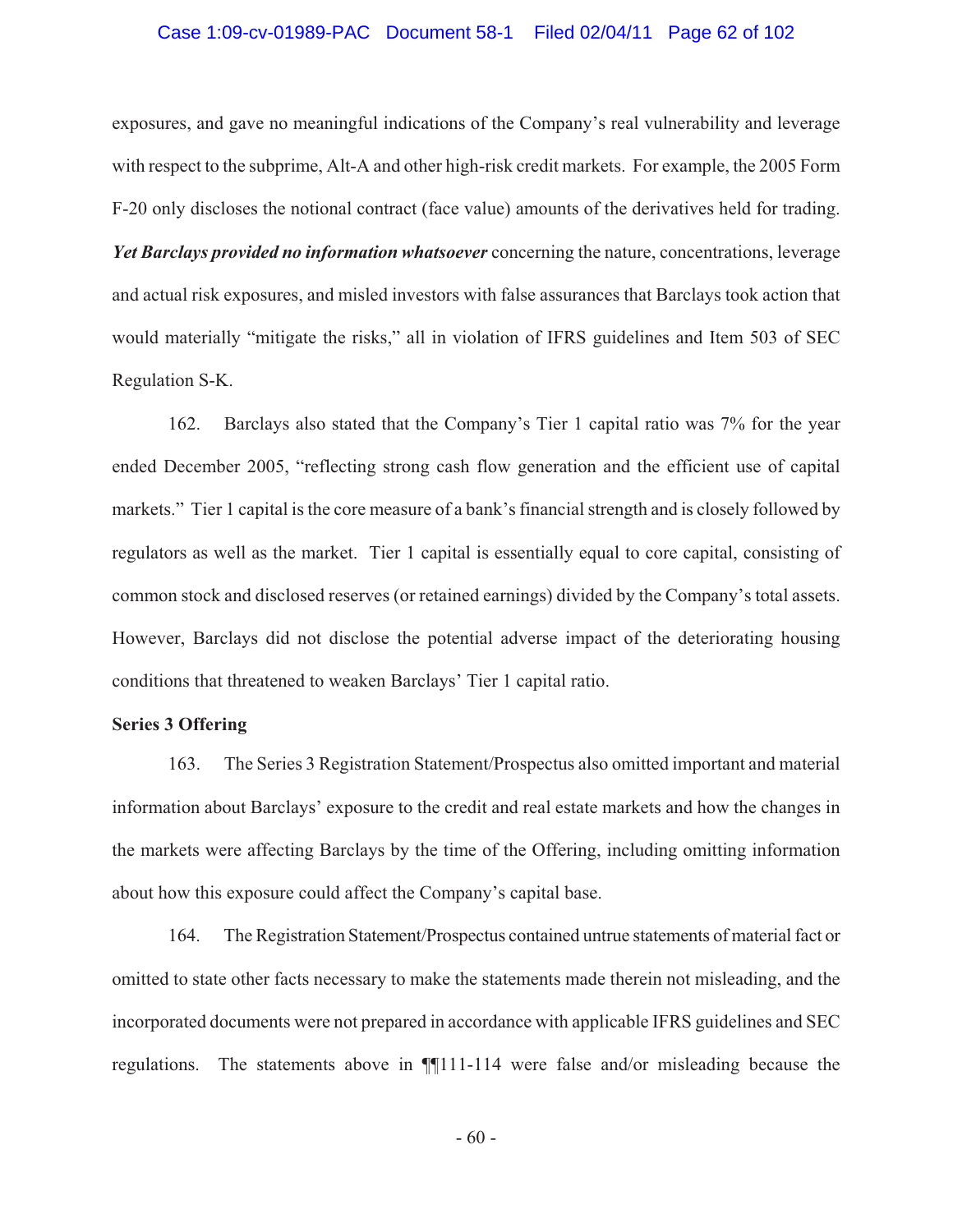## Case 1:09-cv-01989-PAC Document 58-1 Filed 02/04/11 Page 63 of 102

dislocation in the financial markets was then having an increasingly severe impact on Barclays' business which significantly increased the risk level of the Preferred Stock.

165. Barclays' Form 20-F for 2006 indicated that Barclays' derivative financial instruments, which included RMBS, CDOs and other derivatives, were recorded at £138.353 billion as of December 31, 2006, representing 13.9% of the Company's total reported assets of £996.787. As with the Form 20-F for 2005, in 2006 Barclays again reassured investors that "Barclays actively manages its credit exposures." Barclays again stated that "[w]hen weaknesses in exposures are detected – either in individual exposures or in groups of exposures – action is taken to mitigate the risks." Barclays also claimed that it "manages the diversification of its portfolio to avoid unwanted credit risk concentrations."

166. In Barclays' 2006 20-F, Barclays indicated that many people in the Company were involved in the risk management process, stating the following, for example:

Across Barclays, every business manager is accountable for managing risk in his or her business area; they must understand and control the key risks inherent in the business undertaken. Each business area also employs risk specialists to provide an independent control function and to support the development of a strong risk management environment. This functional approach to risk management is built on formal control processes that rely on individual responsibility and independent oversight, as well as challenge through peer reviews. Barclays continues to use and develop advanced analysis, with comprehensive reporting of risk positions against their key risk factors and against risk appetite. To support expanded risk taking, Barclays has continued to strengthen the independent and specialised risk teams in each of its businesses, supported by matching teams at Group level, acting in both a consultancy and oversight capacity. It has made the recruitment, development and retention of risk professionals a priority because it is believed that it is a prerequisite to business growth plans. Barclays also continues to make significant investment in the infrastructure to identify, measure and report risk positions.

\* \* \*

The Board approves Risk Appetite and the Board Risk Committee monitors the Group's risk profile against this appetite.

 $\bullet$  Business Heads are responsible for the identification and management in their businesses.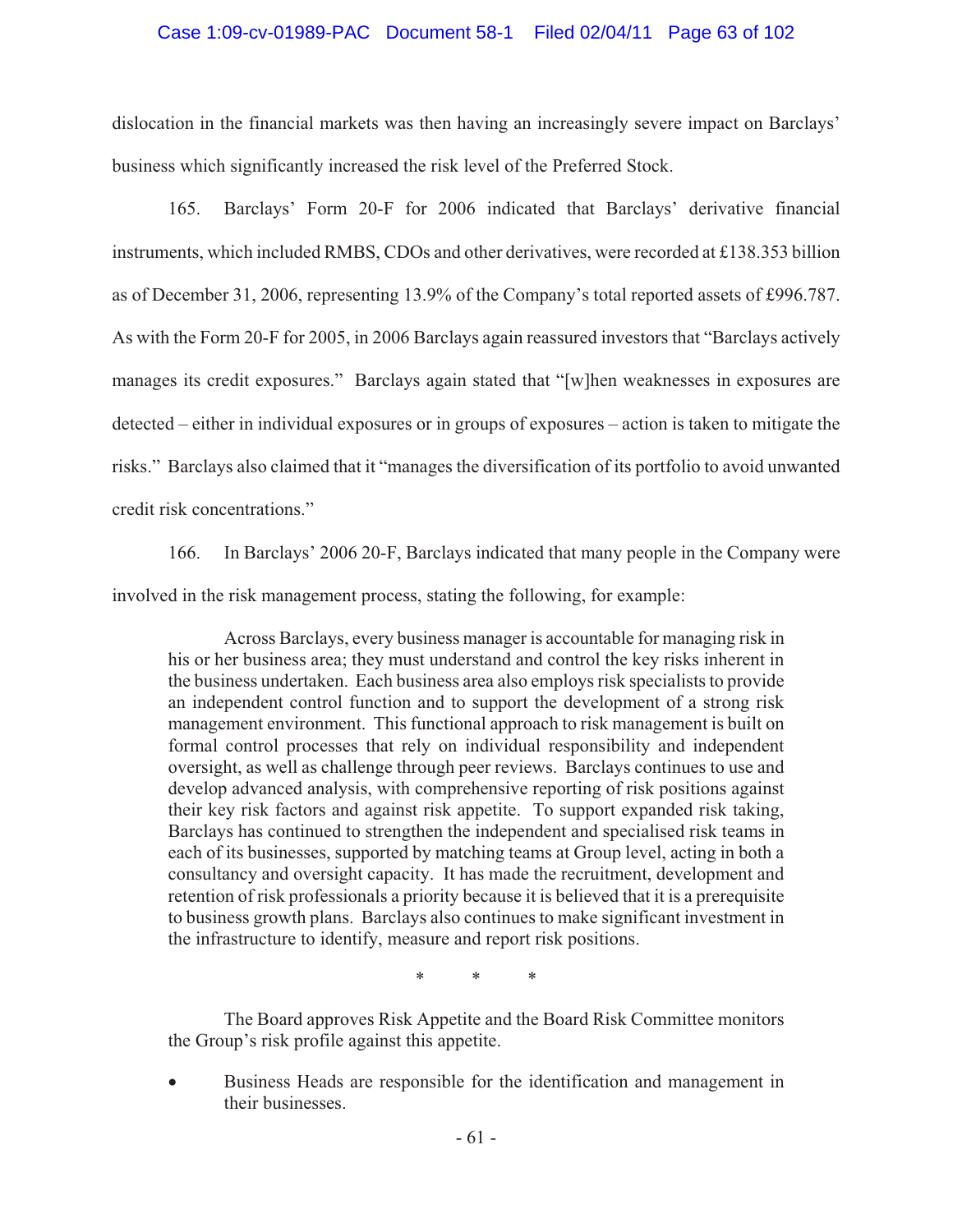- The Risk Director, under delegated authority from the Group Chief Executive and Group Finance Director, has responsibility for ensuring effective risk management and control.

\* \* \*

- - Business risk teams, each under the management of a Business Risk Director, are responsible for assisting Business Heads in the identification and management of their business risk profiles and for implementing appropriate controls.
- - Internal Audit is responsible for the independent review of risk management and the control environment.

167. Barclays stated that the Company ensured that there was strong oversight over the risk management process throughout the entire organization. But these statements were false and misleading. Barclays had, in fact, taken on increasingly greater risks as the housing problems grew worse in 2006. Borrowers continued to default in record numbers. As a result, the market for Alt-A and subprime RMBS and related CDO/CLOs began to show substantial distress. This distress resulted from three primary indicators used by industry experts to assess the current state of, and future prospects for, the U.S. mortgage market, all of which had turned negative: (1) rising interest rates; (2) the declining U.S. Housing Price Index, which measures changes in U.S. home prices; and (3) delinquency rates, which monitor the percentage of mortgagees who default on their mortgage obligations. The Company failed to disclose the nature, concentration and magnitude of its credit risk exposures, and gave no meaningful indications of the Company's real vulnerability and leverage with respect to the subprime, Alt-A and other high-risk credit markets, in violation of IAS 30, IAS 32, IAS 39 and Item 503 of SEC Regulation S-K. These critical omissions, coupled with Barclays' repeated assurances regarding the Company's extensive risk control oversight, were tantamount to sending the false message that management took reasonable steps to mitigate the adverse housing trends and associated risks.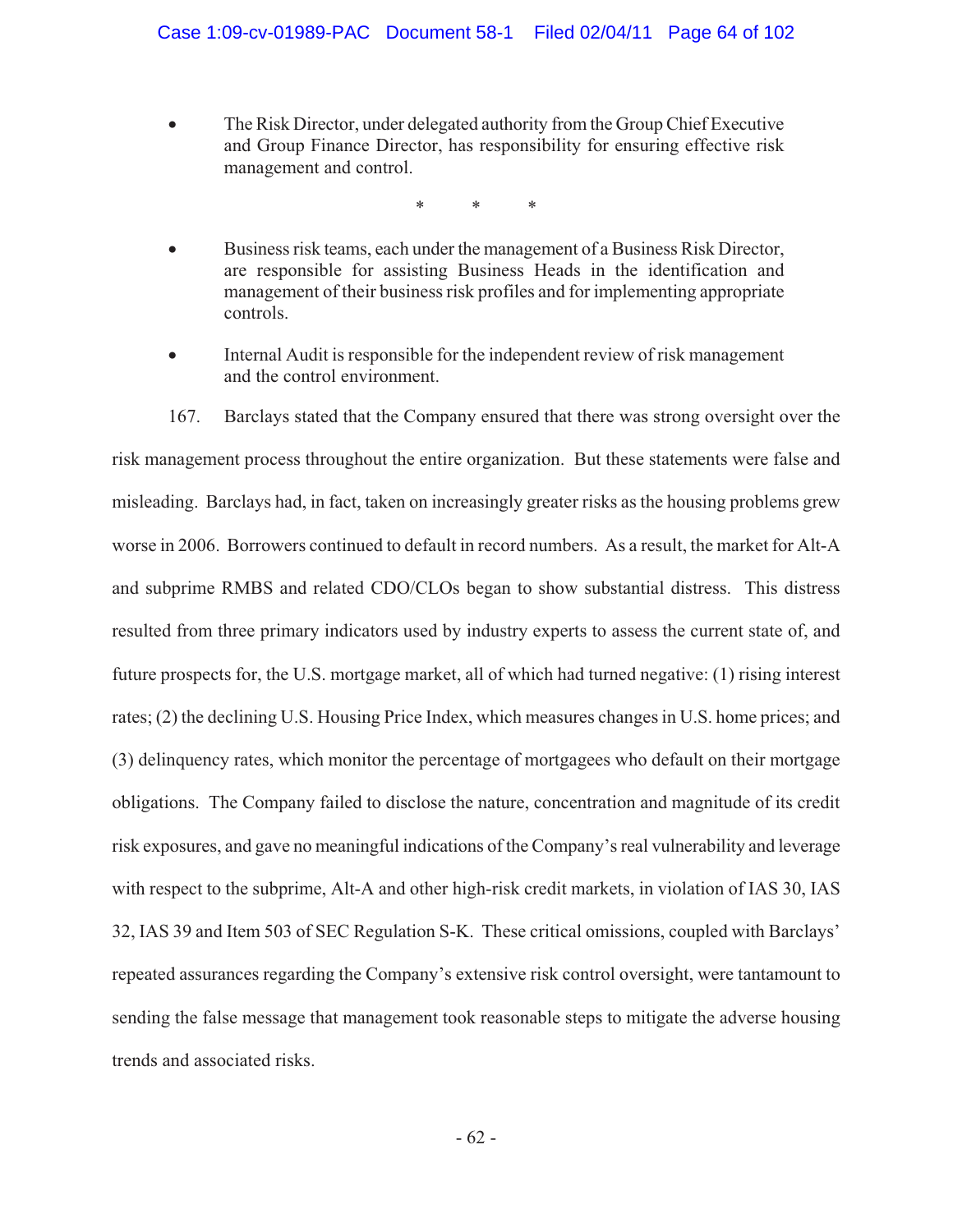#### Case 1:09-cv-01989-PAC Document 58-1 Filed 02/04/11 Page 65 of 102

168. Barclays stated in the 2006 Form 20-F that when valuing financial instruments in which the fair values were measured using valuation techniques that are determined in full or in part on assumptions that are not supported by observable market prices, using "reasonably possible alternative assumptions," the valuation range would be about £123 million lower to £139 million higher than the fair values recognized in the 2007 financial statements. Comparing this low end estimate of £123 million to Barclays' total reported value of derivative instruments of £138.353 billion, Barclays, in effect, suggested that the total reported value of its derivative instruments was at most overstated by 0.09%. *This "reasonably possible" overstatement of 0.09% in 2006 was a mere three basis points greater than the "reasonably possible" overstatement of 0.06% level in 2005. Such an insignificant increase from 2005 to 2006 in the "reasonably possible" overstatement of Barclays' total reported derivative instruments was false and misleading*, given the tremendous adverse shifts in the housing market that took place during the period from late 2005 through the end of 2006, and the inherent leveraging involved in derivative instruments, *unless* Barclays had managed to hedge or transfer those risks to others.

169. Delinquencies related to subprime mortgage loans began to spike in August 2006 and reached historical highs by the end of November 2006. As of December 2006, late mortgage payments rapidly increased in third quarter 2006 as higher interest rates squeezed budgets and made it difficult for homeowners, particularly those with weaker credit records, to maintain their monthly obligations. The Mortgage Bankers Association, in its quarterly assessment of the mortgage market, reported that the percentage of monthly payments that were 30 or more days past due for all loans tracked jumped to 4.67% in third quarter 2006 – the worst performance since first quarter 2005. The delinquency rate for subprime borrowers in third quarter 2006 was even higher at 12.6% – the highest in more than three years. And for those holding adjustable rate mortgages, the delinquency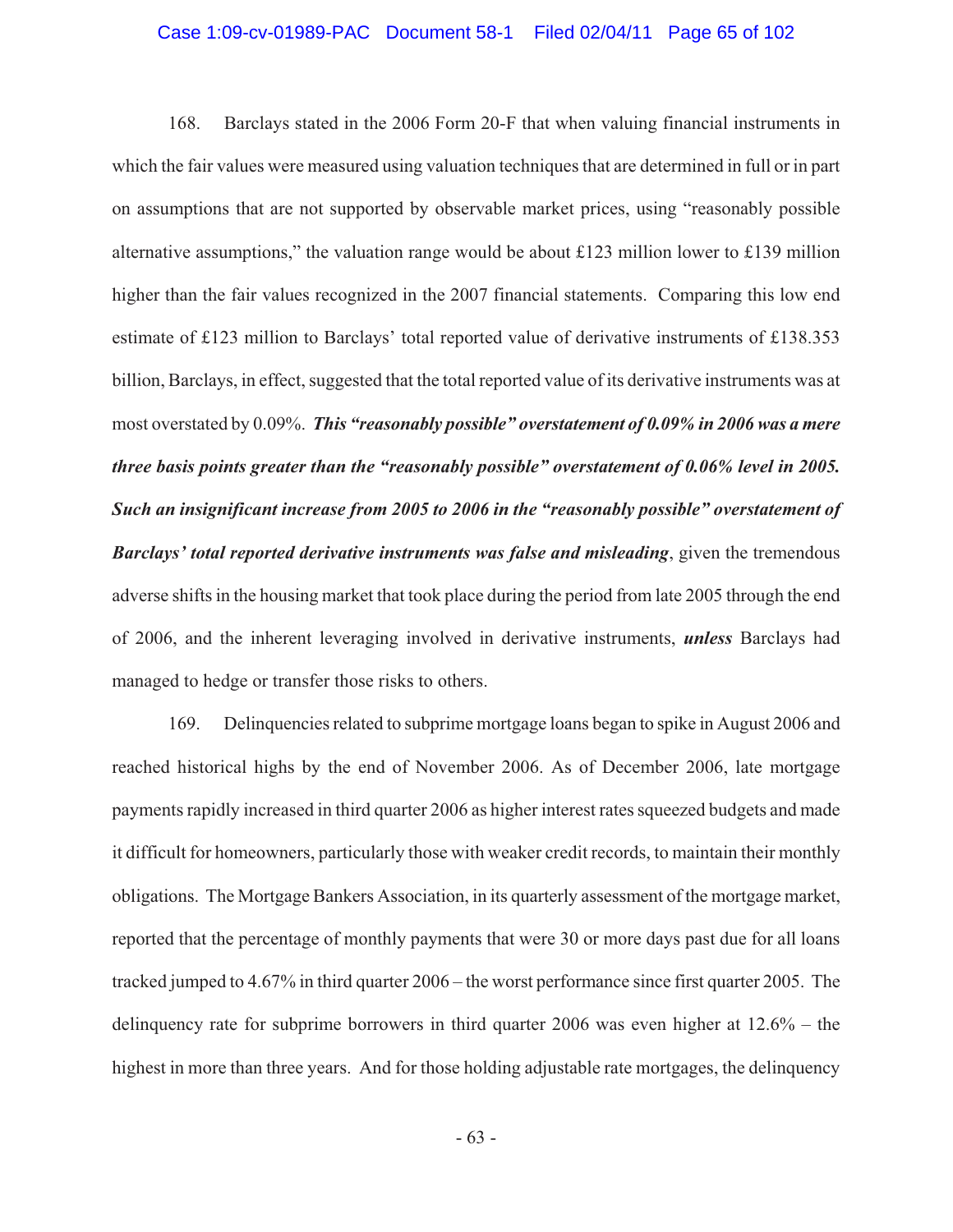#### Case 1:09-cv-01989-PAC Document 58-1 Filed 02/04/11 Page 66 of 102

rate was 13.2% in third quarter 2006, which was also the worst reading in more than three years. As of November 2006, there were clear signs that CDO performance was suffering due to the delinquency rates of the underlying RMBS, as many CDOs during this period were backed by subprime RMBS. Declining property values coupled with rising interest rates caused delinquency rates to rise sharply during the class period for U.S. residential subprime and Alt-A mortgages. By October 2006, borrowers were 60+ days behind in payments on 3.9% of the subprime loans packaged into mortgage securities during 2006, nearly twice the delinquency rate on subprime loans recorded a year earlier. Given these adverse conditions, and Barclays' relatively modest estimate of "reasonably possible" overstatement of the Company's total reported derivative instruments, Barclays falsely conveyed to the market that it implemented sufficient controls to contain the risk of substantial losses associated with those derivative instruments.

170. Barclays also stated that the Company's Tier 1 capital ratio was 7.7% for the year ended December 2006. Barclays did not disclose, however, any of the above formidable adverse trends in the deteriorating housing conditions that threatened to critically weaken Barclays' Tier 1 capital ratio.

#### **Series 4 Offering**

171. On November 30, 2007, Barclays filed its 7.75% non-cumulative callable dollar preference shares, Series 4, with a total price to the public of \$1.15 billion, including overallotments. Barclays incorporated by reference its Form 20-F for 2006 and Forms 6-K filed on April 23, 2007, April 27, 2007, May 8, 2007, May 31, 2007, June 19, 2007, July 23, 2007, July 30, 2007, August 2, 2007 and August 13, 2007.

172. The Series 4 Prospectus omitted important information about Barclays' exposure to the credit and real estate markets and how the changes in the markets were affecting Barclays at the time of the Offering, including omitting information about how this exposure could affect the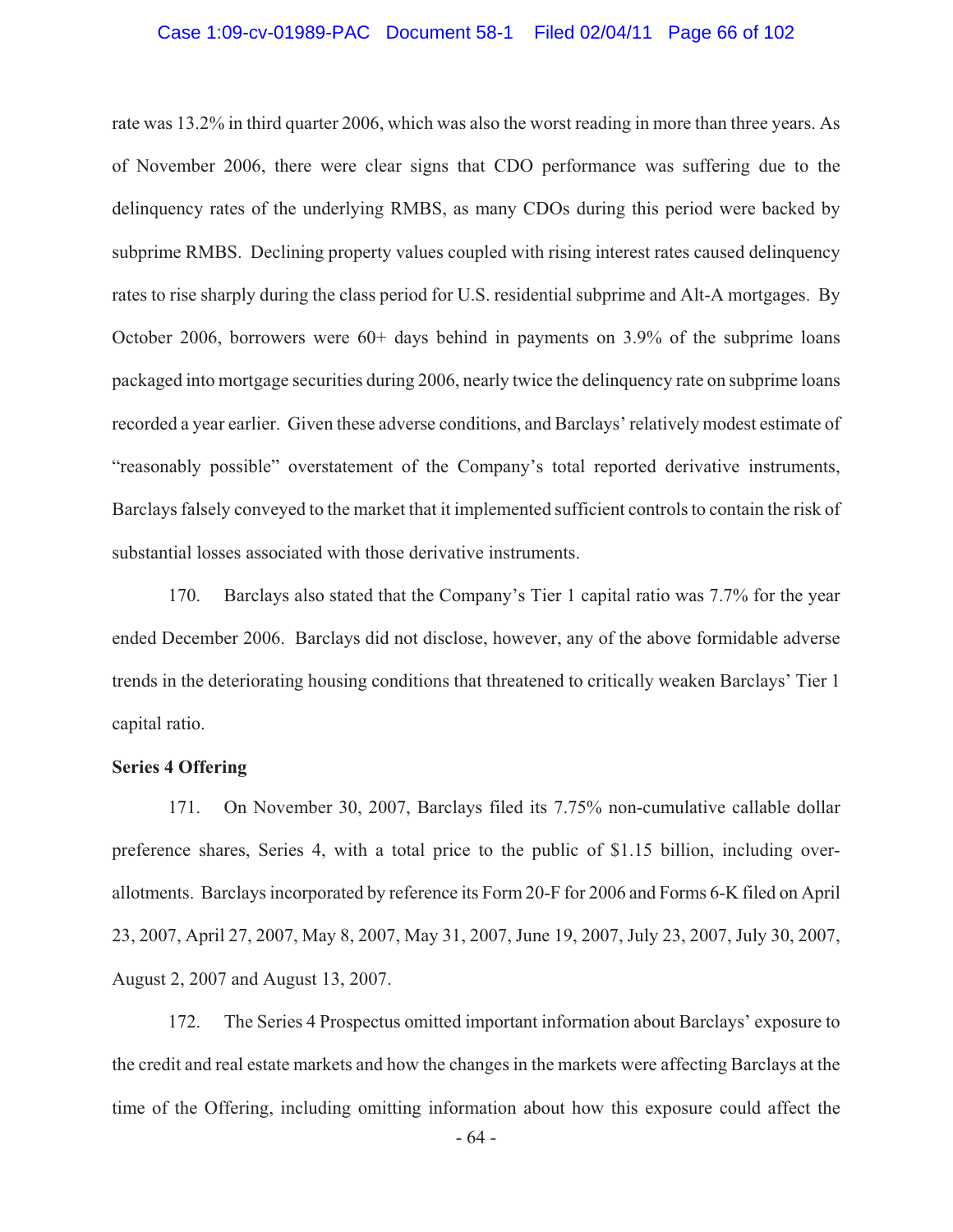#### Case 1:09-cv-01989-PAC Document 58-1 Filed 02/04/11 Page 67 of 102

Company's capital base. In addition to the adverse market conditions occurring in connection with the Series 3 Offering, in connection with the Series 4 Offering, other banks continued to reveal losses as a consequence of the mortgage crisis through October 2007. Merrill Lynch announced that it would write down its ABS CDOs by \$12.4 billion. Also in October 2007, Swiss banking giant UBS wrote down \$4.4 billion in subprime related RMBS and CDOs. In November 2007, Morgan Stanley announced a \$3.7 billion hit, Bank of America took a \$3 billion write-off and Citigroup was forced to sell a \$7.5 billion stake to Abu Dhabi in a desperate effort to raise capital. Barclays did record impairment charges and other credit provisions totaling £2.154 billion, compared with impairment charges of £1.561 billion in 2005, but Barclays' relatively better performance compared with its peers was not accomplished as a result of superior risk management skills, but rather, through erroneous accounting.

173. One example was a financial device that Barclays developed called the SIV-lite, a form of an SIV. The standard SIV was a type of fund in the shadow banking system invented by Citibank in 1988. An SIV is a sort of "virtual bank." However, unlike a commercial bank, it borrows money, rather than obtaining funds through deposits from the public. The borrowing rate was usually close to the London Inter-Bank Offer Rate ("LIBOR"). The SIV then typically uses the funds to invest in bonds earning a higher interest rate, with the spread representing the gross profit to pay to the capital note holders and the investment manager. SIV-lites, on the other hand, are essentially CDOs which pool together bonds backed by mortgages and other asset-backed debt. The main difference is that other CDOs sell long-term senior debt to fund their assets while SIV-lites raise senior debt in the short-term asset-backed commercial paper or asset-backed commercial paper markets.

174. Barclays later described its SIV-lite activities in its 2007 Form 20-F: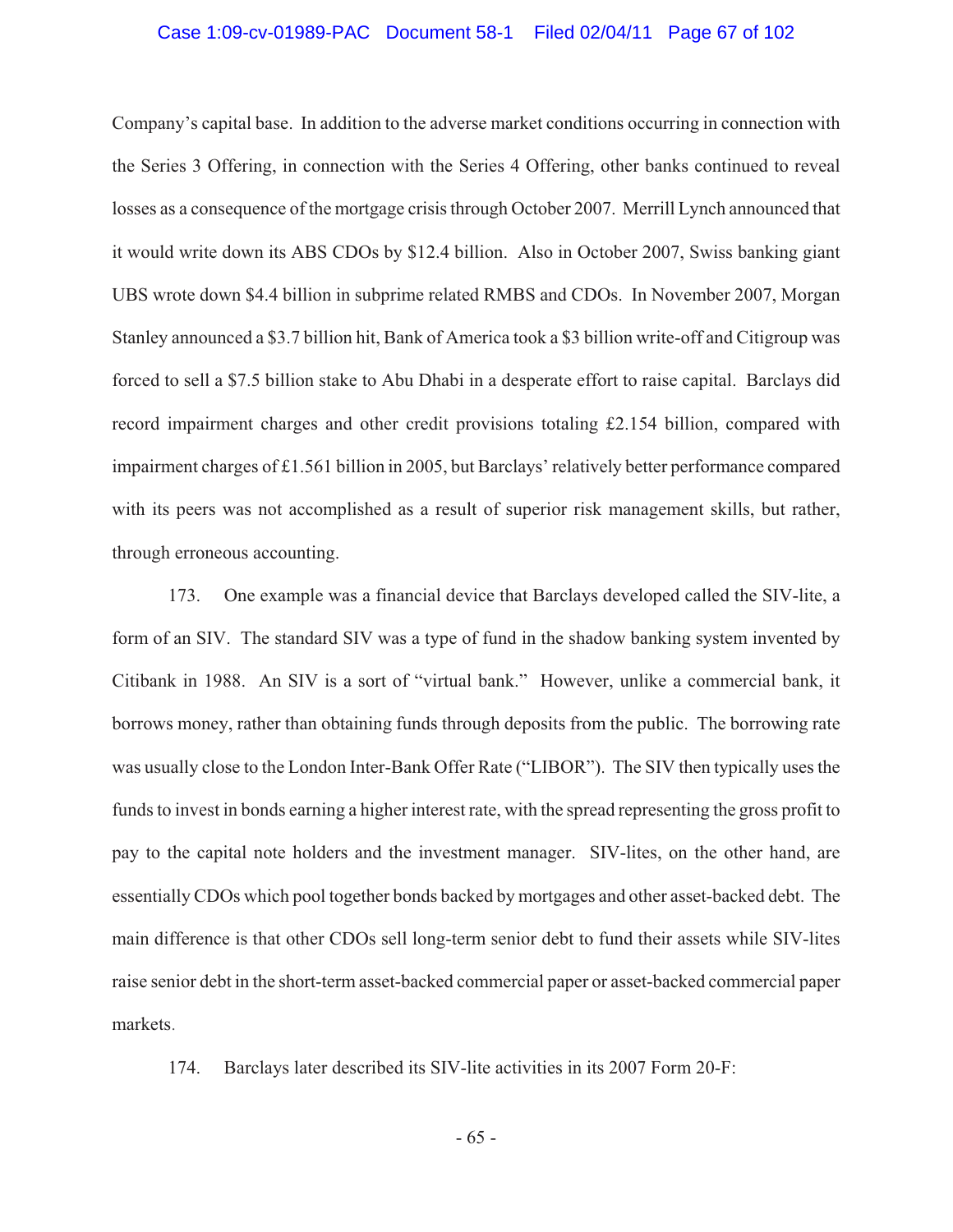The Group structured and helped to underwrite three SIV-Lite transactions. The Group is not involved in their ongoing management.

The Group provided £0.55bn in liquidity facilities as partial support to the £2.6bn of CP programmes on these transactions. These facilities have now been fully drawn or are terminated, such that no further drawings are possible. One of the three vehicles has been restructured into a cash CDO. As part of this restructuring, the Group acquired the £800m senior note in the CDO which is held at fair value within trading portfolio assets. The credit risk on this note has been transferred to a third party investment bank. For the remaining facilities, the amount drawn totaled £152m and is included on the balance sheet within loans and advances to customers and included in the credit market positions discussed on page 53 [of the 2007 Form 20-F].

175. Barclays' statements regarding the SIV-lites were false and misleading and omitted material facts. The SIV-lite was a scheme developed by a group of investment bankers within BarCap, part of Barclays. Between 2005 and 2007, Edward Cahill ("Cahill"), who was then employed by BarCap as European Head of Collateralised Debt Obligations, along with his team structured at least four SIV-lites:

- $\bullet$  Mainsail II, a \$4.5 billion fund structured by Barclays and managed by Solent Capital ("Solent");
- -Golden Key, a \$5 billion fund structured by Barclays and managed by Avendis;
- - Cairn High Grade Funding I, a \$1.6 billion SIV-lite created by Barclays in January 2006; and
- $\bullet$ Sachsen Funding I, a \$7 billion SIV-lite set up by Barclays in May 2007.

176. The SIV-lites that Barclays structured were similar to conduits – packages of commercial and retail loans used by banks and fund managers as collateral to raise short-term debt – *but often leveraged by between 40 to 70 times*, compared with standard SIVs which were typically leveraged 12 to 16 times. As part of the process, Barclays purchased the initial portfolio of securities for each SIV-lites, which is called "warehousing." When the portfolio was complete, Barclays arranged to sell the entire portfolio to the SIV-lite. Normally, Barclays, as arranger of the SIV-lite would bear the risk of holding the warehoused assets.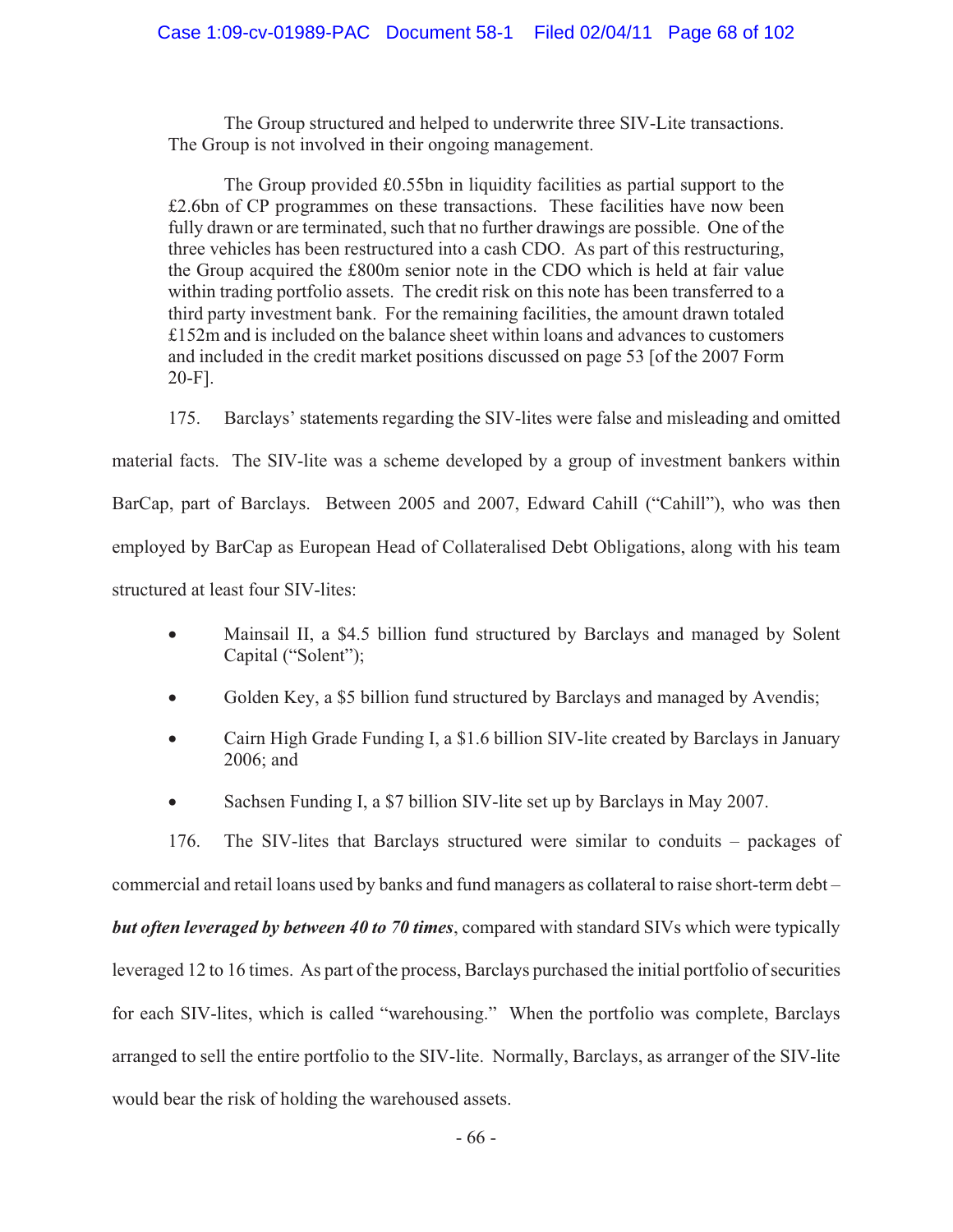# Case 1:09-cv-01989-PAC Document 58-1 Filed 02/04/11 Page 69 of 102

177. However, during the first half of 2007, Solent, the manager of Mainsail II, and Avendis, the manager of Golden Key, transferred impaired securities backed by U.S. subprime mortgages to Mainsail II and Golden Key. Barclays began "warehousing" those assets in late 2006 or early 2007 in order to sell them to Mainsail II and Golden Key at a profit. But as the U.S. subprime market declined in the first half of 2007, the value of those assets plunged and Barclays needed to transfer the toxic securities to some of the SIV-lites to avoid recording a loss.

178. Barclays had warehoused about \$528 million in mortgage-backed securities by March 2007. But as investors became increasingly unwilling to make investments in securities backed by U.S. residential mortgages, particularly subprime mortgages, the prices for those securities fell dramatically. Barclays could be caught holding the bag and lose hundreds of millions of dollars.

179. Barclays arranged to transfer the impaired securities to Mainsail II and Golden Key at cost, rather than the actual fallen market value. To accomplish this, Barclays worked with Solent and Avendis to raise additional funding for Mainsail II and Golden Key, respectively, so that those SIV-lites could purchase the impaired securities at inflated prices. While Standard & Poor's ("S&P") granted the SIV-lites top credit ratings throughout this process, *shortly after S&P confirmed its rating of Mainsail II and Golden Key in July 2007, S&P cut the SIV-lites by as much as 17 levels from a rating of AAA to CCC*.

180. Another critical, but undisclosed, feature of Barclays' SIV-lites was that they were required to have a "liquidity backstop" to ensure that the SIV-lites could have initially high credit ratings. This meant that Barclays was essentially on the hook to fund up to 25% of the commercial paper that the SIV-lites issued.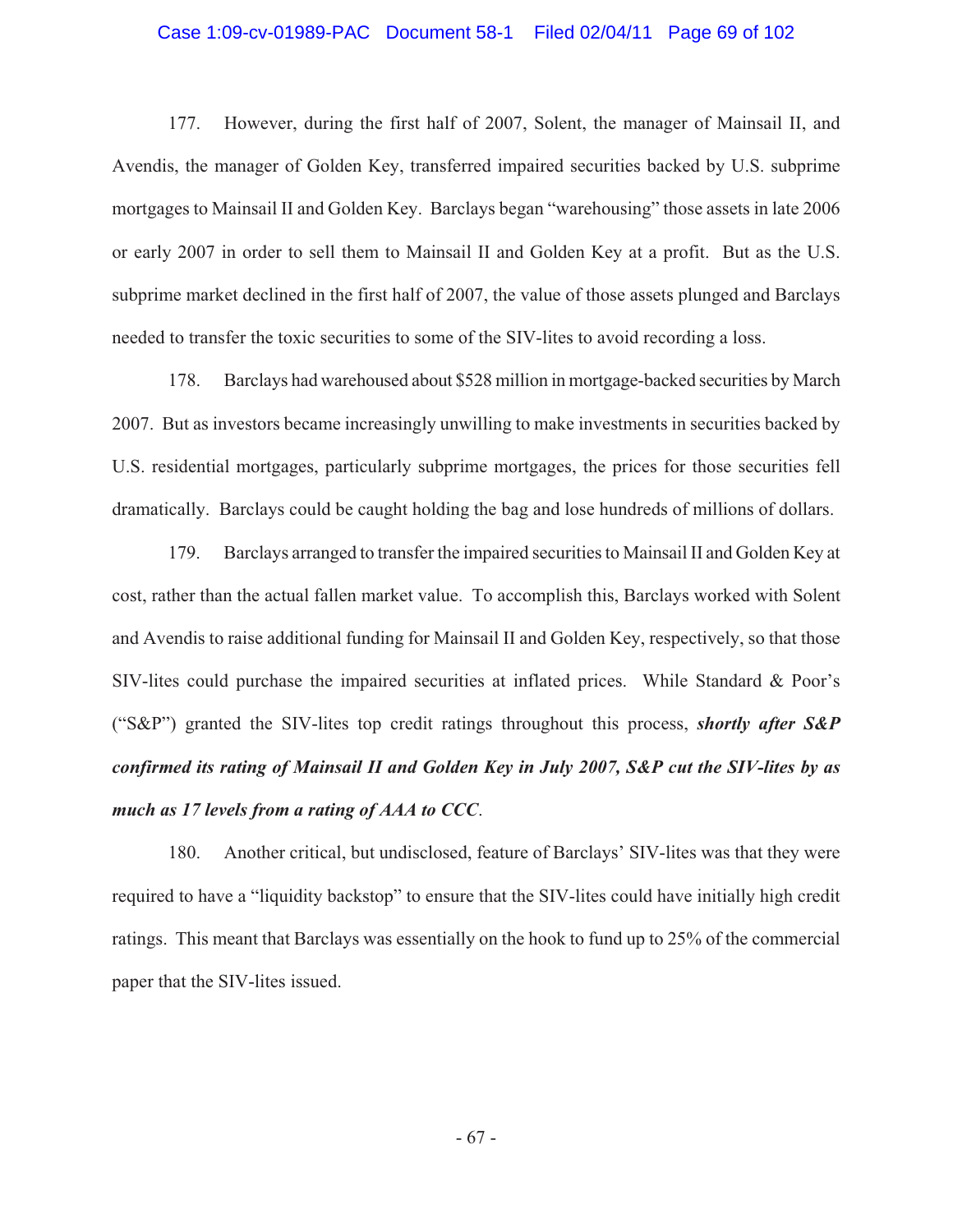#### Case 1:09-cv-01989-PAC Document 58-1 Filed 02/04/11 Page 70 of 102

181. On or about August 20, 2007, Cahill resigned from Barclays. While Cahill's departure was widely publicized in the financial press, the 2007 Form 20-F was silent on this matter, just as it failed to disclose all other important matters described herein regarding the SIV-lites.

#### **Series 5 Offering**

182. On April 8, 2008, Barclays filed its 8.125% non-cumulative callable dollar preference shares, Series 5, with a total price to the public of \$2.875 billion, including over-allotments. Barclays incorporated by reference its Form 20-F for 2007.

183. The Series 5 Prospectus omitted important information about Barclays' exposure to the credit and real estate markets and how the changes in the markets were affecting Barclays at the time of the Offering, including omitting information about how this exposure could affect the Company's capital base.

184. Barclays' writedowns of its risky credit assets contained in the 2007 20-F were knowingly or recklessly inadequate. As was later publicly admitted, the senior management of BarCap, including defendant Diamond, personally reviewed and signed off on the marks the Company took on its subprime assets. According to Barclays' Group Finance Director Chris Lucas, on a February 19, 2008 conference call:

In terms of the process, [each asset class] go[es] through an independent product control process, independent of the desks, they run through a challenge process up to and including Bob [Diamond] and the senior management at Barclays Capital and there are a series of adjustments that are made reflected in here following that process. Finally, they're subject to year end audits and these have been through that and are the products of that.

These writedowns had no basis in reality, and were false and misleading. At the time of the 2007 20-F, Barclays only marked down its subprime portfolio by a total of 14%, including only 23% on its CDOs. In contrast, Barclays' competitors, including Merrill Lynch, Morgan Stanley and Citigroup, had marked down these same types of assets by 50%-60%. Fellow British bank Royal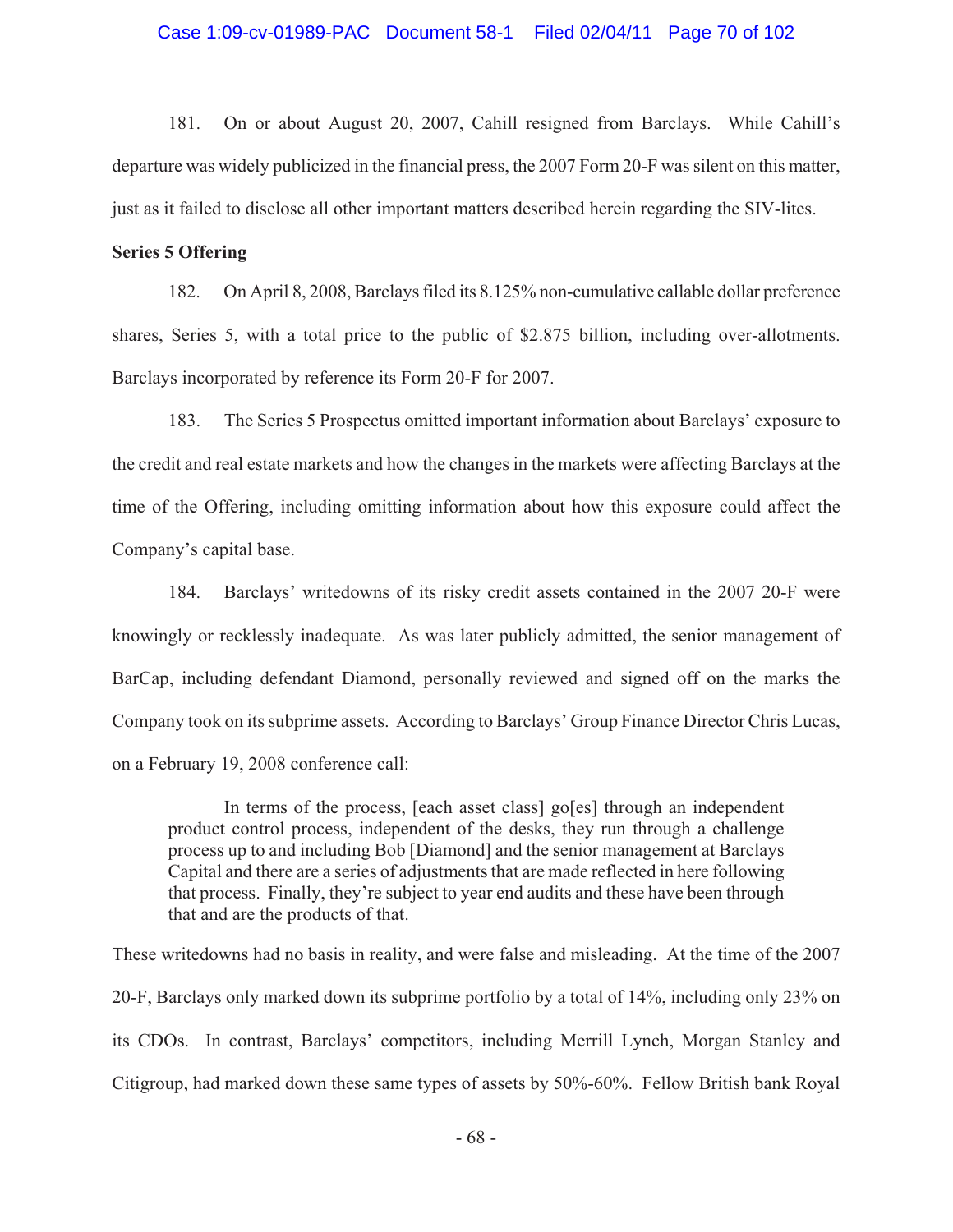### Case 1:09-cv-01989-PAC Document 58-1 Filed 02/04/11 Page 71 of 102

Bank of Scotland had wrote off its subprime assets by  $£5.9$  billion, including 75% from its CDOs, while UBS wrote down its CDO portfolio by 67%. In addition, the ABX (which tracks subprime bonds) fell by 21% in November and December 2007, after falling 50% in July through October 2007. This market data demonstrates that Barclays' subprime assets should have been written down by at least an additional 50%.

185. The collapse of the ABX and TABX indices, the massive writedowns taken by Barclays' competitors, and Barclays' own experience provided Barclays with clear evidence by the time of the Series 5 Offering that the market for its CDOs and RMBS was frozen, and that the fair values of its assets were seriously impaired. The record default rates of sub-prime borrowers provided Barclays with additional evidence that the cash flows from the RMBS and other ABS that formed the collateral of Barclays' CDOs were also seriously impaired.

186. As early as January 2008, analysts and banks were in agreement that the market for CDOs had dried up. On January 2, 2008, *Bloomberg* reported, in part:

Citigroup Inc., the biggest U.S. bank, may have to reduce the value of holdings by \$12 billion in the fourth quarter because of financial-market swings, according to Sanford C. Bernstein & Co. analysts.

\* \* \*

U.S. subprime-mortgage defaults have already forced the world's biggest financial institutions to write down about \$100 billion in fixed-income securities and prompted concern about a global economic slowdown. Goldman Sachs Group Inc. said last month that Citigroup may discount the value of its investments by \$18.7 billion in the fourth quarter.

\* \* \*

The market for CDOs, loans packaged into new securities, dried up after surging subprime mortgage defaults led to rating downgrades and convinced many investors to buy only the safest debt. Goldman analyst William Tanona said last month that JPMorgan may write off \$3.4 billion.

187. On February 5, 2008, *Bloomberg* reported, in part: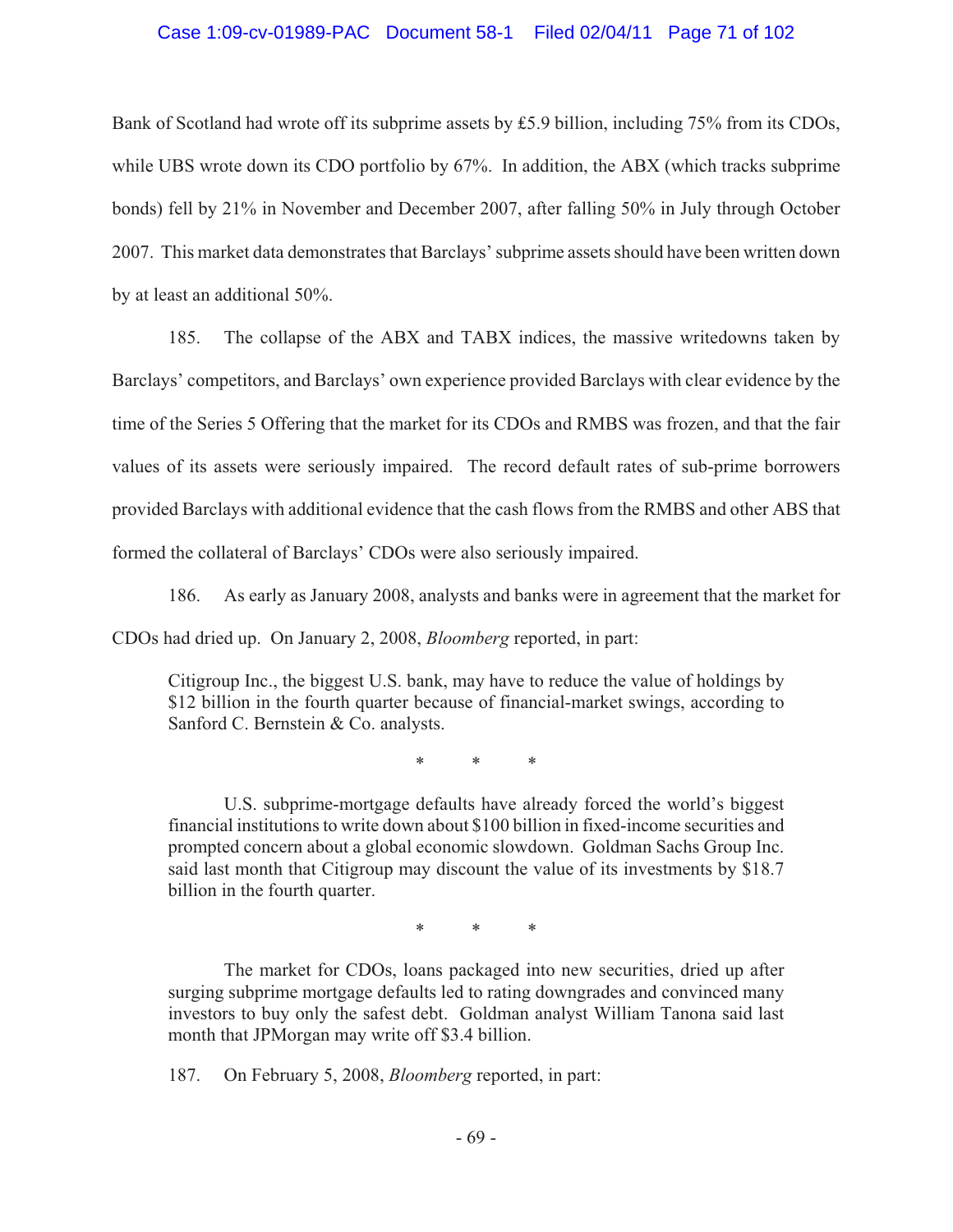Buying and selling of collateralized debt obligations based on mortgage bonds, highyield loans or preferred shares has ground to a near-halt, traders said at the securitization industry's largest conference.

"We're definitely in a period of very low liquidity at the moment, which has actually been dropping precipitously in the last few weeks," Ross Heller, an executive director at JPMorgan Securities Inc., said yesterday during a panel discussion at the American Securitization Forum's annual conference in Las Vegas. "It's a challenging time."

The slowdown of the more than \$2 trillion CDO market follows record downgrades in mortgage-linked securities last year. Some AAA rated debt lost all its value. CDOs, which have fueled unprecedented bank writedowns since mid-2007, repackage assets into new securities with varying risks.

\* \* \*

Fitch Ratings today said it may downgrade the \$220 billion of CDOs it assesses that are based on corporate securities. The New York-based company said it may lower the notes by as much as five levels after failing to accurately assess the risk of debt that packages other assets.

\* \* \*

Investors with experience with residential-mortgage assets have been buyers, paying in the "mid-teens to low 30" cents on the dollar for the senior-most, or supersenior, classes of CDOs comprised of low-rated asset-backed bonds, he said.

188. Barclays' refusal to timely write down its assets in light of these drastic market changes went squarely against their own valuation policies. As Barclays had assured investors in its 2007 Form 20-F, the criteria Barclays used in determining whether there was objective evidence of an impairment loss included the disappearance of an active market for those financial assets because of financial difficulties, or whether there was observable data indicating a measurable decrease in the estimated future cash flows of its assets, including adverse changes in the payment status of borrowers in the portfolio and national economic conditions that correlated with defaults on its assets. The collapse of the subprime and non-prime mortgage markets, the freezing up of the market for securities backed by such mortgages including RMBS and CDOs, and the fact that super-senior CDO classes were being sold for pennies on the dollar provided Barclays with objective evidence its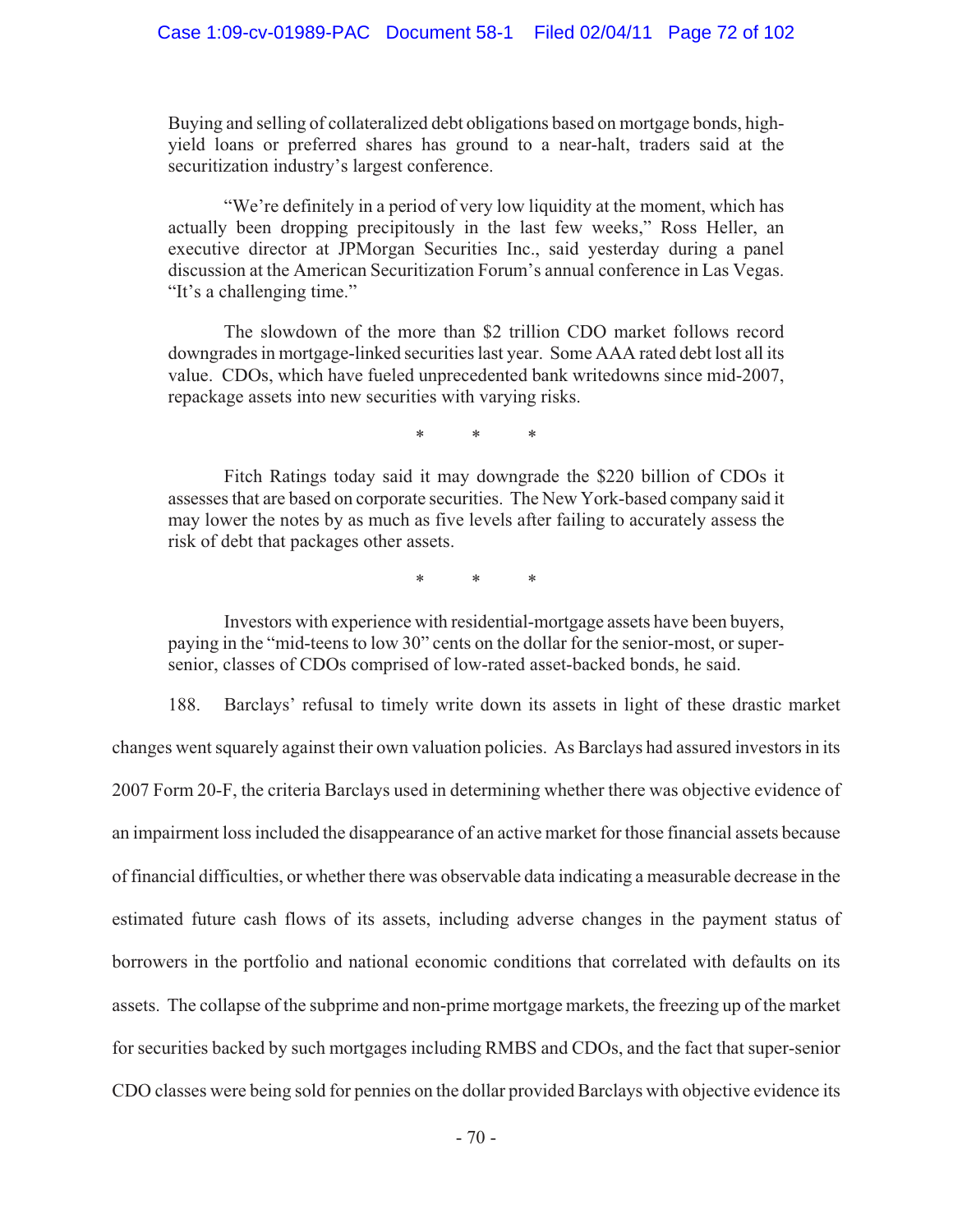# Case 1:09-cv-01989-PAC Document 58-1 Filed 02/04/11 Page 73 of 102

assets were impaired. Barclays' failure to act according to its own guidelines, in light of this clear evidence of asset impairment, demonstrated that its disclosures regarding its risk management practices were either false and misleading when made or were simply not followed.

189. In addition to ignoring the market prices for its credit assets, including the ABX index and write-offs by competitors, Barclays' senior managers consciously disregarded Barclays' own internal CDO valuation analysis. In an analyst report from December 2007, Barclays' own analysts estimated that even the top classes of CDOs were worth only 20-30 cents on the dollar, based on current market prices, and specifically cited and relied on the ABX index. Those prices continued to plummet after December 2007.

190. On December 6, 2007, *Bloomberg* reported; in part:

### **Top CDO Classes May Lose 80 Percent, Barclays Says (Update2)**

... U.S. mortgage assets in collateralized debt obligations have lost so much value that the top classes of the securities may be worth as little as 20 cents on the dollar in a liquidation, Barclays Plc analysts said in a report.

About 20 percent to 30 percent of principal would be covered for the "super senior" portions of mezzanine asset-backed bond CDOs, which mainly contain mortgage bonds and other CDOs initially assigned low investment-grade ratings, Barclays said in the report yesterday. The senior-most classes of CDOs containing highly rated asset-backed bonds would recoup 30 percent to 65 percent, it said.

\* \* \*

Recent writedowns at the world's biggest financial companies including Citigroup Inc., Merrill Lynch & Co., Morgan Stanley and Wachovia Corp. amid a global credit-market seizure were partly related to declines on super-senior CDOs. Losses of that debt, sparked by rising U.S. foreclosures, may reach \$77 billion, JPMorgan Chase & Co. CDO analysts estimate.

Standard & Poor's today lowered ratings on \$4.5 billion of asset-backed CDOs, bringing its total downgrades to \$30.1 billion. An additional \$24 billion remain under review. About \$1 trillion of CDOs of asset-backed bonds or related derivatives are outstanding, according to Moody's Investors Service.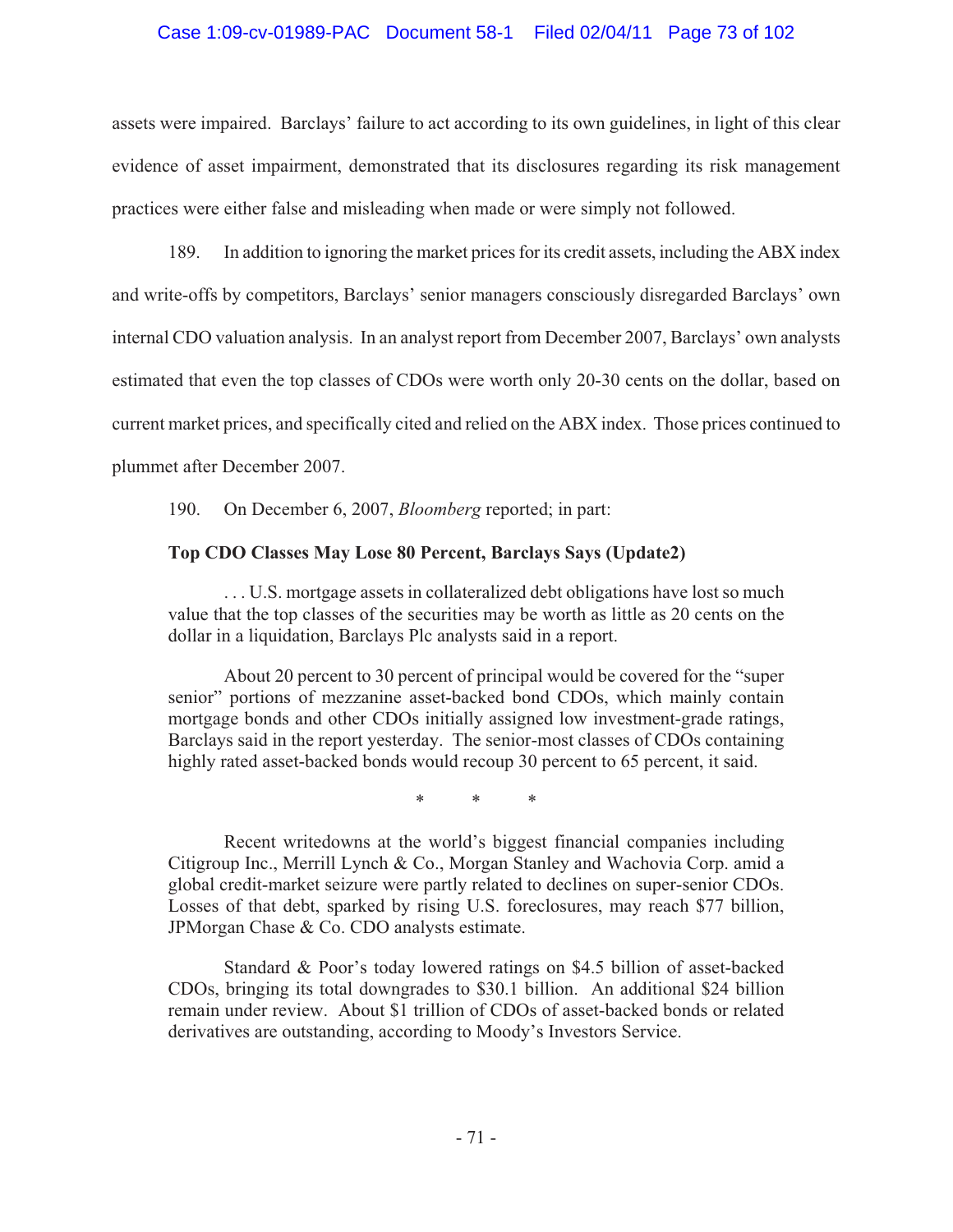#### Case 1:09-cv-01989-PAC Document 58-1 Filed 02/04/11 Page 74 of 102

191. The Registration Statement/Prospectus contained untrue statements of material fact or omitted to state other facts necessary to make the statements made therein not misleading and was not prepared in accordance with applicable IFRS guidelines and SEC regulations. The statements identified above in ¶¶133-134 were false and/or misleading because the dislocation in the financial markets was then having a severe impact on Barclays' business which significantly increased the risk level of the Preferred Stock.

192. Barclays' Form 20-F for 2007 indicated that Barclays' derivative financial instruments, which included RMBS, CDOs and other derivatives, were recorded at £248.088 billion as of December 31, 2007, representing 20.2% of the Company's total reported assets of £1.227 trillion. As with the Forms 20-F for 2005 and 2006, in 2007 Barclays again reassured investors that "Barclays actively manages its credit exposures." Barclays again stated that "[w]hen weaknesses in exposures are detected – either in individual exposures or in groups of exposures – action is taken to mitigate the risks." Barclays also claimed that it "manages the diversification of its portfolio to avoid unwanted credit risk concentrations."

193. Barclays stated that the Company ensured that there was strong oversight over the risk management process throughout the entire organization. But these assurances were false and misleading. Barclays had, in fact, taken on increasingly greater risks as the housing problems grew worse in 2006 and deepened further in 2007. In fact, by early 2007, Barclays was now actively involved in subprime mortgage originations and servicing. Nonetheless, the Company still failed to disclose the nature, concentration and magnitude of its credit risk exposures, and gave no meaningful indications of the Company's real vulnerability and leverage with respect to the subprime, Alt-A and other high-risk credit markets, in violation of IFRS 7, ¶31, and Item 503 of SEC Regulation S-K. Barclays also failed to adequately disclose the exposures to risk and how they arose; the objective,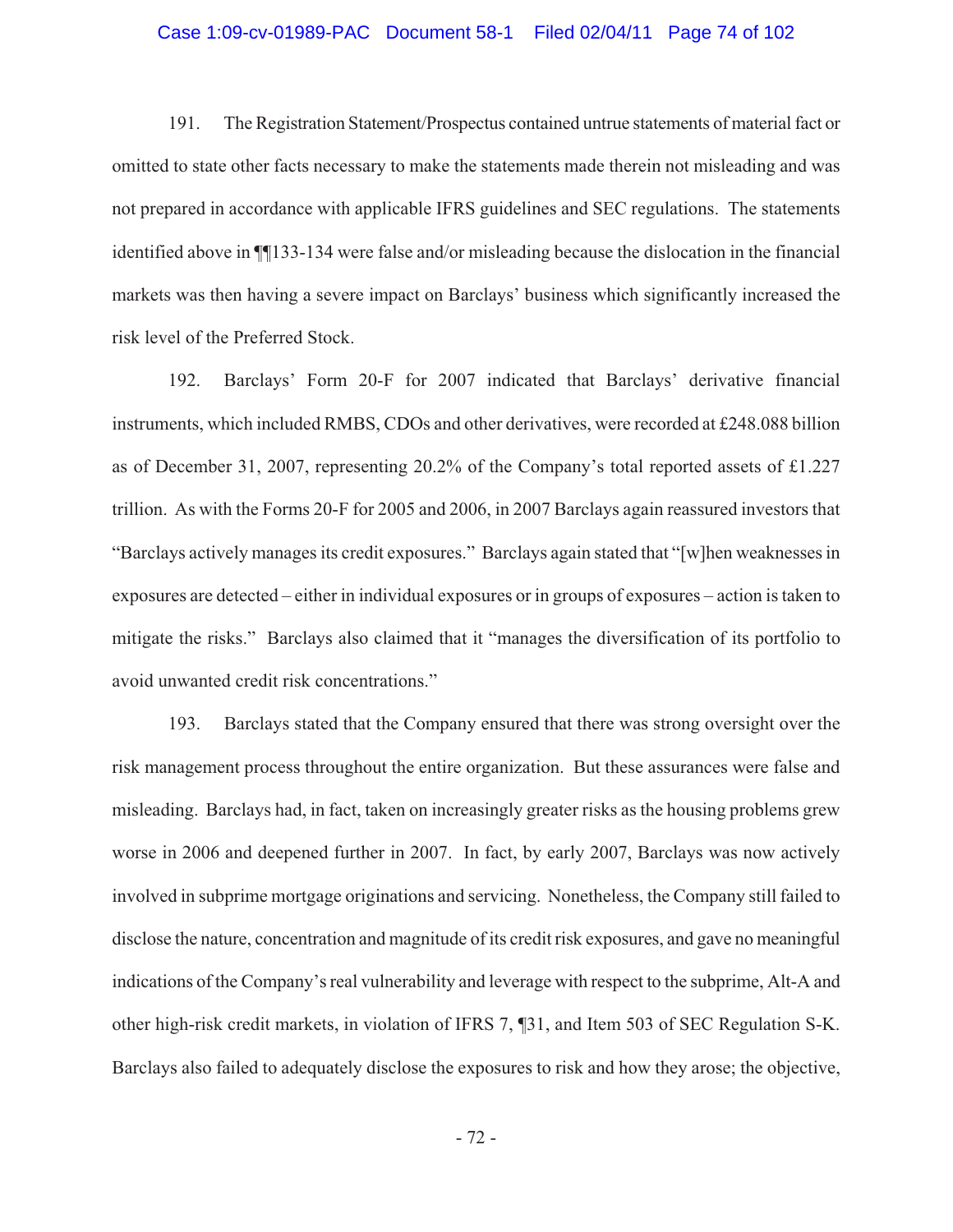#### Case 1:09-cv-01989-PAC Document 58-1 Filed 02/04/11 Page 75 of 102

policies and procedures for managing the risk; and any changes from the prior period. IFRS 7, ¶33. These critical omissions, coupled with Barclays' repeated assurances regarding the Company's extensive risk control oversight, were tantamount to sending the false message that management took reasonable steps to mitigate the adverse housing trends and associated risks.

194. Barclays stated in its 2007 Form 20-F that when valuing financial instruments in which the fair values were measured using valuation techniques that are determined in full or in part on assumptions that are not supported by observable market prices, using "reasonably possible alternative assumption," the valuation range would be approximately £1.2 billion lower to £1.5 billion higher than the fair values recognized in the 2007 financial statements. Comparing this low end estimate of £1.2 billion to Barclays' total reported value of derivative instruments of £248.088 billion, Barclays, in effect, suggested that the total reported value of its derivative instruments was at most overstated by 0.49%. This "reasonably possible" overstatement of 0.49% in 2007 was a mere 40 basis points greater than the "reasonably possible" overstatement of 0.09% level in 2006. This increase from 2006 to 2007 in the "reasonably possible" overstatement of Barclays' total reported derivative instruments did not fully reflect the tremendous adverse shifts in the housing market that took place during the period from 2006 through the end of 2007, and the inherent leveraging involved in derivative instruments. Barclays had still not come clean about how much toxic assets continued to remain on its books.

195. Barclays would not begin to make certain disclosures of its capital credit market exposures until its 2008 Interim results, as of June 30, 2008, and certain important disclosures were not made until the annual report as of December 31, 2008 was filed in March 2009. For example, although Barclays disclosed in its 2007 Form 20-F that the impairment charges for Barclays Capital were £782 million, Barclays failed to disclose the total fair value losses and total gross losses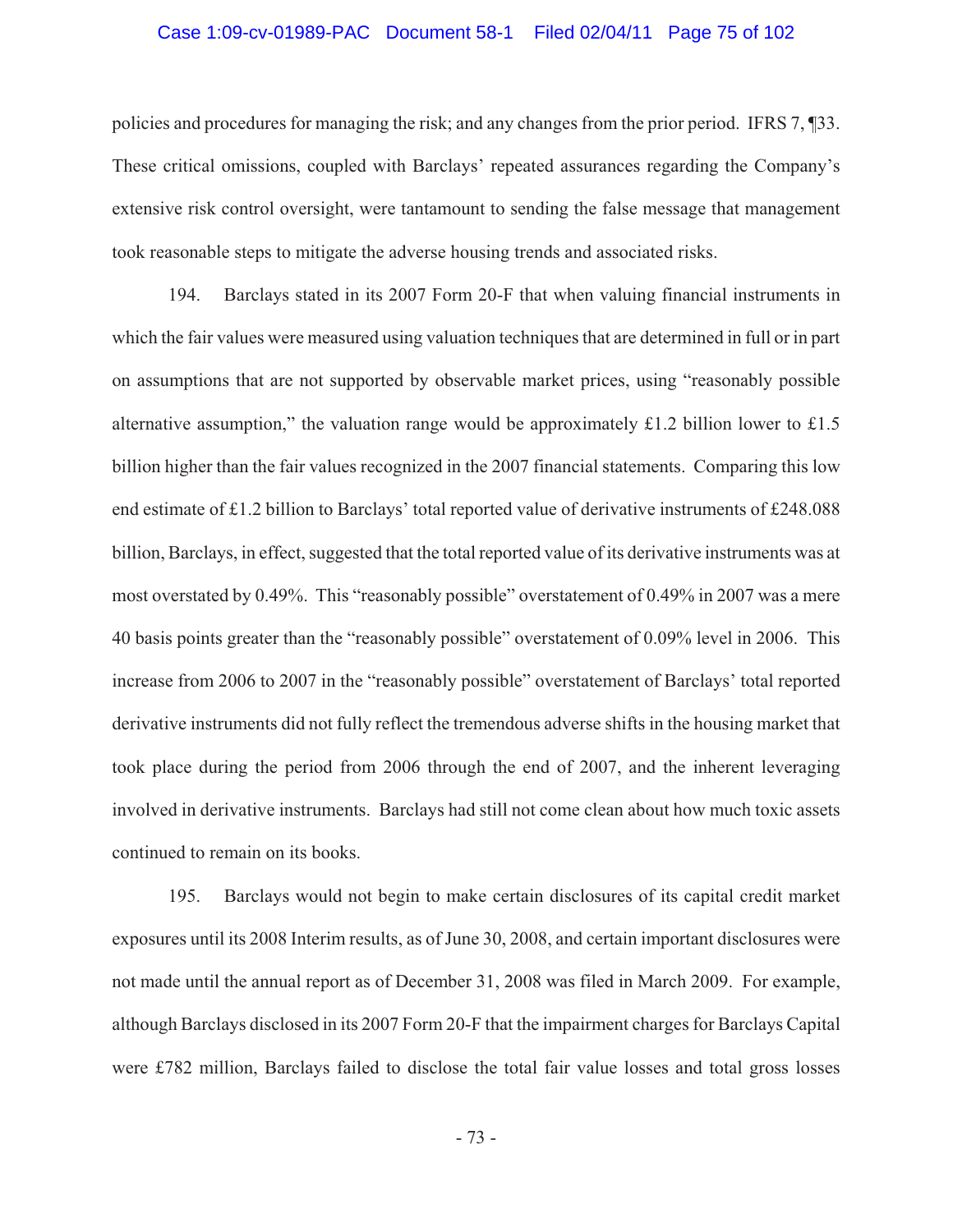pertaining to BarCap's credit risk, which included U.S. residential mortgages (*i.e*., ABS CDO super senior, other U.S. subprime, Alt-A and U.S. RMBS wrapped by monoline insurers); commercial real estate; commercial mortgages (*i.e*., commercial MBS and CMBS wrapped by monoline insurers); and other credit market assets (*i.e*., SIVs and SIV-lites, credit derivative products companies and CLOs and other assets wrapped by monoline insurers). As Barclays eventually disclosed in its 2008 Form 20-F, the total fair value losses for these credit market risks *in 2007* were £2.217 billion. These losses of £2.217 combined with the £782 million impairment charges for 2007 resulted in an undisclosed total gross loss of nearly £3 billion in 2007. Barclays' failure to make this vital disclosure prevented investors from evaluating the nature and extent of Barclays' risks arising from its financial instruments for 2007, as required by IFRS 7, ¶31 and Item 503 of SEC Regulation S-K. Barclays also failed to disclose: (a) the exposures to risk and how they arose; (b) its objectives, policies and processes for managing the risk and the methods used to measure the risk; and (c) any changes in (a) or (b) from the previous period. IFRS 7, ¶33.

196. Barclays' Series 5 Prospectus was also materially misleading in that it omitted important details regarding assets Barclays had insured with monoline insurers. While this information was not disclosed until after the Series 5 Offering, by the end of 2007 Barclays held £21.5 billion in assets that monoline insurers had guaranteed would be repaid in case the bond's issuer defaulted. In its 2007 20-F, however, Barclays only disclosed its net exposure of £1.3 billion, omitting such key information as the notional or "face" value of those insured assets and the credit ratings of those parties with whom those assets had been insured.

197. As Barclays was well aware, insured bonds carried the rating of the monoline insurers who had wrapped them. Thus, the fair value of Barclays' insured assets was largely dependent on the credit ratings that agencies had bestowed upon the insurers. Were the agencies to downgrade the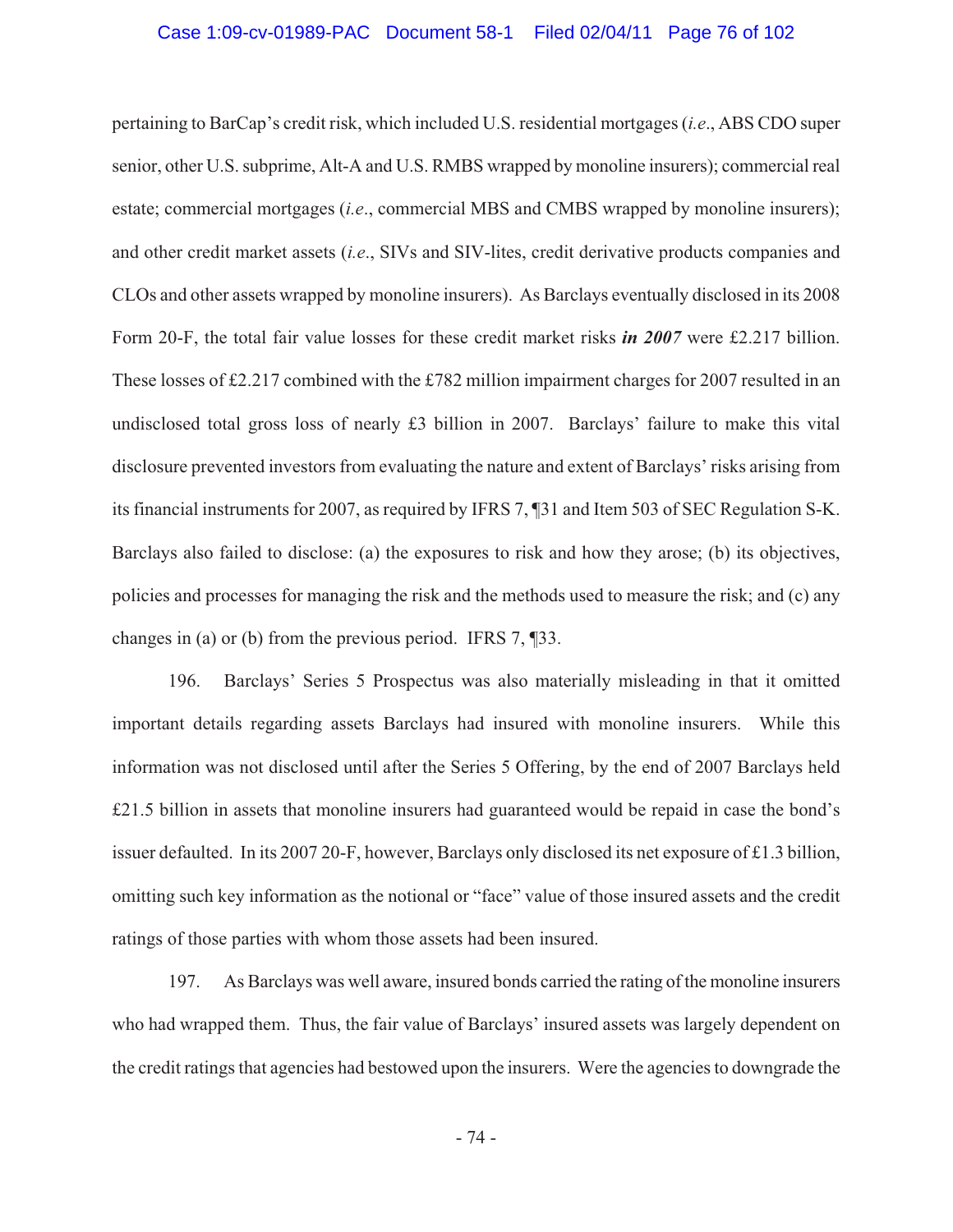### Case 1:09-cv-01989-PAC Document 58-1 Filed 02/04/11 Page 77 of 102

insurers' ratings, the credit rating of the wrapped assets would correspondingly drop, along with their market value. This was precisely what happened prior to the Series 5 Offering.

198. By 2007, ratings agencies were eyeing monoline insurers for potential ratings downgrades. On December 20, 2007, CNNMoney.com reported that bond insurer ACA Financial Guaranty Corporation ("ACA") was downgraded 12 levels by Standard & Poor's, from A to CCC (junk status). Those assets which ACA had wrapped and which lacked higher public underlying ratings were correspondingly downgraded to junk status. This downgrade prompted at least one large bank, Canadian Imperial Bank of Commerce ("CIBC"), to immediately write down 48% of the collateralized debt obligations that ACA had guaranteed. CIBC announced news of their \$1.7 billion writedown just minutes after ACA's downgrade was made public. ACA's downgrade also prompted Merrill Lynch to writedown \$1.9 billion in ACA-wrapped securities.

199. Importantly, ACA was about to fail and would have resulted in potentially disastrous consequences, including the collapse of other monoline insurers which would in turn cause the immediate writedown of all assets "issued" by those monolines, totaling more than \$1 trillion. In order to avoid this domino effect causing a collapse in value of Barclays' own assets, on December 20, 2007, CNNMoney.com reported, in part:

Wall Street banks may inject cash into ACA Financial Guaranty Corporation, which was dramatically downgraded to junk while nearly the entire bond insurance industry was put on negative credit watch by S&P yesterday.

\* \* \*

When ACA's debt went from A to CCC, the move also hit Canadian bank CIBC (which Fortune predicted in November). CIBC said it may immediately write down \$1.7 billion of the \$3.5 billion in mortgage holdings guaranteed by ACA, which were part of CIBC's roughly \$10 billion in hedged collateralized debt obligations.

These CDOs were not included in previous write downs because, though sullied by bad mortgage debt, they were supposedly insured or hedged by entities like ACA. Now that ACA can't backstop the losses, the credit ratings on those bonds will fall, and result in losses.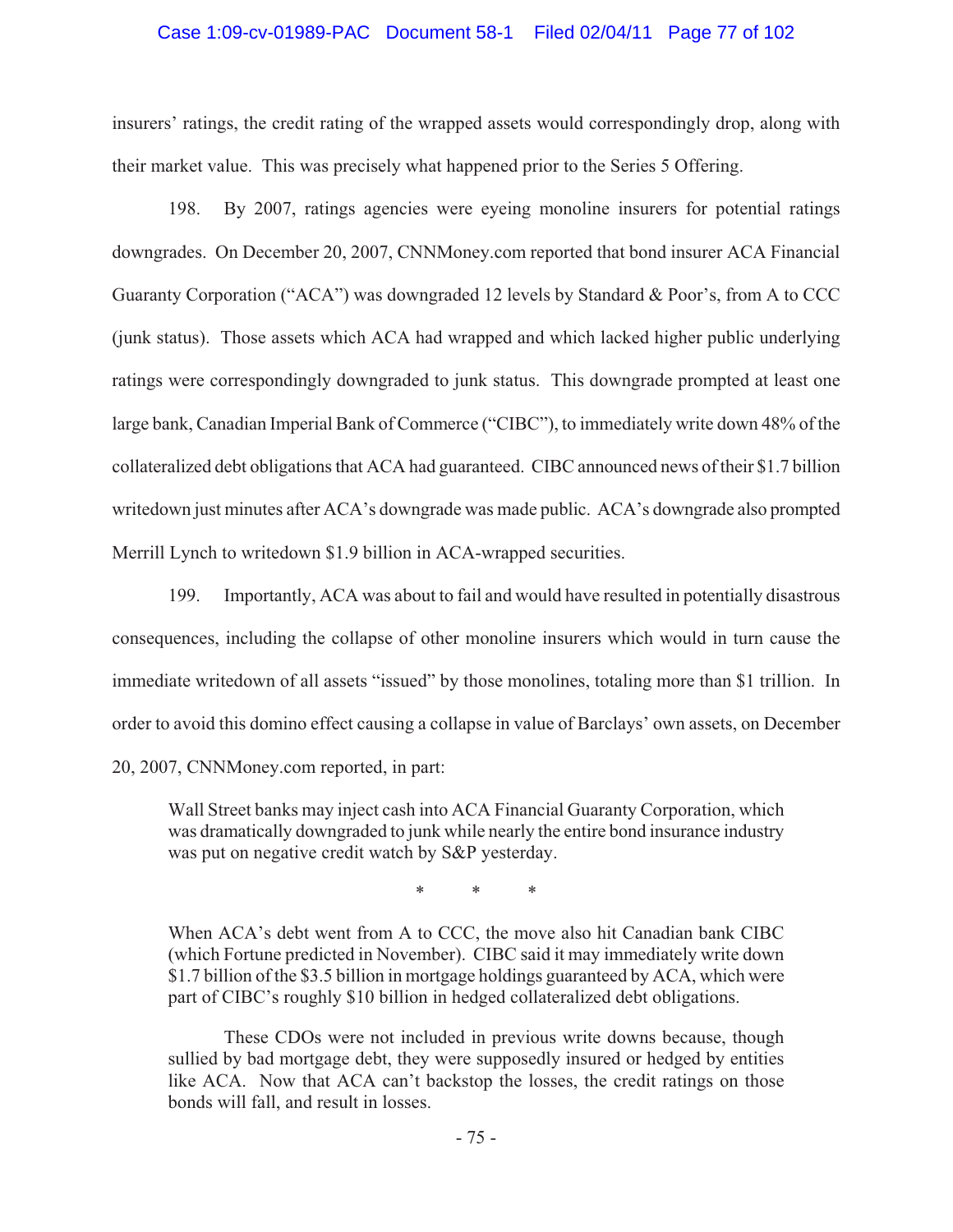\* \* \*

As more bond insurer ratings are cut, banks will have to write down losses on the securities they guaranteed. Bloomberg estimates that an industrywide downgrade would lead to \$200 billion in losses. The two biggest guarantors alone, MBIA and Ambac Financial Group, stand behind about \$652 billion and \$546 billion in debt respectively that could fall in value if those companies are downgraded.

\* \* \*

The monolines are not required to put up collateral when doing business with Wall Street because of their high credit ratings. But that all changed as they started insuring riskier products. ACA and other firms were often required to find counterparties with strong balance sheets to back them up when they insured the exotic bonds that Wall Street became addicted to in recent years.

# *CIBC, Barclay's and perhaps other banks were willing to be the backstops for a small fee (some believe as little as 5 or 6 basis points)*. *Barclays says its exposure is minimal and has faith that the monolines will meet their obligations*.

200. Then, on January 18, 2008 *Bloomberg* announced that Fitch Ratings had downgraded

Ambac, the second-largest bond insurer, two levels from AAA to AA. News of this downgrade

triggered immediate downgrades of at least 420 U.S. asset-backed securities. At the time of its

downgrade, Ambac had insured \$556 billion in municipal and structured finance debt, and held

approximately a 22.5% market share of the entire industry (as of September 30, 2007).

201. The January 18, 2008 *Bloomberg* article stated, in part:

Ambac Assurance Corp. was lowered two levels to AA and may be reduced further, New York-based Fitch said today in a statement. The downgrade "reflects the significant uncertainty with respect to the company's franchise, business model and strategic direction," Fitch said.

\* \* \*

"This makes Ambac insurance toxic," said Matt Fabian, senior analyst and managing director at Municipal Market Advisors in Westport, Connecticut. "The market has no tolerance for a ratings-deprived insurer."

\* \* \*

Moody's Investors Service and Standard & Poor's, the two largest ratings companies, are reviewing Ambac's ratings for a possible reduction. Moody's said this week it may also cut the ratings of MBIA Inc., the largest bond insurer.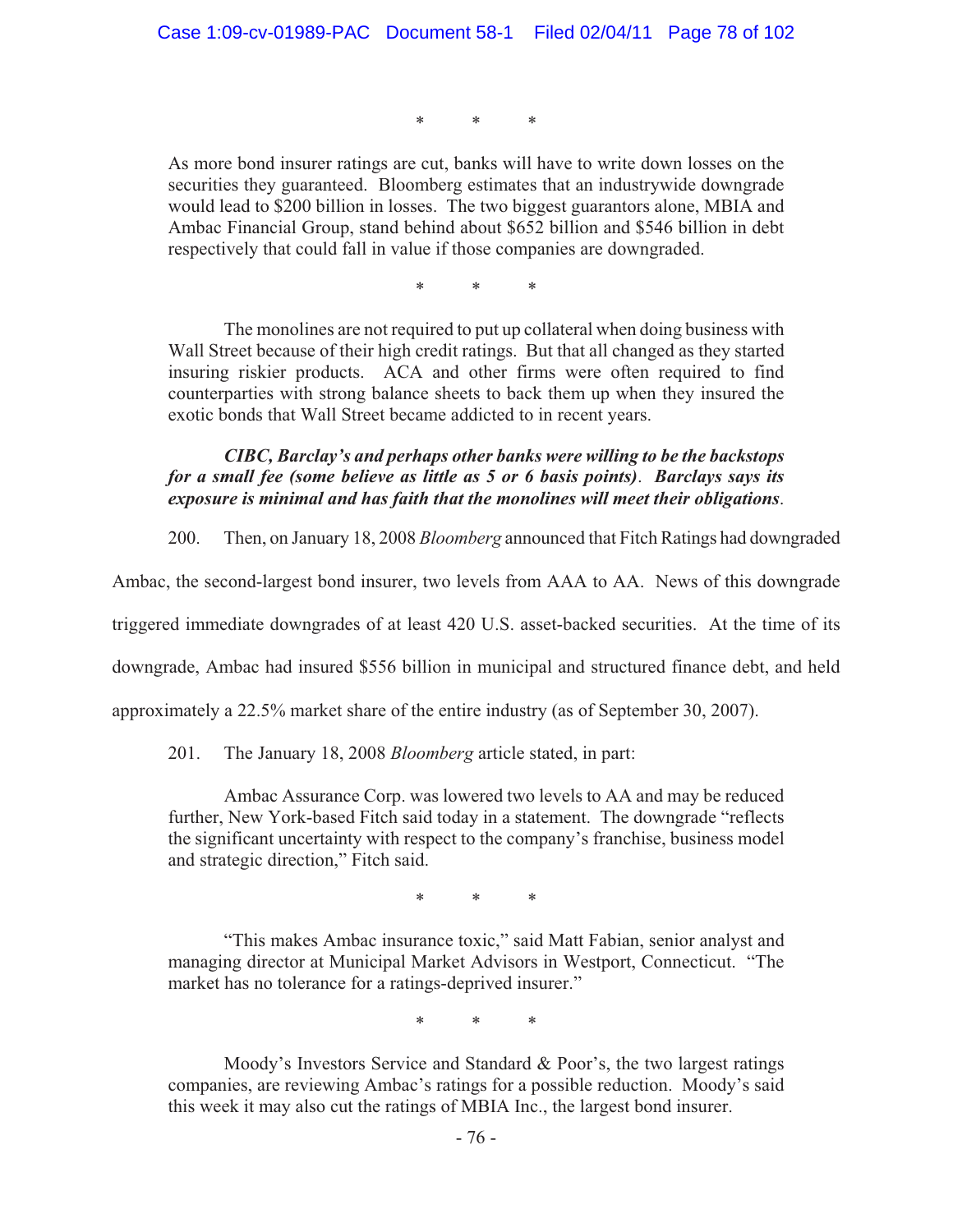\* \* \*

"The likelihood is quite high the others will follow," said John Tierney, credit market strategist at Deutsche Bank AG in New York. "Barring some significant development on new capital, it's just a matter of time before S&P and Moody's act on MBIA and Ambac."

The seven AAA rated bond insurers place their stamp on \$2.4 trillion of debt. Losing those rankings may cost borrowers and investors as much as \$200 billion, according to data compiled by Bloomberg. The industry guaranteed \$100 billion of collateralized debt obligations linked to subprime mortgages, \$22 billion of nonprime auto loans and \$1.2 trillion of municipal debt.

New York-based Merrill Lynch & Co., the world's largest brokerage, yesterday took \$3.1 billion of writedowns on the value of default protection from bond insurers

\* \* \*

Fitch, following its downgrade of Ambac Assurance, adjusted ratings accordingly for 137,990 municipal bonds and 114 non-municipal issues insured by the company. Bonds with underlying ratings higher than Ambac's will remain above the bond insurer's level, Fitch said today in a statement.

\* \* \*

Ambac agreed to guarantee almost \$200 million of bonds sold so far this year, or 6 percent of the market for new insured issues, according to data compiled by Bloomberg. Ambac's market share was 22.5 percent as of Sept. 30, 2007, according to a Dec. 13 report from Bear Stearns Cos.

202. Barclays itself was well aware of the dire impact these ratings downgrades had on the

value of its insured assets. On January 25, 2008, *Bloomberg* reported that analysts at BarCap

projected banks could require up to \$143 billion in capital should credit rating firms downgrade bond

insurers.

203. The January 25, 2008 *Bloomberg* article stated, in part:

Banks will need at least \$22 billion if bonds covered by insurers led by MBIA Inc. and Ambac Assurance Corp. are cut one level from AAA, and six times more for downgrades by four steps to A, Paul Fenner-Leitao wrote in a report published today. Barclays' estimates are based on banks holding as much as 75 percent of the \$820 billion of structured securities guaranteed by bond insurers.

\* \* \*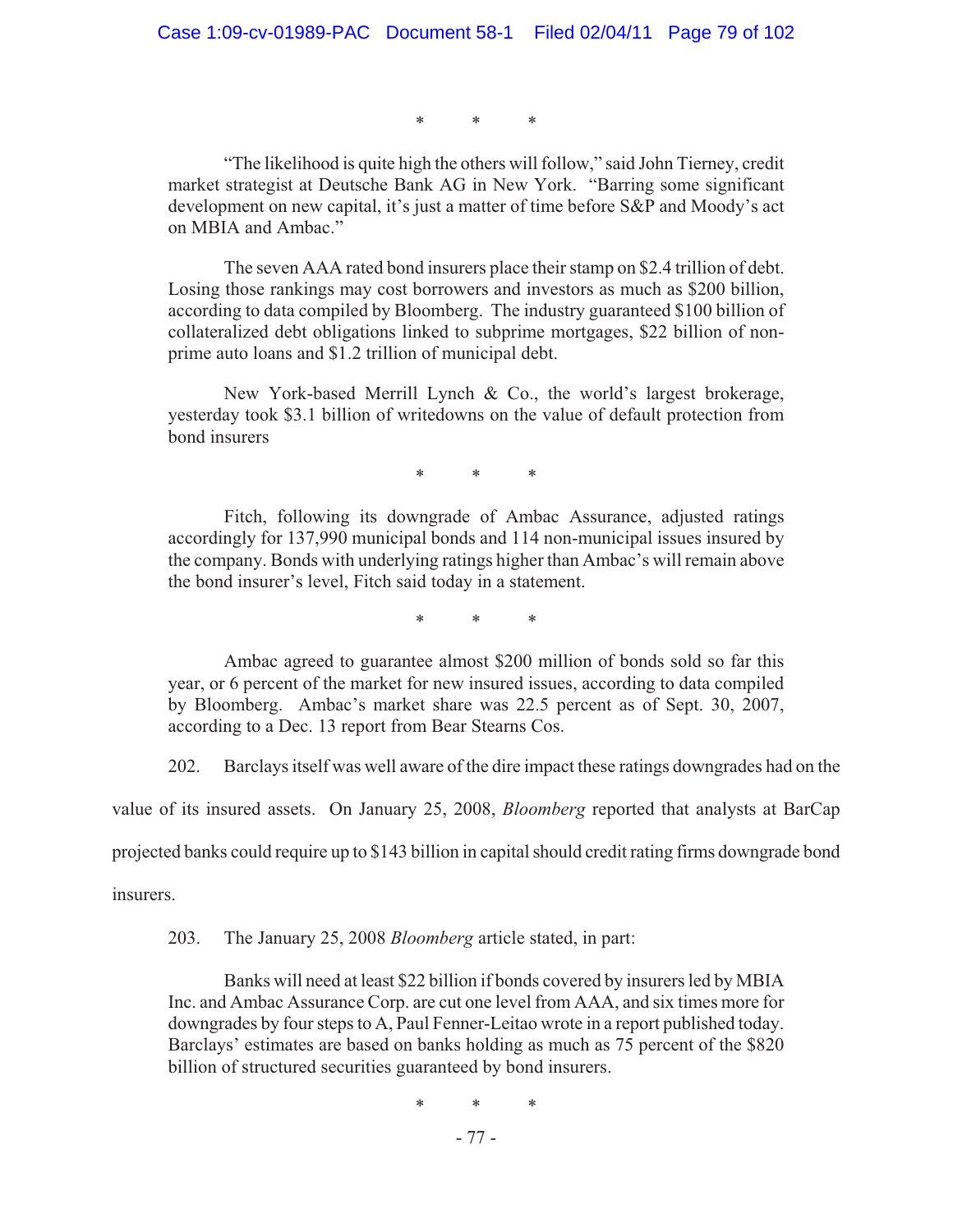The risk of a deeper capital shortfall may help explain why New York's Insurance Superintendent Eric Dinallo is trying to arrange a bank-led bailout of the bond insurers. Downgrades would cast doubt on the credit quality of \$2.4 trillion of bonds the industry guarantees.

\* \* \*

Fitch Ratings cut New York-based Ambac by two levels to AA last week, triggering downgrades for 420 U.S. asset-backed securities as well as debt sold by companies from London soccer club Arsenal Holdings Plc to Sydney Airports Finance Co.

Fitch is likely to cut the rankings of other bond insurers in the "very near term," with Financial Guaranty Insurance Co. at greatest risk, Fenner-Leitao wrote in the report. New York-based FGIC insures \$315 billion of bonds.

Standard & Poor's cut New York-based ACA Capital Holdings Inc.'s rating by 12 levels to CCC last month, causing Merrill Lynch & Co. to write down \$1.9 billion of securities and Canadian Imperial Bank of Commerce to sell more than C\$2.75 billion (\$2.7 billion) in stock to cover writedowns.

\* \* \*

MBIA Inc., the largest bond insurer, based in Armonk, New York, and Ambac in New York, the No. 2 so-called monoline, are on review for a possible downgrade by Moody's Investors Service and Standard & Poor's.

204. Thus, by Barclays' own account, their assets wrapped by these monoline insurers would plummet in value upon news of ratings downgrades, which was already occurring and which Barclays expected to accelerate. Barclays even acknowledges in its 2007 20-F that one major criterion used in determining whether there was objective evidence of an impairment loss was whether the issuer or obligor (here, the monoline insurer) was experiencing significant financial difficulty. The wave of downgrades on the insurers' ratings, other banks' huge writedowns of monoline-wrapped assets, and the rating agencies' negative outlook on the entire industry, provided clear evidence that Barclays' wrapped assets were severely impaired according to their own valuation criteria.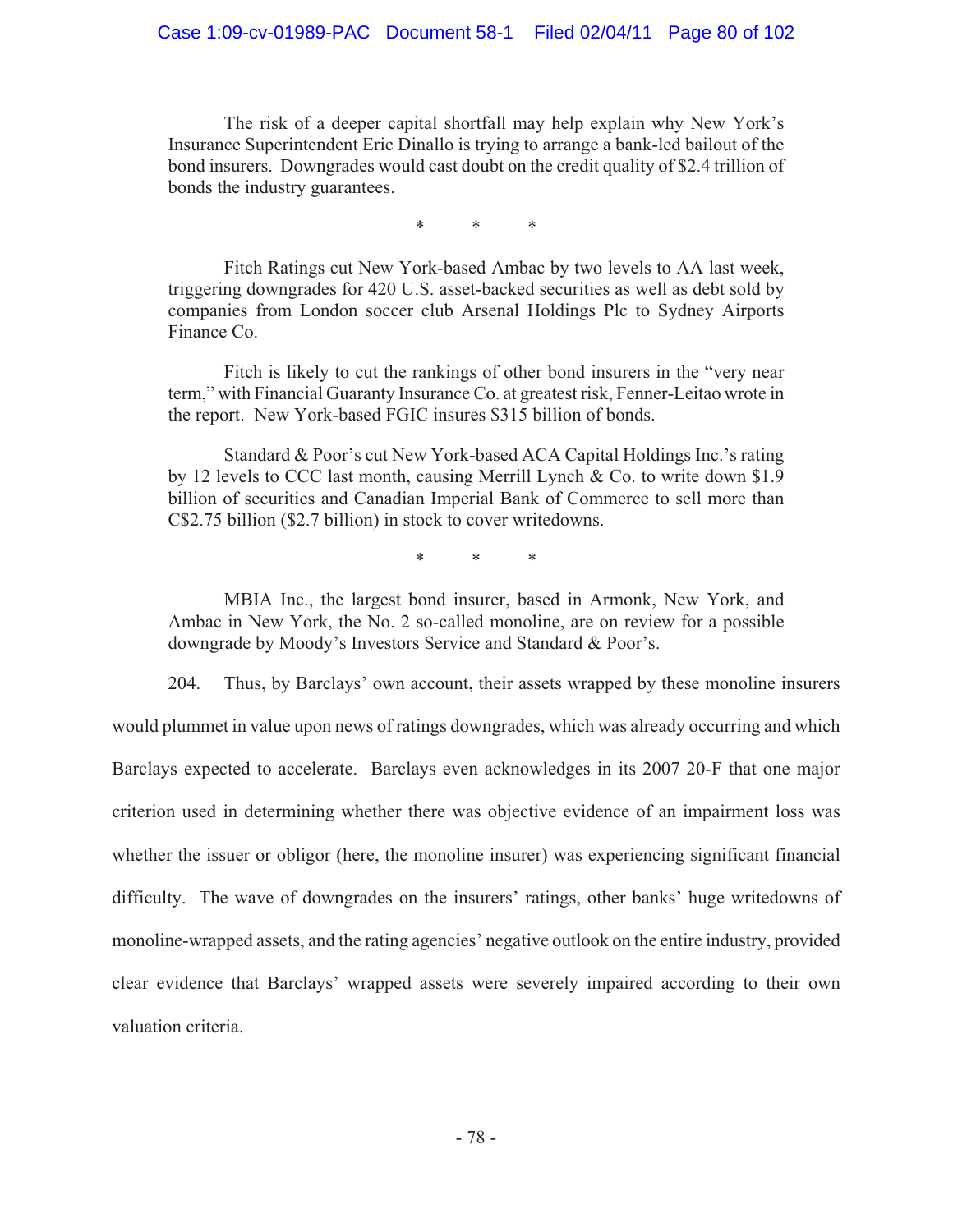205. These downgrades of bond insurers continued into February 2008. On February 1,

2008, *TheStreet.com* reported, in part:

### **Moody's View Darkens on Bond Insurers**

Moody's Investors Service said that it may complete its review of monoline bond insurers by mid- to late February – a move that may result in downgrades, given the ratings agency's increasingly negative view on the mortgage market.

In a conference call Friday morning, Moody's explained that its view of the entire sector is becoming more negative. It said it would be employing more stringent assumptions in assessing the outlook and capital adequacy of firms such as troubled guarantor heavyweights Ambac Financial and MBIA. Downgrades to monolines would be devastating, as their pristine credit is critical to their core business of insuring some \$2.4 billion to \$2.6 billion in debt.

The health and viability of the financial guarantors, which insure debt issued from municipalities as well as newfangled securities structured by investment banks known as collateralized debt obligations, has been deeply tested by the stresses in the mortgage market. The fear is that delinquencies in some of the securities these entities provide a backstop for – which have so far been relatively few – may begin to ratchet up significantly in the near term.

206. In an effort to avoid having to recognize losses tied to its monoline counterparty

exposures, Barclays joined a group of other Wall Street banks to bail out the insurers. On February

1, 2008, *TheStreet.com* and other news agencies reported that a consortium of banks, including Barclays, were "working in conjunction with New York Insurance Superintendent Eric Dinallo to hammer out a bond insurer bailout plan." Barclays knew it had to bail out the monolines in order to stave off writedowns on its own mortgage-related exposure, because if the insurers failed, Barclays could no longer claim its exposure was insured or hedged by the monolines. As soon as the monolines could not backstop those losses the credit ratings on those bonds would fall, resulting in huge losses for Barclays.

207. On February 14, 2008, *Reuters* reported that Moody's had cut its AAA rating of Financial Guaranty Insurance Corporation *by six levels*. FGIC had insured \$315 billion in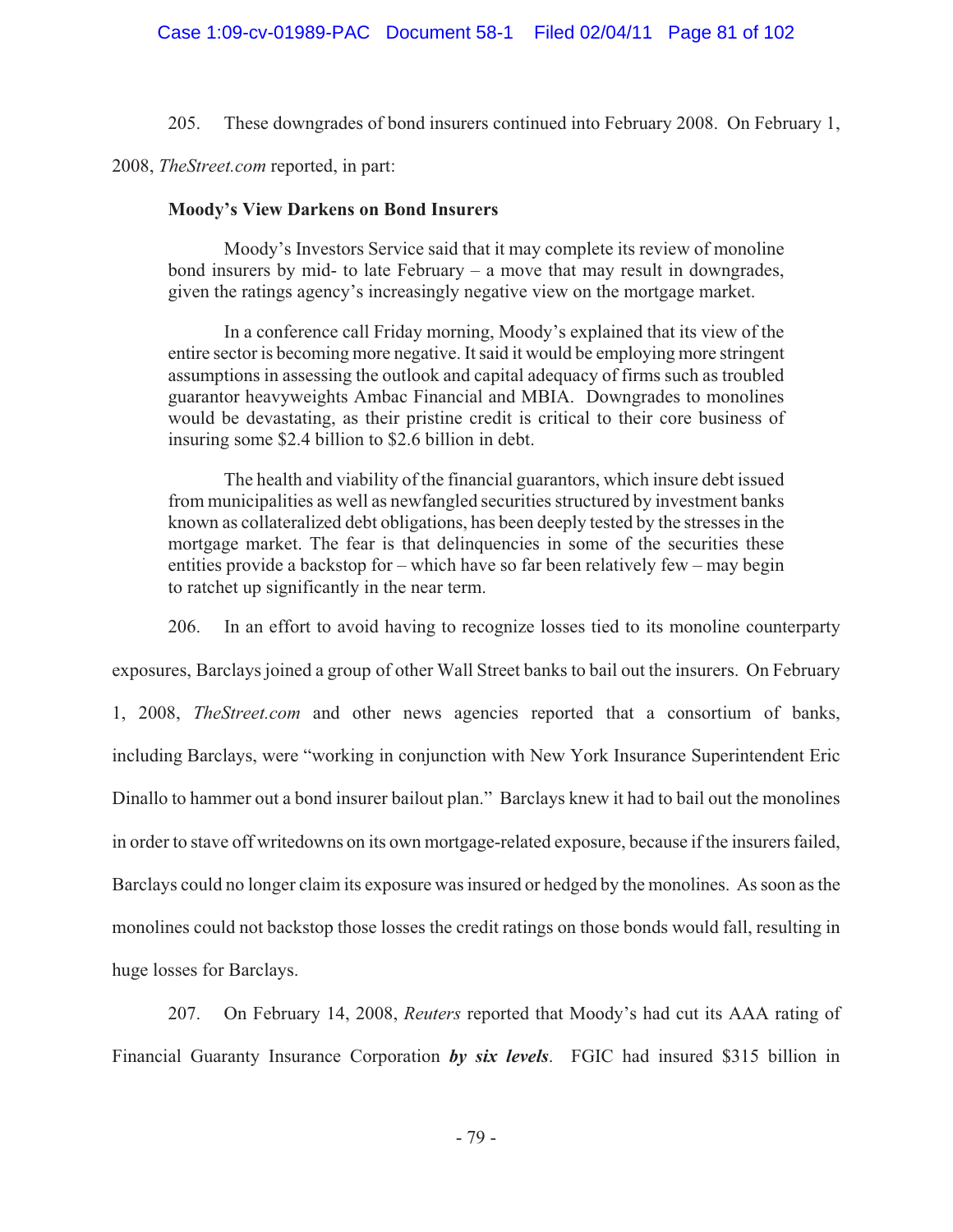outstanding bonds as of September 2007, including \$31 billion of mortgage-backed securities and

\$28 billion of CDOs.

208. The February 14, 2008 *Reuters* article stated, in part:

Moody's Investors Service on Thursday steeply cut its "AAA" ratings on FGIC Corp's bond insurance arm, making FGIC the first big bond insurer to lose its top rating from all three major ratings agencies.

The action on FGIC, the fourth largest bond insurer, raised fears among investors of even more write-downs at global banks and could further drag down prices in the \$2.5 trillion municipal bond market.

Moody's slashed its rating on FGIC by six notches, and warned it may cut the rating again because of a \$4 billion hole in the insurer's capital position.

S&P had cut FGIC's rating to "AA" on Jan. 31, while Fitch cut it to "AA" on Jan. 30.

"I think what this does most importantly is it further diminishes liquidity in the marketplace," said Andrew Harding, chief investment officer for fixed income at Allegiant Asset Management in Cleveland. "Therefore, all your credit spreads and risk premiums increase and you are definitely seeing that today."

\* \* \*

Moody's cut Financial Guaranty Insurance Co's "Aaa" insurer financial strength rating to "A3," the seventh-highest investment grade rating. It also cut parent company FGIC Corp's senior debt rating to "Ba1," the highest junk level, from "Aa2."

\* \* \*

Moody's also downgraded bonds guaranteed by FGIC to "A3," except those with higher underlying ratings.

209. Barclays' knowing or reckless failure to write down its own wrapped assets in light of these ratings downgrades, or even acknowledge the extent of the risk to the Company, as other banks had done almost immediately, rendered Barclays' Series 5 Prospectus materially misleading. As evidenced by its own analysts' reports, the value of Barclays' insured assets was entirely dependant on the rating of the monoline insurers. The downgrades of Ambac, FGIC and ACA, which collectively held nearly 40% of the monoline insurance market share going into 2008, should have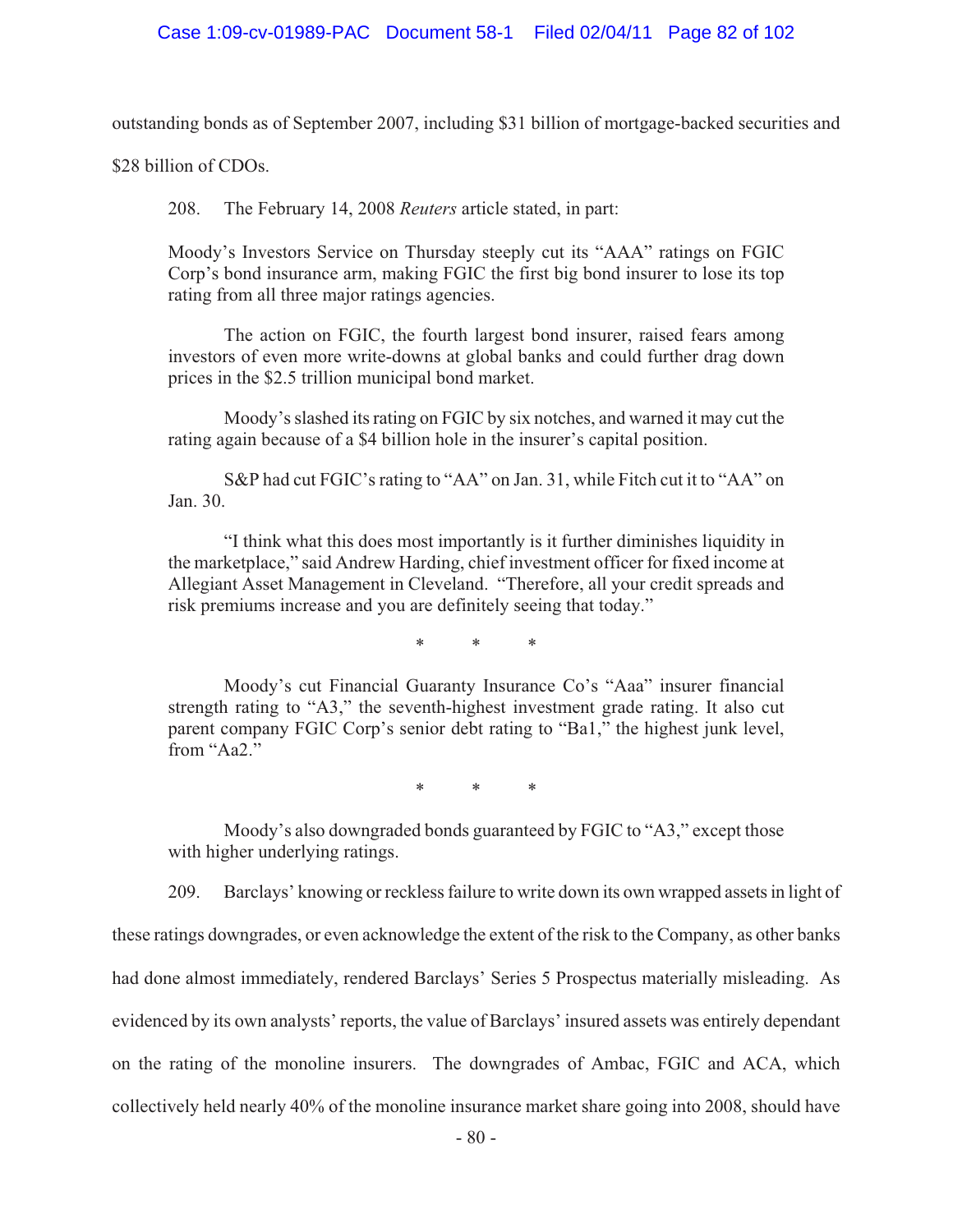#### Case 1:09-cv-01989-PAC Document 58-1 Filed 02/04/11 Page 83 of 102

resulted in a dramatic write down of the value of those assets Barclays had insured with these bond insurers. In fact, as Barclays first disclosed in its Form 6-K filed August 7, 2008, the notional amount of assets wrapped by monolines with AAA/AA ratings dropped to £10.7 billion as of June 30, 2008, from £21.5 billion as of December 31, 2007. The Form 6-K indicated that about £5.6 billion in notional assets were now wrapped by A/BBB rated insurers, and £5.1 billion in assets were wrapped by monolines carrying junk status ratings. While banks such as CIBC had written down up to half of its exposure to these insurers, Barclays disclosed no such writedowns prior to the Series 5 Offering, in spite of what its own analysts were telling the market. Further, despite these downgrades, Barclays' total writedowns of its wrapped assets as of June 30, 2008 was still only £433 million, about 2% of its notional exposure of £21.4 billion.

210. Barclays also did not disclose its gross exposure to leveraged finance loans. In leveraged buyouts, buyout firms typically borrow two-thirds of the money needed for acquisitions. Leveraged loans are typically rated below BBB – by S&P and less than Baa3 by Moody's Investor Services. During the financial turmoil in 2007, these loans became significantly impaired. However, Barclays failed to disclose its gross exposure to such leveraged loans in 2007 in accordance with IFRS 7, ¶¶31, 33. As of December 31, 2008, however, after Series 5 was completed, Barclays disclosed in its 2008 Form 20-F that its exposure to leveraged loans was £10.506 billion.

#### **POST-OFFERING EVENTS**

211. On May 15, 2008, just over a month after the Series 5 Offering, the Company issued a Q1 Interim Management Statement announcing that it had taken £1.7 billion in charges to BarCap's risk assets, but failed to disclose to investors how the marks taken were split across the Company's asset classes. The Company also disclosed that it was below the target 5.25% Equity Tier 1 ratio,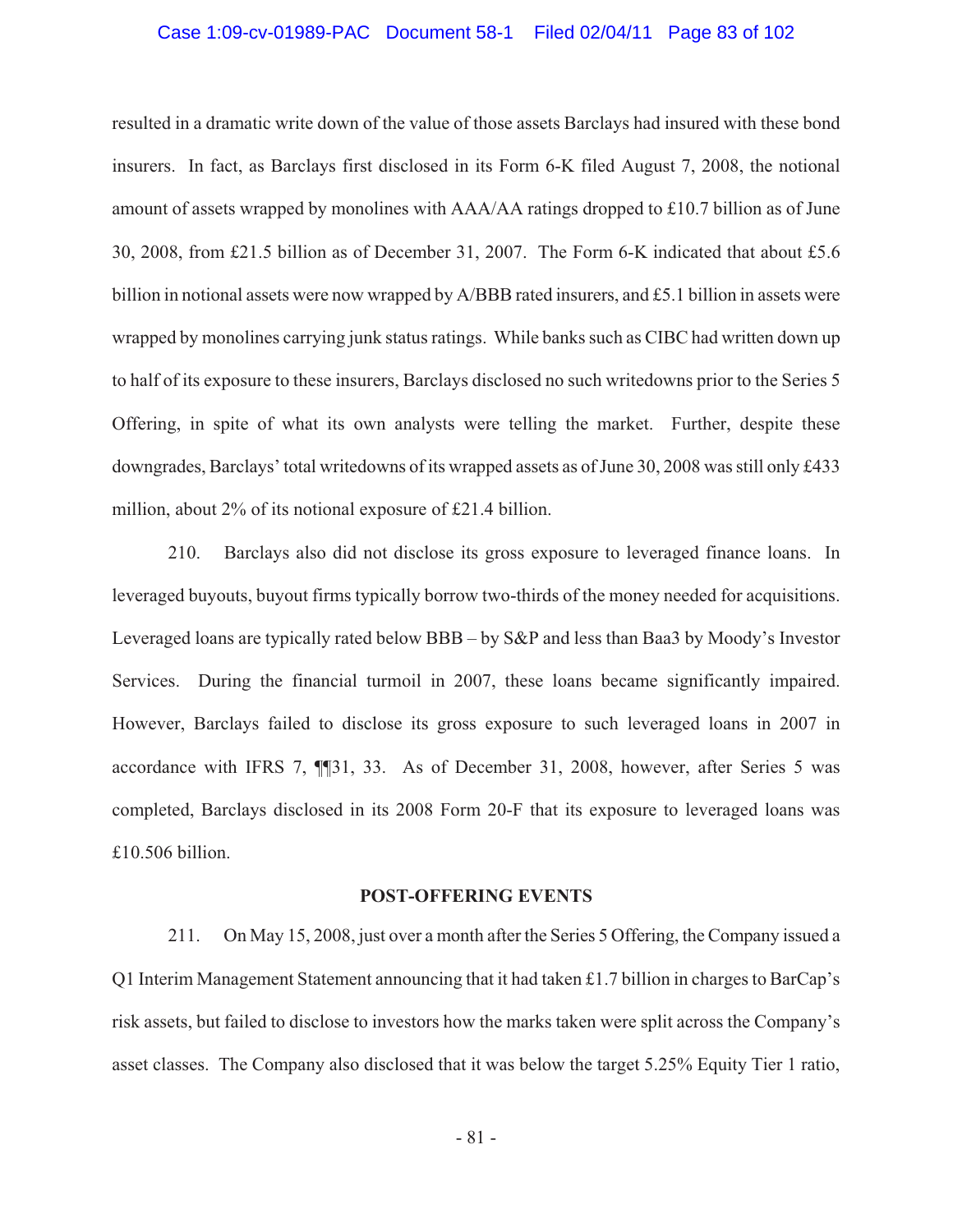and that it expected its Tier 1 capital and equity under Basel II on June 30, 2008 to be lower than the

7.6% and 5.1% the Company reported as its goals on December 31, 2007.

212. On May 16, 2008, *The Wall Street Journal* reported, in part:

# **Barclays Doesn't Budge – Bank Posts Profit, Declines for Now To Seek Infusion**

LONDON – Barclays PLC stopped short of a widely expected move to raise capital, leaving the British bank with one of the industry's thinnest cushions against losses at a time of great uncertainty in the economy.

The U.K.'s third-largest bank by market capitalization, Barclays said it turned a profit in the first quarter despite GBP 1.7 billion (\$3.3 billion) in write-downs on mortgage and other investments.

While the bank left the door open for a capital injection, it decided for the time being not to join rivals, such as Royal Bank of Scotland Group PLC and HBOS PLC, that have turned to investors for funds to help them weather the financial crisis.

\* \* \*

*Barclays appears to be "in denial," said Tom Rayner, a banking analyst at Citigroup. Mr. Rayner also said Barclays's write-downs seemed meager compared with its peers, given the size of its portfolio of troubled assets. Barclays has said direct comparisons aren't valid because it holds a different mix of assets*.

In London, Barclays's shares fell 2% to 418.75 pence.

One reason for delaying a capital increase could be to allow Barclays to distance itself from the troubles of rivals RBS and HBOS. But people familiar with the bank believe Barclays could turn to capital raising by the third quarter.

In lieu of an immediate capital raising, Barclays could build up its cash cushion by retaining profits or by selling assets. Barclays is keeping all options open.

Chief Financial Officer Chris Lucas said he expects Barclays's core Tier 1 capital ratio to be less than 5.1% at the end of June.

That is below the bank's own target of 5.25% and the European average of 6.5%, and not far from the U.K. regulatory minimum of 4%. Tier 1 capital is important for banks because it provides a cushion against losses.

213. Throughout June 2008, rumors circulated concerning Barclays need to take much

larger writedowns, and analysts began speculating on how Barclays would be able to raise enough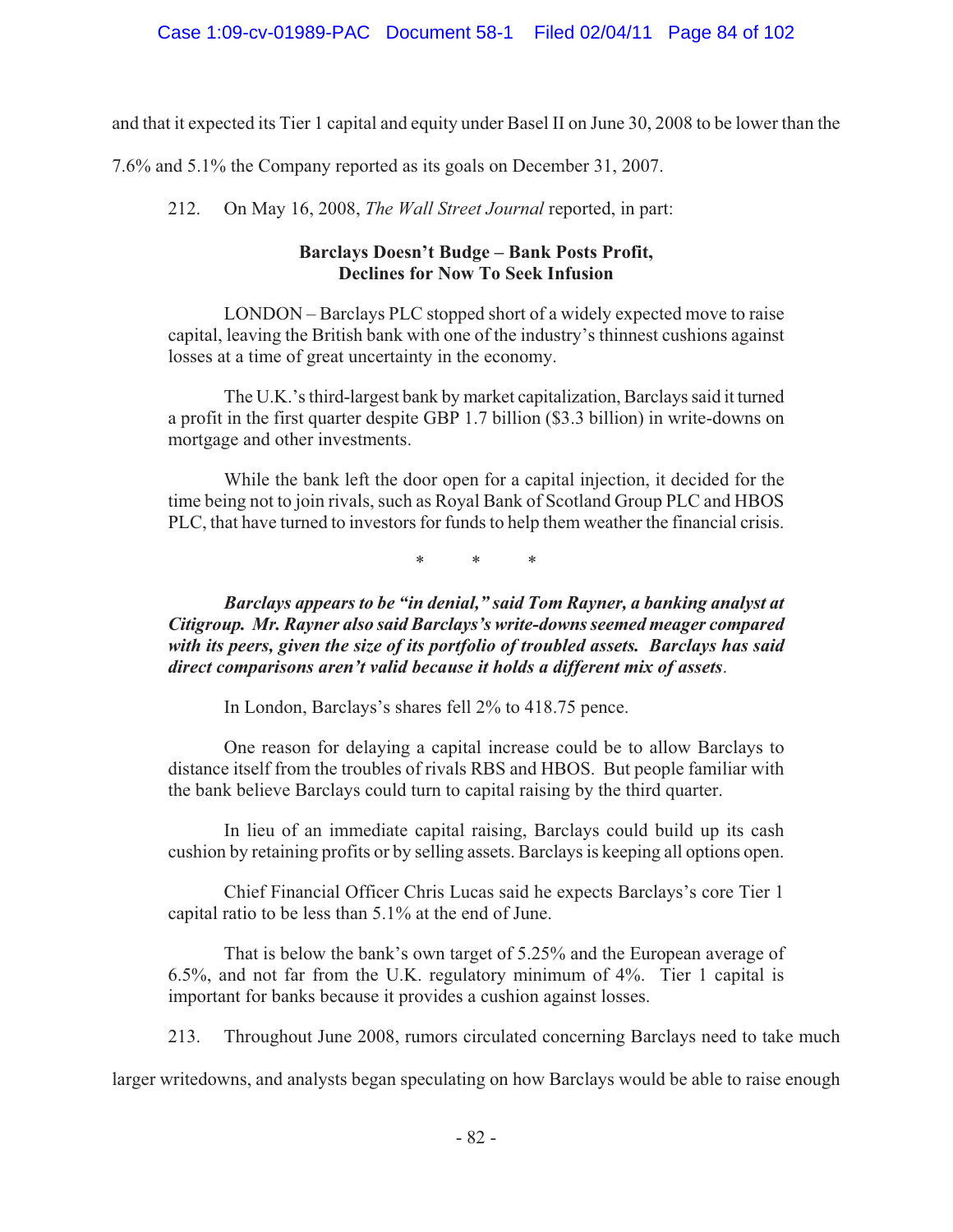capital to stay afloat in the aftermath of these impending writedowns. On June 12, 2008, Barclays

stock hit its lowest level of trading on the London Exchange since 1998.

214. On June 26, 2008, *The Wall Street Journal* reported, in part:

# **Barclays taps Asian cash – Entities from China, Japan and Singapore buy into share offer**

Barclays PLC became the latest British bank to unveil a share issue to shore up its balance sheet, revealing participation by several Asian and Middle East investors.

*The bank said it will raise about GBP 4.5 billion (\$8.86 billion), half of which will be used to boost its capital held against risky assets, while the remainder will be "put to work in the businesses*."

\* \* \*

"Through our capital raising . . . we strengthen our capital base and give ourselves additional resources to pursue our strategy of growth through earnings diversification," Chief Executive John Varley said in a statement.

\* \* \*

*While Mr. Diamond acknowledged that the criticism has come from peers as well as analysts, he said "our [markdowns] on credit investments shouldn't be an issue." He said the markdowns have been subject to extensive revision and scrutiny from outsiders – including the investors who are now injecting cash into the bank – as well as from regulators and rating agencies*.

215. On August 7, 2008, Barclays issued its 2008 Interim Results, disclosing that its first-

half net income declined 34% to £1.72 billion (\$3.4 billion). The net income reduction was due in

large part to a massive writedown of £2.8 billion of credit-related assets, more than analysts

predicted. Analysts commented on the size of the writedowns:

"Maybe this is grist to the mill for those who said that Barclays was underproviding for its writedowns," said Simon Maughan, a London-based analyst at MF Global Securities Ltd. who has "buy" rating on the stock. "*They have written off significantly more than they flagged in June* . . . ."

216. On August 7, 2008, Business Week Online reported, in part:

# **Barclays' Profits Hit by Credit Crunch; The British bank's first-half pretax profits declined by one-third after it took \$5.5 billion in credit-related writedowns**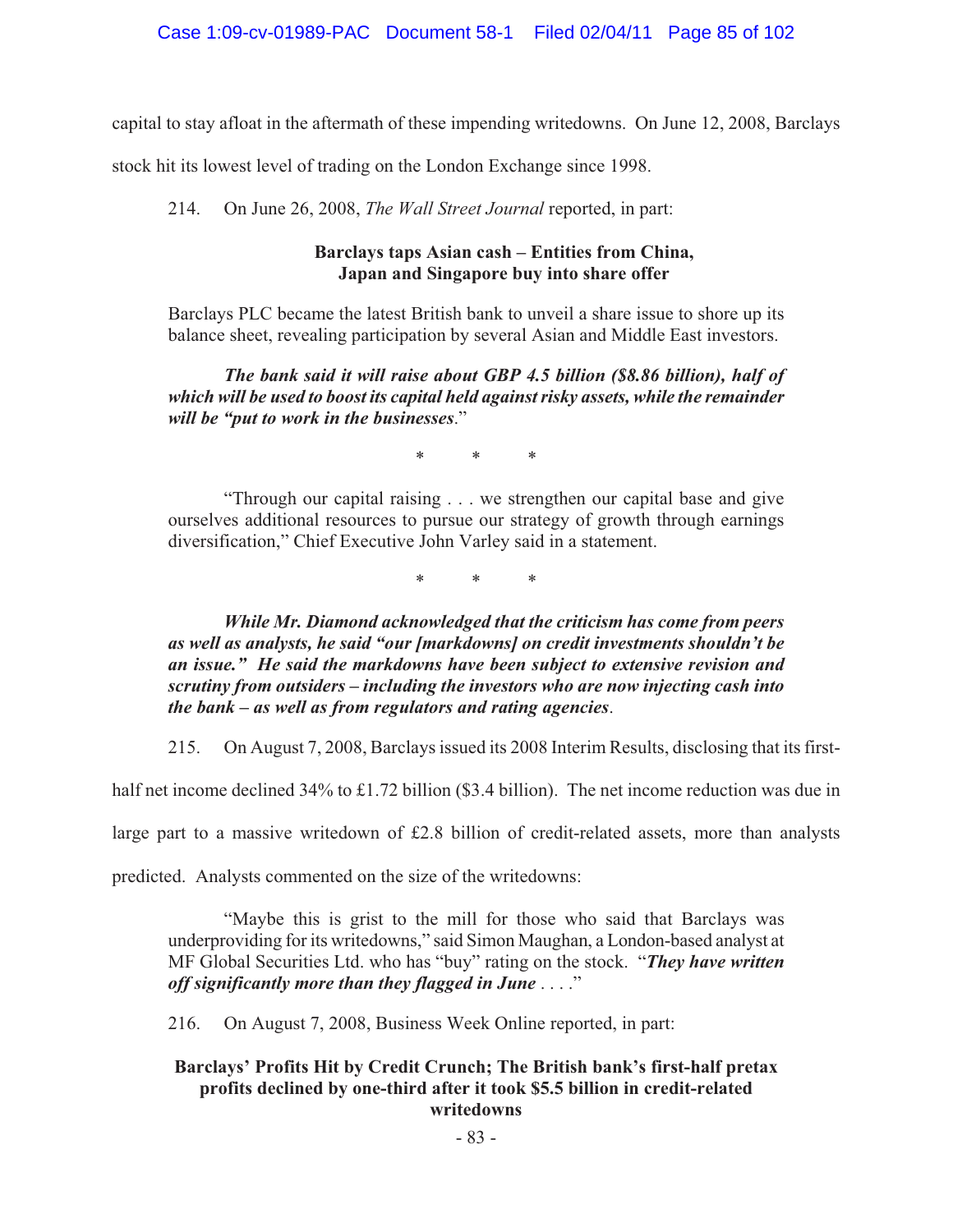The credit crunch continues to take its toll on British banks. On Aug. 7, Barclays revealed its first-half pretax profits fell by one-third, to \$5.4 billion, after the bank took credit-related writedowns of \$5.5 billion. *Describing the bank's performance as "acutely disappointing," CEO John Varley all but apologized for the decline in company's share price over the past year: "Our shareholders have had to endure a lot*."

*Barclays also revealed a sharp rise in bad debts*. For the six months ended in June, total bad debts rose by 155% from the previous year, to \$4.7 billion, as subprime mortgages and other credit-related investments plunged in value. And the investment bank Barclays Capital, which many analysts expected to fall victim to the credit crunch, posted net losses of \$4 billion.

217. By October, these and other impending writedowns and impairments required

Barclays to seek *another* massive infusion of capital. On October 13, 2008, Barclays issued a press

release entitled "Update on capital, dividend and current trading," which stated in part:

Following the announcement made by the UK Government on 8 October 2008 in relation to UK banking sector capital and funding, Barclays has been in detailed discussions with the UK Financial Services Authority ("FSA") and HM Treasury.

# **Capital and dividend**

Barclays is well capitalised, profitable and has access to the liquidity required to support its business. Taking into account the new higher capital targets which the FSA has set for all UK banks, *the Board has determined that it will raise in excess of £6.5bn of Tier 1 Capital*. This would result in a pro forma Tier 1 Capital ratio as at 30 June 2008 of over 11%.

Given the strength of Barclays' well diversified business and the existing capital base, *the Board expects that the additional capital will be raised from investors without calling on the Government funding which has been offered to UK Banks*. Accordingly, a plan has been agreed with and approved by the FSA which envisages:

- $\bullet$  The issue of preference shares to raise £3bn by 31 December 2008 as Barclays' contribution to the commitment made by UK banks to increase Tier 1 capital by £25 billion in aggregate by year-end.
- - The issue of new ordinary shares to raise £0.6bn (\$1bn) as announced on 17 September as part of our announcement concerning the acquisition of Lehman Brothers North American investment banking and capital markets businesses ("the Lehman Acquisition").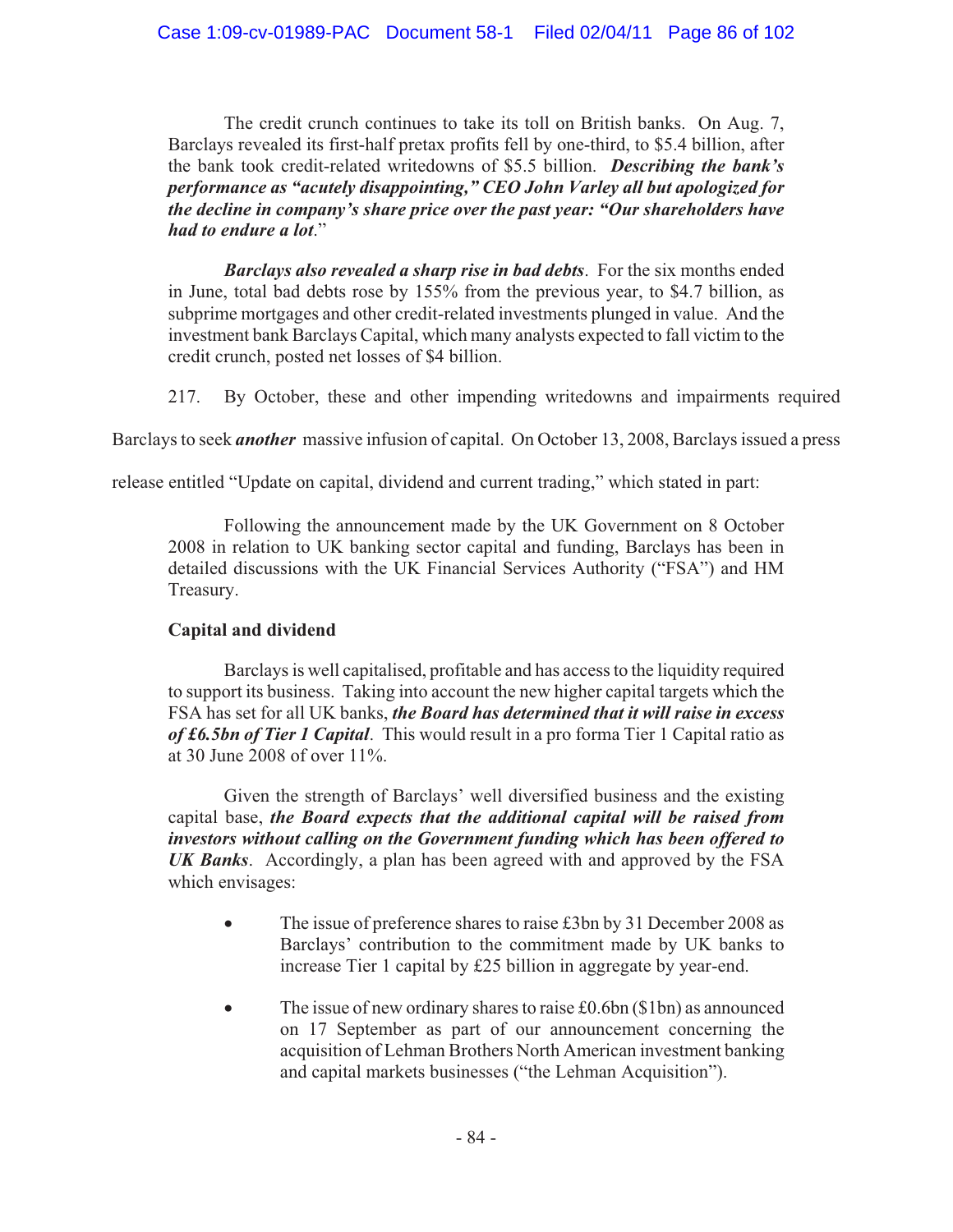- - The issue of new ordinary shares to raise a further £3bn as soon as practicable after the announcement of our full year 2008 results and our intention is that this should be before 31 March 2009. The offer of such shares will be structured so as to give existing shareholders full rights of participation.
- $\bullet$  Balance sheet management and operational efficiencies to release at least a further £1.5bn in equity resources.

As part of the above issuance of shares, Barclays has agreement in principle with an existing shareholder to contribute £1bn in new capital, to be allocated between the component parts listed above.

In the light of the new capital ratios agreed with the FSA and in recognition of the need to maximise capital resources in the current economic climate, the Board of Barclays has concluded that it would not be appropriate to recommend the payment of a final dividend for 2008. This dividend, amounting to £2bn, would otherwise have been payable in April 2009. Our intention is to resume dividend payments in the second half of 2009.

The effect of the above is that more than £6.5bn is raised through capital issuance and at least a further £3.5bn through dividend and other actions.

In the event that any of the proposed capital issuances do not proceed, Barclays, along with the other UK banks, would be eligible to have access to the capital facilities announced by the UK Government on 8 October 2008. The terms of such facilities would be negotiated at the time and may be on terms less favourable than those made available today. The UK Government has also confirmed that Barclays is eligible to use the extended facilities with the Bank of England and the UK Government guarantee of term unsecured issuance which have been made available to UK Banks.

218. Before the end of the month, on October 31, 2008, the Company announced its

decision to sell up to one third of the Company to investors from Abu Dhabi and Qatar. This

announcement came just weeks after Barclays announced its decision to raise £6.5 billion from

private investors. On that day, Reuters reported, in part:

# **Barclays raises \$12 bln from Middle East, others**

Middle East investors will own up to one third of Barclays Plc after Abu Dhabi and Qatar provided most of 7.3 billion pounds (\$12.1 billion) raised by the bank on Friday to repair damage from the global financial crisis and avoid taking UK government rescue funds.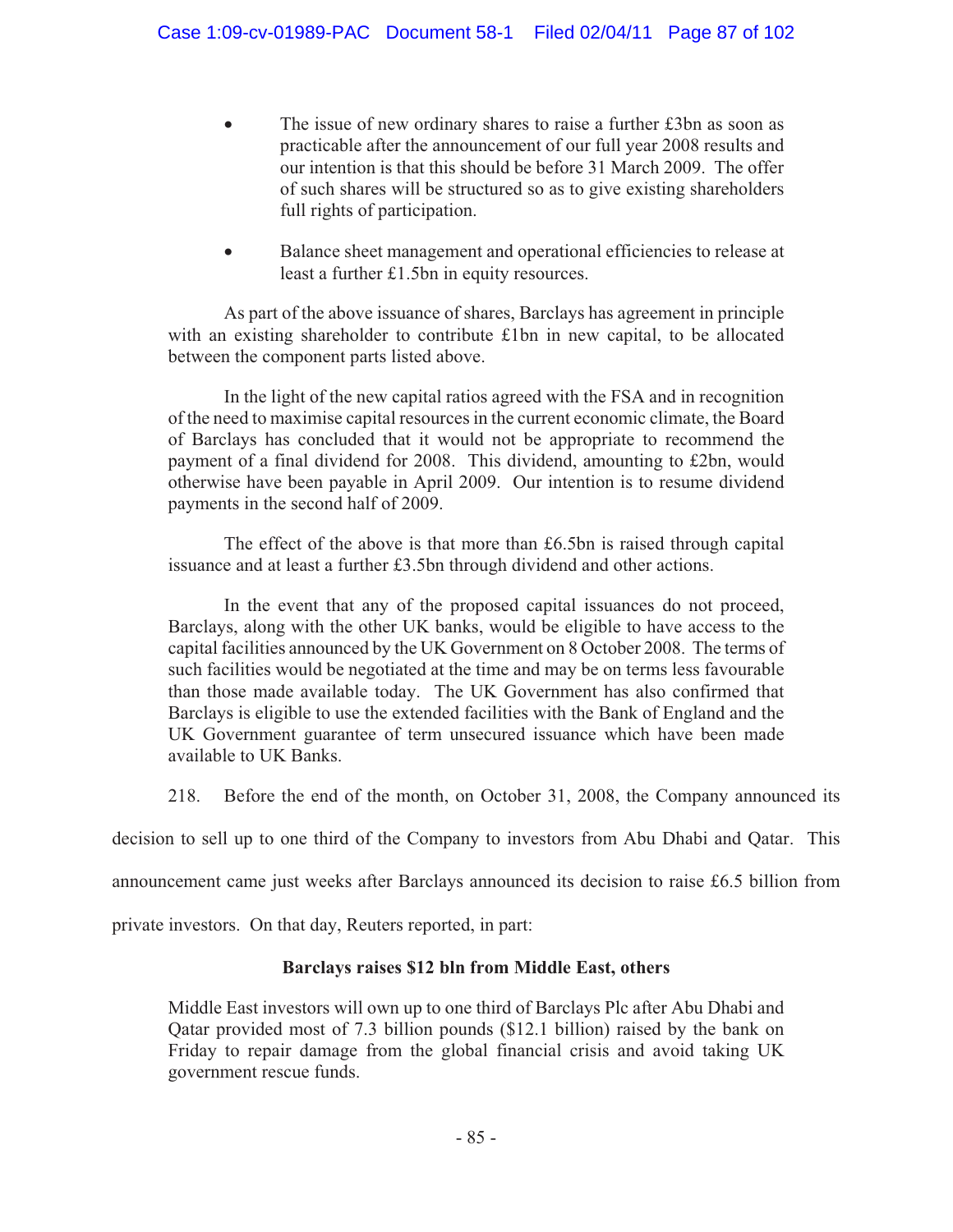Barclays said the fundraising through a range of complex capital instruments will allow it to rebuild capital to levels required by the UK regulator without taking taxpayer cash.

That will allow the bank "to be in charge of our own destiny" without the threat of government interference, said Barclays Chairman Marcus Agius.

But its shares fell on concern the fundraising is more costly than cash on offer from the government. An issue of reserve capital instruments (RCIs) will pay annual interest of 14 percent until June 2019. Warrants for shares worth another 3 billion pounds could also be issued.

219. As evidenced by Barclays' piecemeal disclosure of its capital needs, the market was

slow to realize the true condition of the Company's capital structure. Investors were extremely

unhappy, and it quickly became apparent however, that Barclays might not be able to persuade

investors to approve a (now) £7 +billion plan to raise cash by the November 24 deadline.

220. On November 18, 2008, the Associated Press reported, in part:

# **Barclays lets shareholders in on Mideast stock**

\* \* \*

Barclays PLC moved to appease shareholders Tuesday, saying it will let existing stockholders in on a share issue originally earmarked for private Middle Eastern investors and that it won't pay its top executives any annual bonuses this year.

\* \* \*

Barclays said its existing stockholders will be allowed to purchase up to 500 million pounds (\$750 million) in preference shares, which pay a high annual interest rate of 14 percent, that had been previously earmarked for private investors in Qatar and Abu Dhabi.

"The board of Barclays has listened carefully to shareholders' views," the bank said in a statement. It added that all members of the board would offer themselves for re-election at the bank's annual general meeting in April.

The preference shares will come out of planned investments by three Middle Eastern investors Qatar Investment Authority, the Challenger investment vehicle led by the Qatari royal family, and Sheik Mansour Bin Zayed Al Nahyan of the Abu Dhabi royal family reducing their combined proposed investment from 5.8 billion pound (\$8.7 billion) to 5.3 billion pounds (\$8 billion).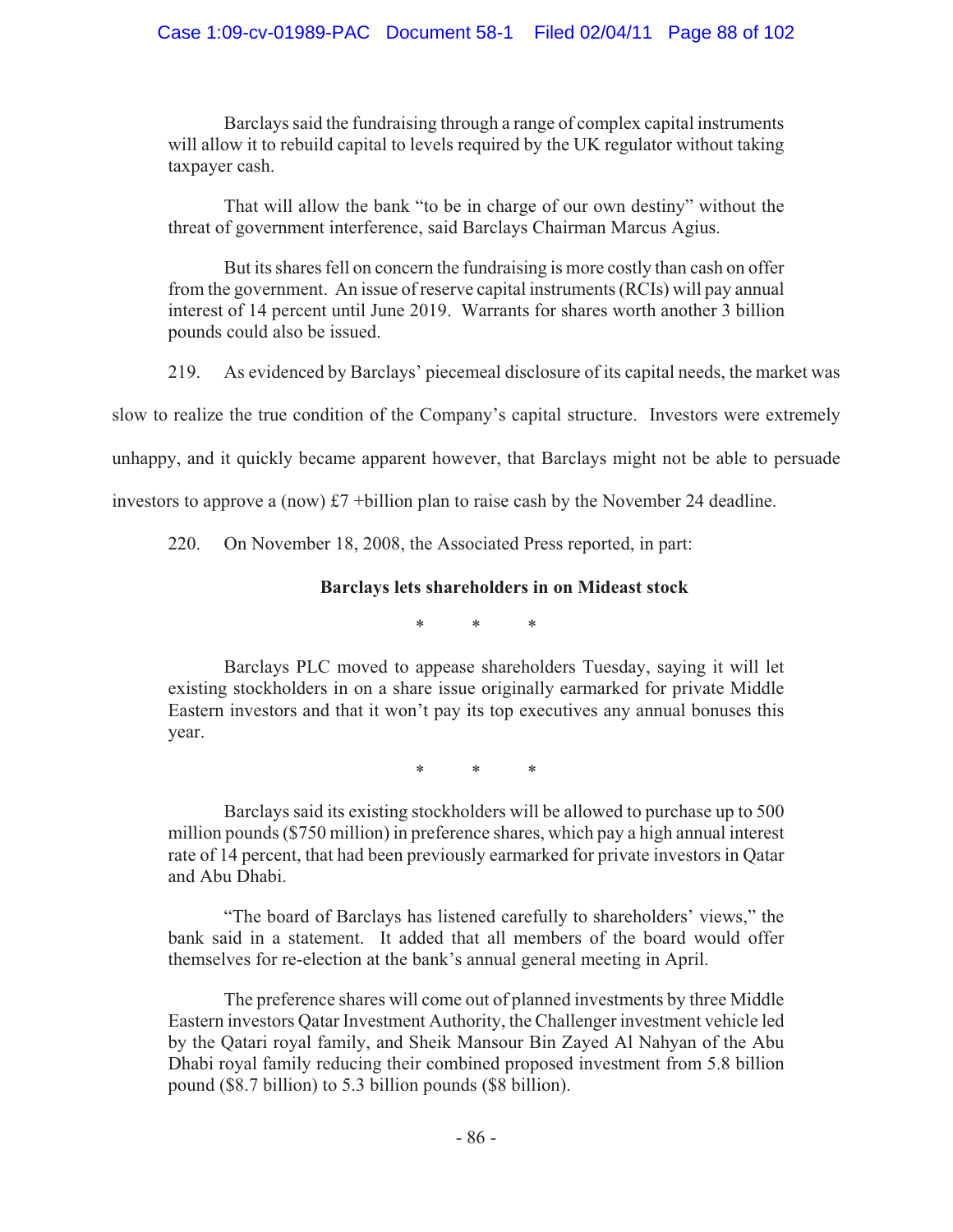\* \* \*

*Barclays management agreed to take investments from the Middle East last month rather than participate in the government's recapitalization plan, which was taken up by rivals Royal Bank of Scotland Group PLC, Lloyds TSB Group PLC and HBOS PLC*.

221. Investors eventually approved the plan, but railed against the Individual Defendants'

stewardship of the Company. On November 24, 2008, Reuters reported, in part:

# **Bruised Barclays gets backing for capital plan**

\* \* \*

Barclays Plc won approval for its controversial 7 billion pound (\$10.4 billion) fundraising, but the British bank was slammed by shareholders for ignoring their rights and favouring two big Middle East investors.

Barclays said on Monday about 87 percent of investors who voted had backed the plan, although approval dropped to 78 percent if abstentions were included. Barclays was expected to win approval from the 75 percent of voters it needed.

Many investors said they had been forced to back the plan and some voiced fury at a stormy meeting of about 310 investors.

"I feel like we've all been invited to a game of Russian roulette. The only difference is all the chambers are loaded," said Trevor White, a private investor since 1962.

Chairman Marcus Agius said the bank was faced with a "devil's dilemma" and needed to secure funds quickly and with certainty. Unprecedented turmoil in financial markets had created a risk that customers and investors would lose confidence and cause a "death spiral" that could endanger the bank, he said.

\* \* \*

Institutions joined the chorus of disapproval and some private shareholders called for Agius and other board members to step down.

Top 20 investor F&C said it would vote for the deal but did not like the way it was structured, echoing comments from Legal & General last week.

"We have really been left with no reasonable alternative. The consequences of voting against would make a bad situation worse," said George Dallas, director of corporate governance at F&C. The fund manager owns a 0.6 percent stake, Thomson Reuters data shows.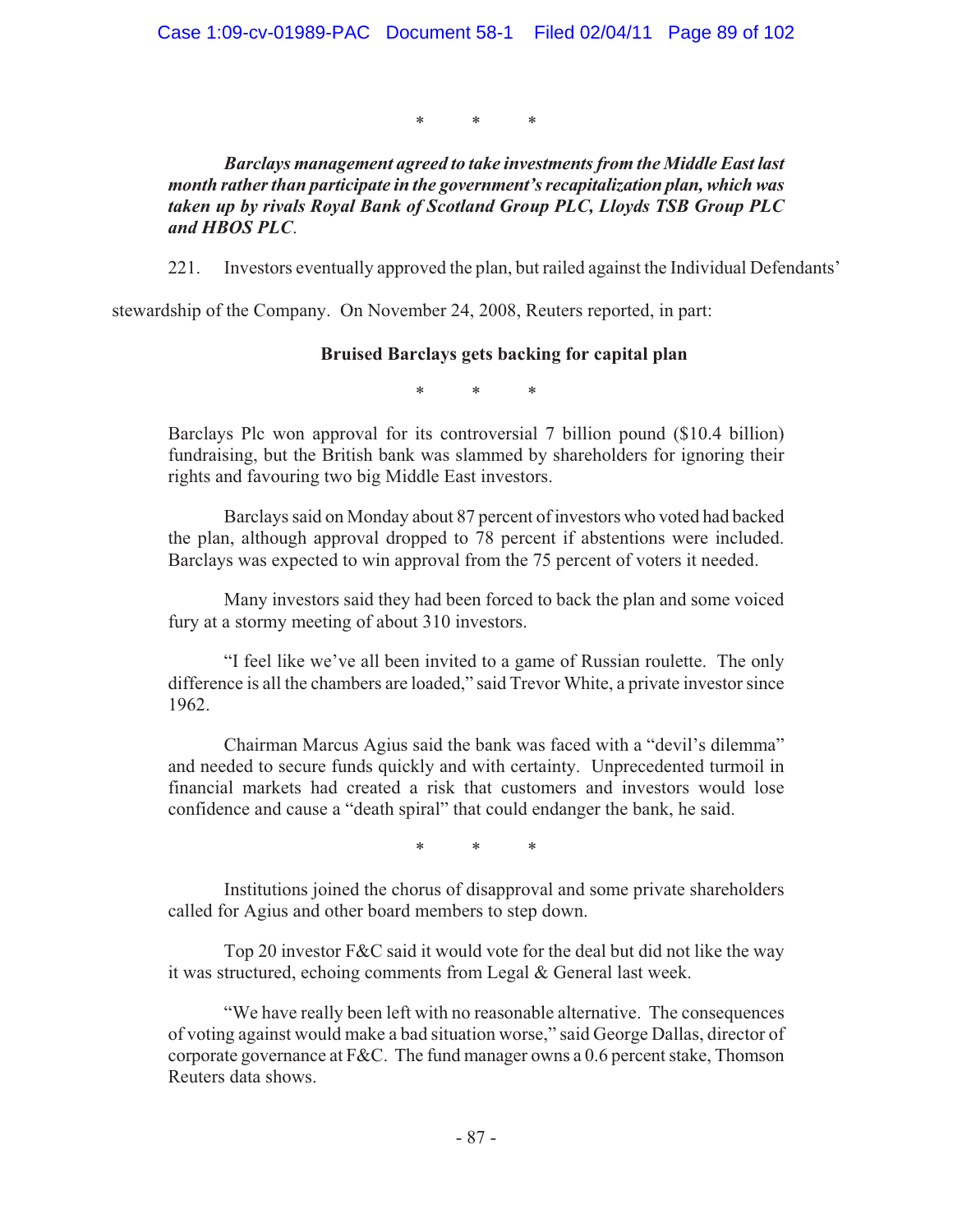Agius said he regretted leaving investors unable to participate in the offer, but noted rights issues were too risky in the current environment.

"The greater danger was not getting on with it and securing the money," Agius said.

\* \* \*

## **CONSTRAINED BY TIME**

Barclays opted to raise funds privately rather than take part in a 37 billion pounds UK government bailout partly because it feared the conditions attached might force it to neglect overseas growth and its freedom to make commercial decisions on dividends and lending, Agius said.

Barclays last week tried to head off the backlash by offering investors a slice of the capital earmarked for Middle East backers, scrapping executive bonuses and saying all its board will stand for re-election next year.

Banks around the world have had to be rescued or raise billions of pounds to rebuild capital after losses on risky assets and the prospect of big losses as economies deteriorate.

222. In order to further counteract its credit market losses, in mid-January 2009, Barclays

announced plans to cut up to 2,100 jobs in its retail and commercial banking units, the equivalent of

7% of its workforce. Analysts were again surprised by this development:

"We think this is a significant development, as previously Barclays had been arguing that this downturn was a great time to invest in people," said analysts at Evolution Securities.

"Management have consistently been too upbeat with their outlook statements; we are going into the worst downturn in living memory and it is hard to see how Barclays, with a 1.4 trillion pound balance sheet, is not going to have to recognize larger write-downs," they added.

223. On February 18, 2009, Barclays announced it was shutting down its U.S. mortgage

origination business EquiFirst, less than two years after Barclays purchased the entity from Regions

in April of 2007. In its 2008 Form 20-F, Barclays stated it was discontinuing operations due to the

market environment and strategic direction of the Company. While Barclays had originally offered

\$225 million for the entity back in 2007, Barclays ended up paying only \$76 million, in light of the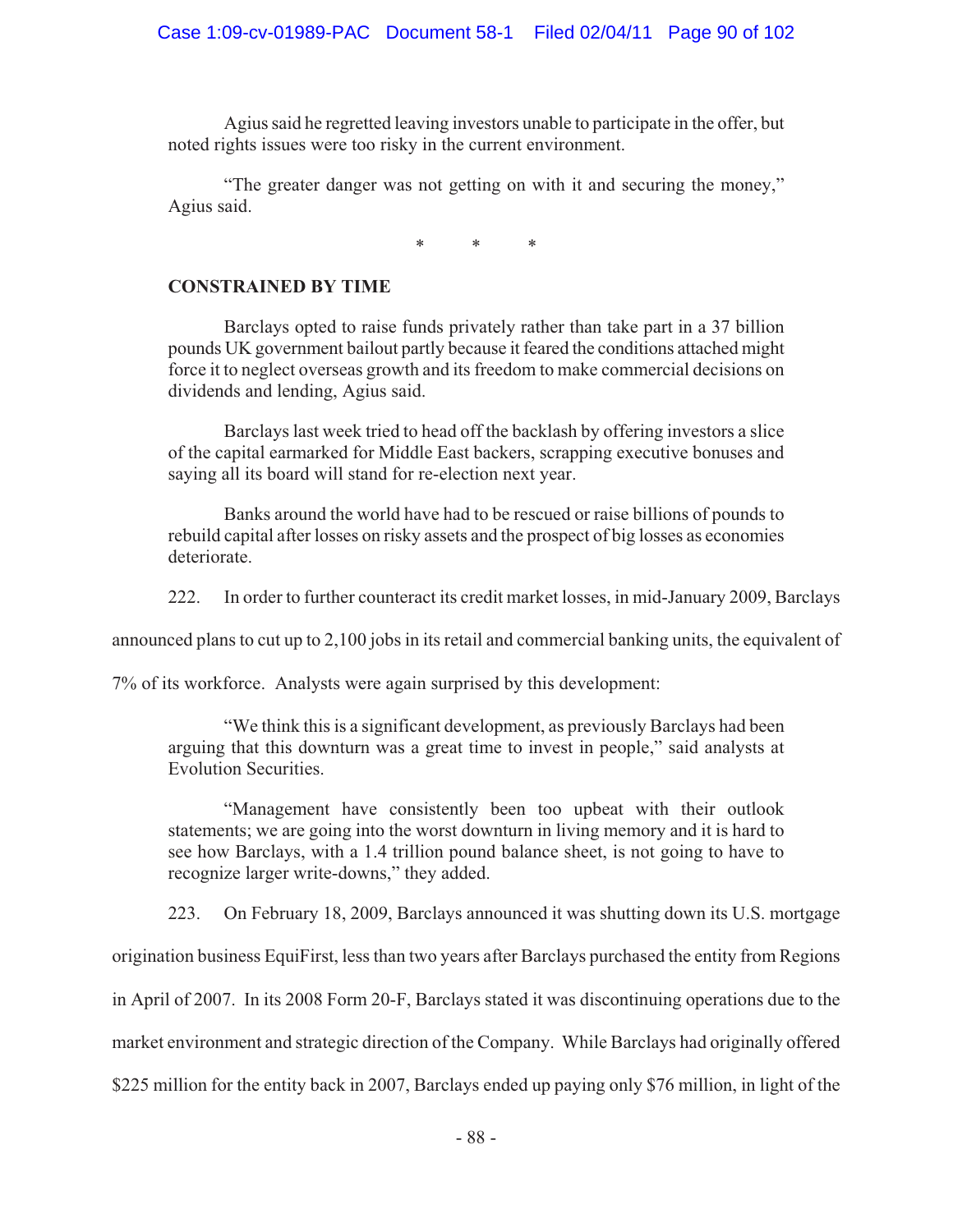# Case 1:09-cv-01989-PAC Document 58-1 Filed 02/04/11 Page 91 of 102

severe impairment the U.S. housing crisis exacted on EquiFirst's underlying assets. Barclays would later announce in March 2010 its decision to sell HomeEq Servicing, which it had acquired just four years earlier for \$469 million from Wachovia. Barclays' operation of U.S.-based EquiFirst (a nonprime mortgage origination business) and HomeEq (a mortgage servicer) provided Barclays with intimate knowledge of the non-prime mortgage industry and the reality that by April 2007, the industry and the value of subprime-related assets were collapsing. Barclays even acknowledged at the time it purchased EquiFirst that its bargain-priced acquisition was the result of declining housing prices and higher mortgage delinquencies in the subprime sector.

224. On September 17, 2009 *The Wall Street Journal* and the *Guardian (London)* reported that Barclays was setting up a hedge fund to buy £7.5 billion of the Company's credit market assets, two-thirds of which were monoline insured. Analysts had been predicting major further writedowns on these assets, include RMBS, CDOs and other credit related financial instruments.

225. By setting up this transaction, Barclays was paying hundreds of millions of pounds to avoid the requirement of having to mark to market the toxic assets on its balance sheet. The hedge fund was run by two ex-BarCap employees, who receive a \$40 million annual "management fee" from Barclays. While the hedge fund, called Protium, was located in the Cayman Islands, it was managed by C12 Capital Management, which is run out of 200 Park Street in New York City, the same address as BarCap.

226. The September 17, 2009 *Wall Street Journal* article stated, in part:

LONDON -- Barclays PLC said it has set up a fund to buy \$12.3 billion of its risky credit assets, a move aimed at reducing prospects of a big write-down.

The sale means Barclays will no longer have to record market moves in the value of a portfolio of securities backed by U.S. subprime mortgages and other poorly performing loans that already wiped more than a billion pounds off its profit in 2008.

\* \* \*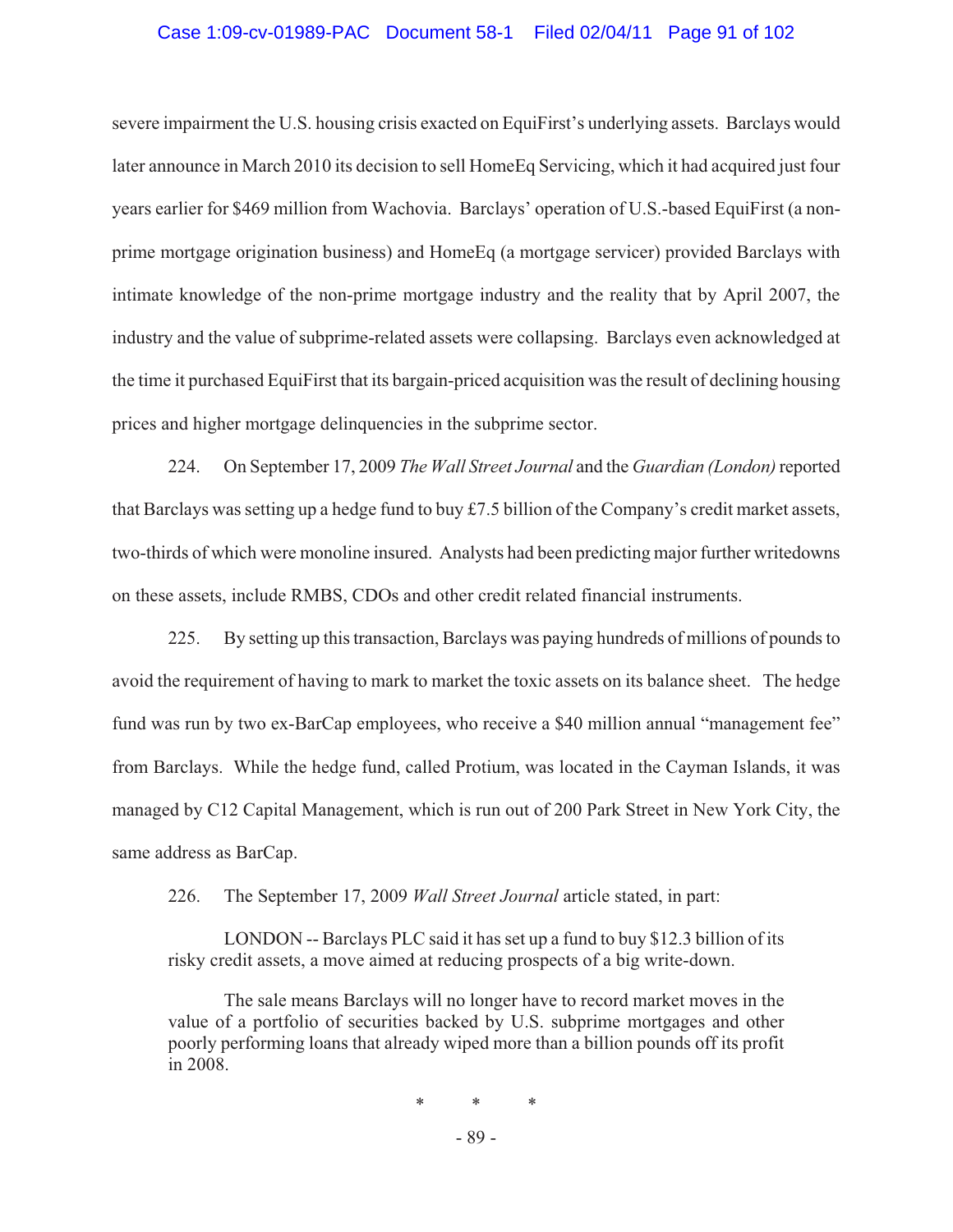In doing so, however, the bank won't be able to book gains if or when the markets recover for those risky assets.

"They are replacing the upside of a potential recovery in asset values for something that is a more steady income flow and that avoids potential mark-tomarket downgrades," said Morgan Stanley analyst Steven Hayne.

Protium's manager, C12 Capital Management, was founded by Stephen King, the former head of Barclays Capital's principal mortgage-trading group, and Michael Keeley, a member of the investment-banking unit's management committee covering European financial institutions. Mr. Keeley worked under former Barclays banker Roger Jenkins, known for setting up complex structures to reduce the bank's tax bills.

\* \* \*

Barclays also is giving up interest payments on the securities. Mr. Lucas said Barclays has been collecting \$100 million to \$120 million each month in interest payments on the portfolio, while the interest rate on the loan will bring in annual returns of less than \$400 million.

In a research note, analysts at Credit Suisse said the transaction "seems like a definite transfer of value away from Barclays," but acknowledged it could protect the bank from a big hit from its exposure to monoline insurers, which insure bonds against default.

## *The bulk of the assets Barclays is selling, \$8.2 billion, are monolineinsured*.

Investors have been concerned about the health of monoline insurers and the effect on banks if they fail. Barclays's remaining monoline exposure totals about \$6.78 billion, almost all of it in securities backed by corporate loans.

"This gives Barclays a way to tidy up its monoline exposure, and anyone with significant monoline exposure could follow suit," said Simon Willis, an analyst at NCB Stockbrokers who called the transaction "sensible."

### Tom Jenkins, a credit analyst at Royal Bank of Scotland, said *it is a clever structure "but essentially smoke and mirrors" in the context of Barclays's GBP 1.5 trillion (\$2.475 trillion) balance sheet*.

The interest rate is fixed at the London interbank offered rate plus 2.75 percentage points, which Barclays said should result in about \$3.9 billion in total interest payments.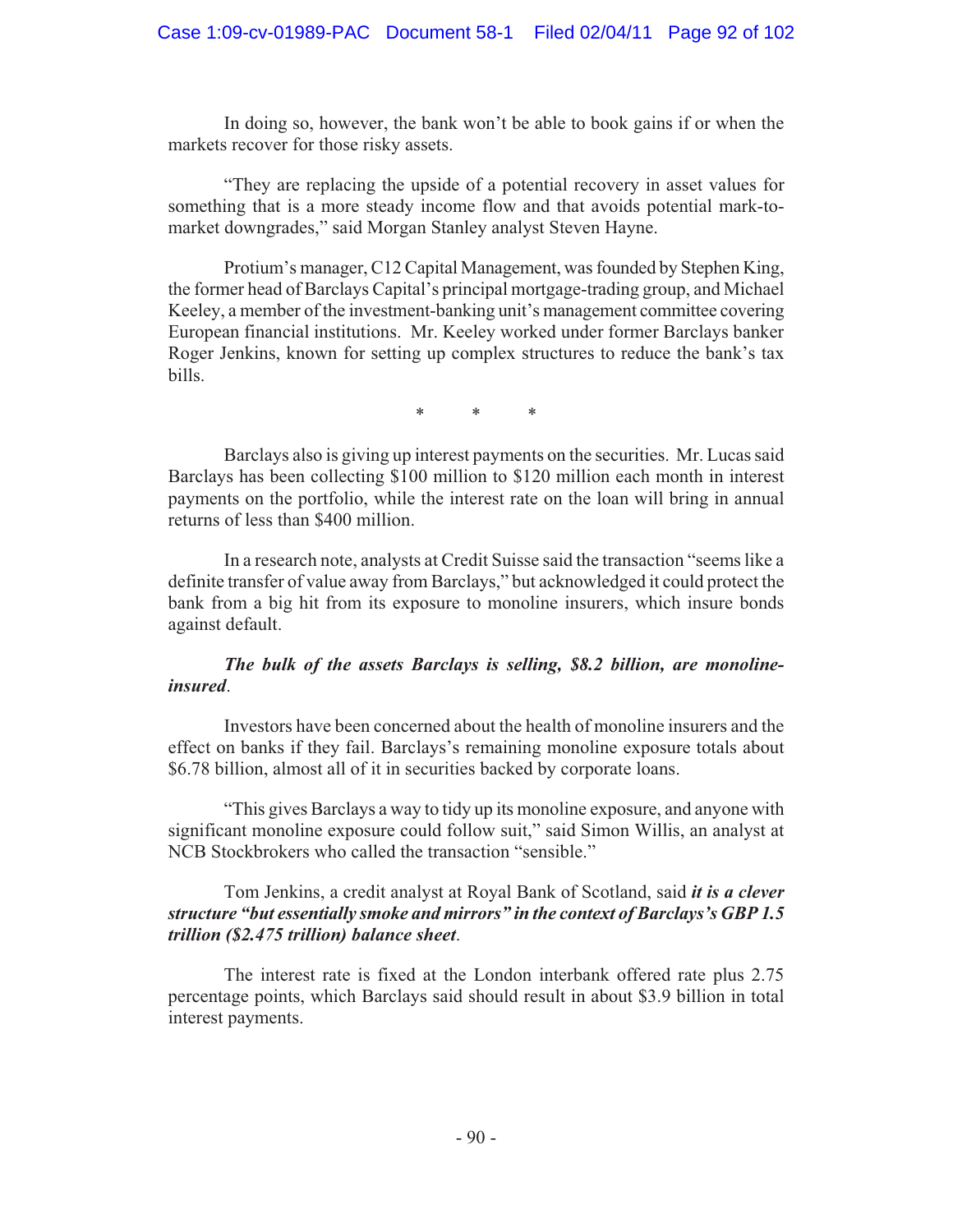### **CLASS ACTION ALLEGATIONS**

227. Plaintiffs bring this action as a class action pursuant to Federal Rule of Civil Procedure 23(a) and (b)(3) on behalf of the Class. Excluded from the Class are defendants, the officers and directors of the Company, at all relevant times, members of their immediate families and their legal representatives, heirs, successors or assigns, and any entity in which defendants have or had a controlling interest.

228. The members of the Class are so numerous that joinder of all members is impracticable. Each of the Securities were traded on the New York Stock Exchange. While the exact number of Class members is unknown to plaintiffs at this time and can only be ascertained through appropriate discovery, plaintiffs believe that there are at least hundreds of members in the proposed Class for each security. Record owners and other members of the Class may be identified from records maintained by Barclays or its transfer agent and may be notified of the pendency of this action by mail, using the form of notice similar to that customarily used in securities class actions.

229. Plaintiffs' claims are typical of the claims of the members of the Class as all members of the Class were similarly affected by defendants' wrongful conduct in violation of federal law that is complained of herein.

230. Plaintiffs will fairly and adequately protect the interests of the members of the Class and have retained counsel competent and experienced in class and securities litigation.

231. Common questions of law and fact exist as to all members of the Class and predominate over any questions solely affecting individual members of the Class. Among the questions of law and fact common to the Class are:

(a) whether the 1933 Act was violated by defendants' acts as alleged herein;

(b) whether statements made by defendants to the investing public in the Registration Statements and Prospectuses misrepresented material facts or omitted material facts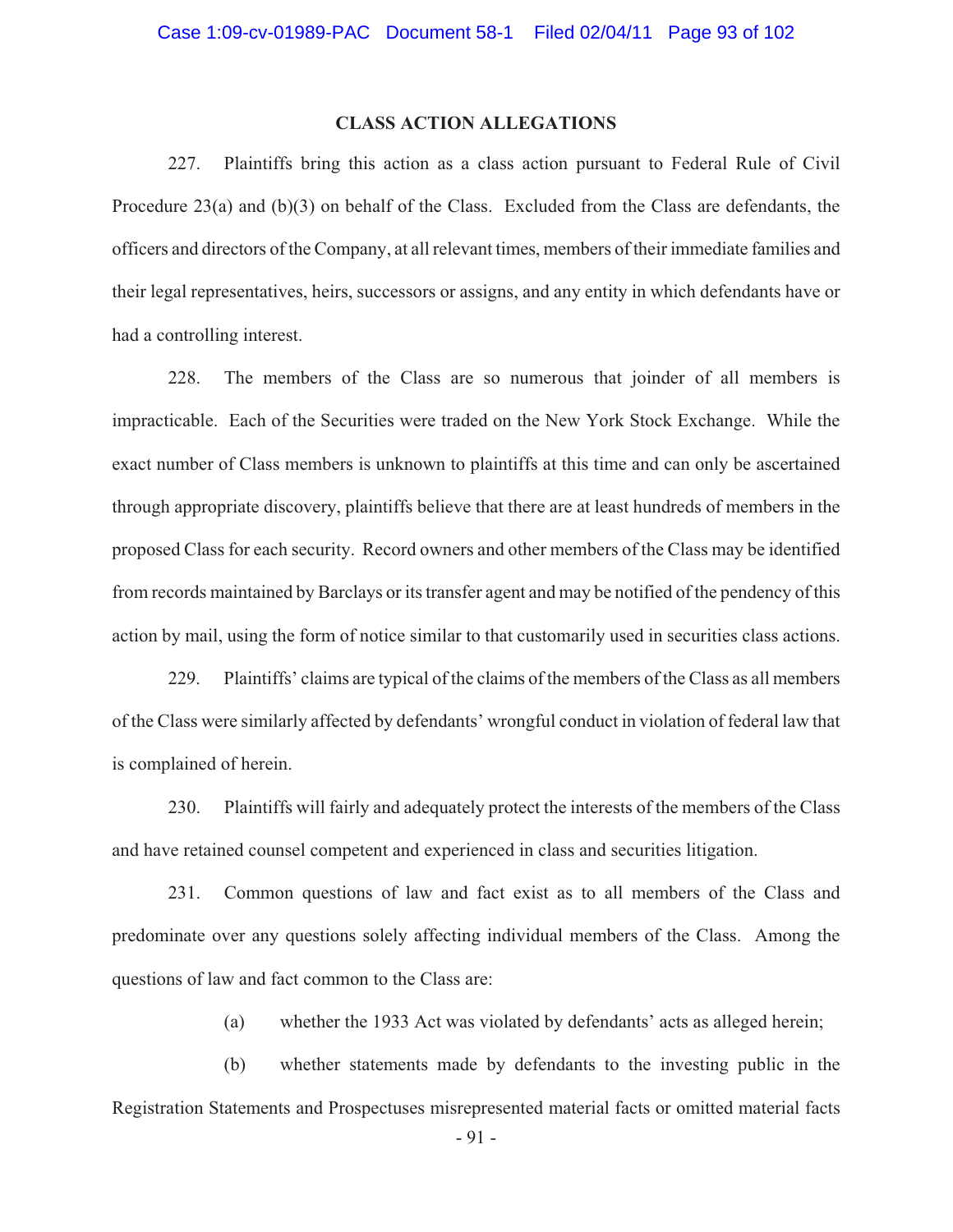#### Case 1:09-cv-01989-PAC Document 58-1 Filed 02/04/11 Page 94 of 102

necessary not to make the statements misleading about the business, operations and management of Barclays; and

(c) to what extent the members of the Class have sustained damages and the proper measure of damages.

232. A class action is superior to all other available methods for the fair and efficient adjudication of this controversy since joinder of all members is impracticable. Furthermore, as the damages suffered by individual Class members may be relatively small, the expense and burden of individual litigation make it impossible for members of the Class to individually redress the wrongs done to them. There will be no difficulty in the management of this action as a class action.

### **THE INAPPLICABILITY OF THE STATUTORY SAFE HARBOR AND BESPEAKS CAUTION DOCTRINE**

233. The statutory safe harbor and/or bespeaks caution doctrine applicable to forwardlooking statements under certain circumstances does not apply to any of the false and misleading statements pleaded in this complaint.

234. First, none of the statements complained of herein was a forward-looking statement. Rather they were historical statements or statements of purportedly current facts and conditions at the time the statements were made. Second, the statutory safe harbor does not apply to statements included in financial statements which purport to have been prepared in accordance with Generally Accepted Accounting Principles ("GAAP").

235. To the extent any of the false or misleading statements alleged herein can be construed as forward-looking, the statements were not accompanied by meaningful cautionary language identifying important facts that could cause actual results to differ materially from those in the statements. As set forth above in detail, then-existing facts contradicted defendants' statements regarding the Company's business and financial condition and its purported compliance with IFRS.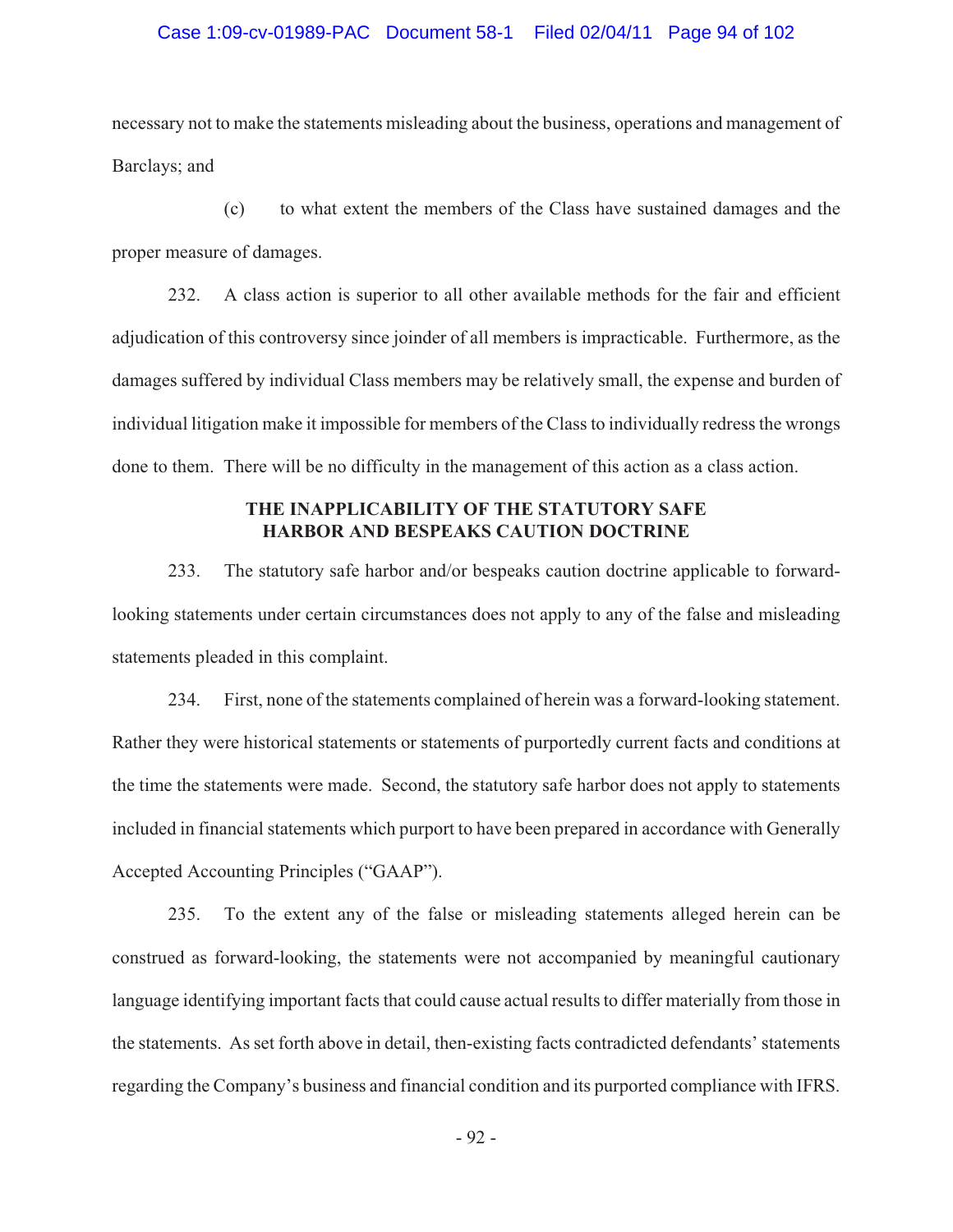#### **COUNT I**

## **Violations of §11 of the 1933 Act Against All Defendants**

236. Plaintiffs repeat and reallege each and every allegation contained above.

237. This Count is brought pursuant to §11 of the 1933 Act, 15 U.S.C. §77k, on behalf of the Class, against all defendants.

238. The 2005 and 2007 Registration Statements were false and misleading, contained untrue statements of material facts, omitted to state other facts necessary to make the statements made not misleading, and omitted to state material facts required to be stated therein.

239. Barclays was the registrant for the Offerings. As issuer of the Securities, Barclays is strictly liable to plaintiffs and the Class for the misstatements and omissions.

240. The Individual Defendants named herein were responsible for the contents and dissemination of the Registration Statements. Each of the Individual Defendants signed or authorized the signing of the Registration Statements and/or the documents incorporated therein.

241. The Underwriter Defendants named herein were responsible for the contents and dissemination of the Registration Statements.

242. None of the defendants named herein made a reasonable investigation or possessed reasonable grounds for the belief that the statements contained in the Registration Statements were true and without omission of any material facts, and were not misleading.

243. The Registration Statements were false and misleading, contained untrue statements of material facts, omitted to state other facts necessary to make the statements made not misleading, and omitted to state material facts required to be stated therein.

244. By reason of the conduct herein alleged, each defendant violated, and/or controlled a person who violated, §11 of the 1933 Act.

- 93 -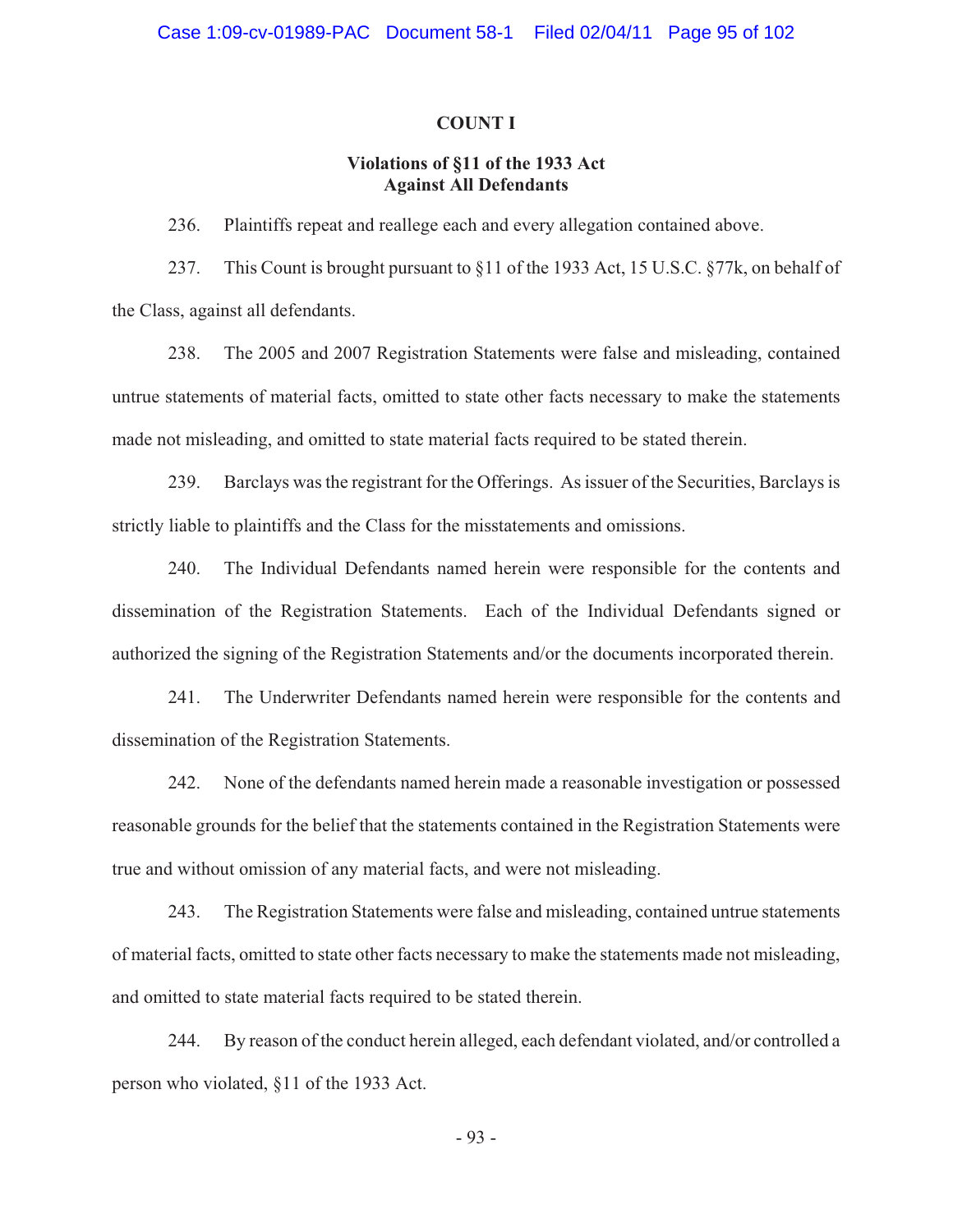#### Case 1:09-cv-01989-PAC Document 58-1 Filed 02/04/11 Page 96 of 102

245. Plaintiffs acquired the Securities pursuant and/or traceable to the Registration Statements.

246. Plaintiffs and the Class have sustained damages. At the time of their purchases of the Securities, plaintiffs and other members of the Class were without knowledge of the facts concerning the wrongful conduct alleged herein. Less than one year has elapsed from the time that plaintiffs discovered or reasonably could have discovered the facts upon which this complaint is based to the time that plaintiffs filed this action. Less than three years elapsed between the time that the securities upon which this Count is brought were offered to the public and the time plaintiffs filed this action.

#### **COUNT II**

### **Violations of §12(a)(2) of the 1933 Act Against Defendants Barclays, Barclays Plc and the Underwriter Defendants**

247. Plaintiffs repeat and reallege the allegations set forth above as if set forth fully herein.

248. By means of the defective April 2006 Prospectus, September 2007 Prospectus, November 2007 Prospectus and April 2008 Prospectus (the "Prospectuses"), the defendants named herein sold or assisted in the sale of the Securities to plaintiffs and other members of the Class.

249. The Prospectuses contained untrue statements of material fact, and concealed and failed to disclose material facts, as detailed above. The defendants named in this Count owed plaintiffs and the other members of the Class who purchased the Securities pursuant to the Prospectuses the duty to make a reasonable and diligent investigation of the statements contained in the Prospectuses to ensure that such statements were true and that there was no omission to state a material fact required to be stated in order to make the statements contained therein not misleading. Defendants, in the exercise of reasonable care, knew or should have known of the misstatements and omissions contained in the Prospectuses as set forth above.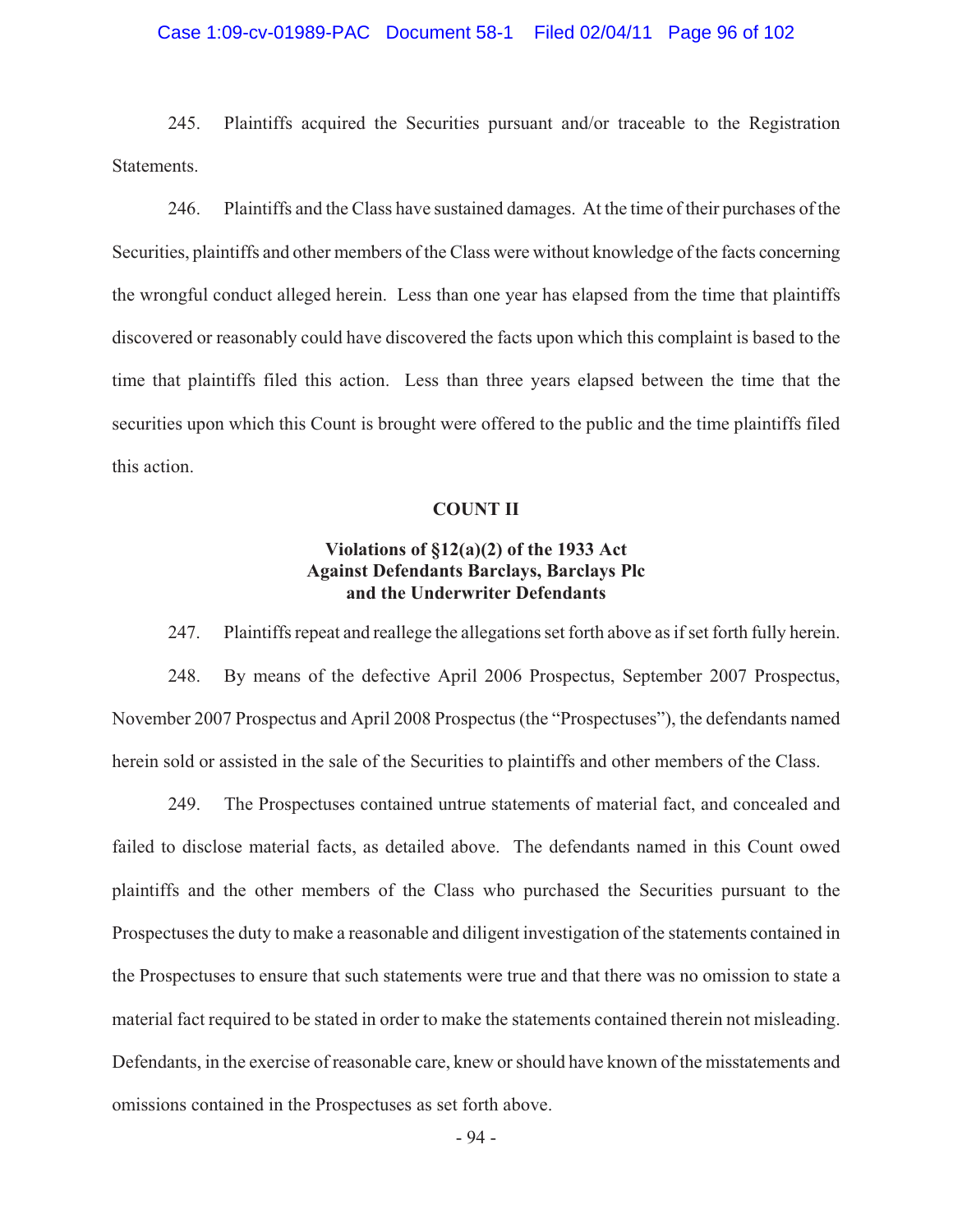#### Case 1:09-cv-01989-PAC Document 58-1 Filed 02/04/11 Page 97 of 102

250. Plaintiffs did not know, nor in the exercise of reasonable diligence could have known, of the untruths and omissions contained in the Prospectuses at the time plaintiffs acquired the Securities.

251. By reason of the conduct alleged herein, these defendants violated  $\S 12(a)(2)$  of the 1933 Act. As a direct and proximate result of such violations, plaintiffs and the other members of the Class who purchased the Securities pursuant to the Prospectuses sustained substantial damages in connection with their purchases of the Securities. Accordingly, plaintiffs and the other members of the Class who hold such Securities have the right to rescind and recover the consideration paid for their Securities, and hereby tender their Securities to the defendants sued herein. Class members who have sold their Securities seek damages to the extent permitted by law.

### **COUNT III**

## **Violations of §15 of the 1933 Act Against the Individual Defendants**

252. Plaintiffs repeat and reallege each and every allegation contained above.

253. This Count is brought pursuant to §15 of the 1933 Act against the Individual **Defendants** 

254. Each of the Individual Defendants was a control person of Barclays and Barclays Plc by virtue of his or her position as a director, senior officer and/or major shareholders of Barclays and Barclays Plc which allowed each of these defendants to exercise control over Barclays and Barclays Plc and their operations.

255. Each of the Individual Defendants was a culpable participant in the violations of §11 of the 1933 Act alleged in the Count above, based on their having signed or authorized the signing of the Registration Statements and having otherwise participated in the process which allowed the Offerings to be successfully completed.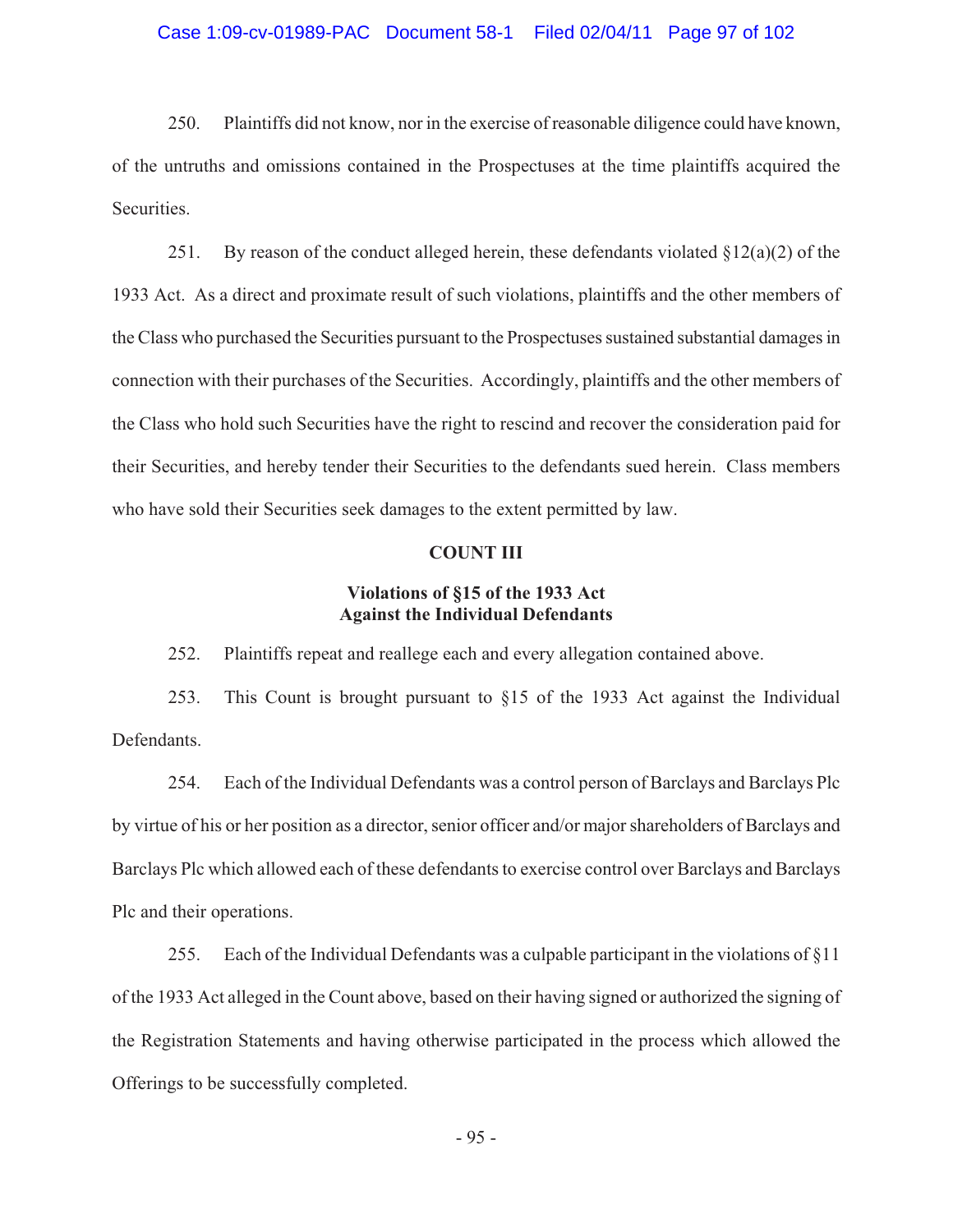# **PRAYER FOR RELIEF**

WHEREFORE, plaintiffs pray for relief and judgment, as follows:

A. Determining that this action is a proper class action and certifying plaintiffs as Class representatives;

B. Awarding compensatory damages in favor of plaintiffs and the other Class members against all defendants, jointly and severally, for all damages sustained as a result of defendants' wrongdoing, in an amount to be proven at trial, including interest thereon;

C. Awarding plaintiffs and the Class their reasonable costs and expenses incurred in this

action, including counsel fees and expert fees;

- D. Awarding rescission or a rescissory measure of damages; and
- E. Such equitable/injunctive or other relief as deemed appropriate by the Court.

# **JURY DEMAND**

Plaintiffs hereby demand a trial by jury.

DATED: February 4, 2011 ROBBINS GELLER RUDMAN & DOWD LLP DARREN J. ROBBINS MARK SOLOMON ANDREW J. BROWN LUCAS F. OLTS ERIC I. NIEHAUS CHRISTOPHER D. STEWART

*/s/ Andrew J. Brown* 

ANDREW J. BROWN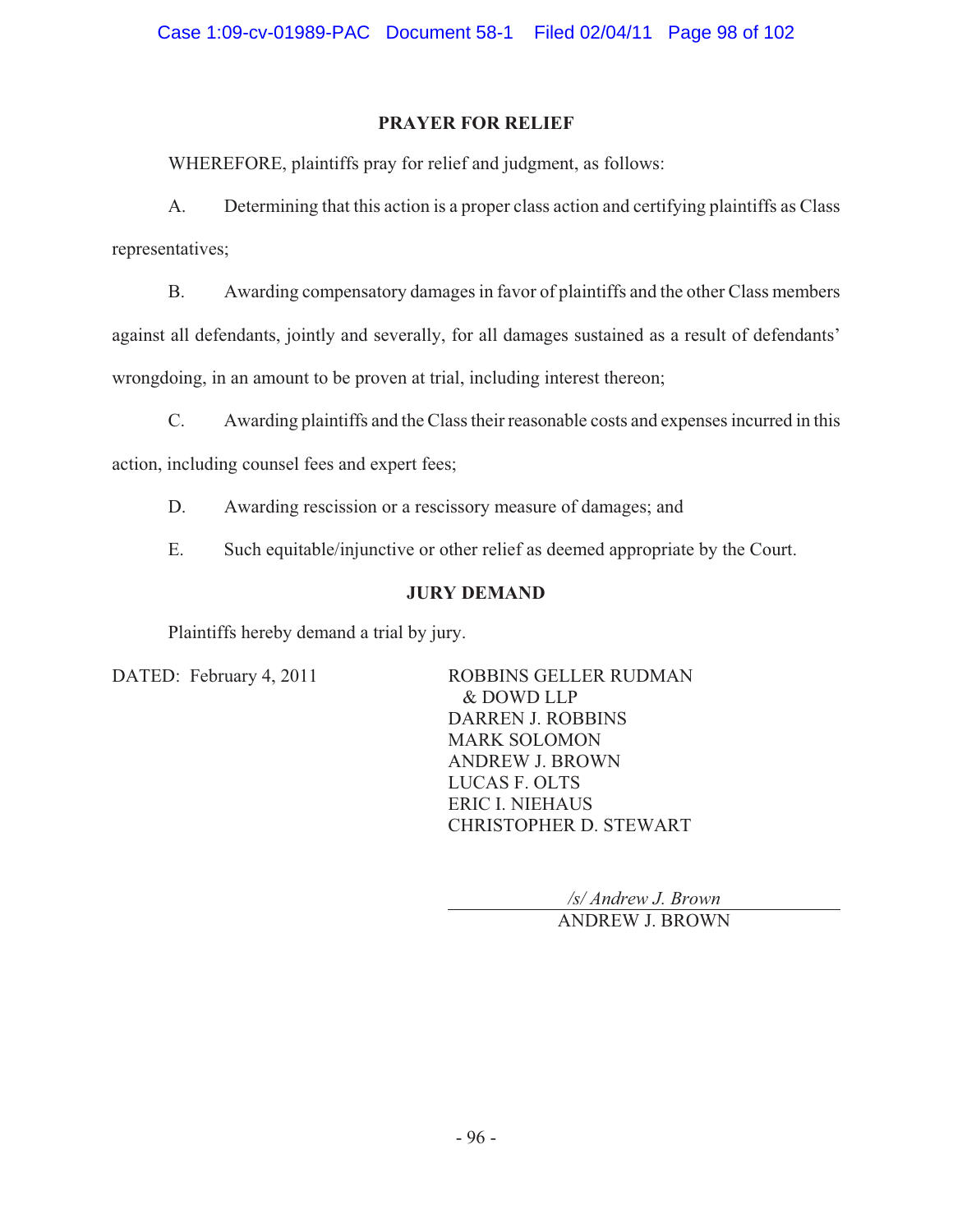655 West Broadway, Suite 1900 San Diego, CA 92101 Telephone: 619/231-1058 619/231-7423 (fax) darrenr@rgrdlaw.com marks@rgrdlaw.com andrewb@rgrdlaw.com loltz@rgrdlaw.com ericn@rgrdlaw.com cstewart@rgrdlaw.com

ROBBINS GELLER RUDMAN & DOWD LLP SAMUEL H. RUDMAN DAVID A. ROSENFELD MARIO ALBA, JR. 58 South Service Road, Suite 200 Melville, NY 11747 Telephone: 631/367-7100 631/367-1173 (fax) srudman@rgrdlaw.com drosenfeld@rgrdlaw.com malba@rgrdlaw.com

BARROWAY TOPAZ KESSLER MELTZER & CHECK, LLP RAMZI ABADOU STACEY M. KAPLAN ERIK D. PETERSON 580 California Street, Suite 1750 San Francisco, CA 94104 Telephone: 415/400-3000 415/400-3001 (fax) rabadou@btkmc.com skaplan@btkmc.com epeterson@btkmc.com

> */s/ Ramzi Abadou*  RAMZI ABADOU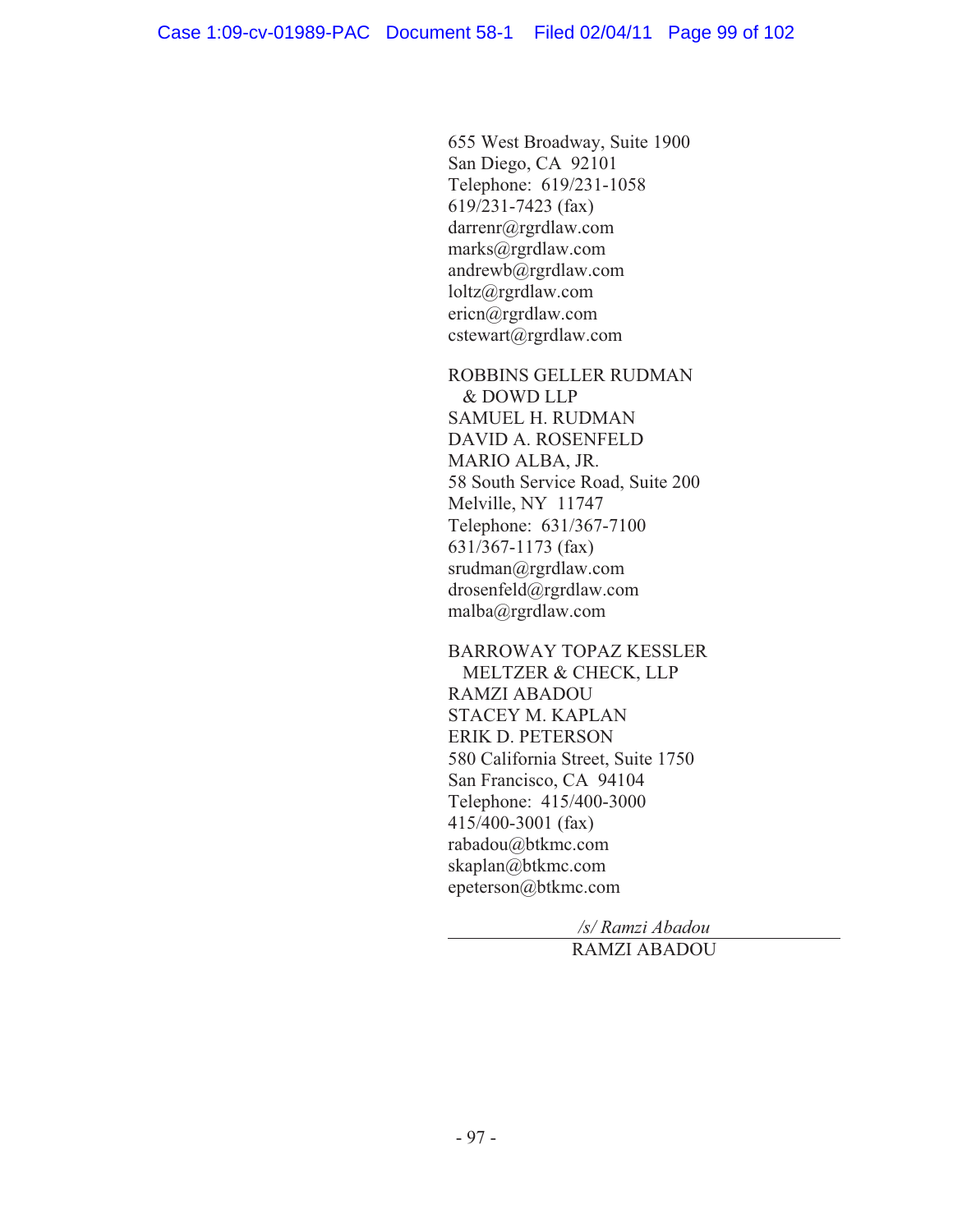BARROWAY TOPAZ KESSLER MELTZER & CHECK, LLP JOSH D'ANCONA 280 King of Prussia Road Radnor, PA 19087 Phone: 610/667-7706 Fax: 610/667-7056 (fax) jdancona@btkmc.com

Co-Lead Counsel for Plaintiffs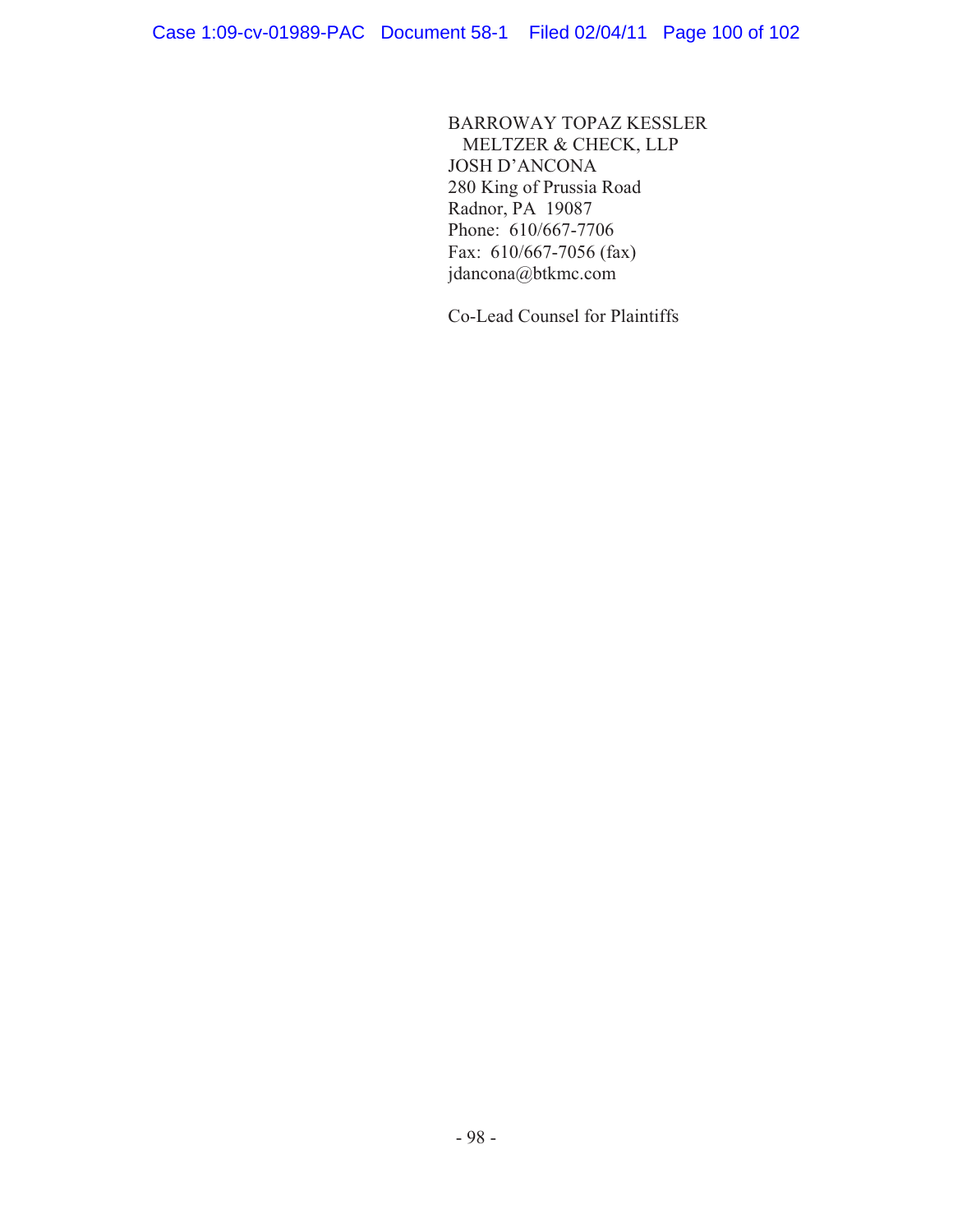#### **CERTIFICATION**

I, Dennis Askelson ("Plaintiff") declare, as to the claims asserted under the federal securities laws, that:

1. Plaintiff has reviewed the Complaint, and authorizes its filing.

 $2.$ Plaintiff did not purchase the security that is the subject of this action at the direction of Plaintiff's counsel or in order to participate in any private action.

3. Plaintiff is willing to serve as a representative party on behalf of the class, either individually or as part of a group, including providing testimony at deposition and trial, if necessary.

4. Plaintiff's purchase and sale transaction(s) in the Barclays Preferred security that is the subject of this action during the Class Period is/are as follows:

| <b>Type of Security</b><br>(common stock,<br>preferred, option,<br>or bond) | Number of Shares | Bought<br>(B) | Sold<br>(S) | Date | Price per share |
|-----------------------------------------------------------------------------|------------------|---------------|-------------|------|-----------------|
| See Attached                                                                |                  |               |             |      |                 |
|                                                                             |                  |               |             |      |                 |
|                                                                             |                  |               |             |      |                 |
|                                                                             |                  |               |             |      |                 |
|                                                                             |                  |               |             |      |                 |

(Please list additional purchase and sale information on a separate sheet of paper, if necessary)

5. Plaintiff has complete authority to bring a suit to recover for investment losses on behalf of purchasers of the subject securities described herein (including plaintiff, any co-owners, any corporations or other entities, and/or any beneficial owners).

During the three years prior to the date of this Certification, Plaintiff has not sought to serve or 6. served as a representative party for a class in an action filed under the federal securities laws except as described below:

7. Plaintiff will not accept any payment for serving as a representative party on behalf of the class beyond the Plaintiff's pro rata share of any recovery, except such reasonable costs and expenses (including lost wages) directly relating to the representation of the class as ordered or approved by the Court.

I declare under penalty of perjury that the foregoing is true and correct.

Executed this  $\overline{28}$  day of  $\overline{\Delta 744 - 3 - 1}$ , 2011.

Jukelaw